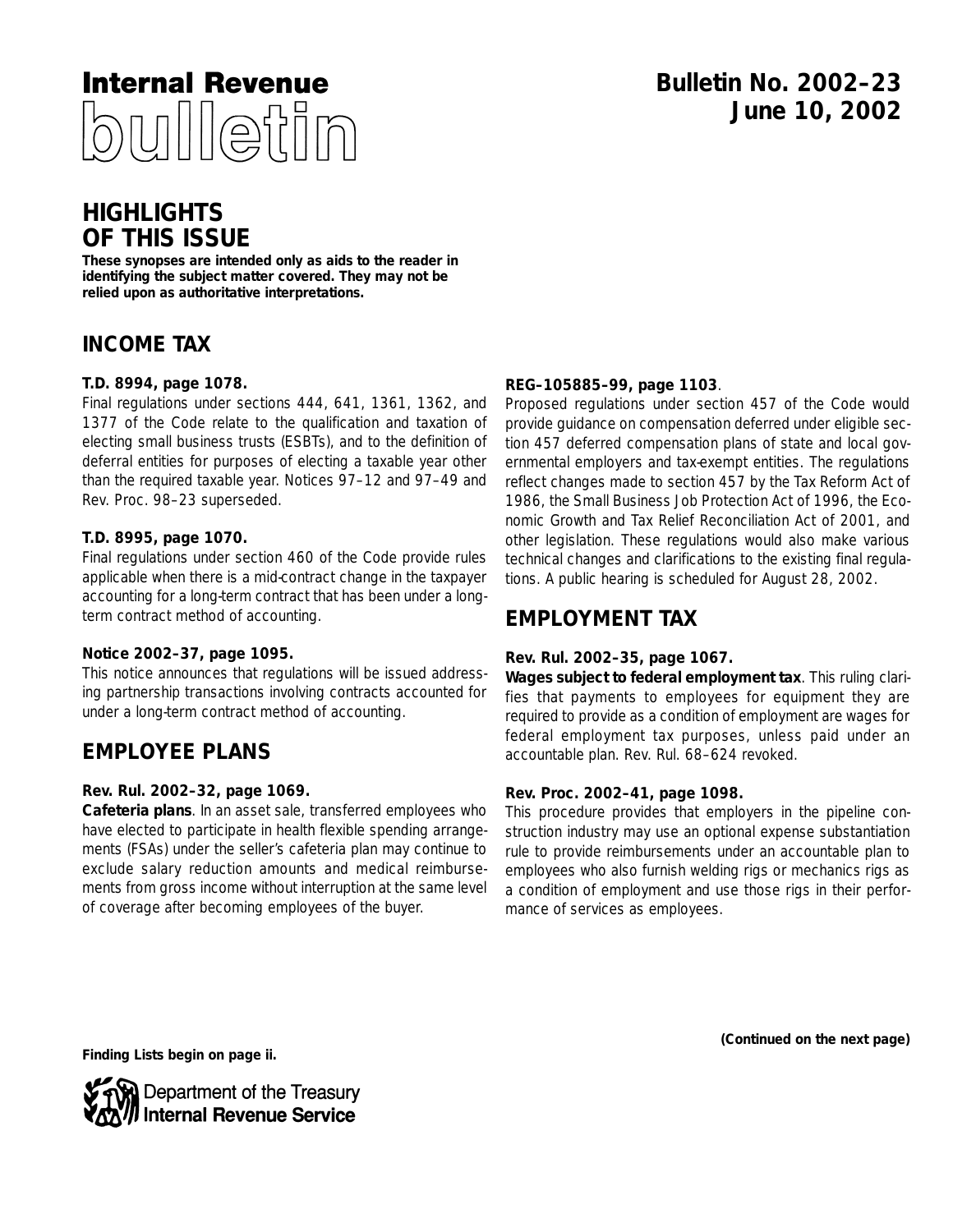# **ADMINISTRATIVE**

## **Rev. Proc. 2002–40, page 1096.**

**Net operating losses; 5-year carryback**. This document provides procedures that certain taxpayers with net operating losses incurred in 2001 or 2002 must follow on or before October 31, 2002, for applying or electing out of the new 5-year carryback period enacted by the Job Creation and Worker Assistance Act of 2002.

## **Announcement 2002–55, page 1125**.

This document contains corrections to final regulations (T.D. 8985, 2002–14 I.R.B. 707) relating to the character of gain or loss from hedging transactions.

## **Announcement 2002–56, page 1126.**

The Service announces that an updated edition of Publication 597, Information on the U.S. – Canada Income Tax Treaty (revised May 2002), is now available.

## **Announcement 2002–57, page 1126.**

The Service announces that an updated edition of Publication 1544, Reporting Cash Payments of Over \$10,000 (revised March 2002), is now available. The Spanish version of this publication, Publication 1544SP, Informe de Pagos en Efectivo en Exceso de \$10,000 (revised April 2002), is also available.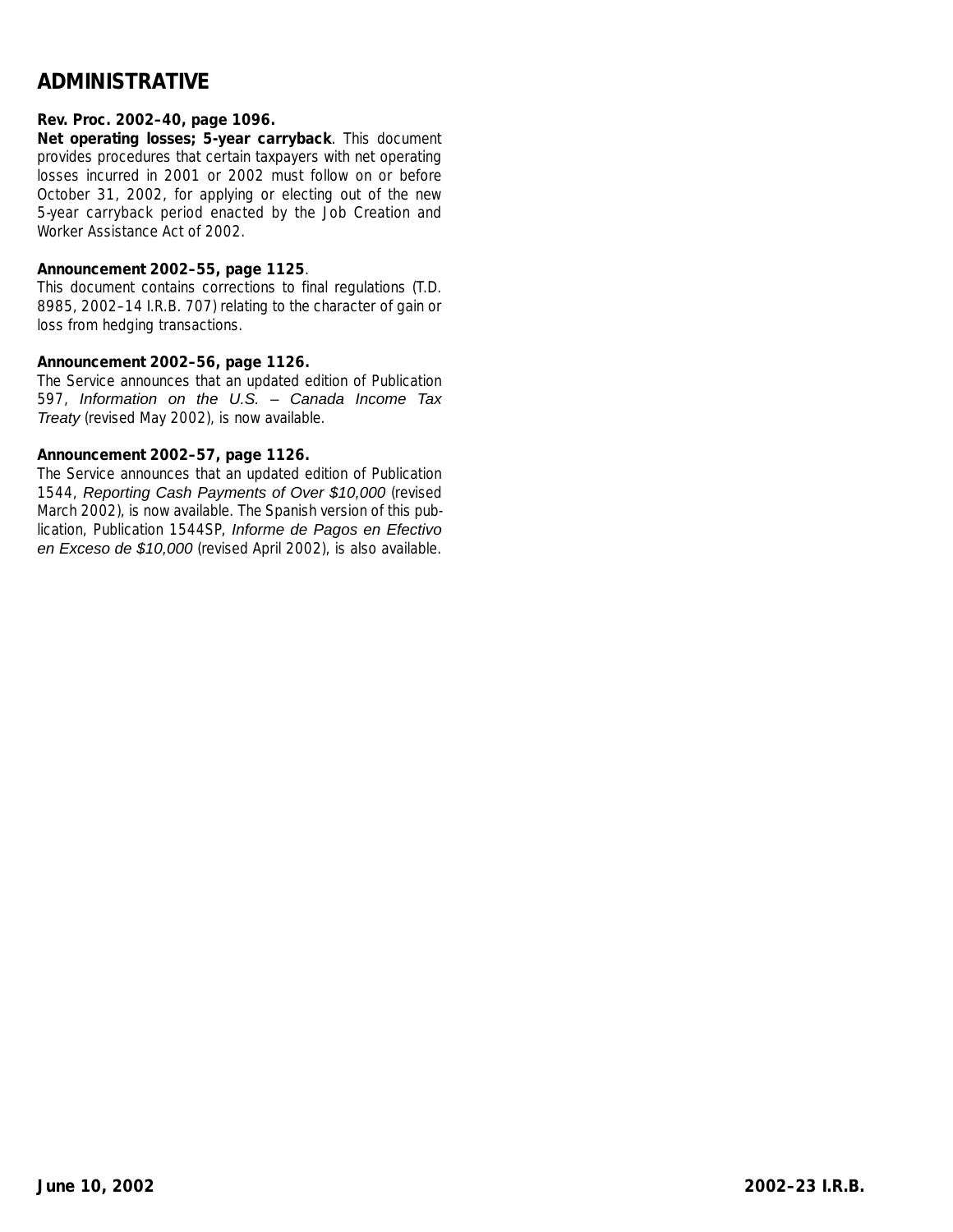# **The IRS Mission**

Provide America's taxpayers top quality service by helping them understand and meet their tax responsibilities and by

# **Introduction**

The Internal Revenue Bulletin is the authoritative instrument of the Commissioner of Internal Revenue for announcing official rulings and procedures of the Internal Revenue Service and for publishing Treasury Decisions, Executive Orders, Tax Conventions, legislation, court decisions, and other items of general interest. It is published weekly and may be obtained from the Superintendent of Documents on a subscription basis. Bulletin contents are consolidated semiannually into Cumulative Bulletins, which are sold on a single-copy basis.

It is the policy of the Service to publish in the Bulletin all substantive rulings necessary to promote a uniform application of the tax laws, including all rulings that supersede, revoke, modify, or amend any of those previously published in the Bulletin. All published rulings apply retroactively unless otherwise indicated. Procedures relating solely to matters of internal management are not published; however, statements of internal practices and procedures that affect the rights and duties of taxpayers are published.

Revenue rulings represent the conclusions of the Service on the application of the law to the pivotal facts stated in the revenue ruling. In those based on positions taken in rulings to taxpayers or technical advice to Service field offices, identifying details and information of a confidential nature are deleted to prevent unwarranted invasions of privacy and to comply with statutory requirements.

Rulings and procedures reported in the Bulletin do not have the force and effect of Treasury Department Regulations, but they may be used as precedents. Unpublished rulings will not be relied on, used, or cited as precedents by Service personnel in the disposition of other cases. In applying published rulings and procedures, the effect of subsequent legislation, regulations, court decisions, rulings, and procedures must be considered,

applying the tax law with integrity and fairness to all.

and Service personnel and others concerned are cautioned against reaching the same conclusions in other cases unless the facts and circumstances are substantially the same.

The Bulletin is divided into four parts as follows:

## **Part I.—1986 Code.**

This part includes rulings and decisions based on provisions of the Internal Revenue Code of 1986.

## **Part II.—Treaties and Tax Legislation.**

This part is divided into two subparts as follows: Subpart A, Tax Conventions and Other Related Items, and Subpart B, Legislation and Related Committee Reports.

## **Part III.—Administrative, Procedural, and Miscellaneous.**

To the extent practicable, pertinent cross references to these subjects are contained in the other Parts and Subparts. Also included in this part are Bank Secrecy Act Administrative Rulings. Bank Secrecy Act Administrative Rulings are issued by the Department of the Treasury's Office of the Assistant Secretary (Enforcement).

## **Part IV.—Items of General Interest.**

This part includes notices of proposed rulemakings, disbarment and suspension lists, and announcements.

The first Bulletin for each month includes a cumulative index for the matters published during the preceding months. These monthly indexes are cumulated on a semiannual basis, and are published in the first Bulletin of the succeeding semiannual period, respectively.

For sale by the Superintendent of Documents, U.S. Government Printing Office, Washington, DC 20402.

The contents of this publication are not copyrighted and may be reprinted freely. A citation of the Internal Revenue Bulletin as the source would be appropriate.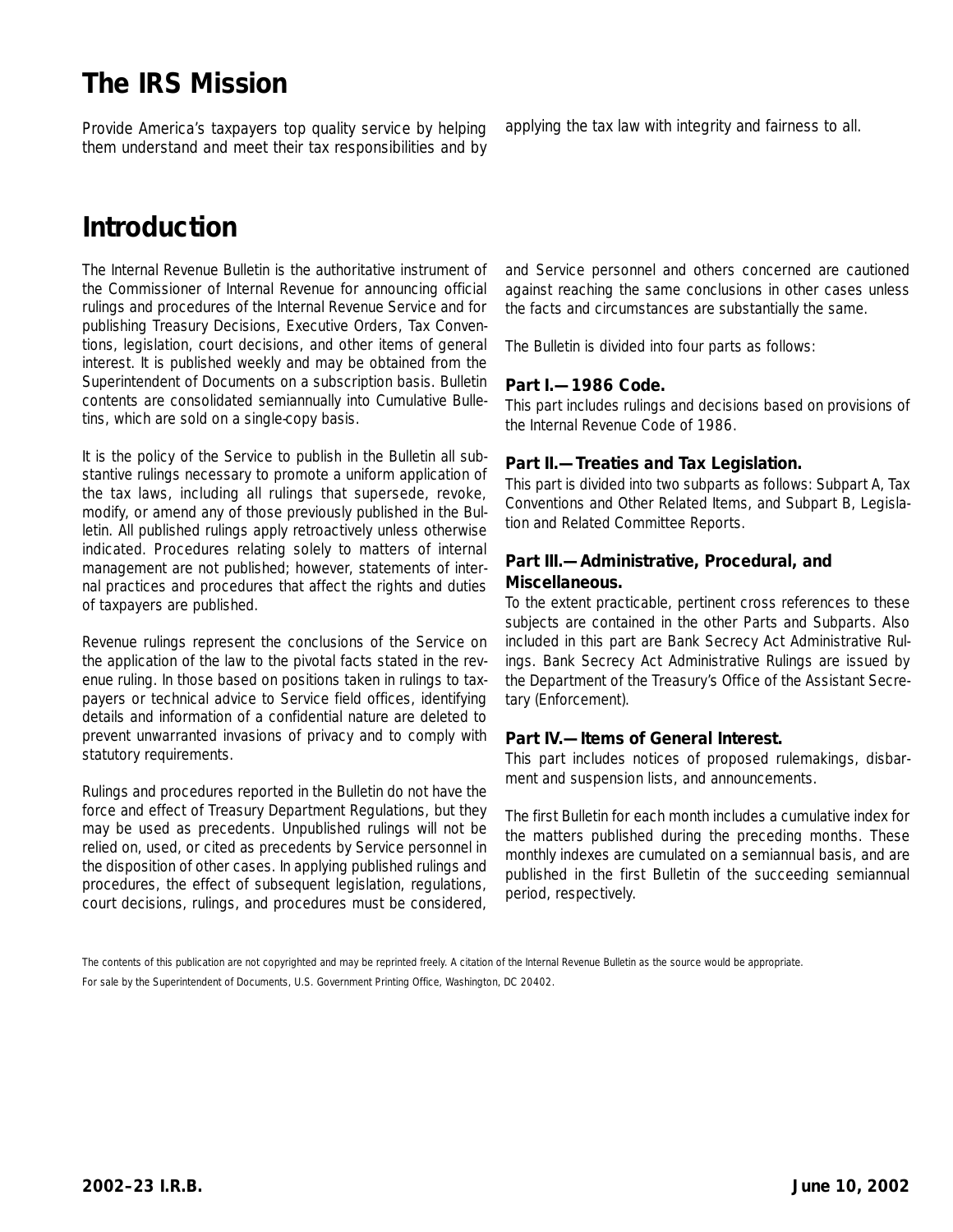# **Part I. Rulings and Decisions Under the Internal Revenue Code of 1986**

# **Section 62.—Adjusted Gross Income Defined**

*(Also §§ 3121(a), 3306(b), 3401(a), 7805(b).) 26 CFR 1.62–2: Reimbursements and other expense allowance arrangements. (Also §§ 31.3121(a), 31.3306(b), 31.3401(a), 301.7805–1.)*

**Wages subject to federal employment tax**. This ruling clarifies that payments to employees for equipment they are required to provide as a condition of employment are wages for federal employment tax purposes, unless paid under an accountable plan.

## **Rev. Rul. 2002–35**

#### ISSUE

Whether amounts paid to employees for employee-provided equipment, including vehicles, that are used by the employee to provide services as an employee are wages subject to federal employment taxes?

#### FACTS

Situation 1 — Business *A* is engaged in pipeline construction and repair. *A* hires welder *B* and heavy equipment mechanic *C* to perform services as employees in connection with the construction of a pipeline. Business *A* requires *B* to provide and maintain a welding rig for *B*'s use in providing welding services and requires *C* to provide and maintain a mechanics rig for *C*'s use in performing repair and maintenance services at the work site on the employer's heavy equipment. *B* and *C* are required to provide rigs sufficient to perform the required employee services. (Neither employee *B* nor *C* is an independent contractor.)

A welding rig consists of a truck equipped with a welding machine and other specialized welding equipment required to perform welding services. *B* is paid an hourly wage of \$X for the performance of services as an employee. In addition, *A* pays *B* an hourly amount of \$Y per hour for providing the welding rig. This rig reimbursement is only paid

for those hours that *B* performs services as *A*'s employee.

A mechanics rig consists of a heavy truck equipped with a crane, welding machine, and various other equipment used in the repair of heavy construction equipment. *C* is paid an hourly wage of \$X for the performance of services as an employee. In addition *A* pays *C* an additional \$Y amount per day for providing the mechanics rig. This rig reimbursement is only paid for the days that *C* performs services as *A*'s employee.

Business *A* requires *B* and *C* to each execute a document specifying that the employee owns the rig provided and will insure and maintain the rig. Employees *B* and *C* bear all expenses associated with the operation and maintenance of their respective rigs. The flat dollar amount paid as rig reimbursement is not related to the actual employee business expenses *B* or *C* incurs while performing services as an employee of *A*. Business *A* does not require *B* or *C* to substantiate expenses incurred related to the rig provided. Nor does *A* require *B* or *C* to return any amount paid as a rig reimbursement that exceeds the actual employee business expenses *B* or *C* incurs in connection with providing a rig while performing services as an employee of *A*.

Situation 2 — Business *A* also hires laborer *D* to perform services as an employee. Employee *D* uses *D*'s pickup truck for transportation along the pipeline. Employee *D* is paid an hourly wage of \$X for the performance of services as an employee and is also paid an additional amount of \$Y per day for providing the pickup truck. Business *A* does not require *D* to substantiate mileage or actual employee business expenses incurred while performing services as an employee of *A*. Employee *D* is not required to return any of the daily amounts paid for the pickup truck if the amount paid exceeds the employee business expenses *D* incurred in connection with the pickup truck while performing services as an employee of *A*. (Laborer *D* is not an independent contractor.)

#### LAW AND ANALYSIS

Section 3402(a) of the Internal Revenue Code (Code) requires employers paying wages to deduct and withhold income tax on wages. For income tax withholding purposes, § 3401(a) provides that the term "wages," with certain exceptions, means all remuneration for services performed by an employee for an employer. Under §§ 3111 and 3301, Federal Insurance Contributions Act (FICA) tax and Federal Unemployment Tax Act (FUTA) tax, respectively, excise taxes are imposed on the employer in an amount equal to a percentage of the wages paid by that employer. Under § 3101, FICA tax also is imposed on the employee. Under §§ 3121(a) and 3306(b), the term "wages" for FICA tax purposes and FUTA tax purposes, respectively, means, with certain exceptions, all remuneration for employment. Under §§ 3121(b) and 3306(c), "employment" is defined as any service, of whatever nature, performed by an employee for the person employing him.

Consistent with this definition, § 31.  $3121(a)-1(c)$  of the Employment Tax Regulations provides that the name by which the remuneration for employment is designated is immaterial. Section 31.3121(a)–1(d) further provides that generally, the basis upon which remuneration is paid to an employee is immaterial in determining whether the remuneration constitutes wages under FICA.

No specific section of the Code or regulations excepts from wages amounts paid to employees for providing equipment used in the performance of services as an employee. However, amounts paid to employees for certain employee business expenses incurred in connection with such equipment are excluded from wages if paid under a reimbursement or other expense allowance arrangement that meets the requirements of  $\S$  62(c).

Under  $§$  1.62–2(c)(1) of the Income Tax Regulations, a reimbursement or other expense allowance arrangement satisfies the requirements of  $\S$  62(c) if it meets the requirements set forth in paragraphs (d), (e), and (f) of  $\S$  1.62–2 (business connection, substantiation, and return of excess). If an arrangement meets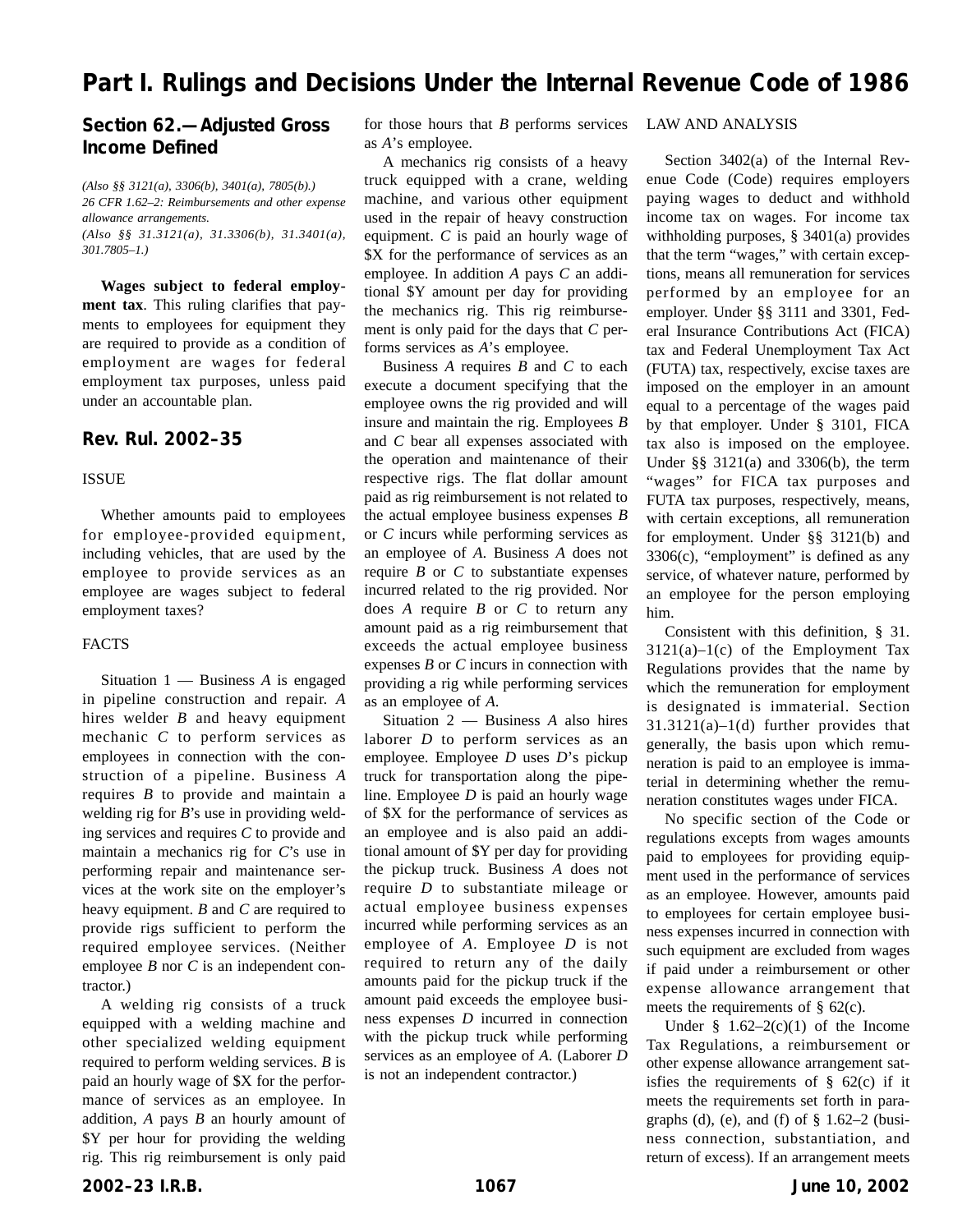these requirements, all amounts paid under the arrangement are treated as paid under an accountable plan. § 1.62– 2(c)(2)(i). Amounts paid under an accountable plan are excluded from the employee's gross income, are not required to be reported on the employee's Form W-2, and are exempt from the withholding and payment of employment taxes. §§ 31.3121(a)–3, 31.3306(b)–2, 31.3401(a)–4, and 1.6041–3(h)(1).

If an arrangement does not satisfy one or more of these requirements, all amounts paid under the arrangement are paid under a "nonaccountable plan." Amounts paid under a nonaccountable plan are included in the employee's gross income for the taxable year, must be reported to the employee on Form W-2, and are subject to withholding and payment of employment taxes. §§ 1.62–2 (c)(5), 31.3121(a)–3(b)(2), 31.3306(b)–2 (b)(2), 31.3401(a)–4(b)(2), and § 1.6041–  $3(h)(1)$ . Additionally, § 1.62–2(k) provides that if a payor's reimbursement or other expense allowance arrangement evidences a pattern of abuse of the rules of § 62(c) and the regulations thereunder, all payments made under the arrangement will be treated as made under a nonaccountable plan.

Rev. Rul. 68–624, 1968–2 C.B. 424, considered what portion of the total amount paid by a corporation for the use of a truck and the services of a driver was allocable as wages of the driver for federal employment tax purposes. The driver hauled stone from the corporation's quarry to its river loading dock at a fixed amount per load. The corporation allocated one-third of the amount paid to the employee as wages and two-thirds as payment for the use of the truck. The ruling held that an allocation of the amounts paid to an individual when the payment is for both personal services and the use of equipment must be governed by the facts in each case. If the contract of employment did not specify a reasonable division of the total amount paid between wages and equipment, a proper allocation could have been arrived at by reference to the prevailing wage scale in a particular locality for similar services in operating the same class of equipment or the fair rental value of similar equipment.

Rev. Rul. 68–624 pre-dates the Tax Reform Act of 1986 (TRA '86), Pub. L.

99–514, and the Family Support Act of 1988, Pub. L. 100–485, which limit the deductions of employee business expenses. Pursuant to section 132 of TRA '86, which added § 67 to the Code, employee business expenses are allowed only as miscellaneous itemized deductions, to the extent that the aggregate of those deductions exceeds 2 percent of adjusted gross income. Section 62(c), which was enacted in the Family Support Act of 1988, in part limits employee business expense reimbursements that can be excluded from adjusted gross income to those paid under an accountable plan. Further, Rev. Rul. 68–624 does not address whether the truck driver was engaged in the trade or business of truck rental in addition to the trade or business of being an employee.

An arrangement that merely allocates compensation paid to an employee between wages and a reimbursement for business expenses will not meet the requirements of § 62(c). For example, in *Shotgun Delivery, Inc. v. United States*, 269 F.3d 969 (9th Cir. 2001), the court held that a courier company's arrangement that paid employee drivers 40 percent of the delivery charge rate less an hourly minimum wage payment did not meet the business connection requirement because the drivers were reimbursed regardless of actual mileage driven or expenses incurred. Accordingly, the arrangement was not a valid accountable plan under § 62(c).

## **CONCLUSION**

Under the facts specified in Situations 1 and 2, the amounts paid to employees *B*, *C*, and *D* for providing equipment, including vehicles, used in performing services for the employer as an employee are not paid under an accountable plan. Each arrangement fails the business connection requirement because in each situation the employer pays an amount to the employee regardless of whether the employee incurs (or is reasonably expected to incur) business expenses that would be deductible under §§ 161 through 198. Each arrangement fails to require the employee to substantiate employee business expenses, as required by § 1.62–2(e). Finally, the arrangements do not require the return of excess as required under § 1.62–2(f).

#### HOLDING

In Situations 1 and 2, because the amounts paid to the employee for providing equipment, including vehicles, for use in performing services as an employee are not paid under an accountable plan, they are wages subject to the withholding and payment of income and employment taxes.

This ruling is not intended to provide guidance regarding the treatment of payment for equipment, including vehicles, provided by independent contractors.

See Rev. Proc. 2002–41, published elsewhere in this Internal Revenue Bulletin, regarding a deemed substantiation rule for use in implementing an accountable plan in connection with reimbursements to certain employees for costs associated with providing welding rigs or mechanics rigs.

## EFFECT ON OTHER REVENUE RULINGS

This ruling revokes Rev. Rul. 68–624.

## EFFECTIVE DATE

This revenue ruling is effective for payments to employees after October 13, 1988 (the date of enactment for  $\S$  62(c), as part of the Family Support Act of 1988).

Under the authority of § 7805(b), a taxpayer that actually paid amounts separate from wages for the use of employeeprovided equipment (such as described in Situation 1 and the truck described in Rev. Rul. 68–624) and reported these payments on timely issued Forms 1099 for calendar years beginning before January 1, 2002, may continue to report these payments on Form 1099 for periods ending on or before December 31, 2002.

## DRAFTING INFORMATION

The principal author of this revenue ruling is Joe Spires of the Office of the Division Counsel/Associate Chief Counsel (Tax Exempt and Government Entities), IRS. However, other personnel from the IRS and Treasury Department participated in its development. For further information regarding this revenue ruling, call Mr. Spires at (202) 622–6040 (not a toll-free number).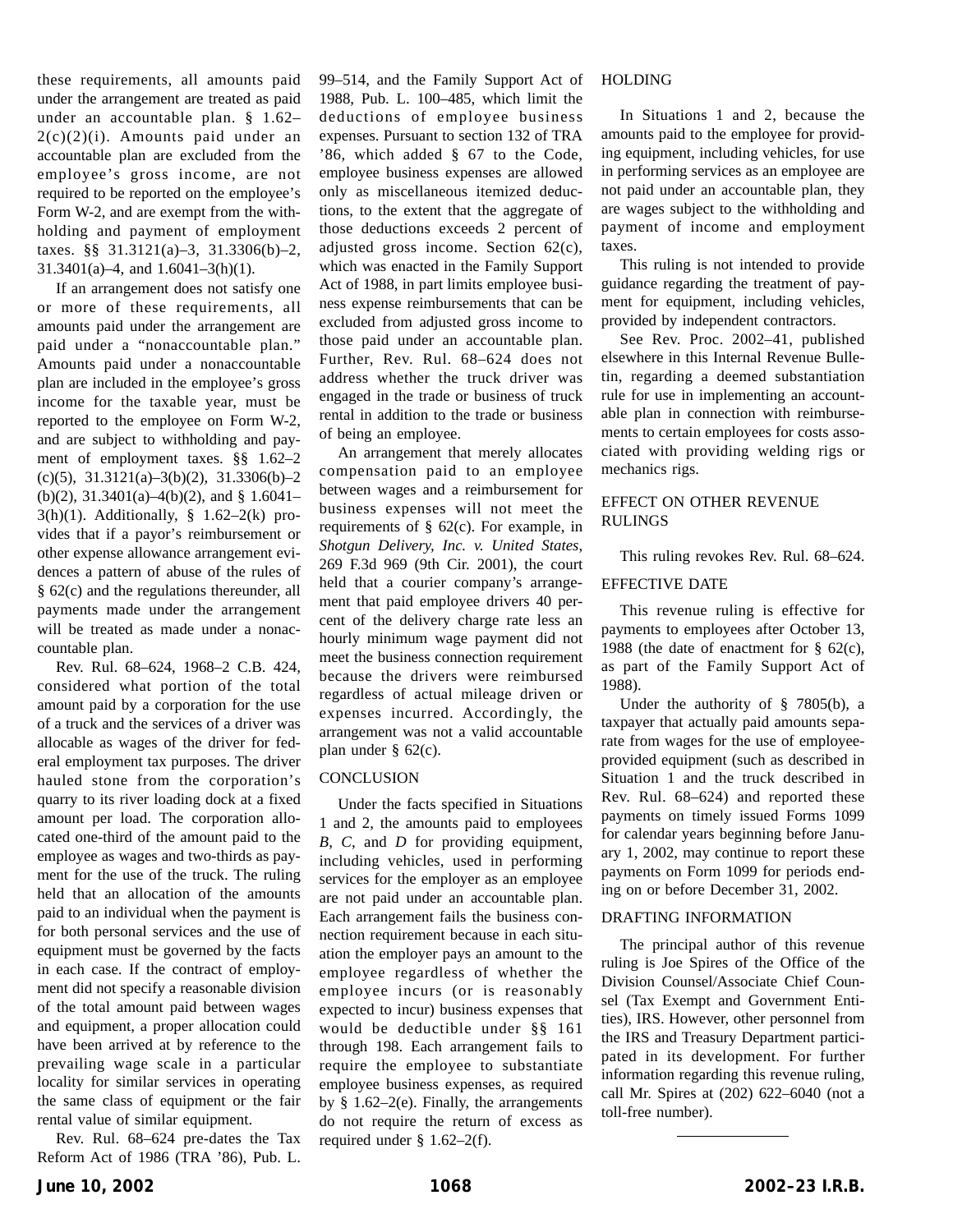# **Section 125.—Cafeteria Plans**

#### *(Also sections 106, 4980B.)*

**Cafeteria Plans**. In an asset sale, transferred employees who have elected to participate in health flexible spending arrangements (FSAs) under the seller's cafeteria plan may continue to exclude salary reduction amounts and medical reimbursements from gross income without interruption at the same level of coverage after becoming employees of the buyer.

## **Rev. Rul. 2002–32**

#### ISSUE

In an asset sale, may transferred employees who have elected to participate in health flexible spending arrangements (FSAs) under seller's I.R.C. § 125 cafeteria plan continue that benefit without interruption at the same level of coverage after becoming employees of buyer?

## FACTS

Situation (1). Employer S maintains a cafeteria plan under section 125. One of the benefits available under the plan is a health FSA that provides for the reimbursement of participating employees' medical care expenses that are not covered by other insurance. To participate in the health FSA, employees elect pre-tax salary reduction for the right to receive medical care expense reimbursements during the plan year up to a maximum amount equal to the amount of the reduction elected for the year. Employer B is an unrelated business entity.

During a plan year, S and B enter into an agreement under which B acquires a portion of the assets of S and, as part of the acquisition, employees of S who work in connection with the acquired assets terminate employment with S and are transferred to and become employees of B. Employer B has, or agrees to create, a cafeteria plan that offers a health FSA through pre-tax salary reduction. It is the objective of both S and B that the administration of the transferred employees' health FSAs following the asset sale have as little impact on the transferred employees as possible. Following the sale, S will continue its business operations, including its health FSA. S and B agree that the transferred employees who have elected to participate in S's FSA will continue in S's FSA for the agreed upon period. S and B also agree on the extent, if any, to which the existing salary reduction elections made by the transferred employees for the FSAs under S's plan will continue as if made under B's plan.

Situation (2). Same facts as in Situation (1) except that, as part of the sale, B agrees to cover the transferred employees who have elected to participate in S's health FSA under B's health FSA. Under B's health FSA, the transferred employees will have the same level of coverage provided under S's health FSA and will be treated as if their participation had been continuous from the beginning of S's plan year. The transferred employees' existing salary reduction elections will be taken into account for the remainder of B's plan year as if made under B's health FSA. To implement this arrangement, B amends its plan documents to provide that transferred employees who elected to participate in S's health FSA become participants in B's health FSA as of the beginning of S's plan year and at the level of coverage provided under S's health FSA, except that transferred employees who continue participation in S's health FSA after the sale (*e.g.*, by election of COBRA continuation coverage) are not covered by B's health FSA for that year. In addition, B's health FSA is amended to provide for reimbursement of medical care expenses incurred by the transferred employees at any time during S's plan year (including claims incurred before the sale), up to the amount of the employees' election and reduced by amounts previously reimbursed by S. Thus, medical care expenses incurred prior to the closing date of the sale but not previously reimbursed as well as medical care expenses incurred after the closing date of the sale are reimbursable under B's health FSA. S amends its plan documents to provide that the transferred employees cease to be eligible for medical care expense reimbursements from S as of the closing date, except to the extent of any COBRA continuation coverage election. S and B have determined that the agreements between them are consistent with applicable law.

#### LAW AND ANALYSIS

In general, section 106(a) provides that gross income of an employee does not include employer-provided coverage under an accident or health plan. Under section 105(b), an employee may exclude amounts received through employerprovided accident or health insurance if those amounts are paid to reimburse expenses incurred by the employee during the period of coverage for medical care (of the employee, the employee's spouse, or the employee's dependents) for personal injuries or sickness.

Section 125(a) states that no amount will be included in the gross income of a participant in a cafeteria plan solely because, under the plan, the participant may choose among the benefits in the plan.

Section 125(d) defines a cafeteria plan as a written benefit plan under which all participants are employees, and the participants may choose among two or more benefits consisting of cash and certain qualified benefits.

Section 125(f) defines qualified benefits as any benefit not includible in the gross income of the employee by reason of an express provision of Chapter 1 of the Code other than certain specified benefits that are not qualified benefits. A qualified benefit includes employerprovided accident or health coverage under section 106(a) and reimbursements for medical care expenses under section  $105(b)$ .

Section 1.125–4 of the Income Tax Regulations provides the circumstances under which an employer can permit a cafeteria plan participant to change an existing election during a period of coverage and make a new election for the remaining portion of the period of coverage. Generally, cafeteria plan participants are permitted to make election changes if there has been a change in status event and the election change satisfies the consistency rule. An election change satisfies the consistency rule with respect to accident or health coverage only if the election change is on account of and corresponds with a change in status that affects eligibility for coverage under an employer's plan.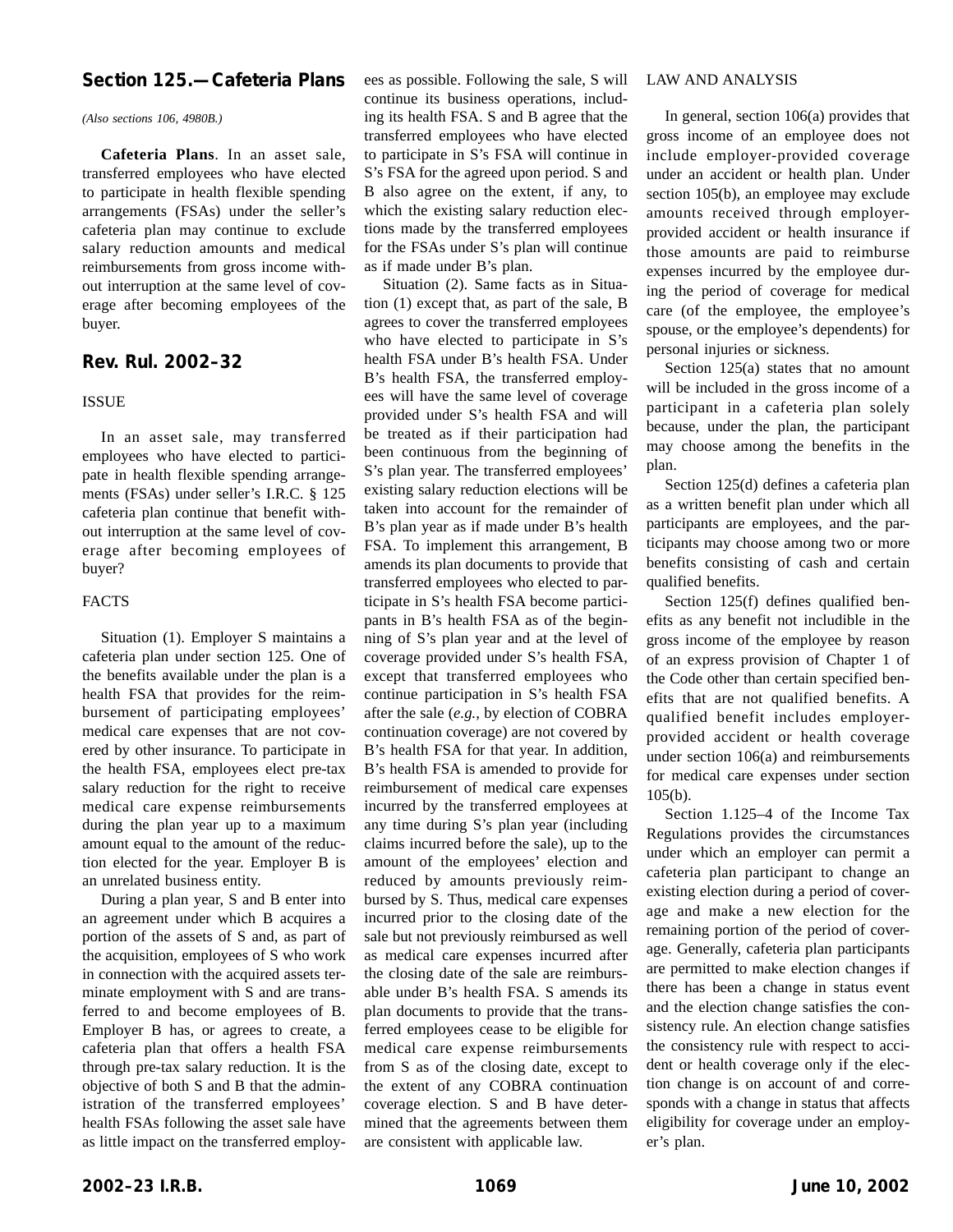Under the asset sale described in both Situation (1), where transferred employees maintain their existing health FSAs under S's cafeteria plan, and in Situation (2), where B agrees to cover the transferred employees who have elected to participate in S's health FSA, there is no loss of eligibility for coverage under § 1.125–4. Therefore, transferred employees continue to be subject to their existing FSA elections and may not change those elections during the remainder of the plan year of the asset sale (unless an event occurs thereafter which permits an election change under § 1.125–4).

For COBRA purposes, transferred employees in Situation (1) do not suffer a loss of coverage under S's FSA during the plan year. Consequently, if S's FSA satisfies the requirements of Q&A-8(c) in § 54.4980B–2, there is no obligation to make COBRA continuation coverage available to the transferred employees with respect to their coverage under S's FSA. However, if S's FSA does not satisfy the requirements of Q&A-8(c) in § 54.4980B–2 and is otherwise subject to COBRA, then it will be obligated to make COBRA continuation coverage available beginning on the first day of the plan year after the current plan year. For additional information, see § 54.4980B–2, Q&A-8 and § 54.4980B–9. In Situation (2), the obligation of S to extend to COBRA qualified beneficiaries the right to elect COBRA continuation coverage is not affected by the coverage provided by B.

#### HOLDING

In an asset sale, transferred employees who have elected to participate in health FSAs under seller's cafeteria plan may continue to exclude the salary reduction amounts and medical expense reimbursements from gross income without interruption and at the same level of coverage after becoming employees of buyer either when seller agrees to continue its existing health FSAs for the transferred employees as described in Situation (1) or when buyer agrees to adopt a continuation of seller's health FSAs for the transferred employees as described in Situation (2).

EFFECT ON OTHER REVENUE RULING(S)

None

#### DRAFTING INFORMATION

The principal author of this revenue ruling is Shoshanna Chaiton of the Office of Division Counsel/Associate Chief Counsel (Tax Exempt and Government Entities). For further information regarding this revenue ruling, contact her at (202) 622–6080 (not a toll-free call).

## **Section 172.—Net Operating Loss Deduction**

Procedures are provided that certain taxpayers with net operating losses incurred in 2001 or 2002 must follow on or before October 31, 2002, if they wish to apply, or elect out of, the new 5-year carryback period enacted by section 102 of the Job Creation and Worker Assistance Act of 2002. See Rev. Proc. 2002– 40, page 1096.

# **Section 460.—Special Rules for Long-Term Contracts**

*26 CFR 1.460–4: Methods of accounting for longterm contracts.*

## **T.D. 8995**

# **DEPARTMENT OF THE TREASURY Internal Revenue Service 26 CFR Parts 1 and 602**

# **Mid-Contract Change in Taxpayer**

AGENCY: Internal Revenue Service (IRS), Treasury.

ACTION: Final regulations.

SUMMARY: This document contains final regulations concerning a midcontract change in taxpayer of a contract accounted for under a long-term contract method of accounting. A taxpayer that is a party to such a contract will be affected by these regulations.

DATES: *Effective Date*: These regulations are effective May 15, 2002.

*Applicability Date*: These regulations apply to transactions on or after May 15, 2002.

FOR FURTHER INFORMATION CON-TACT: John Aramburu at (202) 622–4960 (not a toll-free number).

#### SUPPLEMENTARY INFORMATION:

#### **Paperwork Reduction Act**

The collection of information contained in these final regulations has been reviewed and approved by the Office of Management and Budget in accordance with the Paperwork Reduction Act of 1995 (44 U.S.C. 3507(d)) under control number 1545–1732.

The collection of information in these final regulations is in § 1.460–  $6(g)(3)(ii)(D)$ . This information is required to enable taxpayers to make look-back computations when the income from a long-term contract has been previously reported by another taxpayer.

An agency may not conduct or sponsor, and a person is not required to respond to, a collection of information unless it displays a valid control number.

The estimated average annual disclosure burden per respondent is 2 hours.

Comments concerning the accuracy of this burden estimate and suggestions for reducing this burden should be sent to the **Internal Revenue Service**, Attn: IRS Reports Clearance Officer, W:CAR: MP:FP, Washington, DC 20224, and to the **Office of Management and Budget**, Attn: Desk Officer for the Department of the Treasury, Office of Information and Regulatory Affairs, Washington, DC 20503.

Books or records relating to a collection of information must be retained as long as their contents might become material in the administration of any internal revenue law. Generally, tax returns and tax return information are confidential, as required by 26 U.S.C. 6103.

#### **Background**

Section 460 generally requires that long-term contracts be accounted for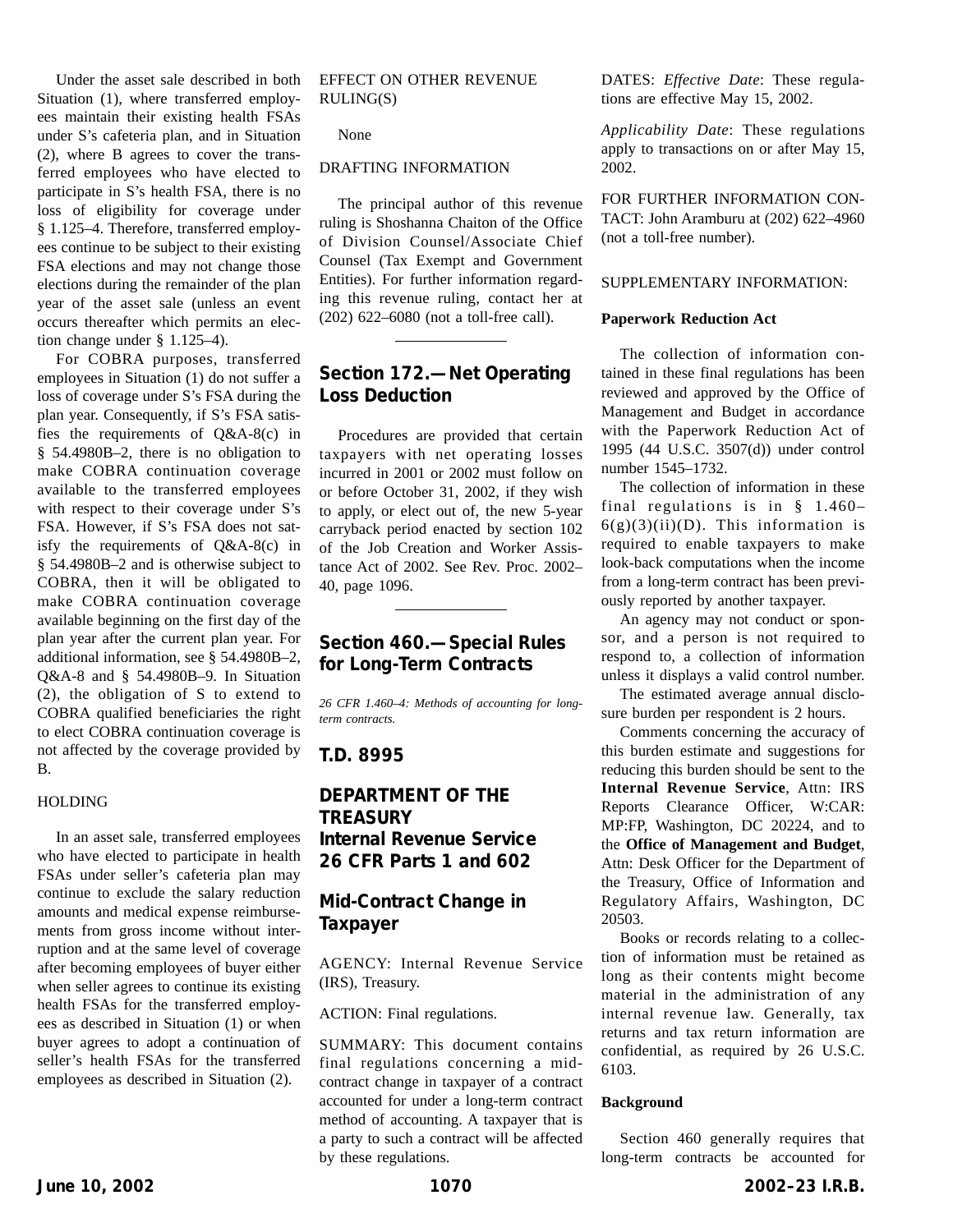under the percentage-of-completion method (PCM), under which a taxpayer must recognize income according to the estimated percentage of the contract that is completed during each taxable year and make a look-back computation of interest to compensate the government (or the taxpayer) for any underestimation (or overestimation) of income from the contract. However, home construction contracts and certain contracts of smaller construction contractors are exempt from these requirements. Moreover, residential builders are entitled to use the 70/30 percentage-of-completion/capitalized cost method (PCCM), and certain shipbuilders are entitled to use the 40/60 PCCM. A long-term contract or a portion of a longterm contract that is exempt from the PCM may be accounted for under any permissible method, including the completed contract method (CCM), under which a taxpayer does not report income until a contract is complete, even though progress payments are received in years prior to completion.

This document contains amendments to 26 CFR part 1. On February 16, 2001, a notice of proposed rulemaking (REG– 105946–00, 2001–1 C.B. 1069) relating to a mid-contract change in taxpayer of a contract accounted for under a long-term contract method of accounting was published in the **Federal Register** (66 FR 10643). Written comments were received from the public in response to the notice of proposed rulemaking. No public hearing was requested or held. After consideration of all comments, the proposed regulations are adopted as amended by this Treasury decision.

## **Explanation and Summary of Comments**

The proposed regulations divide the rules regarding a mid-contract change in taxpayer of a contract accounted for under a long-term contract method of accounting into two categories constructive completion transactions and step-in-the-shoes transactions. Generally, a constructive completion transaction results in the taxpayer originally accounting for the long-term contract (old taxpayer) recognizing income from the contract based on a contract price that takes into account any amounts realized from the transaction or paid by the old taxpayer

to the taxpayer subsequently accounting for the long-term contract (new taxpayer) that are allocable to the contract. Similarly, the new taxpayer in a constructive completion transaction is treated as though it entered into a new contract as of the date of the transaction, with the contract price taking into account the purchase price and any amount paid by the old taxpayer that is allocable to the contract. In the case of a step-in-the-shoes transaction, the old taxpayer's obligation to account for the contract terminates on the date of the transaction and is assumed by the new taxpayer. The new taxpayer must assume the old taxpayer's methods of accounting for the contract, with both the contract price and allocable contract costs based on amounts taken into account by both parties.

Commentators raised concerns regarding the general application of step-in-theshoes treatment to contracts of S corporations accounted for using the CCM. For example, these commentators were concerned with the potential for income shifting that can occur when the stock of an S corporation that is accounting for a longterm contract using the CCM is sold to a party with a lower marginal tax rate or to a tax indifferent shareholder. Similarly, income from a CCM contract could be shifted to a party with a lower tax rate or a tax indifferent party by making an S election or transferring the contract in a section 351 transaction, followed by an S election and a sale of stock. To prevent such a shifting of income, these commentators generally recommend that the transferor be required to apply the PCM to CCM contracts in progress as of the transaction date.

While these commentators' concerns and recommendations relate solely to CCM contracts, the potential for such income shifting also exists with PCM contracts due to the fact that recognition of income under both the PCM and the CCM does not correspond to the receipt of progress payments. In addition, many of the commentators' concerns are not unique to the section 460 regulations as similar opportunities are presented whenever an S corporation or an electing S corporation has assets with built-in gain or loss. Moreover, adoption of the commentators' recommendation would trigger tax as of the transaction date and thus would be inconsistent with the policy of providing for tax-free reorganizations of going concerns. Thus, the commentators' proposals for addressing this potential abuse were not adopted. However, as in the proposed regulations, the final regulations contain an anti-abuse rule that is designed to prevent such income shifting.

Commentators suggested that for purposes of the section 1374 built-in gain rules applicable to S corporation elections, long-term contracts should be valued at the amount of income reportable under the PCM on the date of the election. The section 1374 regulations currently measure recognized built-in gain attributable to a long-term contract accounted for using the CCM based on the amount of income reportable under the PCM on the date of the election. See § 1.1374–4(g). These final regulations, however, do not provide a specific rule to determine the value of a long-term contract because the fair market value of a long-term contract reflects a variety of factors, including the amount earned by the old taxpayer as compared to the progress payments received and retained by the old taxpayer, and the new taxpayer's estimates of future revenues and costs.

One commentator pointed out that while the preamble indicates the treatment of partnership transactions (*i.e.*, transactions described in sections 721 and 731, and transfers of partnership interests) have been reserved, the proposed regulations, by default, place these transactions in the taxable, constructive completion category. This commentator suggested that the regulations reserve the treatment of partnership transactions and provide only that taxpayers use reasonable methods.

The final regulations provide that a contribution to a partnership in a transaction described in section 721(a), a transfer of a partnership interest, and a distribution by a partnership to which section 731 applies (other than a distribution of a contract accounted for using a long-term contract method of accounting) are step-inthe-shoes transactions. The final regulations, however, reserve on the special rules that will apply to such transfers. As described in Notice 2002–37, 2002–23 I.R.B. 1030, the IRS and Treasury Department intend to publish regulations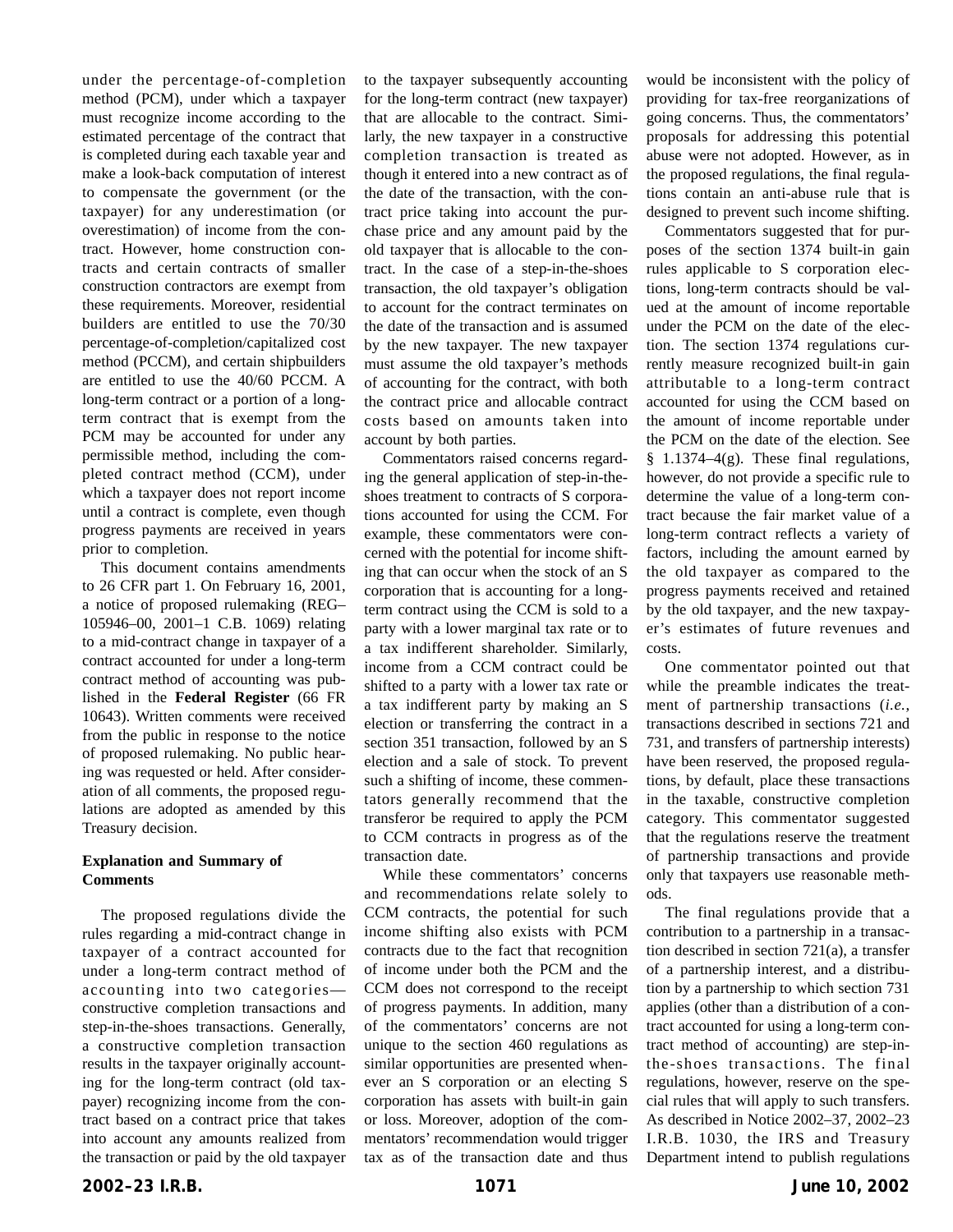that will set forth the special rules that will apply to such partnership transactions in a separate project. These regulations will be effective for contributions of long-term contracts to partnerships and transfers of interests in partnerships that are engaged in long-term contracts on or after May 15, 2002.

One commentator objected to the required use of the simplified marginal impact method of computing look back interest in the case of a step-in-the-shoes transaction. In response to this comment, the final regulations give taxpayers the option of using this method without requiring it, except in those cases in which the existing regulations require its use. See § 1.460–6(d)(4).

Questions have arisen as to whether the implementation of these rules requires a taxpayer to request a change in method of accounting by filing a Form 3115, "*Application for Change in Accounting Method*." In response to these questions, the final regulations clarify that the application of these rules to a transaction occurring after the effective date is not a change in method of accounting and, therefore, does not require the filing of Form 3115.

In addition to changes made in response to the comments and questions described above, the final regulations clarify the application of the step-in-theshoes rules to certain transfers of contracts that result in the old taxpayer recognizing income with respect to the contract. Specifically, the final regulations explain how the old taxpayer calculates the gain realized with respect to the contract in these transactions, clarify the operation of the basis adjustment rule in certain cases of successive transfers of a contract, and provide that the contract price of a new taxpayer should be reduced to the extent that the old taxpayer recognizes income with respect to the contract in connection with these transactions. The final regulations also clarify that a taxpayer is not entitled to a loss in the amount of its basis in the contract (including the uncompleted property, if applicable) where that basis is determined under section 362 or 334. In addition, to the extent the basis of the contract (including the uncompleted property, if applicable) reflects the old taxpayer's recognition of income attributable to the

contract in the step-in-the-shoes transaction, such income recognition reduces the total contract price. Accordingly, the new taxpayer recovers this additional basis over the time that it performs the contract. To the extent the basis of the contract (including the uncompleted property, if applicable) reflects costs incurred by the old taxpayer that have not yet been deducted (*i.e.*, in the case of a CCM contract), such costs will give rise to a deduction upon completion of the contract. Therefore, disallowing the new taxpayer a loss for its basis in the contract (including the uncompleted property, if applicable) is necessary to prevent the new taxpayer from benefitting twice from the same item. Finally, the final regulations include new examples to illustrate these rules.

#### **Special Analyses**

It has been determined that this Treasury decision is not a significant regulatory action as defined in Executive Order 12866. Therefore, a regulatory assessment is not required. It also has been determined that section 553(b) of the Administrative Procedure Act (5 U.S.C. chapter 5) does not apply to these regulations. It is hereby certified that the collection of information in this Treasury decision will not have a significant economic impact on a substantial number of small entities. This certification is based on the fact that the relevant information is already maintained by taxpayers. Therefore, a Regulatory Flexibility Analysis under the Regulatory Flexibility Act (5 U.S.C. chapter 6) is not required. Pursuant to section 7805(f) of the Code, the proposed regulations preceding these regulations were submitted to the Chief Counsel for Advocacy of the Small Business Administration for comment on their impact on small business.

#### **Drafting Information**

The principal author of these regulations is John Aramburu, Office of Associate Chief Counsel (Income Tax and Accounting). However, other personnel from the IRS and Treasury Department participated in their development.

**Adoption of Amendments to the Regulations**

Accordingly, 26 CFR part 1 is amended as follows:

## PART 1—INCOME TAXES

Paragraph 1. The authority citation for part 1 continues to read in part as follows: Authority: 26 U.S.C. 7805 \* \* \*

Par. 2. In § 1.358–1, a sentence is added at the end of paragraph (a) to read as follows:

#### *§ 1.358–1 Basis to distributees*.

(a) \* \* \* See § 1.460–4(k)(3)(iv)(A) for rules relating to stock basis adjustments required where a contract accounted for using a long-term contract method of accounting is transferred in a transaction described in section 351 or a reorganization described in section  $368(a)(1)(D)$  with respect to which the requirements of section 355 (or so much of section 356 as relates to section 355) are met.

\*\*\*\*\*

Par. 3. In § 1.334–1, a sentence is added at the end of paragraph (b) to read as follows:

*§ 1.334–1 Basis of property received in liquidations*.

\*\*\*\*\*

(b) \* \* \* See § 1.460–4(k)(3)(iv)(B)(*2*) for rules relating to adjustments to the basis of certain contracts accounted for using a long-term contract method of accounting that are acquired in certain liquidations described in section 332.

\*\*\*\*\*

Par. 4. In § 1.362–1, a sentence is added at the end of paragraph (a) to read as follows:

#### *§ 1.362–1 Basis to corporations*.

(a) \* \* \* See § 1.460–4(k)(3)(iv)(B)(*2*) for rules relating to adjustments to the basis of certain contracts accounted for using a long-term contract method of accounting that are acquired in certain transfers described in section 351 and certain reorganizations described in section 368(a).

\*\*\*\*\*

\*\*\*\*\*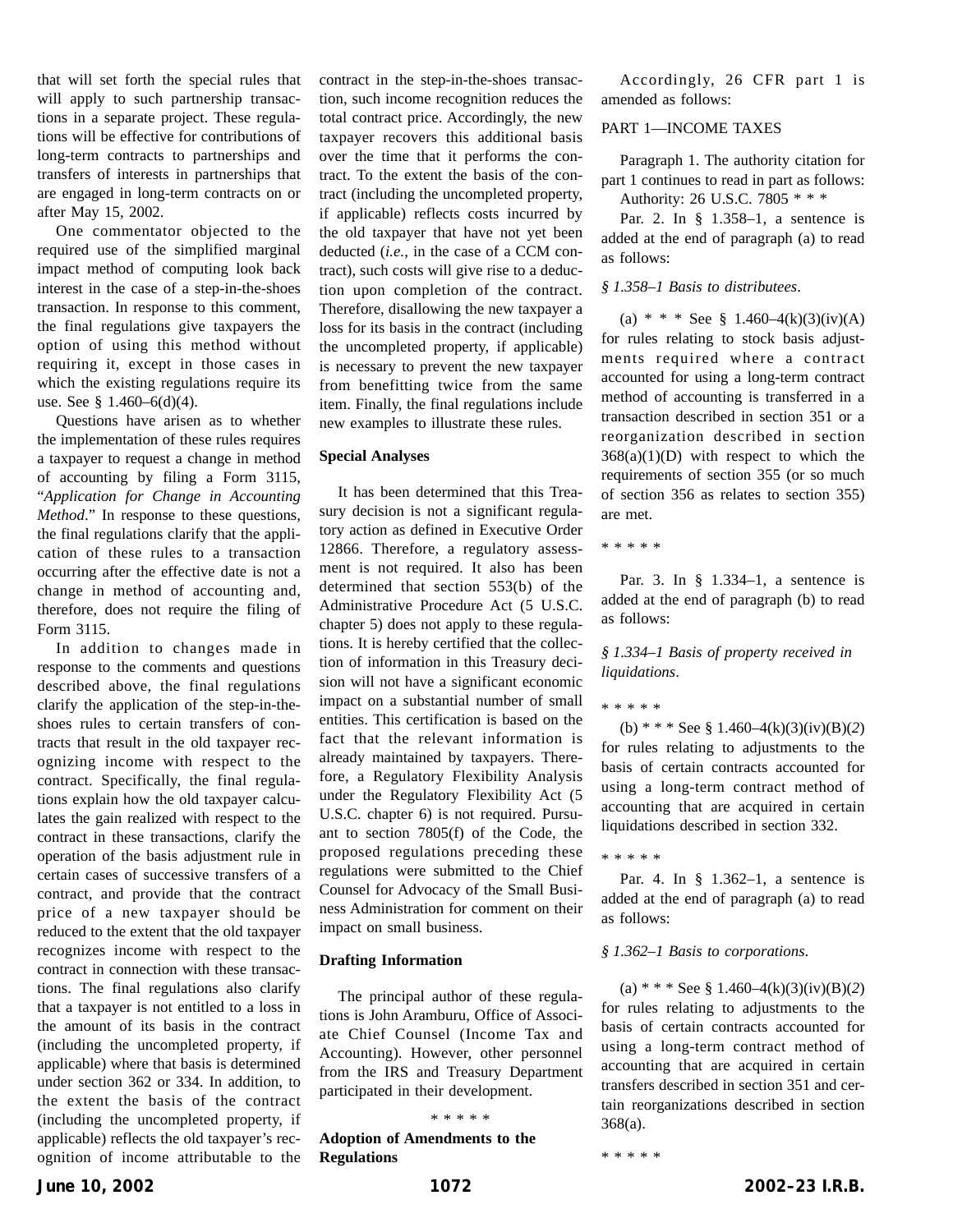Par. 5. In § 1.381(c)(4)–1, a sentence is added at the end of paragraph (a)(2) to read as follows:

*§ 1.381(c)(4)–1 Method of accounting*.

 $(a) * * * *$ 

(2) \* \* \*See § 1.460–4(k) for rules relating to transfers of contracts accounted for using a long-term contract method of accounting in a transaction to which section 381 applies.

\*\*\*\*\*

Par. 6. Section 1.460–0 is amended by: 1. Revising the entry for paragraph (k) of § 1.460–4.

2. Adding entries for paragraphs  $(k)(1)$ through  $(k)(6)$  of  $\S 1.460-4$ .

3. Adding entries for paragraphs (g) through  $(g)(4)$  of  $\S 1.460-6$ .

*§ 1.460–0 Outline of regulations under section 460*.

\*\*\*\*\*

*§ 1.460–4 Methods of accounting for long-term contracts*.

- \*\*\*\*\*
- (k) Mid-contract change in taxpayer.

(1) In general.

- (2) Constructive completion transactions.
- (i) Scope.
- (ii) Old taxpayer.
- (iii) New taxpayer.
- (iv) Special rules relating to distributions of certain contracts by a partnership. [Reserved.]
- (3) Step-in-the-shoes transactions.
- (i) Scope.
- (ii) Old taxpayer.
- (A) In general.
- (B) Gain realized on the transaction.
- (iii) New taxpayer.
- (A) Method of accounting.
- (B) Contract price.
- (C) Contract costs.
- (iv) Special rules related to certain corporate transactions.
- (A) Old taxpayer basis adjustment.
- (*1*) In general.
- (*2*) Basis adjustment in excess of stock basis.

(*3*) Subsequent dispositions of certain contracts.

(B) New taxpayer.

(*1*) Contract price adjustment.

(*2*) Basis in contract.

(v) Special rules related to certain partnership transactions. [Reserved.]

(4) Anti-abuse rule.

(5) Examples.

- (6) Effective date.
- \*\*\*\*\*
- *§ 1.460–6 Look-back method*.
- \*\*\*\*\*
- (g) Mid-contract change in taxpayer.

(1) In general.

- (2) Constructive completion transactions.
- (3) Step-in-the-shoes transactions.

(i) General rules.

- (ii) Application of look-back method to pre-transaction period.
- (A) Contract Price

(B) Method.

- (C) Interest accrual period.
- (D) Information old taxpayer must provide.

(iii) Application of look-back method to post-transaction years.

(iv) S corporation elections.

(4) Effective date.

\*\*\*\*\*

Par. 7. Section 1.460–4 is amended by: 1. Adding a sentence at the end of paragraph (a).

2. Adding paragraph (k). The additions read as follows:

*§ 1.460–4 Methods of accounting for long-term contracts*.

(a)  $* * * Finally$ , paragraph (k) of this section provides rules relating to a midcontract change in taxpayer of a contract accounted for using a long-term contract method of accounting.

\*\*\*\*\*

(k) *Mid-contract change in taxpayer* — (1) *In general*. The rules in this paragraph (k) apply if prior to the completion of a long-term contract accounted for using a long-term contract method by a taxpayer (old taxpayer), there is a transaction that makes another taxpayer (new taxpayer) responsible for accounting for income from the same contract. For purposes of this paragraph (k) and § 1.460– 6(g), an old taxpayer also includes any old taxpayer(s) (*e.g.*, predecessors) of the old taxpayer. In addition, a change in status from taxable to tax exempt or from domestic to foreign, or vice versa, will be considered a change in taxpayer. Finally, a contract will be treated as the same contract if the terms of the contract are not substantially changed in connection with the transaction, whether or not the customer agrees to release the old taxpayer from any or all of its obligations under the contract. The rules governing constructive completion transactions are provided in paragraph (k)(2) of this section, while the rules governing step-in-theshoes transactions are provided in para $graph (k)(3)$  of this section. Special rules related to the treatment of certain partnership transactions are reserved under paragraphs  $(k)(2)(iv)$  and  $(k)(3)(v)$  of this section. For application of the look-back method to mid-contract changes in taxpayers for contracts accounted for using the PCM, see  $\S 1.460-6(g)$ .

(2) *Constructive completion transactions* — (i) *Scope*. The constructive completion rules in this paragraph  $(k)(2)$ apply to transactions (constructive completion transactions) that result in a change in the taxpayer responsible for reporting income from a contract and that are not described in paragraph  $(k)(3)(i)$  of this section. Constructive completion transactions generally include, for example, taxable sales under section 1001 and deemed asset sales under section 338.

(ii) *Old taxpayer*. The old taxpayer is treated as completing the contract on the date of the transaction. The total contract price (or, gross contract price in the case of a long-term contract accounted for under the CCM) for the old taxpayer is the sum of any amounts realized from the transaction that are allocable to the contract and any amounts the old taxpayer has received or reasonably expects to receive under the contract. Total contract price (or gross contract price) is reduced by any amount paid by the old taxpayer to the new taxpayer, and by any transaction costs, that are allocable to the contract. Thus, the old taxpayer's allocable contract costs determined under paragraph (b)(5) of this section do not include any consideration paid, or costs incurred, as a result of the transaction that are allocable to the contract. In the case of a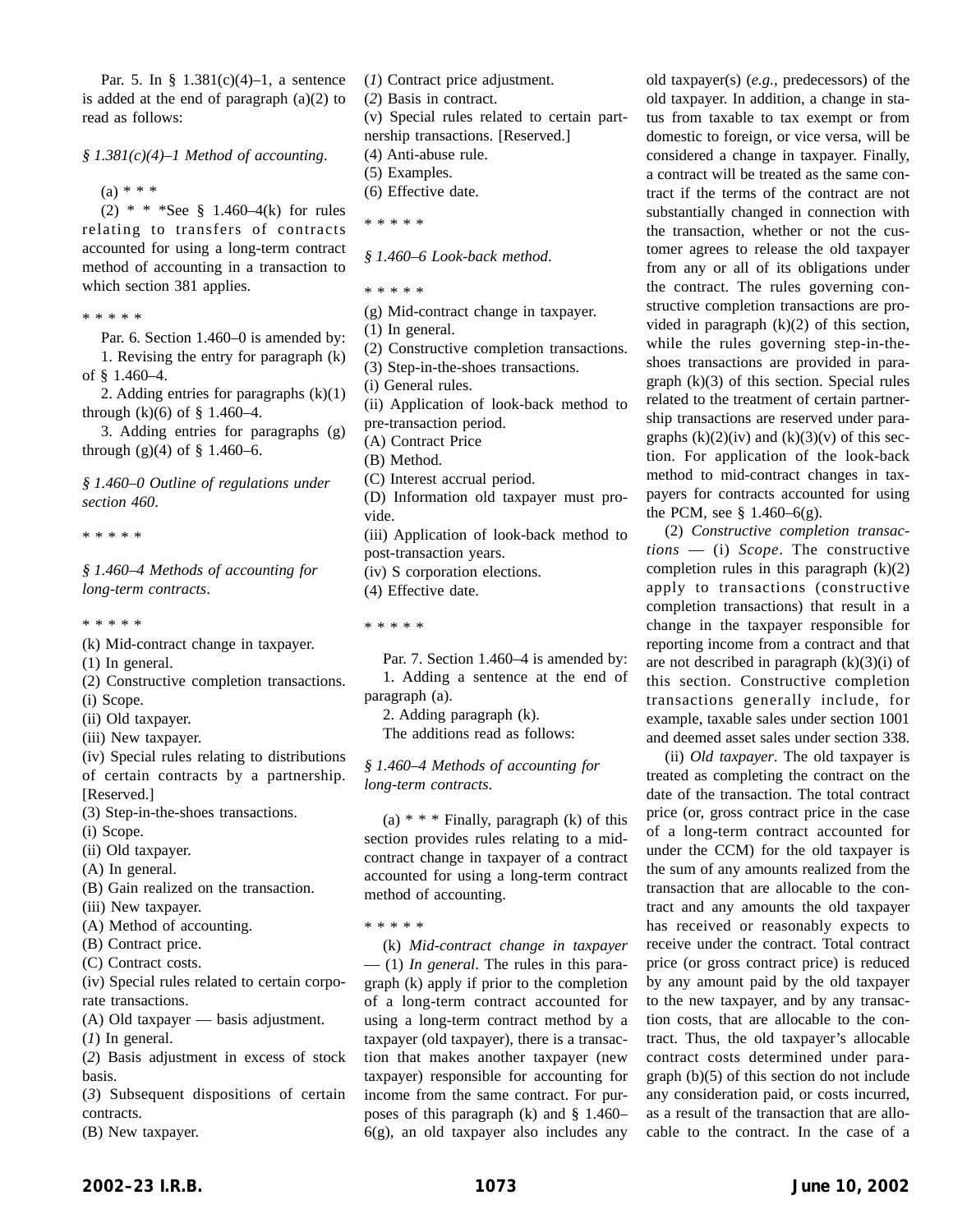transaction subject to section 338 or 1060, the amount realized from the transaction allocable to the contract is determined by using the residual method under §§ 1.338–6 and 1.338–7.

(iii) *New taxpayer*. The new taxpayer is treated as entering into a new contract on the date of the transaction. The new taxpayer must evaluate whether the new contract should be classified as a longterm contract within the meaning of § 1.460–1(b) and account for the contract under a permissible method of accounting. For a new taxpayer who accounts for a contract using the PCM, the total contract price is any amount the new taxpayer reasonably expects to receive under the contract consistent with paragraph (b)(4) of this section. Total contract price is reduced by the amount of any consideration paid by the new taxpayer as a result of the transaction, and by any transaction costs, that are allocable to the contract and is increased by the amount of any consideration received by the new taxpayer as a result of the transaction that is allocable to the contract. Similarly, the gross contract price for a contract accounted for using the CCM is all amounts the new taxpayer is entitled by law or contract to receive consistent with paragraph (d)(3) of this section, adjusted for any consideration paid (or received) by the new taxpayer as a result of the transaction, and for any transaction costs, that are allocable to the contract. Thus, the new taxpayer's allocable contract costs determined under paragraph (b)(5) of this section do not include any consideration paid, or costs incurred, as a result of the transaction that are allocable to the contract. In the case of a transaction subject to sections 338 or 1060, the amount of consideration paid that is allocable to the contract is determined by using the residual method under §§ 1.338–6 and 1.338–7.

(iv) *Special rules relating to distributions of certain contracts by a partnership*. [Reserved]

(3) *Step-in-the-shoes transactions* — (i) *Scope*. The step-in-the-shoes rules in this paragraph  $(k)(3)$  apply to the following transactions that result in a change in the taxpayer responsible for reporting income from a contract accounted for using a long-term contract method of accounting (step-in-the-shoes transactions) —

(A) Transfers to which section 361 applies if the transfer is in connection with a reorganization described in section  $368(a)(1)(A)$ , (C) or (F);

(B) Transfers to which section 361 applies if the transfer is in connection with a reorganization described in section  $368(a)(1)(D)$  or  $(G)$ , provided the requirements of section  $354(b)(1)(A)$  and  $(B)$  are met;

(C) Distributions to which section 332 applies, provided the contract is transferred to an 80-percent distributee;

(D) Transfers described in section 351; (E) Transfers to which section 361 applies if the transfer is in connection with a reorganization described in section  $368(a)(1)(D)$  with respect to which the requirements of section 355 (or so much of section 356 as relates to section 355) are met;

(F) Transfers (*e.g.*, sales) of S corporation stock;

(G) Conversion to or from an S corporation;

(H) Members joining or leaving a consolidated group;

(I) Contributions to which section 721(a) applies;

(J) Transfers of partnership interests;

(K) Distributions to which section 731 applies (other than the distribution of the contract); and

(L) Any other transaction designated in the Internal Revenue Bulletin by the Internal Revenue Service. See § 601.601  $(d)(2)(ii)$  of this chapter.

(ii) *Old taxpayer* — (A) *In general*. The new taxpayer will "step into the shoes" of the old taxpayer with respect to the contract. Thus, the old taxpayer's obligation to account for the contract terminates on the date of the transaction and is assumed by the new taxpayer, as set forth in paragraph  $(k)(3)(iii)$  of this section. As a result, an old taxpayer using the PCM is required to recognize income from the contract based on the cumulative allocable contract costs incurred as of the date of the transaction. Similarly, an old taxpayer using the CCM is not required to recognize any revenue and may not deduct allocable contract costs incurred with respect to the contract.

(B) *Gain realized on the transaction*. The amount of gain the old taxpayer realizes on the transfer of a contract in a stepin-the-shoes transaction must be determined after application of paragraph  $(k)(3)(ii)(A)$  of this section using the rules of paragraph (k)(2) of this section that apply to constructive completion transactions. (The amount of gain realized on a transfer of a contract is relevant, for example, in determining the amount of gain recognized with respect to the contract in a section 351 transaction in which the old taxpayer receives from the new taxpayer money or property other than stock of the transferee.)

(iii) *New taxpayer* — (A) *Method of accounting*. Beginning on the date of the transaction, the new taxpayer must account for the long-term contract by using the same method of accounting used by the old taxpayer prior to the transaction. The same method of accounting must be used for such contract regardless of whether the old taxpayer's method is the new taxpayer's principal method of accounting under §  $1.381(c)(4) - 1(b)(3)$  or whether the new taxpayer is otherwise eligible to use the old taxpayer's method. Thus, if the old taxpayer uses the PCM to account for the contract, the new taxpayer steps into the shoes of the old taxpayer with respect to its completion factor and percentage of completion methods (such as the 10-percent method), even if the new taxpayer has not elected such methods for similarly classified contracts. Similarly, if the old taxpayer uses the CCM, the new taxpayer steps into the shoes of the old taxpayer with respect to the CCM, even if the new taxpayer is not otherwise eligible to use the CCM. However, the new taxpayer is not necessarily bound by the old taxpayer's method for similarly classified contracts entered into by the new taxpayer subsequent to the transaction and must apply general tax principles, including section 381, to determine the appropriate method to account for these subsequent contracts. To the extent that general tax principles allow the taxpayer to account for similarly classified contracts using a method other than the old taxpayer's method, the taxpayer is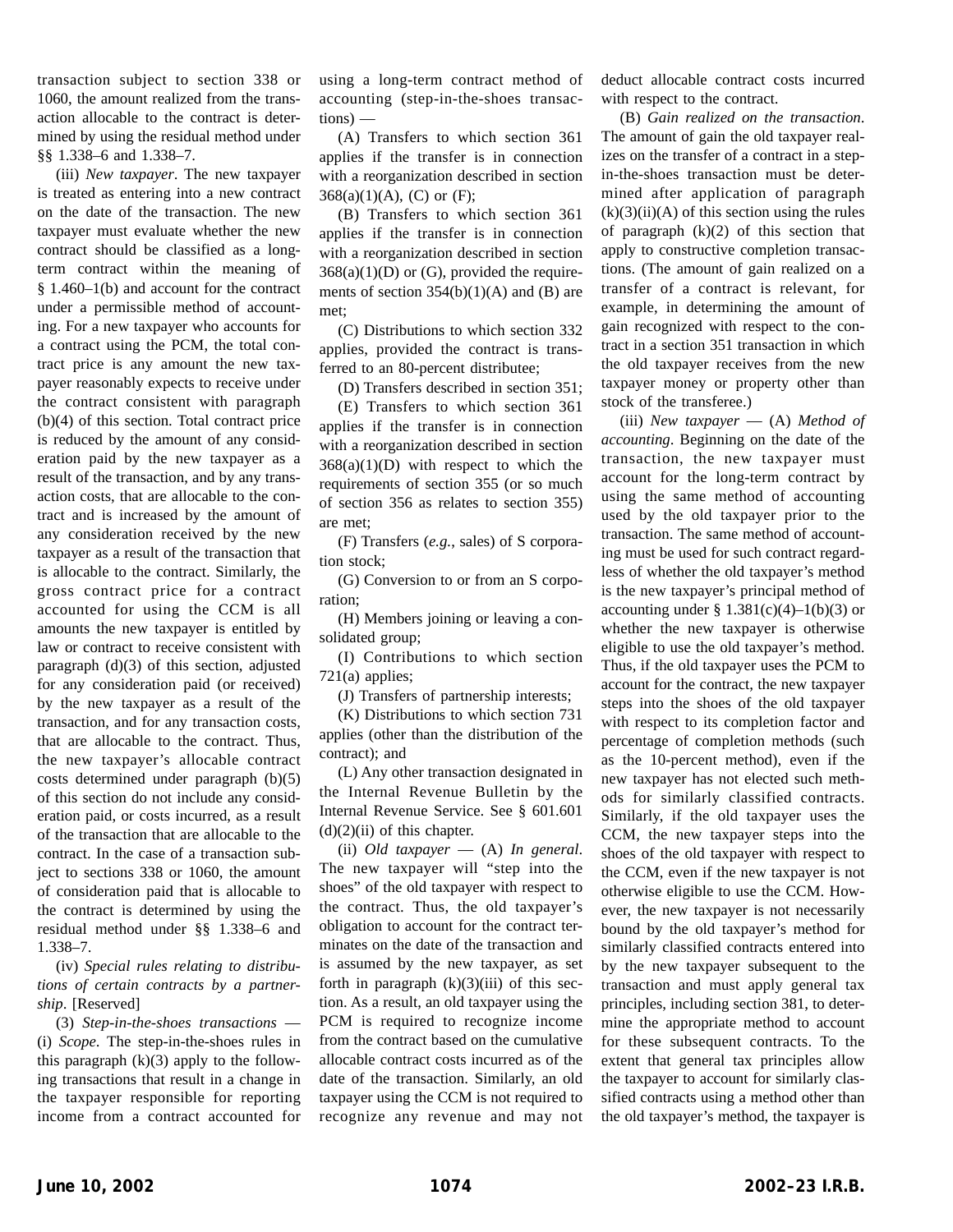not required to obtain the consent of the Commissioner to begin using such other method.

(B) *Contract price*. In the case of a long-term contract that has been accounted for under PCM, the total contract price for the new taxpayer is the sum of any amounts the old taxpayer or the new taxpayer has received or reasonably expects to receive under the contract consistent with paragraph (b)(4) of this section. Similarly, the gross contract price in the case of a long-term contract accounted for under the CCM includes all amounts the old taxpayer or the new taxpayer is entitled by law or by contract to receive consistent with paragraph (d)(3) of this section.

(C) *Contract costs*. Total allocable contract costs for the new taxpayer are the allocable contract costs as defined under paragraph (b)(5) of this section incurred by either the old taxpayer prior to, or the new taxpayer after, the transaction. Thus, any payments between the old taxpayer and the new taxpayer with respect to the contract in connection with the transaction are not treated as allocable contract costs.

(iv) *Special rules related to certain corporate transactions*—(A) *Old taxpayer*—*basis adjustment*—(*1*) *In general*. Except as provided in paragraph  $(k)(3)(iv)(A)(2)$  of this section, in the case of a transaction described in paragraph  $(k)(3)(i)(D)$  or  $(E)$  of this section, the old taxpayer must adjust its basis in the stock of the new taxpayer by—

(*i*) Increasing such basis by the amount of gross receipts the old taxpayer has recognized under the contract; and

(*ii*) Reducing such basis by the amount of gross receipts the old taxpayer has received or reasonably expects to receive under the contract.

(*2*) *Basis adjustment in excess of stock basis*. If the old and new taxpayer do not join in the filing of a consolidated Federal income tax return, the old taxpayer may not adjust its basis in the stock of the new taxpayer under paragraph  $(k)(3)(iv)(A)(I)$ of this section below zero and the old taxpayer must recognize ordinary income to the extent the basis in the stock of the new taxpayer otherwise would be adjusted below zero. If the old and new taxpayer join in the filing of a consolidated Federal income tax return, the old

taxpayer must create an (or increase an existing) excess loss account to the extent the basis in the stock of the new taxpayer otherwise would be adjusted below zero under paragraph  $(k)(3)(iv)(A)(I)$  of this section. See §§ 1.1502–19 and 1.1502–  $32(a)(3)(ii)$ .

(*3*) *Subsequent dispositions of certain contracts*. If the old taxpayer disposes of a contract in a transaction described in paragraph  $(k)(3)(i)(D)$  or  $(E)$  of this section that the old taxpayer acquired in a transaction described in paragraph  $(k)(3)(i)(D)$  or  $(E)$  of this section, the basis adjustment rule of this paragraph  $(k)(3)(iv)(A)$  is applied by treating the old taxpayer as having recognized the amount of gross receipts recognized by the previous old taxpayer under the contract and any amount recognized by the previous old taxpayer with respect to the contract in connection with the transaction in which the old taxpayer acquired the contract. In addition, the old taxpayer is treated as having received or as reasonably expecting to receive under the contract any amount the previous old taxpayer received or reasonably expects to receive under the contract. Similar principles will apply in the case of multiple successive transfers described in paragraph  $(k)(3)(i)(D)$  or  $(E)$  of this section involving the contract.

(B) *New Taxpayer*—(1) *Contract price adjustment*. Generally, payments between the old taxpayer and the new taxpayer with respect to the contract in connection with the transaction do not affect the contract price. Notwithstanding the preceding sentence and paragraph  $(k)(3)(iii)(B)$  of this section, however, in the case of transactions described in paragraph  $(k)(3)(i)(B)$ ,  $(D)$  or  $(E)$  of this section, the total contract price (or gross contract price) must be reduced to the extent of any amount recognized by the old taxpayer with respect to the contract in connection with the transaction (*e.g.*, any amount recognized under section 351(b) or 357 that is attributable to the contract and any income recognized by the old taxpayer pursuant to the basis adjustment rule of paragraph  $(k)(3)(iv)(A)$ ).

(2) *Basis in Contract*. The new taxpayer's basis in a contract (including the uncompleted property, if applicable) acquired in a transaction described in paragraphs  $(k)(3)(i)(A)$  through  $(E)$  of this section will be computed under section 362 or section 334, as applicable. Upon a new taxpayer's completion (actual or constructive) of a CCM or a PCM contract acquired in a transaction described in paragraphs  $(k)(3)(i)(A)$ through (E) of this section, the new taxpayer's basis in the contract (including the uncompleted property, if applicable) is reduced to zero. The new taxpayer is not entitled to a deduction or loss in connection with any basis reduction pursuant to this paragraph  $(k)(3)(iv)(B)(2)$ .

(v) *Special rules related to certain partnership transactions*. [Reserved]

(4) *Anti-abuse rule*. Notwithstanding this paragraph (k), in the case of a transaction entered into with a principal purpose of shifting the tax consequences associated with a long-term contract in a manner that substantially reduces the aggregate U.S. Federal income tax liability of the parties with respect to that contract, the Commissioner may allocate to the old (or new) taxpayer the income from that contract properly allocable to the old (or new) taxpayer. For example, the Commissioner may reallocate income from a long-term contract in a transaction in which a contract accounted for using the CCM, or using the PCM where the old taxpayer has received advance payments in excess of its contribution to the contract, is transferred to a tax indifferent party (*e.g.*, a foreign person not subject to U.S. Federal income tax).

(5) *Examples*. The following examples illustrate the rules of this paragraph (k). For purposes of these examples, it is assumed that the contract is a long-term construction contract accounted for using the PCM prior to the transaction unless stated otherwise and the contract is not transferred with a principal purpose of shifting the tax consequences associated with a long-term contract in a manner that substantially reduces the aggregate U.S. Federal income tax liability of the parties with respect to that contract. The examples are as follows:

*Example 1*. *Constructive completion*—*PCM*— (i) *Facts*. In Year 1, X enters into a contract. The total contract price is \$1,000,000 and the estimated total allocable contract costs are \$800,000. In Year 1, X incurs costs of \$200,000. In Year 2, X incurs additional costs of \$400,000 before selling the contract as part of a taxable sale of its business in Year 2 to Y, an unrelated party. At the time of sale, X has received \$650,000 in progress payments under the contract. The consideration allocable to the contract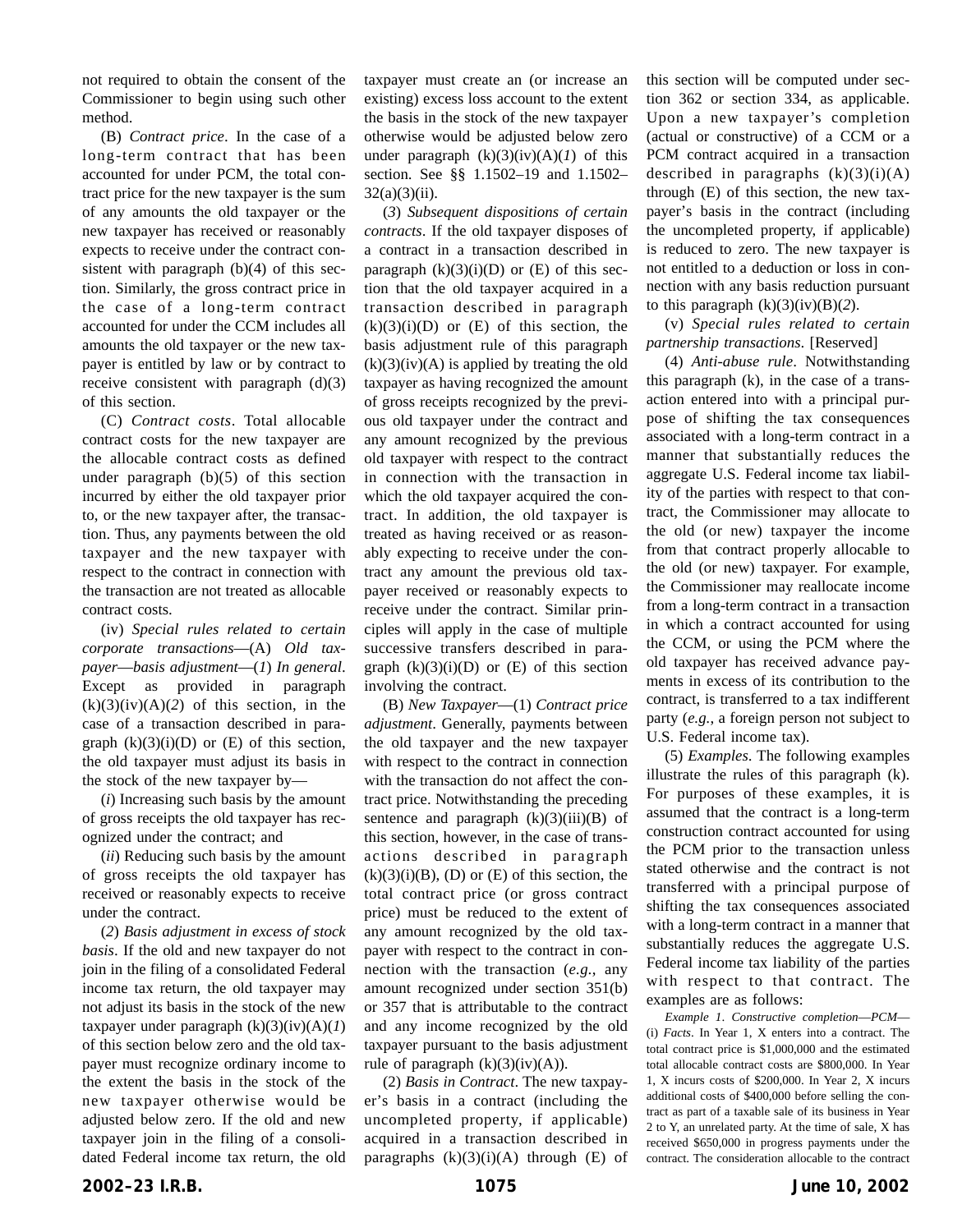under section 1060 is \$150,000. Pursuant to the sale, the new taxpayer Y immediately assumes X's contract obligations and rights. Y is required to account for the contract using the PCM. In Year 2, Y incurs additional allocable contract costs of \$50,000. Y correctly estimates at the end of Year 2 that it will have to incur an additional \$75,000 of allocable contract costs in Year 3 to complete the contract.

(ii) *Old taxpayer*. For Year 1, X reports receipts of \$250,000 (the completion factor multiplied by total contract price (\$200,000/\$800,000 x \$1,000,000)) and costs of \$200,000, for a profit of \$50,000. X is treated as completing the contract in Year 2 because it sold the contract. For purposes of applying the PCM in Year 2, the total contract price is \$800,000 (the sum of the amounts received under the contract and the amount realized in the sale  $(\$650,000 + \$150,000)$  and the total allocable contract costs are \$600,000 (the sum of the costs incurred in Year 1 and Year 2  $(\$200,000 +$ \$400,000)). Thus, in Year 2, X reports receipts of \$550,000 (total contract price minus receipts already reported (\$800,000 - \$250,000)) and costs incurred in year 2 of \$400,000, for a profit of \$150,000.

(iii) *New taxpayer*. Y is treated as entering into a new contract in Year 2. The total contract price is \$200,000 (the amount remaining to be paid under the terms of the contract less the consideration paid allocable to the contract (\$1,000,000 - \$650,000 - \$150,000)). The estimated total allocable contract costs at the end of Year 2 are \$125,000 (the allocable contract costs that Y reasonably expects to incur to complete the contract  $(\$50,000 + \$75,000)$ ). In Year 2, Y reports receipts of \$80,000 (the completion factor multiplied by the total contract price [(\$50,000/\$125,000) x \$200,000] and costs of \$50,000 (the costs incurred after the purchase), for a profit of \$30,000. For Year 3, Y reports receipts of \$120,000 (total contract price minus receipts already reported (\$200,000 - \$80,000)) and costs of \$75,000, for a profit of \$45,000.

*Example 2*. *Constructive completion*—*CCM*— (i) *Facts*. The facts are the same as in *Example 1*, except that X and Y properly account for the contract under the CCM.

(ii) *Old taxpayer*. X does not report any income or costs from the contract in Year 1. In Year 2, the contract is deemed complete for X, and X reports its gross contract price of \$800,000 (the sum of the amounts received under the contract and the amount realized in the sale  $(\$650,000 + \$150,000)$  and its total allocable contract costs of \$600,000 (the sum of the costs incurred in Year 1 and Year 2 (\$200,000 + \$400,000)) in that year, for a profit of \$200,000.

(iii) *New taxpayer*. Y is treated as entering into a new contract in Year 2. Under the CCM, Y reports no gross receipts or costs in Year 2. Y reports its gross contract price of \$200,000 (the amount remaining to be paid under the terms of the contract less the consideration paid allocable to the contract (\$1,000,000 - \$650,000 - \$150,000)) and its total allocable contract costs of \$125,000 (the allocable contract costs that Y incurred to complete the contract (\$50,000 + \$75,000)) in Year 3, the completion year, for a profit of \$75,000.

*Example 3*. *Step-in-the-shoes* — *PCM* — (i) *Facts*. The facts are the same as in *Example 1*, except that X transfers the contract (including the uncompleted property) to Y in exchange for stock of Y in a transaction that qualifies as a statutory merger

described in section  $368(a)(1)(A)$  and does not result in gain or loss to X under section 361(a).

(ii) *Old taxpayer*. For Year 1, X reports receipts of \$250,000 (the completion factor multiplied by total contract price (\$200,000/\$800,000 x \$1,000,000)) and costs of \$200,000, for a profit of \$50,000. Because the mid-contract change in taxpayer results from a transaction described in paragraph  $(k)(3)(i)$  of this section, X is not treated as completing the contract in Year 2. In Year 2, X reports receipts of \$500,000 (the completion factor multiplied by the total contract price and minus the Year 1 gross receipts  $[(\$600,000/\$800,000 \ x$ \$1,000,000) - \$250,000]) and costs of \$400,000, for a profit of \$100,000.

(iii) *New taxpayer*. Because the mid-contract change in taxpayer results from a step-in-the-shoes transaction, Y must account for the contract using the same methods of accounting used by X prior to the transaction. Total contract price is the sum of any amounts that X and Y have received or reasonably expect to receive under the contract, and total allocable contract costs are the allocable contract costs of X and Y. Thus, the estimated total allocable contract costs at the end of Year 2 are \$725,000 (the cumulative allocable contract costs of X and the estimated total allocable contract costs of Y  $(\$200,000 + \$400,000 + \$50,000 + \$75,000)$ ). In Year 2, Y reports receipts of \$146,552 (the completion factor multiplied by the total contract price minus receipts reported by the old taxpayer  $([($650,000/$725,000) \times $1,000,000] - $750,000)$ and costs of \$50,000, for a profit of \$96,552. For Year 3, Y reports receipts of \$103,448 (the total contract price minus prior year receipts (\$1,000,000 - \$896,552)) and costs of \$75,000, for a profit of \$28,448.

 $Example 4. Step-in-the-shoes - CCM - (i)$ *Facts*. The facts are the same as in *Example 3*, except that X properly accounts for the contract under the CCM.

(ii) *Old taxpayer*. X reports no income or costs from the contract in Years 1, 2 or 3.

(iii) *New taxpayer*. Because the mid-contract change in taxpayer results from a step-in-the-shoes transaction, Y must account for the contract using the same method of accounting used by X prior to the transaction. Thus, in Year 3, the completion year, Y reports receipts of \$1,000,000 and total contract costs of \$725,000, for a profit of \$275,000.

*Example 5*. *Step in the shoes* — *PCM* — *basis adjustment*. The facts are the same as in *Example 3*, except that X transfers the contract (including the uncompleted property) with a basis of \$0 and \$125,000 of cash to a new corporation, Z, in exchange for all of the stock of Z in a section 351 transaction. Thus, under section 358(a), X's basis in the Z stock is \$125,000. Pursuant to paragraph  $(k)(3)(iv)(A)(I)$  of this section, X must increase its basis in the Z stock by the amount of gross receipts X recognized under the contract, \$750,000 (\$250,000 receipts in Year 1 + \$500,000 receipts in Year 2), and reduce its basis by the amount of gross receipts X received under the contract, the \$650,000 in progress payments. Accordingly, X's basis in the Z stock is \$225,000. All other results are the same.

*Example 6*. *Step in the shoes*—*CCM*—*basis adjustment*—(i) *Facts*. The facts are the same as in *Example 4*, except that X receives progress payments of \$800,000 (rather than \$650,000) and transfers the contract (including the uncompleted property) with a basis of \$600,000 and \$125,000 of cash to a new corporation, Z, in exchange for all of the stock of Z in a section 351 transaction. X and Z do not join in filing a consolidated Federal income tax return.

(ii) *Old taxpayer*. X reports no income or costs under the contract in Years 1, 2, or 3. Under section 358(a), X's basis in Z is \$725,000. Pursuant to paragraph  $(k)(3)(iv)(A)(I)$ , X must reduce its basis in the stock of Z by \$800,000, the progress payments received by X. However, X may not reduce its basis in the Z stock below zero pursuant paragraph  $(k)(3)(iv)(A)(2)$  of this section. Accordingly, X's basis in the Z stock is reduced by \$725,000 to zero and X must recognize ordinary income of \$75,000.

(iii) *New taxpayer*. Upon completion of the contract in Year 3, Z reports gross receipts of \$925,000 (\$1,000,000 original contract price - \$75,000 income recognized by the old taxpayer pursuant to the basis adjustment rule of paragraph  $(k)(3)(iv)(A))$ and total contract costs of \$725,000, for a profit of \$200,000.

*Example 7*. *Step in the shoes*—*PCM*—gain recognized in transaction—(i) *Facts*. The facts are the same as in *Example 3*, except that X transfers the contract (including the uncompleted property) with a basis of \$0 and an unrelated capital asset with a value of \$100,000 and a basis of \$0 to a new corporation, Z, in exchange for stock of Z with a value of \$200,000 and \$50,000 of cash in a section 351 transaction.

(ii) *Old taxpayer*. For year 1, X reports receipts of \$250,000 (\$200,000/\$800,000 x \$1,000,000) and costs of \$200,000, for a profit of \$50,000. X is not treated as completing the contract in Year 2. In Year 2, X reports receipts of \$500,000 ((\$600,000/  $$800,000 \times $1,000,000 = $750,000$  cumulative gross receipts) - \$250,000 prior year cumulative gross receipts) and costs of \$400,000, for a profit of  $$100,000$ . Under paragraph  $(k)(3)(ii)(B)$  of this section, X determines that the gain realized on the transfer of the contract to Z under the constructive completion rules of paragraph (k)(2)(ii) of this section is \$50,000 (total contract price of \$800,000  $($150,000$  value allocable to the contract + \$650,000 progress payments) - \$750,000 previously recognized cumulative gross receipts — \$0 costs incurred but not recognized). The gain realized on the transfer of the unrelated capital asset to Z is \$100,000. The amount of gain X must recognize due to the receipt of \$50,000 cash in the exchange is \$50,000, of which \$30,000 is allocated to the contract (\$150,000 value of contract/\$250,000 total value of property transferred to Z x \$50,000) and is treated as ordinary income, and \$20,000 is allocated to the unrelated capital asset (\$100,000 value of capital asset/\$250,000 total value of property transferred to  $Z \times $50,000$ . Under section 358(a), X's basis in the Z stock is \$0. However, pursuant to paragraph  $(k)(3)(iv)(A)(I)$  of this section, X must increase its basis in the Z stock by \$750,000, the amount of gross receipts recognized under the contract, and must reduce its basis in the Z stock by \$650,000, the amount of gross receipts X received under the contract. Therefore, X's basis in the Z stock is \$100,000.

(iii) *New taxpayer*. Z must account for the contract using the same PCM method used by X prior to the transaction. Pursuant to paragraph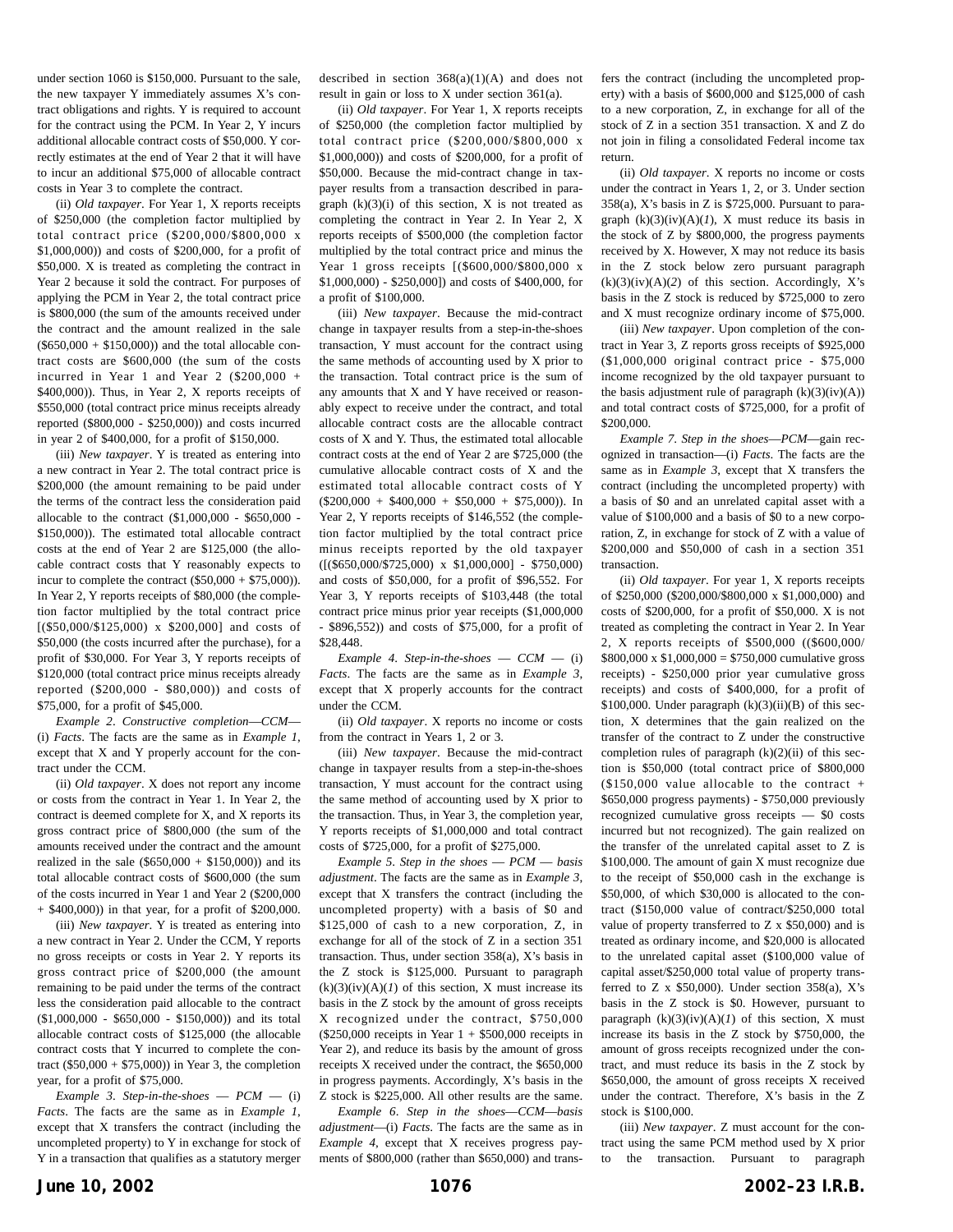$(k)(3)(iv)(B)(I)$  of this section, the total contract price is \$970,000 (\$1,000,000 amount X and Z have received or reasonably expect to receive under the contract - \$30,000 income recognized by X with respect to the contract as a result of the receipt of \$50,000 cash in the transaction). In Year 2, Z reports gross receipts of \$119,655 (\$650,000/\$725,000 x  $$970,000 = $869,655$  current year cumulative gross receipts - \$750,000 cumulative gross receipts reported by the old taxpayer) and costs of \$50,000, for a profit of \$69,655. In Year 3, Z reports gross receipts of \$100,345 (\$970,000-\$869,655) and costs of \$75,000, for a profit of \$25,345.

*Example 8*. *Step in the shoes*—*CCM*—*gain recognized in transaction*—(i) *Facts*. The facts are the same as in *Example 4*, except that X transfers the contract (including the uncompleted property) with a basis of \$600,000 and an unrelated capital asset with a value of \$125,000 and a basis of \$0 to a new corporation, Z, in exchange for all the stock of Z with a value of \$175,000 and \$100,000 of cash in a section 351 transaction. X and Z do not join in filing a consolidated Federal income tax return.

(ii) *Old taxpayer*. X reports no income or costs under the contract in Years 1, 2, or 3. Under paragraph  $(k)(3)(ii)(B)$ , X determines that the gain realized on the transfer of the contract to Z under the constructive completion rules of paragraph  $(k)(2)(ii)$ of this section is \$200,000 (\$800,000 total contract price  $(\$150,000$  value allocable to the contract + \$650,000 progress payments) - \$600,000 costs incurred but not recognized). The gain realized on the transfer of the unrelated capital asset to Z is \$125,000. The amount of gain X must recognize due to the receipt of \$100,000 of cash in the exchange is \$100,000, of which \$54,545 is allocated to the contract (\$150,000 value of the contract/\$275,000 total value of property transferred to Z x \$100,000) and is treated as ordinary income, and \$45,455 is allocated to the unrelated capital asset (\$125,000 value of capital asset/\$275,000 total value of property transferred to Z x \$100,000). Under section 358(a), X's basis in the Z stock is \$600,000 (\$600,000 basis in the contract and unrelated capital asset transferred - \$100,000 cash received + \$100,000 gain recognized). Pursuant to paragraph (k)(3)(iv)(A)(*1*) of this section, X must reduce its basis in the stock of Z by \$650,000, the progress payments received under the contract. However, X may not reduce its basis in the Z stock below zero pursuant to paragraph  $(k)(3)(iv)(A)(2)$  of this section. Accordingly, X's basis in the Z stock is reduced by \$600,000 to zero and X must recognize income of \$50,000.

(iii) *New taxpayer*. Z must account for the contract using the same CCM used by X prior to the transaction. Pursuant to paragraph  $(k)(3)(iv)(B)(1)$ of this section, the total contract price is \$895,455 (\$1,000,000 original contract price - \$54,545 income recognized by old taxpayer with respect to the contract as a result of the receipt of cash in the transaction - \$50,000 income recognized by the old taxpayer pursuant to the basis adjustment rule of paragraph  $(k)(3)(iv)(A)$ ). Accordingly, upon completion of the contract in Year 3, Z reports gross receipts of \$895,455 and total contract costs of \$725,000, for a profit of \$170,455.

(6) *Effective date*. This paragraph (k) is applicable for transactions on or after May 15, 2002. Application of the rules of

this paragraph (k) to a transaction that occurs on or after May 15, 2002, is not a change in method of accounting.

Par. 8. In § 1.460–6, paragraph (g) is revised to read as follows:

#### *§ 1.460–6 Look-back method*.

(g) *Mid-contract change in taxpayer* — (1) *In general*. The rules in this paragraph (g) apply if, as described in  $§ 1.460-4(k)$ , prior to the completion of a long-term contract accounted for using the PCM or the PCCM by a taxpayer (old taxpayer), there is a transaction that makes another taxpayer (new taxpayer) responsible for accounting for income from the same contract. The rules governing constructive completion transactions are provided in paragraph  $(g)(2)$  of this section, while the rules governing step-inthe-shoes transactions are provided in paragraph  $(g)(3)$  of this section. For purposes of this paragraph, pre-transaction years are all taxable years of the old taxpayer in which the old taxpayer accounted for (or should have accounted for) gross receipts from the contract, and post-transaction years are all taxable years of the new taxpayer in which the new taxpayer accounted for (or should have accounted for) gross receipts from the contract.

(2) *Constructive completion transactions*. In the case of a transaction described in §  $1.460-4(k)(2)(i)$  (constructive completion transaction), the lookback method is applied by the old taxpayer with respect to pre-transaction years upon the date of the transaction and, if the new taxpayer uses the PCM or the PCCM to account for the contract, by the new taxpayer with respect to posttransaction years upon completion of the contract. The contract price and allocable contract costs to be taken into account by the old taxpayer or the new taxpayer in applying the look-back method are described in § 1.460–4 $(k)(2)$ .

(3) *Step-in-the-shoes transactions* — (i) *General rules*. In the case of a transaction described in § 1.460–4 $(k)(3)(i)$  (stepin-the-shoes transaction), the look-back method is not applied at the time of the transaction, but is instead applied for the first time when the contract is completed by the new taxpayer. Upon completion of the contract, the look-back method is applied by the new taxpayer with respect to both pre-transaction years and posttransaction years, taking into account all amounts reasonably expected to be received by either the old or new taxpayer and all allocable contract costs incurred during both periods as described in  $§$  1.460–4(k)(3). The new taxpayer is liable for filing the Form 8697 and for interest computed on hypothetical underpayments of tax, and is entitled to receive interest with respect to hypothetical overpayments of tax, for both pre- and posttransaction years. The old taxpayer will be secondarily liable for any interest required to be paid with respect to pretransaction years reduced by any interest on pre-transaction overpayments.

(ii) *Application of look-back method to pre-transaction period* — (A) *Contract price*. The actual contract price for pretransaction taxable years must be determined by the new taxpayer without regard to any contract price adjustment described in paragraph  $(k)(3)(iv)(B)(1)$  of this section.

(B) *Method*. The new taxpayer may apply the look-back method to each pretransaction taxable year that is a redetermination year using the simplified marginal impact method described in paragraph (d) of this section (regardless of whether or not the old taxpayer would have actually used that method and without regard to the tax liability ceiling). But see paragraph  $(d)(4)$  of this section, which requires use of the simplified marginal impact method by certain passthrough entities.

(C) *Interest accrual period*. With respect to any hypothetical underpayment or overpayment of tax for a pretransaction taxable year, interest accrues from the due date of the old taxpayer's tax return (not including extensions) for the taxable year of the underpayment or overpayment until the due date of the new taxpayer's return (not including extensions) for the completion year or the year of a post-completion adjustment, whichever is applicable.

(D) *Information old taxpayer must provide*. In order to help the new taxpayer to apply the look-back method with respect to pre-transaction taxable years, any old taxpayer that accounted for income from a long-term contract under the PCM or PCCM for either regular or

<sup>\*\*\*\*\*</sup>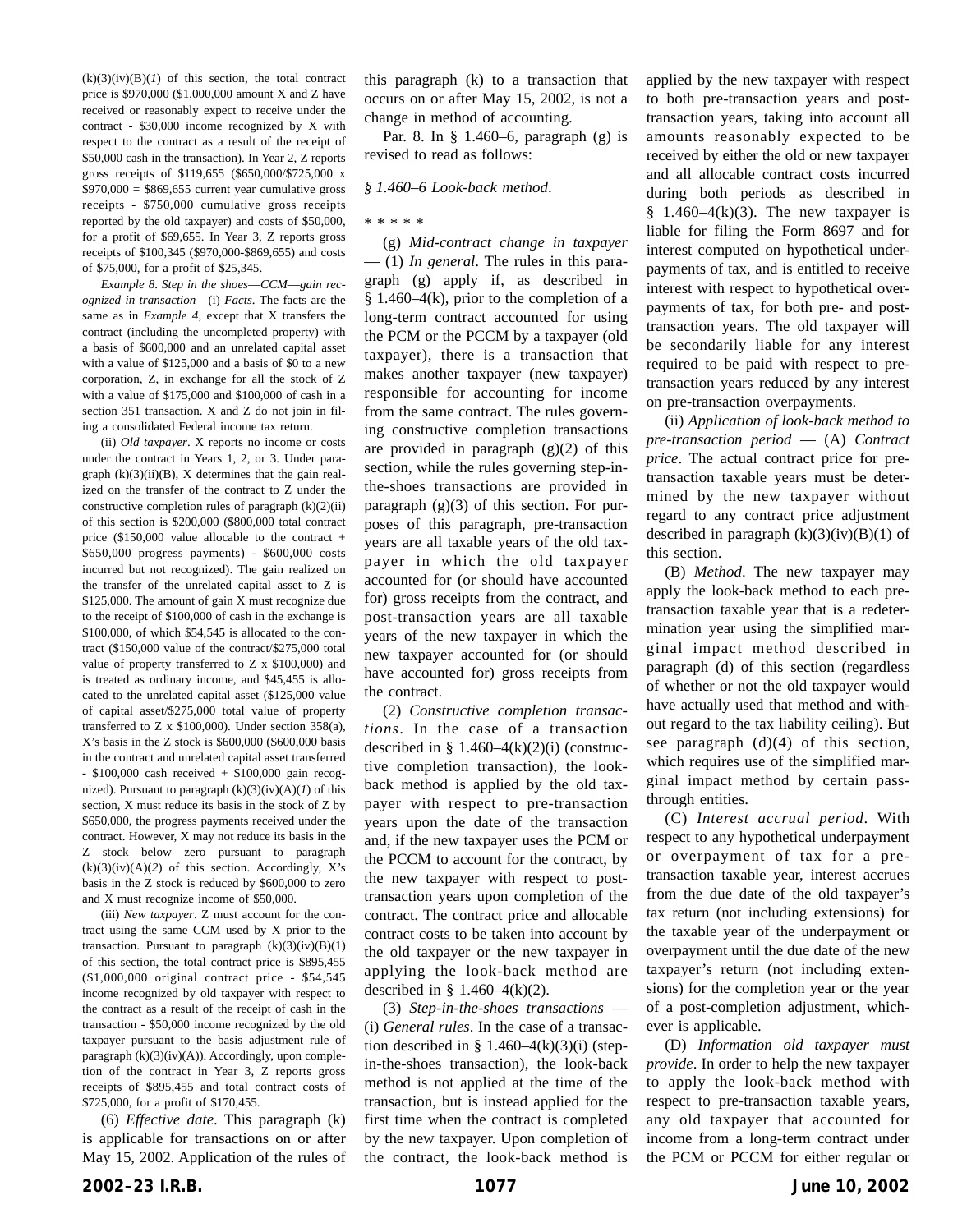alternative minimum tax purposes is required to provide the information described in this paragraph to the new taxpayer by the due date (not including extensions) of the old taxpayer's income tax return for the first taxable year ending on or after a step-in-the-shoes transaction described in  $§$  1.460–4(k)(3)(i). The required information is as follows —

(*1*) The portion of the contract reported by the old taxpayer under PCM for regular and alternative minimum tax purposes (*i.e.*, whether the old taxpayer used PCM, the 40/60 PCCM method, or the 70/30 PCCM method);

(*2*) Any submethods used in the application of PCM (*e.g.*, the simplified costto-cost method or the 10-percent method);

(*3*) The amount of total contract price reported by year;

(*4*) The numerator and the denominator of the completion factor by year;

(*5*) The due date (not including extensions) of the old taxpayer's income tax returns for each taxable year in which income was required to be reported;

(*6*) Whether the old taxpayer was a corporate or a noncorporate taxpayer by year; and

(*7*) Any other information required by the Commissioner by administrative pronouncement.

(iii) *Application of look-back method to post-transaction years*. With respect to post-transaction taxable years, the new taxpayer must use the same look-back method it uses for other contracts (*i.e.*, the simplified marginal impact method or the actual method) to determine the amount of any hypothetical overpayment or underpayment of tax and the time period for computing interest on these amounts.

(iv) *S corporation elections*. Following the conversion of a C corporation into an S corporation, the look-back method is applied at the entity level with respect to contracts entered into prior to the conversion, notwithstanding section 460(b)(4)  $(B)(i)$ .

(4) *Effective date*. This paragraph (g) is applicable for transactions on or after May 15, 2002.

#### **§ 1.1362–2 [Amended]**

Par. 9. In § 1.1362–2, paragraph (c)(6) *Example 2*, first sentence is amended by removing the language "§ 1.451–3(b)" and adding " $$ 1.460-1(b)(1)$ " in its place, and removing the language "§ 1.451–  $3(c)(1)$ " and adding "§ 1.460–4(b)" in its place.

### **§ 1.1374–4 [Amended]**

Par. 10. In § 1.1374–4, paragraph (g), first sentence is amended by removing the language " $§$  1.451–3(d)" and adding "§ 1.460–4(d)" in its place, and removing the language " $§$  1.451–3(c)" and adding "§ 1.460–4(b)" in its place.

PART 602 — OMB CONTROL NUM-BERS UNDER THE PAPERWORK REDUCTION ACT

Par. 11. The authority section for part 602 continues to read as follows:

Authority: 26 U.S.C. 7805

Par. 12. In § 602.101, paragraph (b) is amended by revising the following entry in numerical order to the table to read as follows:

*§ 602.101 OMB Control numbers*.

\*\*\*\*\* (b) \* \* \*

| CFR part or section where | Current OMB |
|---------------------------|-------------|
| identified and described  | control No. |
| * * * * *                 |             |
|                           | 1545-1031   |
|                           | 1545-1572   |
|                           | 1545–1732   |
| * * * * *                 |             |

Robert E. Wenzel, *Deputy Commissioner of Internal Revenue*.

Approved May 2, 2002.

Pamela F. Olson, *Acting Assistant Secretary of the Treasury*.

(Filed by the Office of the Federal Register on May 14, 2002, 8:45 a.m., and published in the issue of the Federal Register for May 15, 2002, 67 F.R. 34603)

# **Section 1361.—S Corporation Defined**

*26 CFR 1.1361–1: S corporation defined.*

**T.D. 8994**

**DEPARTMENT OF THE TREASURY Internal Revenue Service 26 CFR Parts 1 and 602**

**Electing Small Business Trust**

AGENCY: Internal Revenue Service (IRS), Treasury.

ACTION: Final regulations and removal of temporary regulations.

SUMMARY: This document contains final regulations relating to the qualification and treatment of electing small business trusts (ESBTs). The final regulations interpret the rules added to the Internal Revenue Code (Code) by section 1302 of the Small Business Job Protection Act of 1996, section 1601 of the Taxpayer Relief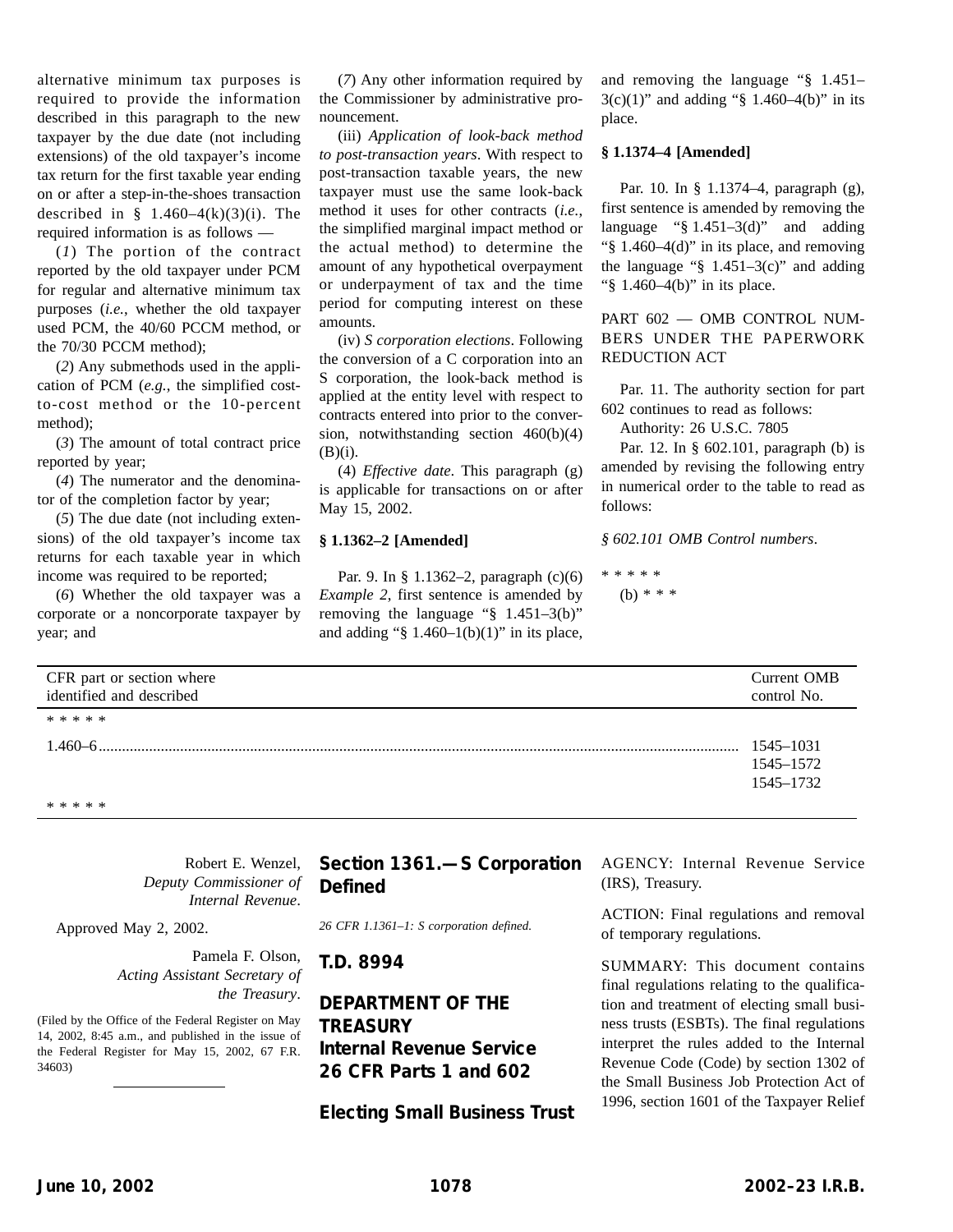Act of 1997, and section 316 of the Community Renewal Tax Relief Act of 2000. In addition, the final regulations provide that an ESBT, or a trust described in section 401(a) of the Code or section  $501(c)(3)$  of the Code and exempt from taxation under section 501(a) of the Code, is not treated as a deferral entity for purposes of § 1.444–2T. The final regulations affect S corporations and certain trusts that own S corporation stock.

DATES: *Effective Date*: These regulations are effective May 14, 2002.

*Dates of Applicability*: The regulations regarding ESBTs under  $§$  1.641(c)-1(d) through (k), (1) *Examples*  $2 - 5$ , § 1.1361  $-1(h)(1)(vi)$ , (h)(3)(i)(F), (h)(3)(ii), (j)(12), and (m), § 1.1362–6(b)(2)(iv), § 1.1377–1(a)(2)(iii) and (c) *Example 3* apply for taxable years beginning on and after May 14, 2002. The regulations regarding taxation of ESBTs under § 1.641(c)–1(a), (b), (c), and (l) *Example 1* are applicable for taxable years of ESBTs that end on and after December 29, 2000. The regulations under § 1.444–4 are applicable to taxable years beginning on or after December 29, 2000.

FOR FURTHER INFORMATION CON-TACT: Concerning the final regulations, Bradford Poston or James A. Quinn, (202) 622–3060; specifically concerning § 1.444–4, Michael F. Schmit, (202) 622– 4960 (not toll-free numbers).

#### SUPPLEMENTARY INFORMATION:

#### **Paperwork Reduction Act**

The collections of information in these final regulations have been reviewed and, pending receipt and evaluation of public comments, approved by the Office of Management and Budget in accordance with the Paperwork Reduction Act (44 U.S.C. 3507) and assigned control number 1545–1591.

The collections of information in these final regulations are in §  $1.1361-1(j)(12)$ , § 1.1361–1(m), and § 1.444–4(c). The information required by  $§ 1.1361-1(j)(12)$ and  $§ 1.1361-1(m)$  is needed to allow trusts to elect to be ESBTs and to allow for the conversion of a qualified subchapter S trust (QSST) to an ESBT and the conversion of an ESBT to a QSST. The likely respondents are trusts.

The information required by § 1.444–4 (c) is needed to allow certain S corporations to reinstate their previous taxable year that was terminated under § 1.444– 2T. The likely respondents are businesses and other for-profit institutions.

Comments on the collections of information should be sent to the **Office of Management and Budget**, Attn.: Desk Officer for the Department of the Treasury, Office of Information and Regulatory Affairs, Washington, DC 20503 with copies to the **Internal Revenue Service**, Attn.: IRS Reports Clearance Officer, W:CAR:MP:FP:S, Washington, DC 20224. Comments on the collection of information should be received by July 15, 2002. Comments are specifically requested concerning:

Whether the collections of information are necessary for the proper performance of the functions of the Internal Revenue Service, including whether the information will have practical utility;

The accuracy of the estimated burden associated with the collections of information;

How the quality, utility, and clarity of the information to be collected may be enhanced;

How the burden of complying with the collections of information may be minimized, including through the application of automated collection techniques or other forms of information technology; and

Estimates of capital or start-up costs of operation, maintenance, and purchase of service to provide information.

The burden contained in § 1.444–4 is reflected in the burden of Form 8716.

Estimated total annual reporting burden: 7,500 hours.

Estimated annual burden per respondent: 1 hour.

Estimated number of respondents: 7,500.

Estimated annual frequency of responses: On occasion.

An agency may not conduct or sponsor, and a person is not required to respond to, a collection of information unless it displays a valid control number assigned by the Office of Management and Budget.

Books or records relating to a collection of information must be retained as long as their contents may become material in the administration of any internal revenue law. Generally, tax returns and tax return information are confidential, as required by 26 U.S.C. 6103.

#### **Background**

On December 29, 2000, proposed regulations (REG–251701–96, 2001–1 C.B. 396) were published in the **Federal Register** (65 FR 82963) containing proposed amendments to the Income Tax Regulations (26 CFR Part 1) relating to S corporations and electing small business trusts (ESBTs). Section 1302 of the Small Business Job Protection Act of 1996, Public Law 104–188 (110 Stat. 1755) (August 20, 1996) (the 1996 Act), amended sections 641 and 1361 of the Code to permit an ESBT to be an S corporation shareholder. Further amendments were made to section 1361(e) by the Taxpayer Relief Act of 1997, Public Law  $105-34$  (111 Stat.  $1601(c)(1)$ ) (August 5, 1997), and the Community Renewal Tax Relief Act of 2000, Public Law 106–554 (114 Stat. 2763) (December 21, 2000). Prior section 641(d) was redesignated as section 641(c) by the Internal Revenue Service Restructuring and Reform Act of 1998, Public Law 105–206 (112 Stat. 6007(f)(2)) (July 22, 1998).

On December 29, 2000, proposed and temporary regulations were also published in the **Federal Register** (REG– 251701–96, 2001–1 C.B. 396 [65 FR 82963]) and (T.D. 8915, 2001–1 C.B. 359 [65 FR 82926]) containing amendments to the Income Tax Regulations (26 CFR Part 1) relating to the election of a taxable year other than the required taxable year.

A public hearing was held on the proposed and temporary regulations on April 25, 2001. Written comments were received on the proposed and temporary regulations. The proposed regulations, with certain changes in response to the comments, are adopted as final regulations, and the temporary regulations are removed.

## **Summary of Comments and Explanation of Revisions**

#### *Beneficiaries and Potential Current Beneficiaries*

For a trust to qualify as an electing small business trust (ESBT) and as a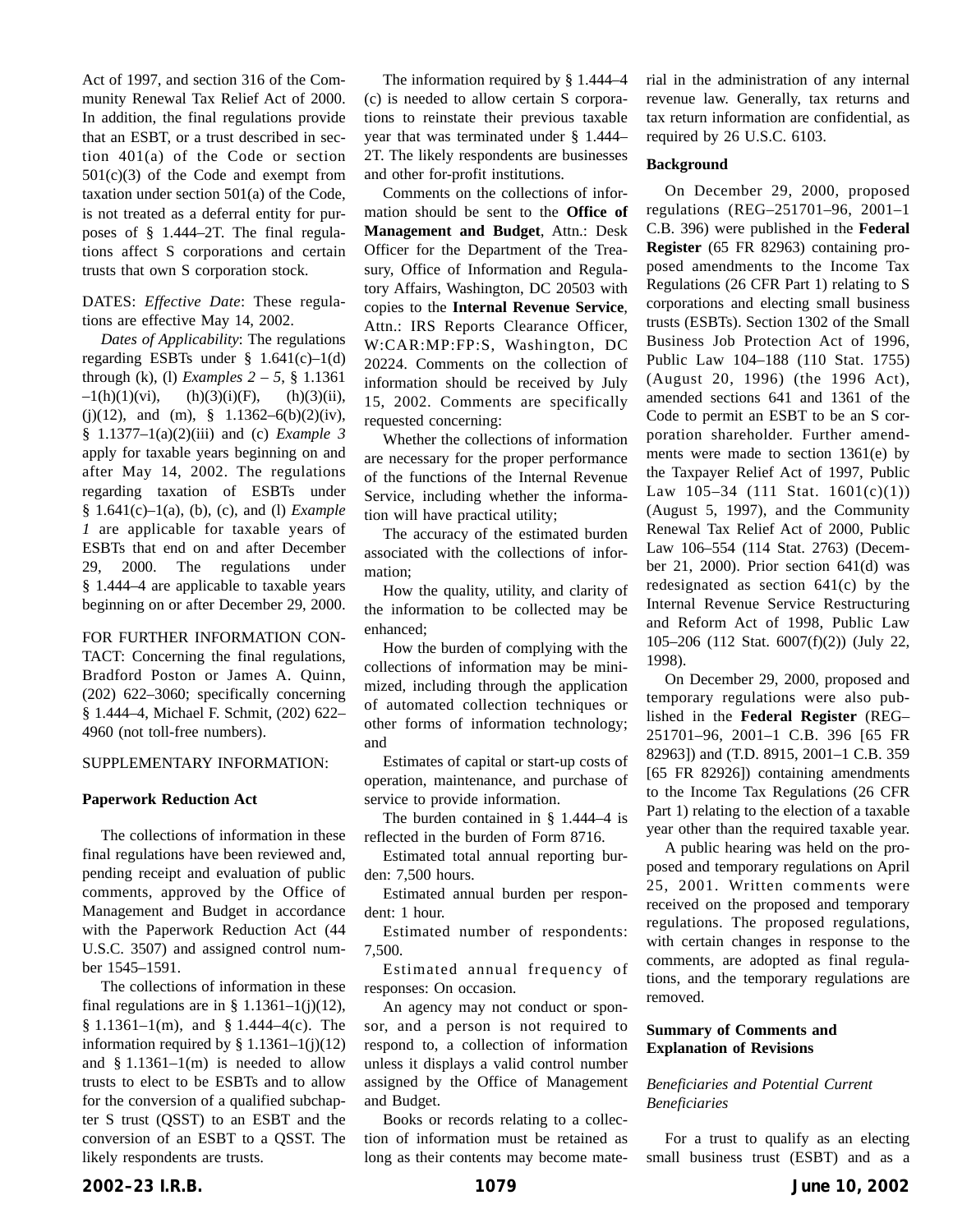shareholder in a subchapter S corporation, only certain types of persons are permitted to be beneficiaries of the trust. Once a trust makes the ESBT election, each potential current beneficiary (PCB) of the trust is treated as a shareholder of the S corporation. Thus, the identity of the beneficiaries affects whether a trust can be an ESBT, while the identity and number of PCBs affect whether the corporation can be a S corporation. It is possible under certain circumstances for a person to be a PCB, as that term is defined in section 1361(e)(2) and the proposed regulations, without being a beneficiary, as that term is defined in the proposed regulations. For example, a person who may receive a distribution from an ESBT under a currently exercisable power of appointment is a PCB but is not treated as a beneficiary until the power is actually exercised.

Some commentators expressed concerns about the possible adverse effects of the definition of PCBs, especially in situations involving potential recipients of a currently exercisable power of appointment. Some commentators suggested that a person should have to meet the definition of a beneficiary before the person could be considered a PCB. Commentators also suggested that a person who may receive a distribution under a currently exercisable power of appointment should not be treated as a PCB until exercise of the power. Several commentators suggested that a temporary waiver or release of a broad power of appointment should be sufficient to limit the number of PCBs during a period of time.

The final regulations do not change the basic definition of PCBs. While there is no statutory definition of beneficiary in section 1361(e), there is a statutory definition of PCB. Under section 1361(e)(2), a PCB is, "with respect to any period, any person who at any time during such period is entitled to, or, at the discretion of any person, may receive, a distribution from the principal or income of the trust." The IRS and the Treasury Department believe that it would be inconsistent with this statutory definition not to treat a person as a PCB until an actual distribution is made to that person pursuant to the exercise of a power of appointment. The final regulations provide that an attempt to temporarily waive, release, or limit a power of appointment would not be effective to limit the PCBs because of uncertainty as to the effectiveness of a temporary waiver, release, or limitation on the power of appointment under state law and the potential to manipulate a temporary waiver, release, or limitation on a power of appointment to avoid the S corporation shareholder limitation rules. However, a permanent release of a power of appointment that is effective under local law may reduce the number of PCBs of an ESBT.

Another commentator suggested that the separate share provisions of section 663(c) should apply so that beneficiaries or PCBs of the share holding the assets other than the S corporation stock would not be counted as beneficiaries or PCBs of the S portion. There is no authority to ignore beneficiaries and PCBs of a portion of a trust holding assets other than S corporation stock. The statutory definitions of an ESBT and of a PCB look to all the persons who are beneficiaries or PCBs of the trust, not just the S portion. In addition, the separate share provisions of section 663(c) are not applicable because they generally apply only for purposes of allocating distributable net income under sections 661 and 662.

Two commentators requested guidance on what period of time is considered in determining who are PCBs in light of the statutory definition. They suggested that *period* means any moment in time. Thus, if an event occurs during a taxable year that changes who the PCBs are, the PCBs before and after the event would not be counted cumulatively for purposes of the 75-shareholder limit. The shareholder limitation in section  $1361(b)(1)(A)$  means that an S corporation may not have more than 75 shareholders at any particular time during the taxable year. See Rev. Rul. 78–390, 1978–2 C.B. 220. The final regulations clarify that a person is treated as a shareholder of the S corporation at any moment in time when that person is entitled to, or in the discretion of any person may, receive a distribution of principal or income of the trust. The final regulations also provide that a person who, after the exercise of a power of appointment, receives only a future interest in the trust is not a PCB.

One commentator was concerned about the statement in the proposed regulations that if a person holds a general lifetime power of appointment, the corporation will exceed the 75-shareholder limit and thus the corporation's S election will terminate. The commentator pointed out that a beneficiary's power to withdraw assets from a trust is considered a general power of appointment but the beneficiary is the only one who can receive those assets. The final regulations clarify that the potential recipients of current distributions pursuant to an exercise of the power are considered, not whether the power is a general or special power of appointment.

The proposed regulations provide that a person with a future beneficial interest is not a beneficiary of an ESBT if that interest is so remote as to be negligible. This provision permitted trusts to qualify as ESBTs even though there was a remote possibility that all the named beneficiaries would die and the trust assets would escheat to the state, an impermissible beneficiary of an ESBT. The Community Renewal Tax Relief Act of 2000 eliminated this potential problem by changing the statutory definition of permissible beneficiaries to include an organization described in section  $170(c)(1)$  that holds a contingent interest in the trust and is not a PCB. The final regulations, therefore, remove the provision regarding remote beneficiaries and the accompanying example.

#### *Interests in Trust Acquired by Purchase*

Two commentators requested clarification on whether a trust is eligible to be an ESBT if it acquires property in a part-gift, part-sale transaction, such as a gift of encumbered property or a net gift, in which the donor transfers property to a trust provided the trust pays the resulting gift tax. Section  $1361(e)(1)(A)(ii)$  provides that a trust is eligible to be an ESBT only if "no interest in the trust was acquired by purchase." Section 1361(e)(1)(C) defines *purchase* as "any acquisition if the basis of the property acquired is determined under section 1012." The proposed regulations provide that if any portion of a beneficiary's basis in the beneficiary's interest is determined under section 1012, the beneficiary's interest was acquired by purchase. The final regulations clarify that the prohibition on purchases applies to purchases of a beneficiary's interest in the trust, not to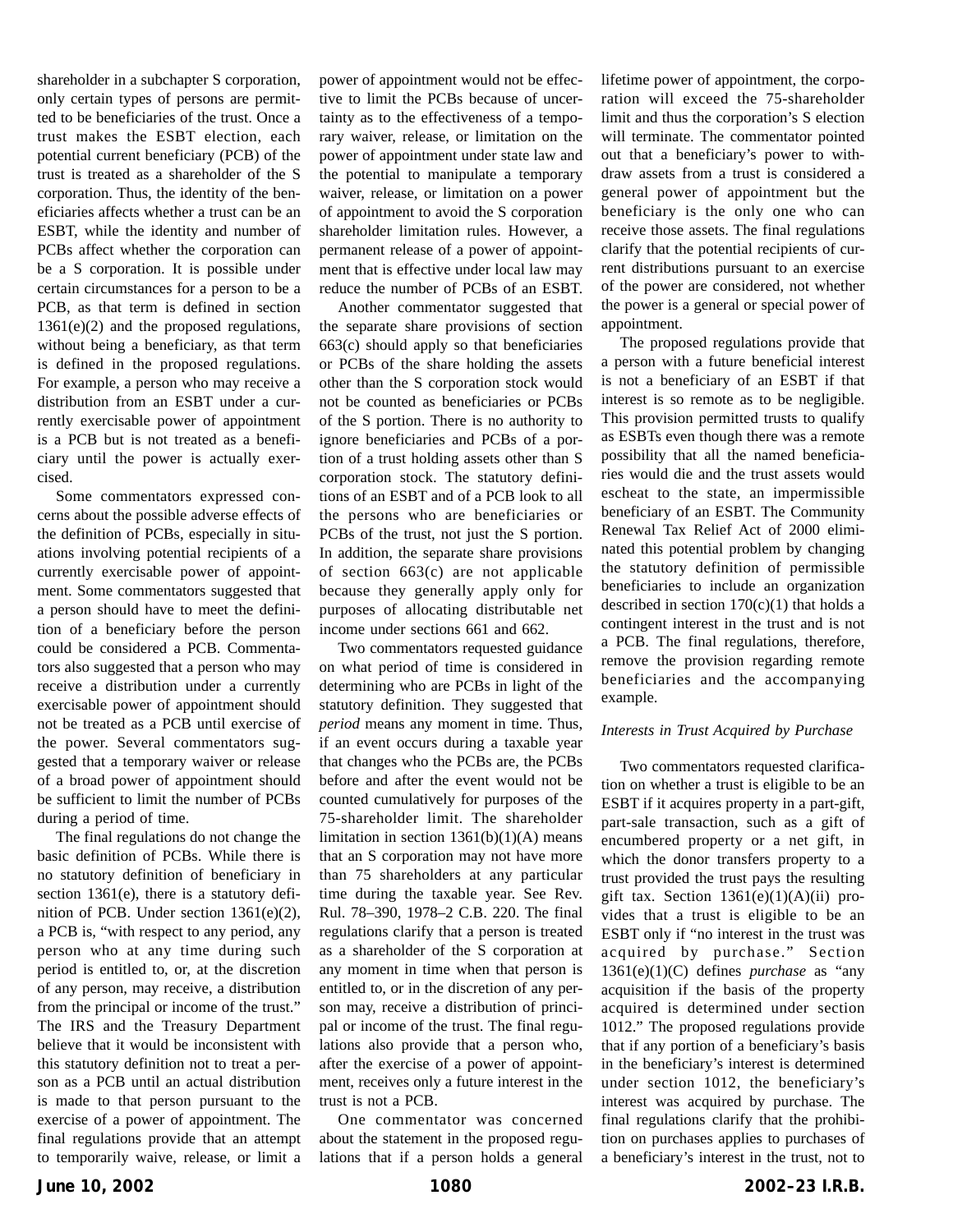purchases of property by the trust. A net gift of a beneficial interest in a trust, where the donee pays the gift tax, would be treated as a purchase of a beneficial interest under these rules, while a net gift to the trust itself, where the trustee of the trust pays the gift tax, would not.

#### *Grantor Trusts*

Most commentators praised the position in the proposed regulations that a trust, all or a portion of which is treated as owned by an individual (deemed owner) under subpart E, part I, subchapter J, chapter 1 of the Code (grantor trust), may elect to be an ESBT. One commentator, however, suggested that grantor trusts should not be permitted to make ESBT elections. The final regulations continue to provide that a grantor trust may elect to be an ESBT.

The proposed regulations provide that if a grantor trust makes an ESBT election, the trust consists of a grantor portion, an S portion, and a non-S portion. The items of income, deduction, and credit attributable to the grantor portion are taxed to the deemed owner of that portion. The S portion is taxed under the special rules of section  $641(c)$ , while the non-S portion is subject to the normal trust taxation rules of subparts A through D of subchapter J.

Commentators made several suggestions regarding the taxation of a grantor trust that elects to be an ESBT. Some suggested that the taxation rules of section 641(c) should override the grantor trust rules of section 671, and thus all tax items attributable to the trust's shares in the S corporation should be taxed to the trust, not the deemed owner. Some suggested the grantor trust rules should not apply to any tax items of a trust that makes an ESBT election. According to these commentators, this approach would eliminate administrative complexity in determining what portion of the trust is treated as owned by the deemed owner. Others suggested that the trustee should be permitted to elect to have all items attributable to the S corporation taxed to the trust, not to the deemed owner. Others suggested that none of the S items should be taxed to the deemed owner but that ESBTs should be subject to additional reporting requirements to ensure the collection of the proper tax. Another suggested that the deemed owner should be taxed on the

items from an ESBT only if the deemed owner is treated as owning the entire trust, not just a portion of the trust. Other commentators agreed with the taxation regime set forth in the proposed regulations.

The IRS and the Treasury Department believe that the qualification and taxation of ESBTs are two separate issues and that the proposed regulations take the correct position regarding the taxation of grantor trusts that make ESBT elections. Section  $1361(e)(1)$  expands the permissible shareholders of an S corporation to include trusts that meet the definition of an ESBT. Grantor trusts are not excluded from the definition of an ESBT and, therefore, are permitted to make ESBT elections. Making an ESBT election, however, does not alter the long established treatment of tax items attributable to the portion of a trust treated as owned by the grantor or another. Section 671 requires that items of income, deduction, and credit attributable to the portion of the trust treated as owned by a grantor or another must be taken into account by that deemed owner. Only remaining items of the trust are subject to the provisions of subparts A through D of subchapter J. The special taxation rules for ESBTs are contained in subpart A and, therefore, only apply to any portion of the trust that is not treated as owned by the grantor or another under subpart E.

As pointed out by one of the commentators, the issue of determining what portion, if any, of a trust is treated as owned by the grantor or another has existed for years in a much broader context than in the application of the ESBT rules. The special taxation rules of section 641(c) would apply only to S items, while normal trust taxation rules clearly apply to non-S items. As a result, taxing all the S items to the trust would not eliminate the need to determine what portion of the trust is a grantor trust and the resulting administrative difficulties with respect to the non-S tax items of the trust.

Some commentators requested clarification of the effect of an ESBT election by a grantor trust. One commentator suggested that if a wholly-owned grantor trust makes an ESBT election, only the deemed owner should be treated as the shareholder of the S corporation. Another commentator made a similar suggestion where the grantor has retained the power to amend or revoke the trust or to make gifts from the trust. The IRS and the Treasury Department believe that the definitional and qualification requirements of section 1361(e) apply to any trust that makes an ESBT election irrespective of whether it is a grantor trust. Therefore, the final regulations continue to provide that the deemed owner is treated as a PCB along with others who meet the definition of a PCB.

#### *Charitable Contributions*

The proposed regulations provide that if an otherwise allowable deduction of the S portion is attributable to a charitable contribution paid by the S corporation, the contribution will be deemed to be paid by the S portion pursuant to the terms of the trust's governing instrument and will be deductible if the other requirements of section 642(c)(1) are met. Several commentators requested clarification concerning the other requirements of section  $642(c)(1)$ , the application of the limitations under section 681, and the election to treat charitable payments made after the close of a taxable year as made during the taxable year. One commentator suggested that the S portion should be entitled to a deduction for its share of any charitable contribution made by the S corporation because it is a separately stated item under section 1366 that the S portion takes into account under section  $641(c)(2)(C)(i)$ .

Section  $641(c)(2)(C)$  specifies the items of income, loss, deduction, or credit that the S portion is required to take into account in determining its tax. These items include items required to be taken into account under section 1366, that is, the trust's *pro rata* share of the S corporation's items passed through to it as a shareholder. Both section  $641(c)(2)(C)$ and section 1366(a) reference items that must be taken into account but do not themselves provide the authority to include in income, deduct from income, or claim a credit with respect to those items. That authority comes from other Code sections. A charitable contribution made by an S corporation is required to be a separately stated item under section 1366 because whether the item is deductible depends on the identity of the shareholder and the provisions of the Code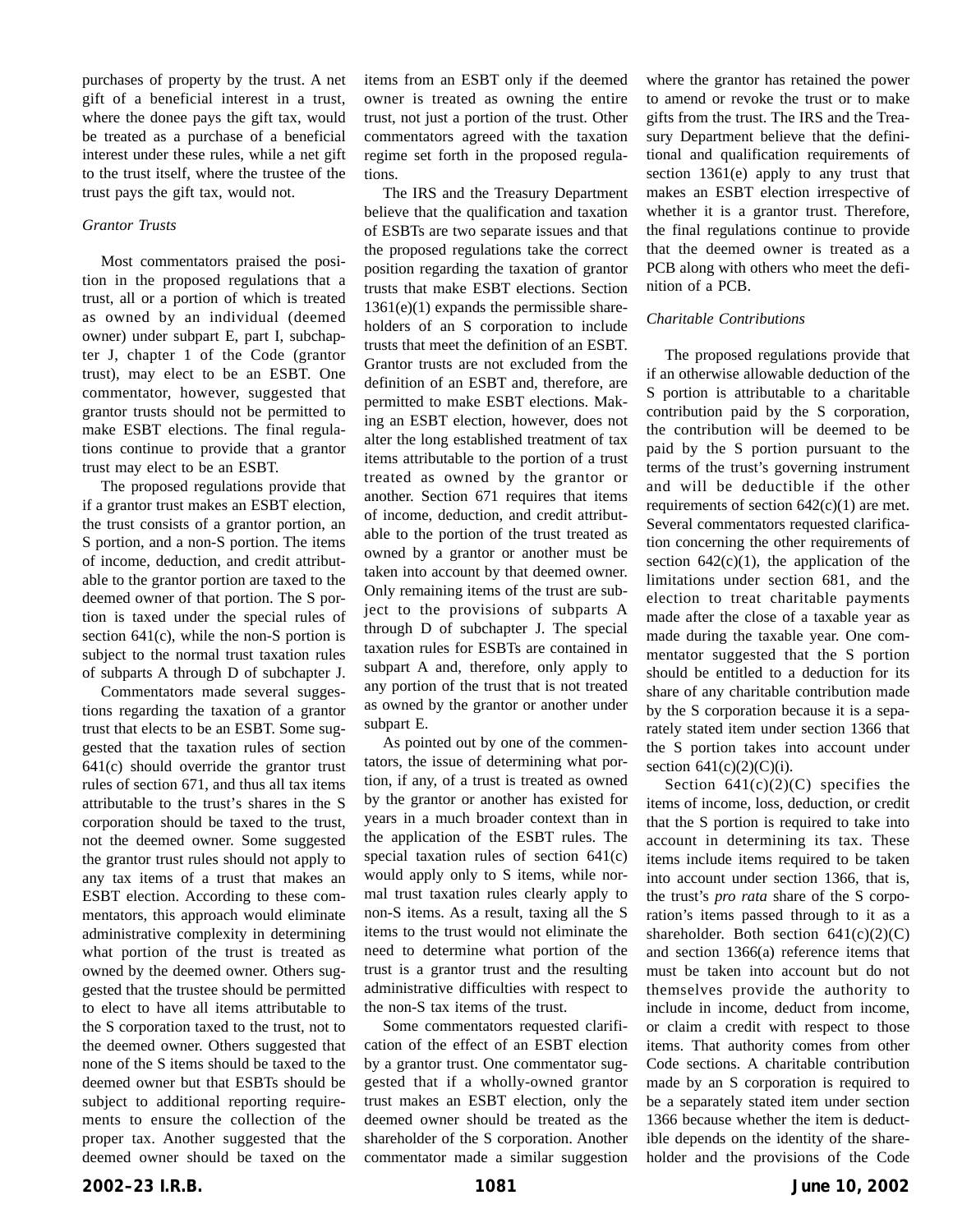applicable to charitable contributions made by that type of shareholder. Thus, for an individual shareholder, the contribution is deductible only in accordance with the provisions of section 170, while for a trust or estate, the contribution is deductible only in accordance with the provisions of section 642(c).

The final regulations continue to provide that the S portion's share of a charitable contribution made by the S corporation is deductible only if it meets the requirements of section  $642(c)(1)$ . The final regulations clarify how those requirements apply to such a contribution. If a contribution is paid from the S corporation's gross income, the contribution will be deemed to be paid by the S portion pursuant to the terms of the trust's governing instrument. The limitations of section 681, regarding unrelated business income, apply to determine whether the contribution is deductible by the S portion. The final regulations also clarify that the charitable contribution is deductible by the S portion, if at all, only in the year that it is an item required to be taken into account by the trust under section 1366. The trustee may not make the election to treat a contribution made by the S corporation after the close of the taxable year as made during the taxable year. This election is available only for charitable payments actually made by the trust, not for the trust's share of contributions made by another entity.

One commentator suggested that if the trust contributes S corporation stock to a charitable organization, the S portion should be entitled to a charitable deduction with respect to the contribution. Deductions available to the S portion are limited by section  $641(c)(2)(C)$  to S corporation items required to be taken into account under section 1366 and the S portion's share of state and local income taxes and administrative expenses. Charitable contributions by the trust are not items included in the list of items that may be taken into account by the S portion under section  $641(c)(2)(C)$ . Therefore, the final regulations do not change the rule that no deduction is available to either the S portion or the non-S portion with respect to a contribution of S corporation stock to charity.

## *Interest Paid on Loans to Acquire S Corporation Stock*

The proposed regulations provide that interest expense incurred by the trust to purchase S corporation stock is allocated to the S portion but is not an administrative expense. Therefore, the interest is not an allowable deduction of the S portion under section  $641(c)(2)(C)(iii)$ . Several commentators suggested that the interest should be deductible. Some thought the interest should be allocated to the non-S portion and deducted under the investment interest limitations of section 163(d). Others thought the interest should be allocated to the S portion but should be considered a deductible administrative expense. One commentator suggested that if the shareholders are required to buy the stock of a departing shareholder pursuant to the terms of a stock purchase agreement, any interest expense incurred as a result of financing the stock purchase with a loan should be deductible when paid by an ESBT. Another commentator suggested that if interest paid on a loan to acquire S corporation stock is not deductible, it should be added to the basis of the acquired stock.

Because the purchase of S corporation stock increases the S portion, rather than the non-S portion, of the trust, interest expenses incurred in the purchase should be allocated to the S portion. These interest expenses would be deductible by the S portion only if they are "administrative expenses" under section  $641(c)(2)(C)(iii)$ . The IRS and the Treasury Department believe that, for purposes of section  $641(c)(2)(C)(iii)$ , "administrative expenses" include the traditional expenses necessary for the management and preservation of trust assets, but do not include expenses incurred to acquire additional assets. The final regulations, therefore, continue to provide that, in all cases, interest incurred to purchase S corporation stock is a nondeductible expense allocable to the S portion. Because there is no authority to permit nondeductible interest expenses to increase the basis of assets, the final regulations do not adopt this suggestion.

#### *Tax Credit Carryovers*

Section  $641(c)(4)$  and the proposed regulations provide that if a trust is no longer an ESBT, any loss carryover or excess deductions of the S portion that are referred to in section 642(h) are taken into account by the entire trust or by the beneficiaries if the entire trust terminates. One commentator suggested that any tax credit carryovers of the S portion should receive similar treatment. Section  $641(c)(4)$  permits the entire trust to take into account only those items specified in section 642(h), which does not include tax credit carryovers. The S portion's tax credit carryovers and any other items not listed in section 642(h) are forfeited once the trust is no longer an ESBT, just as they are upon the termination of a trust or estate. The final regulations, therefore, do not adopt the commentator's suggestion.

#### *Distributions From the ESBT*

One commentator suggested that the tax treatment of distributions to beneficiaries in the proposed regulations is inconsistent with section  $641(c)(1)(A)$ , which provides that the portion of an ESBT consisting of the S corporation stock is treated as a separate trust. The proposed regulations provide that distributions to beneficiaries from the S portion or the non-S portion, including distributions of the S corporation stock, are, to the extent of the distributable net income of the non-S portion, deductible under section 651 or 661 in determining the taxable income of the non-S portion, and are includible in the gross income of the beneficiaries under section 652 or 662. The commentator recommended that, because the S portion and the non-S portion are treated as separate trusts, the source of the distribution should determine its tax treatment.

The final regulations do not adopt the commentator's suggestion because section  $641(c)(3)$  provides that section 641(c) does not affect the taxation of any distribution from the trust except for the exclusion of the S portion items from the distributable net income of the entire trust. Thus, the rules otherwise applicable to trust distributions apply to ESBTs.

#### *ESBT Election*

The proposed regulations provide that the ESBT election is filed with the service center where the trust files its income tax returns. The election to be a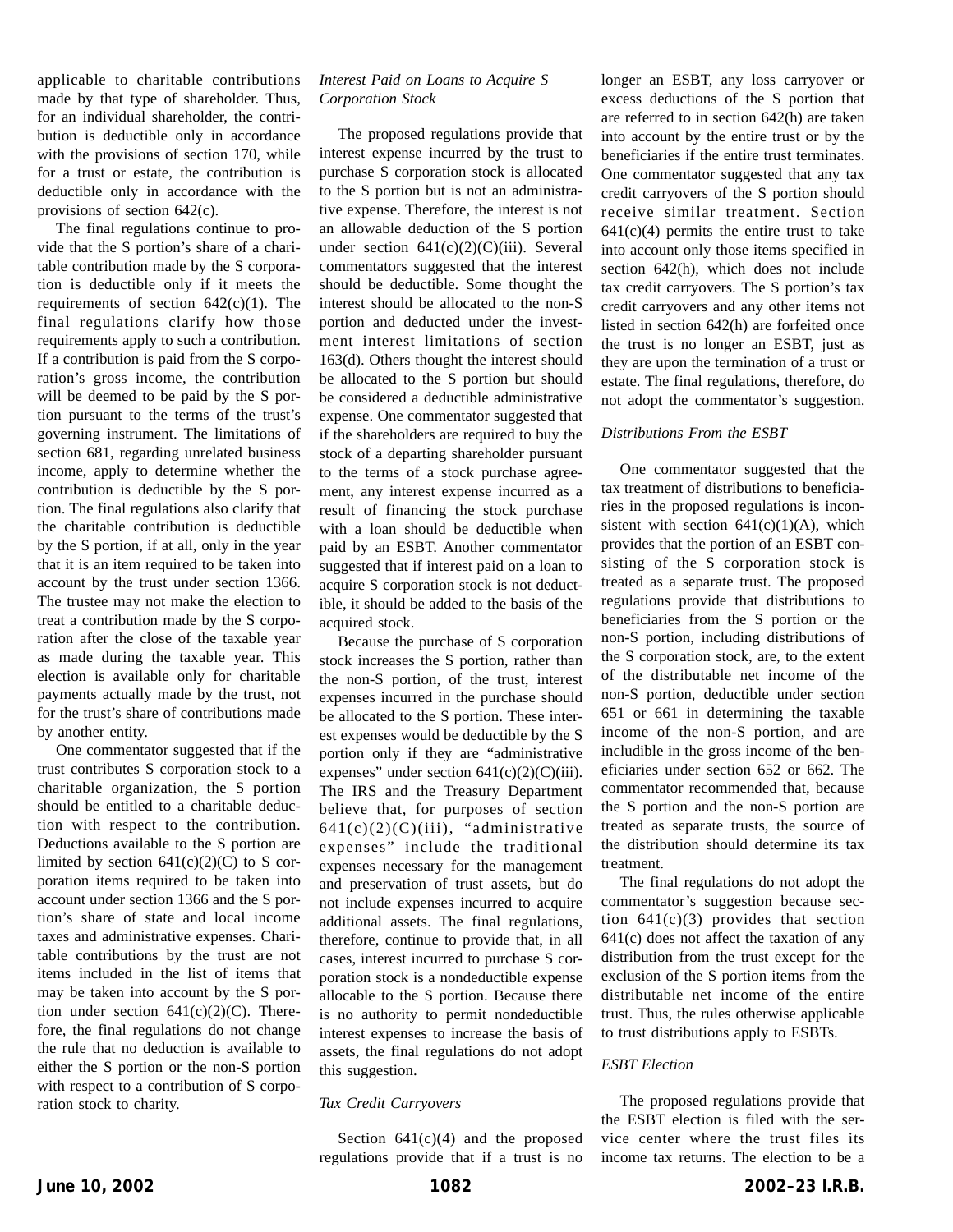qualified subchapter S trust (QSST) is filed with the service center where the S corporation files its income tax returns. The preamble to the proposed regulations requested comments on whether the rules for filing the QSST election should be changed so the election is filed with the service center where the trust files its returns. One commentator suggested there should be consistent filing locations for QSST elections, ESBT elections, and conversions from QSST to ESBT or ESBT to QSST. The commentator, therefore, suggested that all these documents be filed with the service center(s) where the trust and the S corporation file their returns.

The final regulations provide that the ESBT election and the election to convert from an ESBT to a QSST or from a QSST to an ESBT are all filed with the service center where the S corporation files its income tax returns. Thus, the rule in the final regulations will establish a consistent filing location for QSST and ESBT elections and conversions.

One commentator suggested that grantor trusts should be permitted to make protective ESBT elections in light of the uncertain status of some trusts that may be grantor trusts under section 674. The IRS and the Treasury Department continue to believe that a conditional ESBT election that only becomes effective in the event the trust is not a whollyowned grantor trust should not be available. A conditional ESBT election should not be allowed because the ESBT election must have a fixed effective date. If, in the absence of a conditional ESBT election, the trust is an ineligible shareholder, relief under section 1362(f) may be available for an S corporation. In addition, a trust that qualifies as an ESBT may make an ESBT election notwithstanding that the trust is a wholly-owned grantor trust.

#### *Expedited Section 1362(f) Relief*

In several contexts, commentators requested some form of expedited relief if an S corporation's election is inadvertently ineffective or is inadvertently terminated. In all these situations, the S corporation may seek relief under section 1362(f). The facts and circumstances of a particular situation are considered in determining whether relief is available,

and the procedures for obtaining this relief are well established.

## *Effect under Section 1377 of Change in Status of a Trust*

A commentator suggested that a trust's conversion to an ESBT should result in a complete termination of the trust's interest in the S corporation for purposes of section  $1377(a)(2)$  because the incidence of taxation with respect to S corporation items will change as a result of the ESBT election. The proposed regulations provide that the election would result in a termination only if, prior to the election, the trust was described in section  $1361(c)(2)(A)(ii)$  or (iii). The commentator also recommended that the regulations address the conversion from an ESBT to another type of trust and the availability of an election under  $\S$  1.1368–1(g) to treat the S corporation's taxable year as two separate years in the case of a qualifying disposition.

The final regulations do not adopt the suggestion that all conversions of a trust to an ESBT should be treated as a complete termination of the trust's interest in the S corporation for purposes of section  $1377(a)(2)$ . The final regulations expand on the rule in the proposed regulations to cover all types of conversions. Under this rule, conversion of a trust to an ESBT or a QSST does not result in the prior trust terminating its entire interest in the S corporation, unless the prior trust was described in section  $1361(c)(2)(A)(ii)$  or (iii). When a trust described in section  $1361(c)(2)(A)(ii)$  or (iii) converts to an ESBT or a QSST, the shareholders of the S corporation under section 1361(c)(2)(B) change from the estate of the deemed owner or testator to the PCBs of the ESBT, or the current income beneficiary of the QSST. When a trust changes from a wholly-owned grantor trust or QSST to an ESBT or from an ESBT to a QSST, the individuals who are shareholders of the S corporation under section  $1361(c)(2)(B)$ remain the same. The election to terminate the taxable year provided in section  $1377(a)(2)$  applies to the termination of a *shareholder's* interest in the S corporation. Accordingly, it is appropriate to treat the conversion of a trust described in section  $1361(c)(2)(A)(ii)$  or (iii) to an ESBT or QSST as a termination of the prior trust's interest in the S corporation, but not to treat other conversions to an ESBT or QSST as terminations. The election under § 1.1368–1(g) is also not available because the conversion of the trust is not a qualifying disposition.

#### *Section 444 Elections*

One commentator suggested that the final regulations permit an S corporation to retroactively reinstate a section 444 election that it had treated as terminated by operation of  $\S$  1.444–2T(a) (prior to the issuance of the temporary regulations) as a result of an ESBT or certain taxexempt trusts becoming a shareholder of the corporation under the auspices of the 1996 Act. The commentator believes that failure to provide such relief would result in inequitable treatment of such S corporations because, under the rules of section 444, once their elections are terminated, they are precluded from again making a section 444 election.

The IRS and the Treasury Department believe that it is appropriate to allow S corporations under these circumstances to request that the IRS disregard the termination and permit the S corporation to continue to use the same fiscal year that it used previously under section 444. However, for reasons of administrative convenience, and in order to reduce the burden on taxpayers of having to file amended returns and make retroactive payments under section 7519, the prior termination will be disregarded only at the S corporation's request, and on a prospective basis.

The final regulations provide a procedure for such requests. To illustrate the procedure, assume that, prior to 1997, an S corporation had made a section 444 election to use a taxable year ending on September  $30<sup>th</sup>$ . On January 1, 1997, an ESBT acquired a shareholder interest in the S corporation. The S corporation treated its 444 election as terminated under  $\frac{8}{9}$  1.444–2T(a) as a result of the ESBT's shareholder interest. The S corporation changed to its required taxable year for the short period beginning October 1, 1996, and ending December 31, 1996, and filed Form 1120S, "*U.S. Income Tax Return for an S Corporation*," on the basis of a calendar year for all subsequent taxable years.

Under the final regulations, the S corporation may request that the IRS disregard the prior termination by filing Form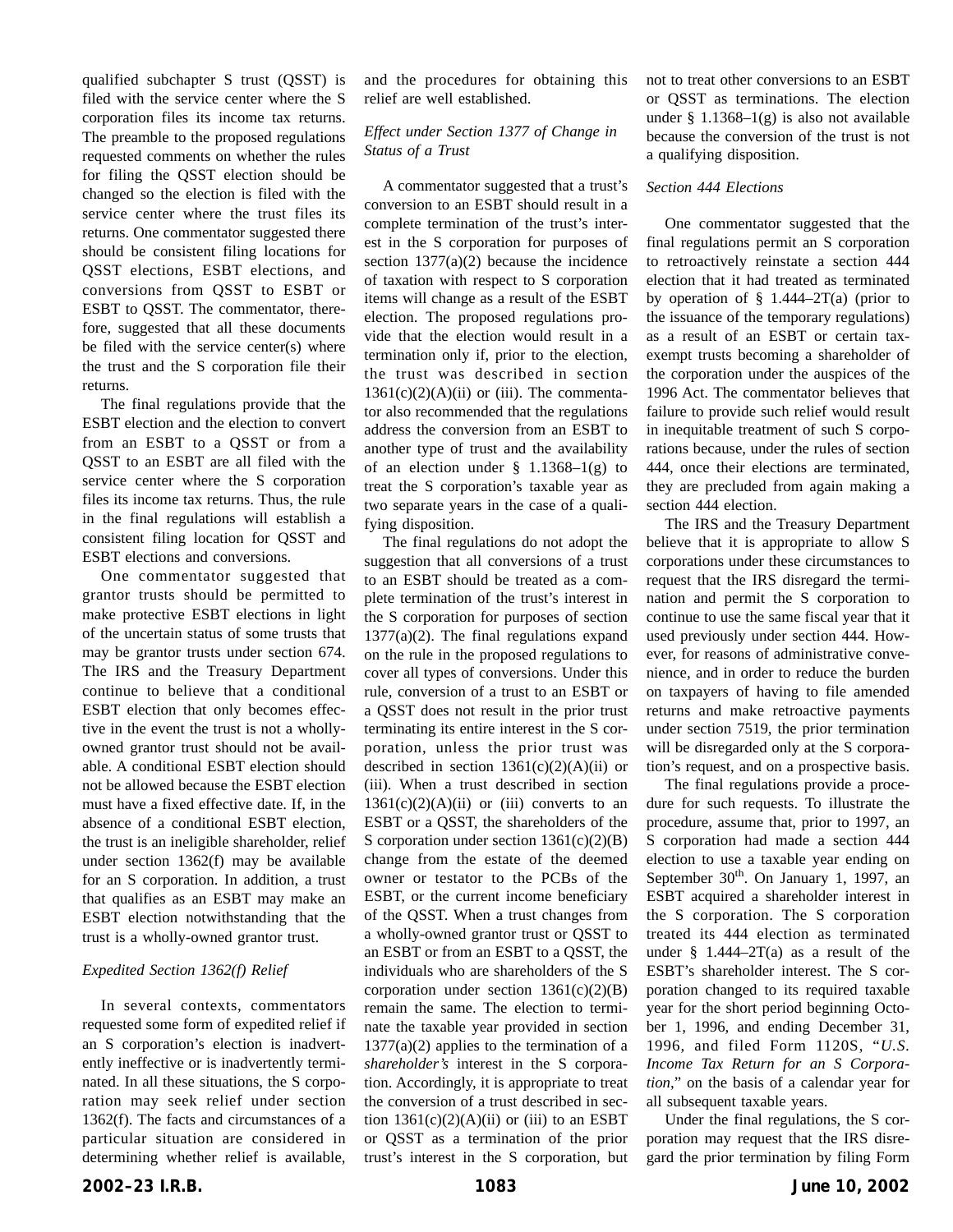8716, *Election to Have a Tax Year Other Than a Required Tax Year,* with the appropriate Service Center by October 15, 2002, and by designating on the form "CONTINUATION OF SECTION 444 ELECTION UNDER § 1.444–4." The Form 8716 must indicate that under the S corporation's prior section 444 election, it used a taxable year ending September 30<sup>th</sup>. The request will be effective for the taxable year beginning January 1, 2002. No amended returns, no retroactive payments under section 7519, and no returns under  $§$  1.7519–2T(a) for previous years in which the S corporation used its required year are required as a result of the request. Moreover, the S corporation need not make a required payment under section 7519 for its taxable year ending September 30, 2002; its first required payment for the taxable year beginning October 1, 2002, is due on May 15, 2003. The S corporation will be required to file a return under § 1.7519–2T for each taxable year beginning on or after January 1, 2002.

#### *Effective Dates*

The portion of the regulations involving the taxation of the grantor, S, and non-S portions of an ESBT was proposed to be applicable for taxable years of ESBTs that end on or after December 29, 2000, the date that the proposed regulations were published in the **Federal Register**. The remainder of the regulations involving ESBTs was proposed to be applicable on or after the date that final regulations are published in the **Federal Register**. Several commentators expressed concerns about the proposed applicability with regard to the taxation of the grantor portion of an ESBT. One commentator suggested that the proposed effective date discriminated against trusts with a situs in Guam. Others suggested that the rules regarding taxation of the grantor portion should not be applicable before the date the final regulations are published. One commentator suggested that these rules should only apply either to trusts created after the final regulations are published or after a substantial transition period.

The IRS and the Treasury Department believe that the applicable date for the rules concerning the taxation of an ESBT with a grantor portion is reasonable and appropriate. These rules do not discriminate against trusts with a particular situs because they apply to all trusts wherever situated. In the case of a grantor trust that made an ESBT election, the tax treatment of the grantor portion set forth in the proposed regulations may be different from the tax treatment that the trust and the grantor had thought was available. The proposed regulations, however, were published before the end of the 2000 taxable year and before income from that taxable year was required to be included on any person's income tax return. Thus, prior to the filing of income tax returns for 2000, it was known that the income from the grantor portion of the trust was to be taken into account by the deemed owner, not by the trust. In some situations, the trust, rather than the deemed owner, may have made estimated tax payments. Recognizing that the payment of estimated tax by the trust might subject the deemed owner to a penalty for underpayment of estimated taxes, the IRS and the Treasury Department provided relief by issuing Notice 2001–25, 2001–1 C.B. 941. That Notice provides procedures for a trust to elect to have its estimated tax payments credited to the account of the deemed owner and provides that, for purposes of calculating any underpayment of estimated tax, income attributable to the S corporation was to be taken into account on the last day of the deemed owner's 2000 taxable year.

Some commentators were concerned that existing ESBTs with currently exercisable, broad powers of appointments have resulted in S corporations exceeding the shareholder limit and have caused the termination of the S corporations' elections. The regulations regarding the definition of PCBs are applicable only for taxable years of ESBTs that begin on or after May 14, 2002. Therefore, persons who may receive a distribution from an ESBT pursuant to a currently exercisable power of appointment will not be considered PCBs of the ESBT until the first day of the ESBT's first taxable year that begins on or after May 14, 2002, and the S corporation's election will not terminate before that date. In addition, under section  $1361(e)(2)$  if the trust disposes of all its stock in the S corporation within 60 days after that date, the persons, who would first meet the definition of PCBs on that date, will not be PCBs and the corporation's S status will not be affected.

One commentator was concerned by the applicability date of the regulations involving the deductibility of state and local income taxes and administrative expenses. Section  $641(c)(2)(C)(iii)$  provides that the S portion may take into account its allocable share of state and local income taxes and administrative expenses, but only to the extent provided in the regulations. The commentator noted that before final regulations are issued there is no authority for an ESBT to deduct any of these items. Therefore, the commentator requested that trusts be allowed to rely on the regulatory provisions regarding these items for taxable years beginning after December 31, 1996. The effective date provisions have been modified based on this suggestion.

## *Additional Provisions*

The final regulations clarify that the basis of S corporation stock in the S portion must be adjusted in accordance with section 1367 and the regulations thereunder. If the ESBT owns stock in more than one S corporation, the adjustments to the basis in the S corporation stock of each S corporation must be determined separately.

#### **Effect on other documents**

The following documents are superseded for taxable years of ESBTs beginning on and after May 14, 2002.

Notice 97–12 (1997–1 C.B. 385). Notice 97–49 (1997–2 C.B. 304). Rev. Proc. 98–23 (1998–1 C.B. 662).

#### **Special Analysis**

It has been determined that this Treasury decision is not a significant regulatory action as defined in Executive Order 12866. Therefore, a regulatory assessment is not required. It has also been determined that section 553(b) of the Administrative Procedure Act (5 U.S.C. chapter 5) does not apply to these regulations. It is hereby certified that the collections of information in the regulations will not have a significant economic impact on a substantial number of small entities. This certification is based upon the fact that (1) the estimated average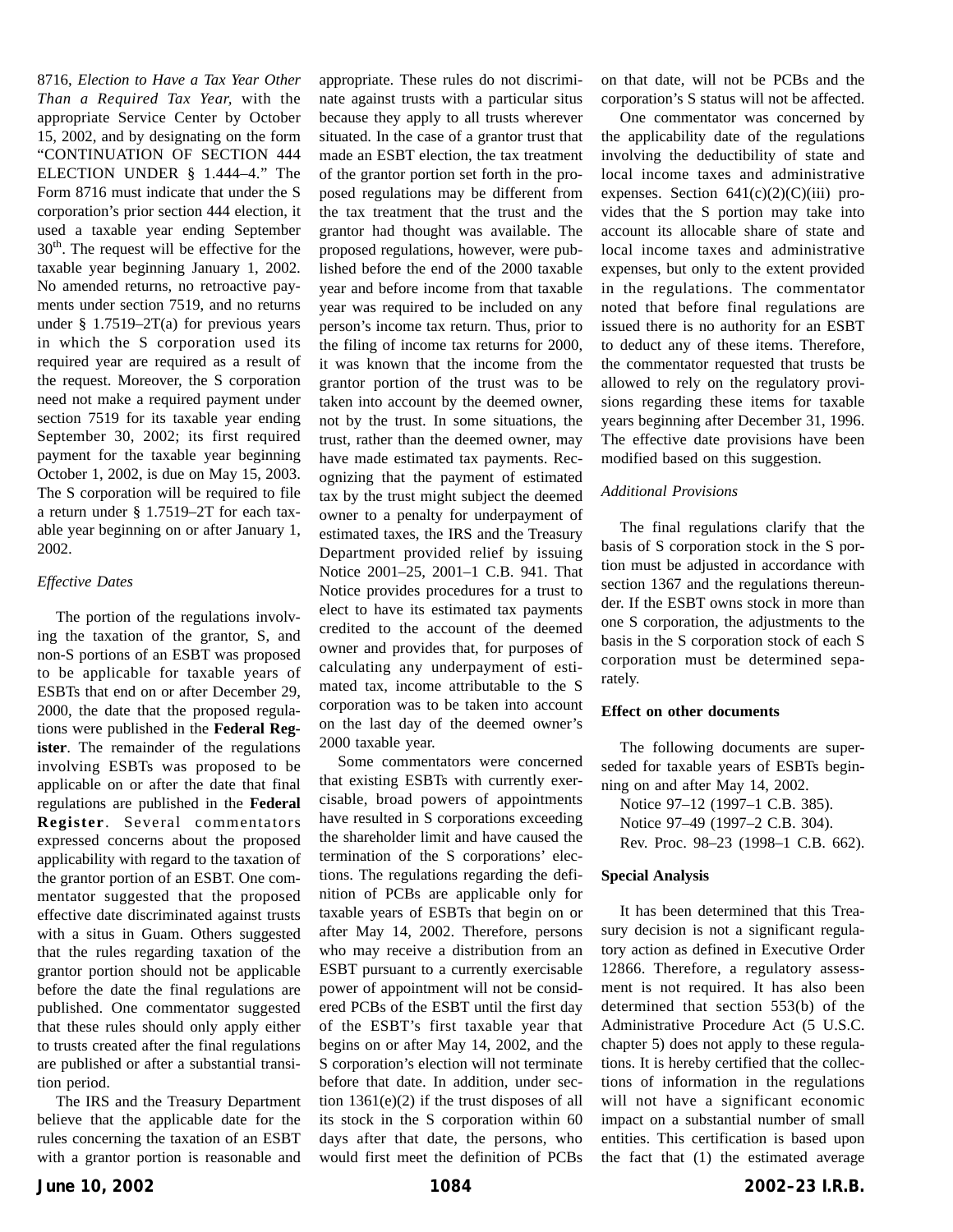burden per trust in complying with the collections of information in § 1.1361– 1(m) is 1 hour, and (2) the requirement for S corporations to comply with § 1.444–4(c) will affect very few taxpayers and the associated burden is minimal. Therefore, a Regulatory Flexibility Analysis under the Regulatory Flexibility Act (5 U.S.C. chapter 6) is not required. Pursuant to section 7805(f) of the Code, the notice of proposed rulemaking preceding these regulations was submitted to the Chief Counsel for Advocacy of the Small Business Administration for comment on the regulations' impact on small business.

#### **Drafting Information**

The principal authors of these regulations are Bradford Poston and James A. Quinn of the Office of Associate Chief Counsel (Passthroughs and Special Industries), IRS. However, other personnel from the IRS and the Treasury Department participated in their development.

#### **Adoption of Amendments to the Regulations**

Accordingly, 26 CFR parts 1 and 602 are amended as follows:

#### PART I—INCOME TAXES

Paragraph 1. The authority citation for part 1 is amended by adding an entry in numerical order to read in part as follows:

Authority: 26 U.S.C. 7805.\*\*\*

Section 1.444–4 is also issued under 26 U.S.C. 444(g).\*\*\*

Par. 2. Section 1.444–4 is added to read as follows:

#### *§ 1.444–4 Tiered structure*.

(a) *Electing small business trusts*. For purposes of § 1.444–2T, solely with respect to an S corporation shareholder, the term *deferral entity* does not include a trust that is treated as an electing small business trust under section 1361(e). An S corporation with an electing small business trust as a shareholder may make an election under section 444. This paragraph is applicable to taxable years beginning on and after December 29, 2000; however, taxpayers may voluntarily apply

it to taxable years of S corporations beginning after December 31, 1996.

(b) *Certain tax-exempt trusts*. For purposes of § 1.444–2T, solely with respect to an S corporation shareholder, the term *deferral entity* does not include a trust that is described in section 401(a) or  $501(c)(3)$ , and is exempt from taxation under section 501(a). An S corporation with a trust as a shareholder that is described in section 401(a) or section  $501(c)(3)$ , and is exempt from taxation under section 501(a) may make an election under section 444. This paragraph is applicable to taxable years beginning on and after December 29, 2000; however taxpayers may voluntarily apply it to taxable years of S corporations beginning after December 31, 1997.

(c) *Certain terminations disregarded*— (1) *In general*. An S corporation that is described in this paragraph  $(c)(1)$  may request that a termination of its election under section 444 be disregarded, and that the S corporation be permitted to resume use of the year it previously elected under section 444, by following the procedures of paragraph  $(c)(2)$  of this section. An S corporation is described in this paragraph if the S corporation is otherwise qualified to make a section 444 election, and its previous election was terminated under § 1.444–2T(a) solely because —

(i) In the case of a taxable year beginning after December 31, 1996, a trust that is treated as an electing small business trust became a shareholder of such S corporation; or

(ii) In the case of a taxable year beginning after December 31, 1997, a trust that is described in section 401(a) or  $501(c)(3)$ , and is exempt from taxation under section 501(a) became a shareholder of such S corporation.

(2) *Procedure*—(i) *In general*. An S corporation described in paragraph  $(c)(1)$ of this section that wishes to make the request described in paragraph (c)(1) of this section must do so by filing Form 8716, *Election To Have a Tax Year Other Than a Required Tax Year,* and typing or printing legibly at the top of such form — "CONTINUATION OF SECTION 444 ELECTION UNDER § 1.444–4." In order to assist the Internal Revenue Service in updating the S corporation's account, on Line 5 the Box "Changing

to" should be checked. Additionally, the election month indicated must be the last month of the S corporation's previously elected section 444 election year, and the effective year indicated must end in 2002.

(ii) *Time and place for filing Form 8716*. Such form must be filed on or before October 15, 2002, with the service center where the S corporation's returns of tax (Forms 1120S) are filed. In addition, a copy of the Form 8716 should be attached to the S corporation's short period Federal income tax return for the first election year beginning on or after January 1, 2002.

(3) *Effect of request*—(i) *Taxable years beginning on or after January 1, 2002*. An S corporation described in paragraph  $(c)(1)$  of this section that requests, in accordance with this paragraph, that a termination of its election under section 444 be disregarded will be permitted to resume use of the year it previously elected under section 444, commencing with its first taxable year beginning on or after January 1, 2002. Such S corporation will be required to file a return under § 1.7519–2T for each taxable year beginning on or after January 1, 2002. No payment under section 7519 will be due with respect to the first taxable year beginning on or after January 1, 2002. However, a required payment will be due on or before May 15, 2003, with respect to such S corporation's second continued section 444 election year that begins in calendar year 2002.

(ii) *Taxable years beginning prior to January 1, 2002*. An S corporation described in paragraph  $(c)(1)$  of this section that requests, in accordance with this paragraph, that a termination of its election under section 444 be disregarded will not be required to amend any prior Federal income tax returns, make any required payments under section 7519, or file any returns under § 1.7519–2T, with respect to taxable years beginning on or after the date the termination of its section 444 election was effective and prior to January 1, 2002.

(iii) *Section 7519: required payments and returns*. The Internal Revenue Service waives any requirement for an S corporation described in paragraph  $(c)(1)$  of this section to file the federal tax returns and make any required payments under section 7519 for years prior to the taxable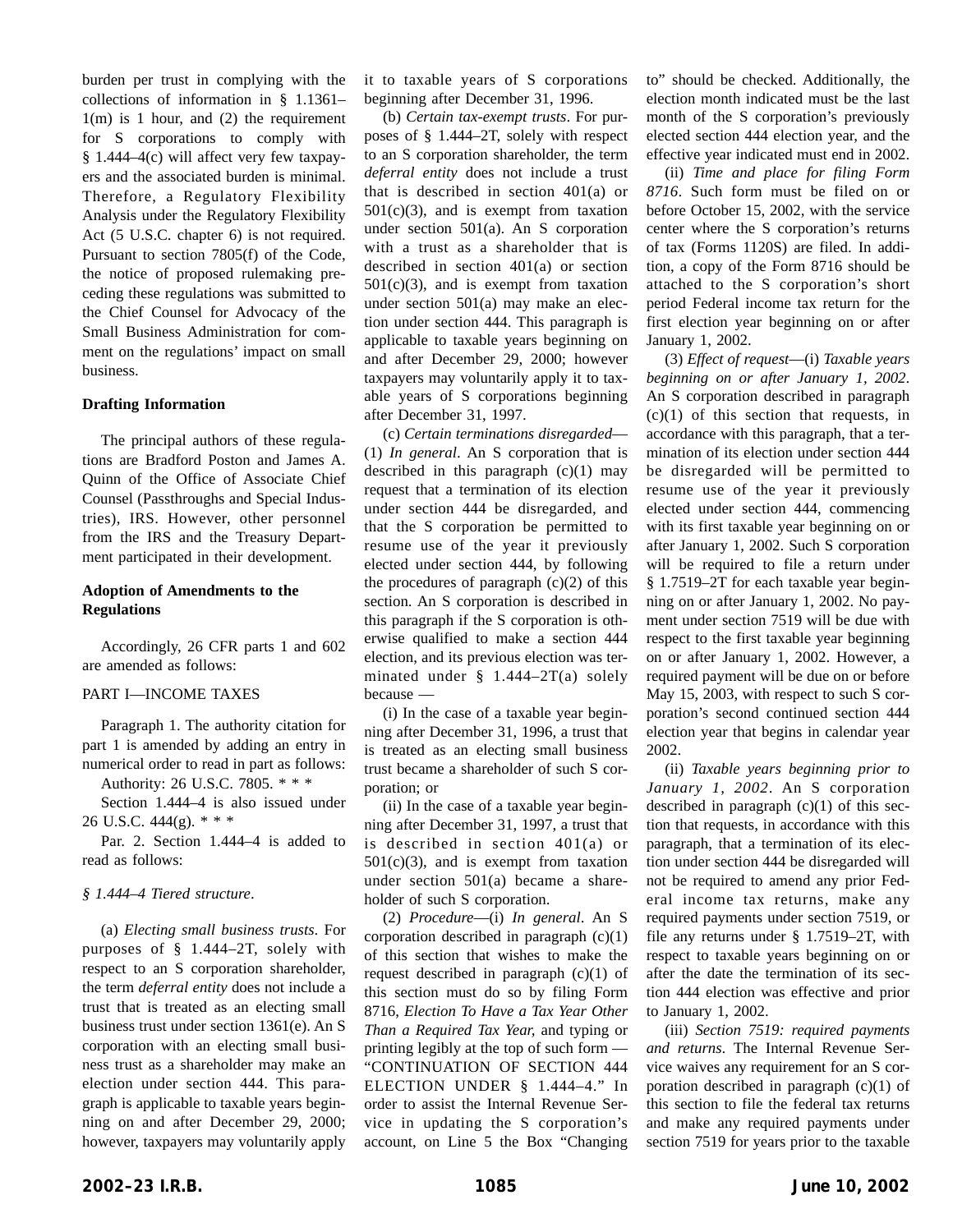year of continuation as described in paragraph  $(c)(3)(i)$  of this section, if for such years the S corporation filed its Federal income tax returns on the basis of its required taxable year.

#### **§ 1.444–4T [Removed]**

Par. 3. Section 1.444–4T is removed. Par. 4. Sections  $1.641(c) - 0$  and 1.641(c)–1 are added to read as follows:

#### *§ 1.641(c)–0 Table of contents*.

This section lists the major captions contained in  $§ 1.641(c) - 1.$ 

*§ 1.641(c)–1 Electing small business trust*.

- (a) In general.
- (b) Definitions.
- (1) Grantor portion.
- (2) S portion.
- (3) Non-S portion.
- (c) Taxation of grantor portion.
- (d) Taxation of S portion.
- (1) In general.
- (2) Section 1366 amounts.

(3) Gains and losses on disposition of S stock.

(4) State and local income taxes and administrative expenses.

(e) Tax rates and exemption of S portion.

(1) Income tax rate.

(2) Alternative minimum tax exemption. (f) Adjustments to basis of stock in the S portion under section 1367.

(g) Taxation of non-S portion.

(1) In general.

(2) Dividend income under section 1368(c)(2).

(3) Interest on installment obligations.

(4) Charitable deduction.

(h) Allocation of state and local income taxes and administration expenses.

(i) Treatment of distributions from the trust.

(j) Termination or revocation of ESBT election.

(k) Effective date.

(l) Examples.

*§ 1.641(c)–1 Electing small business trust*.

(a) *In general*. An electing small business trust (ESBT) within the meaning of section 1361(e) is treated as two separate trusts for purposes of chapter 1 of the Internal Revenue Code. The portion of an ESBT that consists of stock in one or more S corporations is treated as one trust. The portion of an ESBT that consists of all the other assets in the trust is treated as a separate trust. The grantor or another person may be treated as the owner of all or a portion of either or both such trusts under subpart E, part I, subchapter J, chapter 1 of the Internal Revenue Code. The ESBT is treated as a single trust for administrative purposes, such as having one taxpayer identification number and filing one tax return. See  $$1.1361-1(m).$ 

(b) *Definitions*—(1) *Grantor portion*. The grantor portion of an ESBT is the portion of the trust that is treated as owned by the grantor or another person under subpart E.

(2) *S portion*. The S portion of an ESBT is the portion of the trust that consists of S corporation stock and that is not treated as owned by the grantor or another person under subpart E.

(3) *Non-S portion*. The non-S portion of an ESBT is the portion of the trust that consists of all assets other than S corporation stock and that is not treated as owned by the grantor or another person under subpart E.

(c) *Taxation of grantor portion*. The grantor or another person who is treated as the owner of a portion of the ESBT includes in computing taxable income items of income, deductions, and credits against tax attributable to that portion of the ESBT under section 671.

(d) *Taxation of S portion*—(1) *In general*. The taxable income of the S portion is determined by taking into account only the items of income, loss, deduction, or credit specified in paragraphs (d)(2), (3), and (4) of this section, to the extent not attributable to the grantor portion.

(2) *Section 1366 amounts*—(i) *In general*. The S portion takes into account the items of income, loss, deduction, or credit that are taken into account by an S corporation shareholder pursuant to section 1366 and the regulations thereunder. Rules otherwise applicable to trusts apply in determining the extent to which any loss, deduction, or credit may be taken into account in determining the taxable income of the S portion. See § 1.1361–  $1(m)(3)(iv)$  for allocation of those items in the taxable year of the S corporation in which the trust is an ESBT for part of the year and an eligible shareholder under section  $1361(a)(2)(A)(i)$  through (iv) for the rest of the year.

(ii) *Special rule for charitable contributions*. If a deduction described in paragraph  $(d)(2)(i)$  of this section is attributable to an amount of the S corporation's gross income that is paid by the S corporation for a charitable purpose specified in section  $170(c)$  (without regard to section  $170(c)(2)(A)$ , the contribution will be deemed to be paid by the S portion pursuant to the terms of the trust' governing instrument within the meaning of section  $642(c)(1)$ . The limitations of section 681, regarding unrelated business income, apply in determining whether the contribution is deductible in computing the taxable income of the S portion.

(iii) *Multiple S corporations*. If an ESBT owns stock in more than one S corporation, items of income, loss, deduction, or credit from all the S corporations are aggregated for purposes of determining the S portion's taxable income.

(3) *Gains and losses on disposition of S stock*—(i) *In general*. The S portion takes into account any gain or loss from the disposition of S corporation stock. No deduction is allowed under section  $1211(b)(1)$  and  $(2)$  for capital losses that exceed capital gains.

(ii) *Installment method*. If income from the sale or disposition of stock in an S corporation is reported by the trust on the installment method, the income recognized under this method is taken into account by the S portion. See paragraph  $(g)(3)$  of this section for the treatment of interest on the installment obligation. See  $§ 1.1361-1(m)(5)(ii)$  regarding treatment of a trust as an ESBT upon the sale of all S corporation stock using the installment method.

(iii) *Distributions in excess of basis*. Gain recognized under section 1368(b)(2) from distributions in excess of the ESBT's basis in its S corporation stock is taken into account by the S portion.

(4) *State and local income taxes and administrative expenses*—(i) *In general*. State and local income taxes and administrative expenses directly related to the S portion and those allocated to that portion in accordance with paragraph (h) are taken into account by the S portion.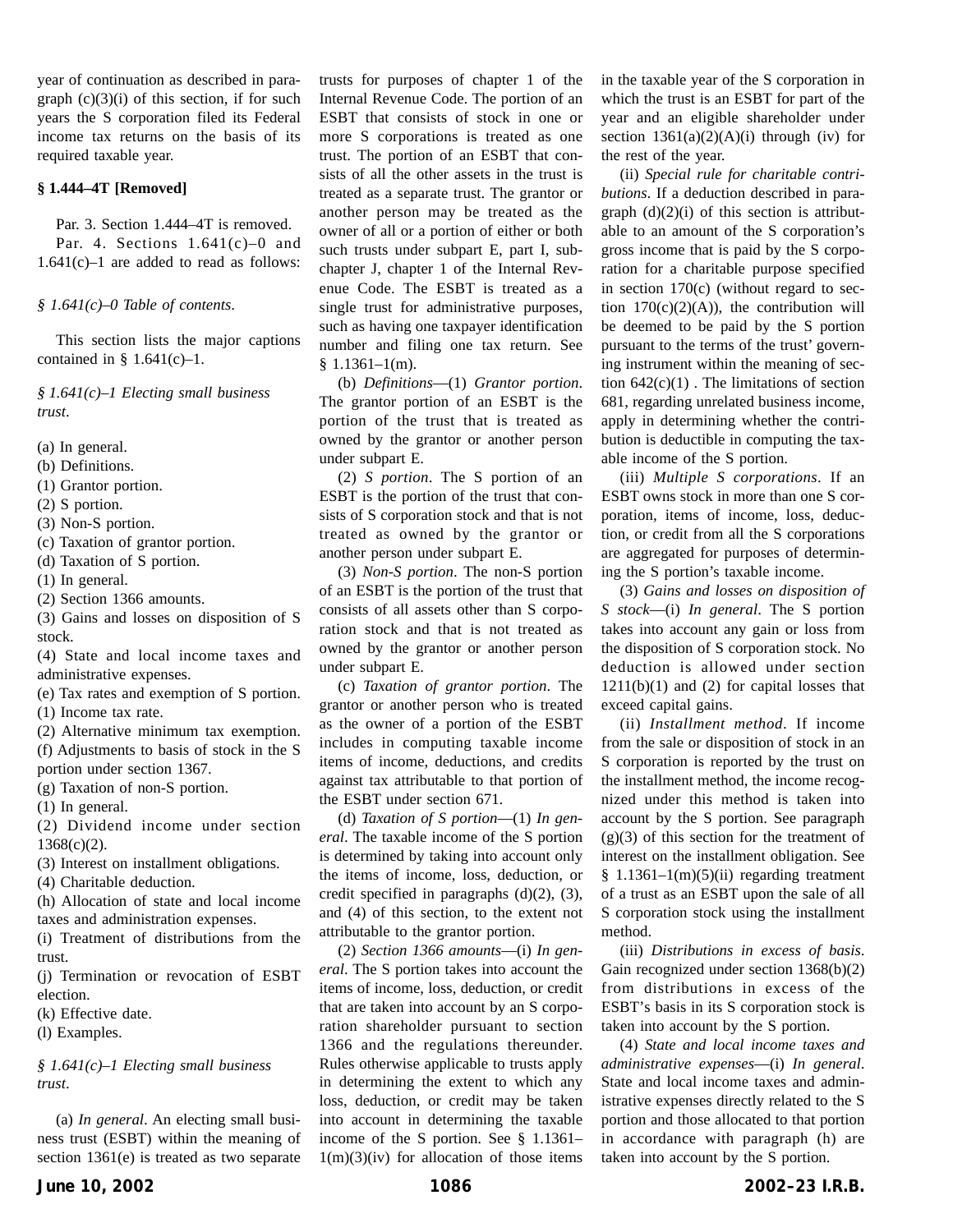(ii) *Special rule for certain interest*. Interest paid by the trust on money borrowed by the trust to purchase stock in an S corporation is allocated to the S portion but is not a deductible administrative expense for purposes of determining the taxable income of the S portion.

(e) *Tax rates and exemption of S portion*—(1) *Income tax rate*. Except for capital gains, the highest marginal trust rate provided in section 1(e) is applied to the taxable income of the S portion. See section 1(h) for the rates that apply to the S portion's net capital gain.

(2) *Alternative minimum tax exemption*. The exemption amount of the S portion under section 55(d) is zero.

(f) *Adjustments to basis of stock in the S portion under section 1367*. The basis of S corporation stock in the S portion must be adjusted in accordance with section 1367 and the regulations thereunder. If the ESBT owns stock in more than one S corporation, the adjustments to the basis in the S corporation stock of each S corporation must be determined separately with respect to each S corporation. Accordingly, items of income, loss, deduction, or credit of an S corporation that are taken into account by the ESBT under section 1366 can only result in an adjustment to the basis of the stock of that S corporation and cannot affect the basis in the stock of the other S corporations held by the ESBT.

(g) *Taxation of non-S portion*—(1) *In general*. The taxable income of the non-S portion is determined by taking into account all items of income, deduction, and credit to the extent not taken into account by either the grantor portion or the S portion. The items attributable to the non-S portion are taxed under subparts A through D of part I, subchapter J, chapter 1 of the Internal Revenue Code. The non-S portion may consist of more than one share pursuant to section 663(c).

(2) *Dividend income under section 1368(c)(2)*. Any dividend income within the meaning of section  $1368(c)(2)$  is includible in the gross income of the non-S portion.

(3) *Interest on installment obligations*. If income from the sale or disposition of stock in an S corporation is reported by the trust on the installment method, the interest on the installment obligation is includible in the gross income of the non-S portion. See paragraph (d)(3)(ii) of this section for the treatment of income from such a sale or disposition.

(4) *Charitable deduction*. For purposes of applying section  $642(c)(1)$  to payments made by the trust for a charitable purpose, the amount of gross income of the trust is limited to the gross income of the non-S portion. See paragraph  $(d)(2)(ii)$  of this section for special rules concerning charitable contributions paid by the S corporation that are deemed to be paid by the S portion.

(h) *Allocation of state and local income taxes and administration expenses*. Whenever state and local income taxes or administration expenses relate to more than one portion of an ESBT, they must be allocated between or among the portions to which they relate. These items may be allocated in any manner that is reasonable in light of all the circumstances, including the terms of the governing instrument, applicable local law, and the practice of the trustee with respect to the trust if it is reasonable and consistent. The taxes and expenses apportioned to each portion of the ESBT are taken into account by that portion.

(i) *Treatment of distributions from the trust*. Distributions to beneficiaries from the S portion or the non-S portion, including distributions of the S corporation stock, are deductible under section 651 or 661 in determining the taxable income of the non-S portion, and are includible in the gross income of the beneficiaries under section 652 or 662. However, the amount of the deduction or inclusion cannot exceed the amount of the distributable net income of the non-S portion. Items of income, loss, deduction, or credit taken into account by the grantor portion or the S portion are excluded for purposes of determining the distributable net income of the non-S portion of the trust.

(j) *Termination or revocation of ESBT election*. If the ESBT election of the trust terminates pursuant to  $\frac{1}{9}$  1.1361–1(m)(5) or the ESBT election is revoked pursuant to  $§$  1.1361–1(m)(6), the rules contained in this section are thereafter not applicable to the trust. If, upon termination or revocation, the S portion has a net operating loss under section 172; a capital loss carryover under section 1212; or deductions in excess of gross income; then any such loss, carryover, or excess deductions shall be allowed as a deduction, in accordance with the regulations under section 642(h), to the trust, or to the beneficiaries succeeding to the property of the trust if the entire trust terminates.

(k) *Effective date*. This section generally is applicable for taxable years of ESBTs beginning on and after May 14, 2002. However, paragraphs (a), (b), (c), and (l) *Example 1* of this section are applicable for taxable years of ESBTs that end on and after December 29, 2000. ESBTs may apply paragraphs (d)(4) and (h) of this section for taxable years of ESBTs beginning after December 31, 1996.

(l) *Examples*. The following examples illustrate the rules of this section:

*Example 1*. *Comprehensive example*. (i) Trust has a valid ESBT election in effect. Under section 678, *B* is treated as the owner of a portion of Trust consisting of a 10% undivided fractional interest in Trust. No other person is treated as the owner of any other portion of Trust under subpart E. Trust owns stock in *X*, an S corporation, and in *Y*, a C corporation. During 2000, Trust receives a distribution from *X* of \$5,100, of which \$5,000 is applied against Trust's adjusted basis in the *X* stock in accordance with section  $1368(c)(1)$  and \$100 is a dividend under section 1368(c)(2). Trust makes no distributions to its beneficiaries during the year.

| (ii) For 2000, Trust has the following items of income and deduction: |  |
|-----------------------------------------------------------------------|--|
|                                                                       |  |
|                                                                       |  |
|                                                                       |  |
|                                                                       |  |
|                                                                       |  |
|                                                                       |  |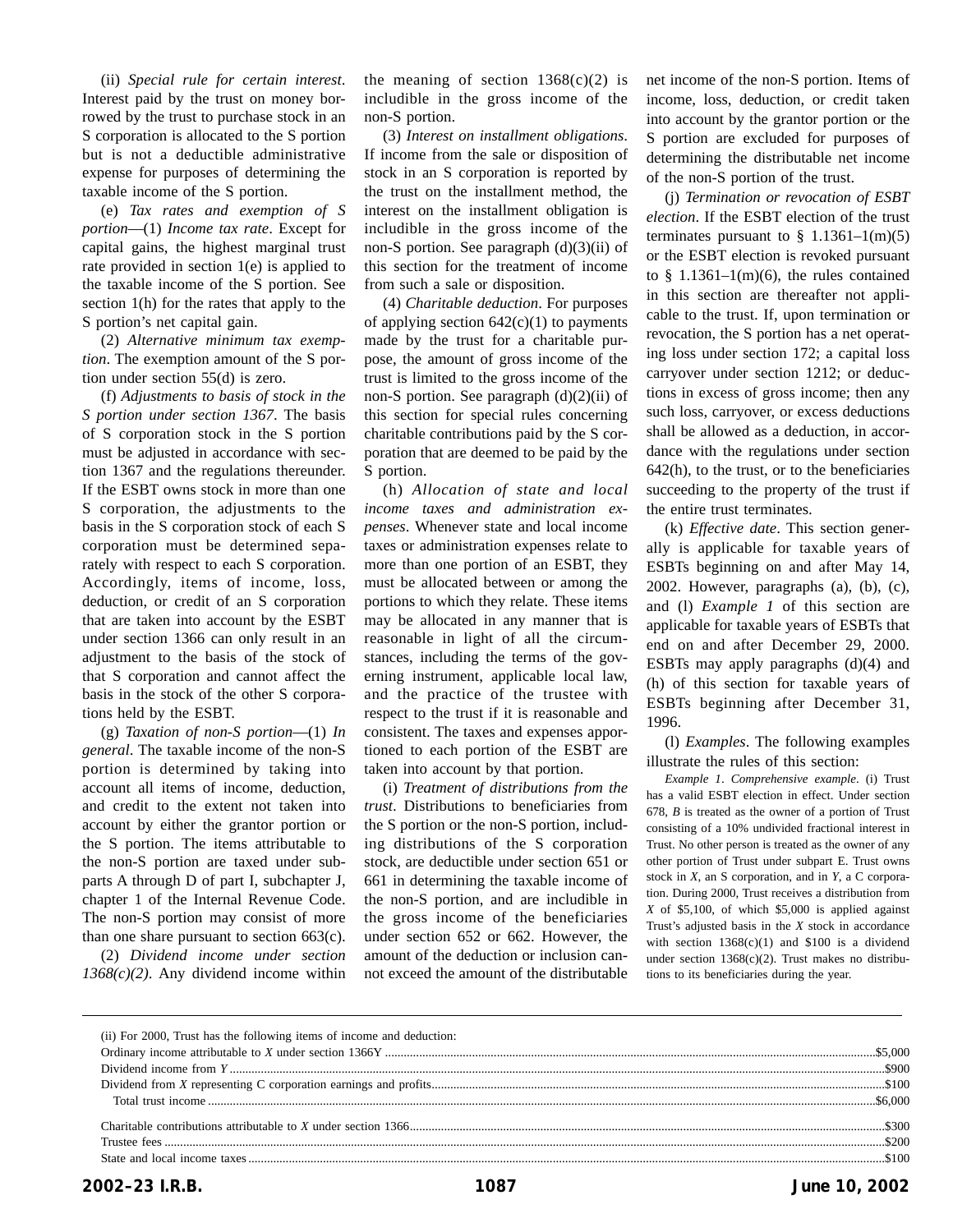(iii) Trust's items of income and deduction are divided into a grantor portion, an S portion, and a non-S portion for purposes of determining the taxation of those items. Income is allocated to each portion as follows:

*B* must take into account the items of income attributable to the grantor portion, that is, 10% of each item, as follows:

| The total income of the S portion is \$4,500, determined as follows:  |  |
|-----------------------------------------------------------------------|--|
|                                                                       |  |
|                                                                       |  |
|                                                                       |  |
| The total income of the non-S portion is \$900 determined as follows: |  |

| Dividend income from $Y^{\prime\prime}$<br>(less<br>grantor |  |
|-------------------------------------------------------------|--|
| Dividend income from $X'$<br>. (less grantor                |  |
| Total non-S<br>tion income                                  |  |

(iv) The administrative expenses and the state and local income taxes relate to all three portions and under state law would be allocated ratably to the \$6,000 of trust income. Thus, these items would be allocated 10% (600/6000) to the grantor portion, 75% (4500/6000) to the S portion and 15% (900/6000) to the non-S portion.

| (v) $B$ must take into account the following deductions attributable to the grantor portion of the trust: |  |
|-----------------------------------------------------------------------------------------------------------|--|
|                                                                                                           |  |
|                                                                                                           |  |
|                                                                                                           |  |
| (vi) The taxable income of the S portion is \$4,005, determined as follows:                               |  |
|                                                                                                           |  |
|                                                                                                           |  |
|                                                                                                           |  |
|                                                                                                           |  |
|                                                                                                           |  |
| (vii) The taxable income of the non-S portion is \$755, determined as follows:                            |  |
|                                                                                                           |  |
|                                                                                                           |  |
|                                                                                                           |  |
|                                                                                                           |  |
|                                                                                                           |  |
|                                                                                                           |  |
|                                                                                                           |  |

*Example 2*. *Sale of S stock*. Trust has a valid ESBT election in effect and owns stock in *X*, an S corporation. No person is treated as the owner of any portion of Trust under subpart E. In 2003, Trust sells all of its stock in *X* to a person who is unrelated to Trust and its beneficiaries and realizes a capital gain of \$5,000. This gain is taken into account by the S portion and is taxed using the appropriate capital gain rate found in section 1(h).

*Example 3*. (i) *Sale of S stock for an installment note*. Assume the same facts as in *Example 2*, except that Trust sells its stock in *X* for a \$400,000 installment note payable with stated interest over ten years. After the sale, Trust does not own any S corporation stock.

(ii) *Loss on installment sale*. Assume Trust's basis in its *X* stock was \$500,000. Therefore, Trust sustains a capital loss of \$100,000 on the sale. Upon the sale, the S portion terminates and the excess loss, after being netted against the other items taken into account by the S portion, is made available to the entire trust as provided in section  $641(c)(4)$ .

(iii) *Gain on installment sale*. Assume Trust's basis in its *X* stock was \$300,000 and that the \$100,000 gain will be recognized under the installment method of section 453. Interest income will be recognized annually as part of the installment payments. The portion of the \$100,000 gain recognized annually is taken into account by the S portion. However, the annual interest income is includible in the gross income of the non-S portion.

*Example 4*. *Charitable lead annuity trust*. Trust is a charitable lead annuity trust which is not treated as owned by the grantor or another person under subpart E. Trust acquires stock in *X*, an S corporation, and elects to be an ESBT. During the taxable year, pursuant to its terms, Trust pays \$10,000 to a charitable organization described in section  $170(c)(2)$ . The non-S portion of Trust receives an income tax deduction for the charitable contribution under section 642(c) only to the extent the amount is paid out of the gross income of the non-S portion. To the extent the amount is paid from the S portion by distributing S corporation stock, no charitable deduction is available to the S portion.

*Example 5*. *ESBT distributions*. (i) As of January 1, 2002, Trust owns stock in *X*, a C corporation. No portion of Trust is treated as owned by the grantor or another person under subpart E. *X* elects to be an S corporation effective January 1, 2003, and Trust elects to be an ESBT effective January 1, 2003. On February 1, 2003, *X* makes an \$8,000 distribution to Trust, of which \$3,000 is treated as a dividend from accumulated earnings and profits under section  $1368(c)(2)$  and the remainder is applied against Trust's basis in the *X* stock under section 1368(b). The trustee of Trust makes a distribution of \$4,000 to Beneficiary during 2003. For 2003, Trust's share of *X*'s section 1366 items is \$5,000 of ordinary income. For the year, Trust has no other income and no expenses or state or local taxes.

(ii) For 2003, Trust has \$5,000 of taxable income in the S portion. This income is taxed to Trust at the maximum rate provided in section 1(e). Trust also has \$3,000 of distributable net income (DNI) in the non-S portion. The non-S portion of Trust receives a distribution deduction under section 661(a) of \$3,000, which represents the amount distributed to Beneficiary during the year (\$4,000), not to exceed the amount of DNI (\$3,000). Beneficiary must include this amount in gross income under section 662(a). As a result, the non-S portion has no taxable income.

Par. 5. Section 1.1361–0 is amended by adding entries for  $\S$  1.1361–1(j)(12) and (m) to read as follows:

*§ 1.1361–0 Table of contents*.

\*\*\*\*\*

*§ 1.1361–1 S corporation defined*.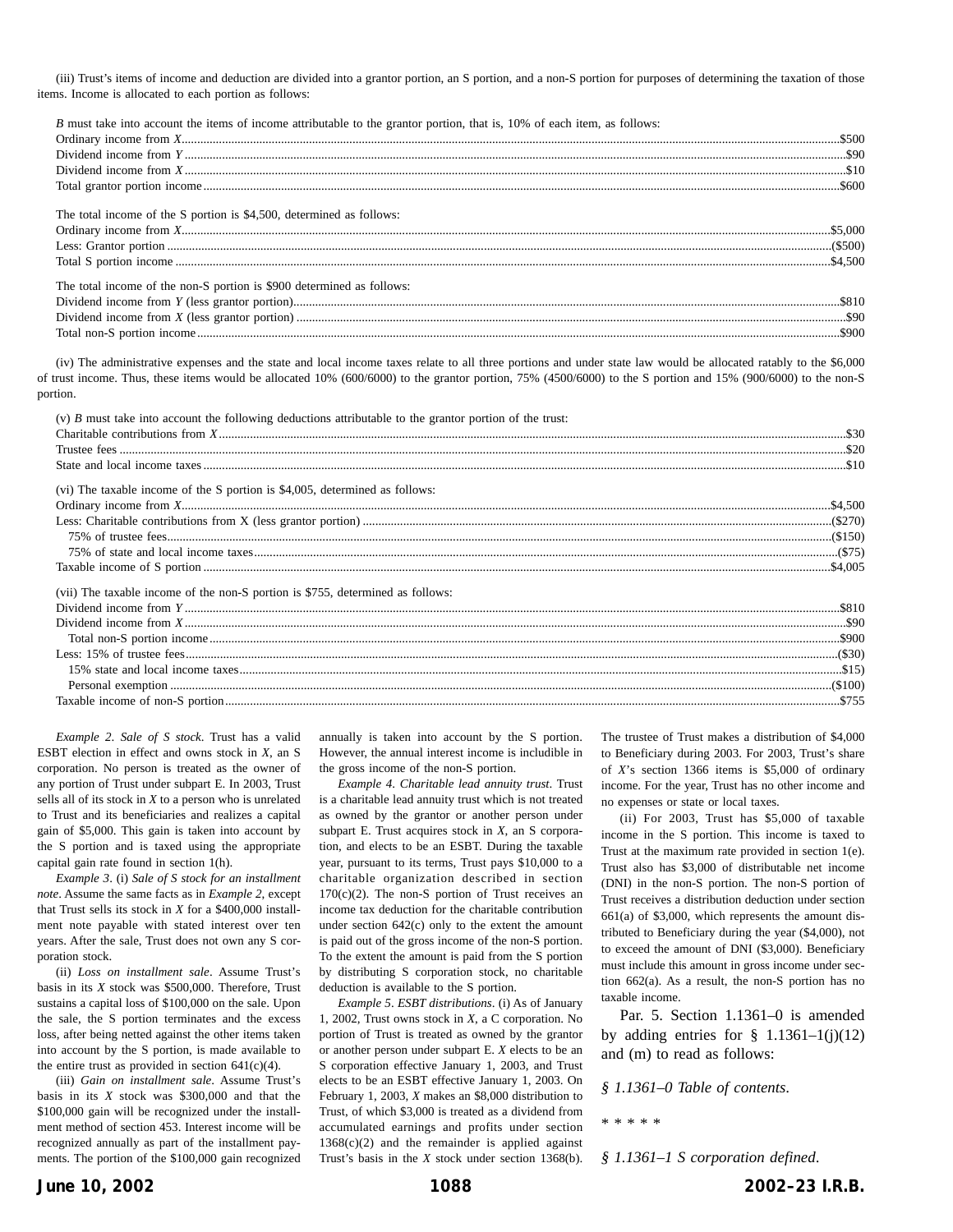\*\*\*\*\*

 $(i) * * * *$ 

(12) Converting a QSST to an ESBT.

\*\*\*\*\*

- (m) Electing small business trust (ESBT).
- (1) Definition.
- (2) ESBT election.
- (3) Effect of ESBT election.
- (4) Potential current beneficiaries.
- (5) ESBT terminations.
- (6) Revocation of ESBT election.
- (7) Converting an ESBT to a QSST.
- (8) Examples.
- (9) Effective date.

\*\*\*\*\*

Par. 6. Section 1.1361–1 is amended by:

- 1. Adding paragraphs  $(h)(1)(vi)$  and  $(h)(3)(i)(F)$ .
- 2. Adding a sentence to the beginning of paragraph (h)(3)(ii) introductory text.
- 3. Adding paragraph (j)(12).
- 4. Adding a sentence to the end of paragraph  $(k)(2)(i)$ .
- 5. Adding paragraph (m).

The additions read as follows:

#### *§ 1.1361–1 S corporation defined*.

\*\*\*\*\*

 $(h)$  \* \* \*  $(1)$  \* \* \*

(vi) *Electing small business trusts*. An electing small business trust (ESBT) under section 1361(e). See paragraph (m) of this section for rules concerning ESBTs including the manner of making the election to be an ESBT under section 1361(e)(3).

- \*\*\*\*\*
	- $(3)$  \* \* \* (i) \* \* \*

(F) If S corporation stock is held by an ESBT, each potential current beneficiary is treated as a shareholder. However, if for any period there is no potential current beneficiary of the ESBT, the ESBT is treated as the shareholder during such period. See paragraph (m)(4) of this section for the definition of potential current beneficiary.

(ii)  $* * * See § 1.641(c) - 1$  for the rules for the taxation of an ESBT.\*\*\*

- \*\*\*\*\*
	- $(i) * * *$

(12) *Converting a QSST to an ESBT*. For a trust that seeks to convert from a

QSST to an ESBT, the consent of the Commissioner is hereby granted to revoke the QSST election as of the effective date of the ESBT election, if all the following requirements are met:

(i) The trust meets all of the requirements to be an ESBT under paragraph  $(m)(1)$  of this section except for the requirement under paragraph (m)(1)  $(iv)(A)$  of this section that the trust not have a QSST election in effect.

(ii) The trustee and the current income beneficiary of the trust sign the ESBT election. The ESBT election must be filed with the service center where the S corporation files its income tax return. This ESBT election must state at the top of the document "ATTENTION ENTITY CONTROL—CONVERSION OF A QSST TO AN ESBT PURSUANT TO SECTION  $1.1361-1(j)$ " and include all information otherwise required for an ESBT election under paragraph (m)(2) of this section. A separate election must be made with respect to the stock of each S corporation held by the trust.

(iii) The trust has not converted from an ESBT to a QSST within the 36-month period preceding the effective date of the new ESBT election.

(iv) The date on which the ESBT election is to be effective cannot be more than 15 days and two months prior to the date on which the election is filed and cannot be more than 12 months after the date on which the election is filed. If an election specifies an effective date more than 15 days and two months prior to the date on which the election is filed, it will be effective on the day that is 15 days and two months prior to the date on which it is filed. If an election specifies an effective date more than 12 months after the date on which the election is filed, it will be effective on the day that is 12 months after the date it is filed.

 $(k) * * *$ 

 $(2)$  \* \* \* (i) \* \* \* Paragraphs  $(h)(1)(vi)$ ,  $(h)(3)(i)(F)$ ,  $(h)(3)(ii)$ , and (j)(12) of this section are applicable for taxable years beginning on and after May 14, 2002.

\*\*\*\*\*

(m) *Electing small business trust (ESBT)*—(1) *Definition*—(i) *General rule*. An electing small business trust (ESBT) means any trust if it meets the following requirements: the trust does not have as a beneficiary any person other than an individual, an estate, an organization described in section  $170(c)(2)$ through (5), or an organization described in section  $170(c)(1)$  that holds a contingent interest in such trust and is not a potential current beneficiary; no interest in the trust has been acquired by purchase; and the trustee of the trust makes a timely ESBT election for the trust.

(ii) *Qualified beneficiaries*—(A) *In general*. For purposes of this section, a beneficiary includes a person who has a present, remainder, or reversionary interest in the trust.

(B) *Distributee trusts*. A distributee trust is the beneficiary of the ESBT only if the distributee trust is an organization described in section  $170(c)(2)$  or (3). In all other situations, any person who has a beneficial interest in a distributee trust is a beneficiary of the ESBT. A distributee trust is a trust that receives or may receive a distribution from an ESBT, whether the rights to receive the distribution are fixed or contingent, or immediate or deferred.

(C) *Powers of appointment*. A person in whose favor a power of appointment could be exercised is not a beneficiary of an ESBT until the holder of the power of appointment actually exercises the power in favor of such person.

(D) *Nonresident aliens*. A nonresident alien as defined in section  $7701(b)(1)(B)$ is an eligible beneficiary of an ESBT. However, see paragraph  $(m)(4)(i)$  and  $(m)(5)(iii)$  of this section if the nonresident alien is a potential current beneficiary of the ESBT (which would result in an ineligible shareholder and termination of the S corporation election).

(iii) *Interests acquired by purchase*. A trust does not qualify as an ESBT if any interest in the trust has been acquired by purchase. Generally, if a person acquires an interest in the trust and thereby becomes a beneficiary of the trust as defined in paragraph  $(m)(1)(ii)(A)$ , and any portion of the basis in the acquired interest in the trust is determined under section 1012, such interest has been acquired by purchase. This includes a net gift of a beneficial interest in the trust, in which the person acquiring the beneficial interest pays the gift tax. The trust itself may acquire S corporation stock or other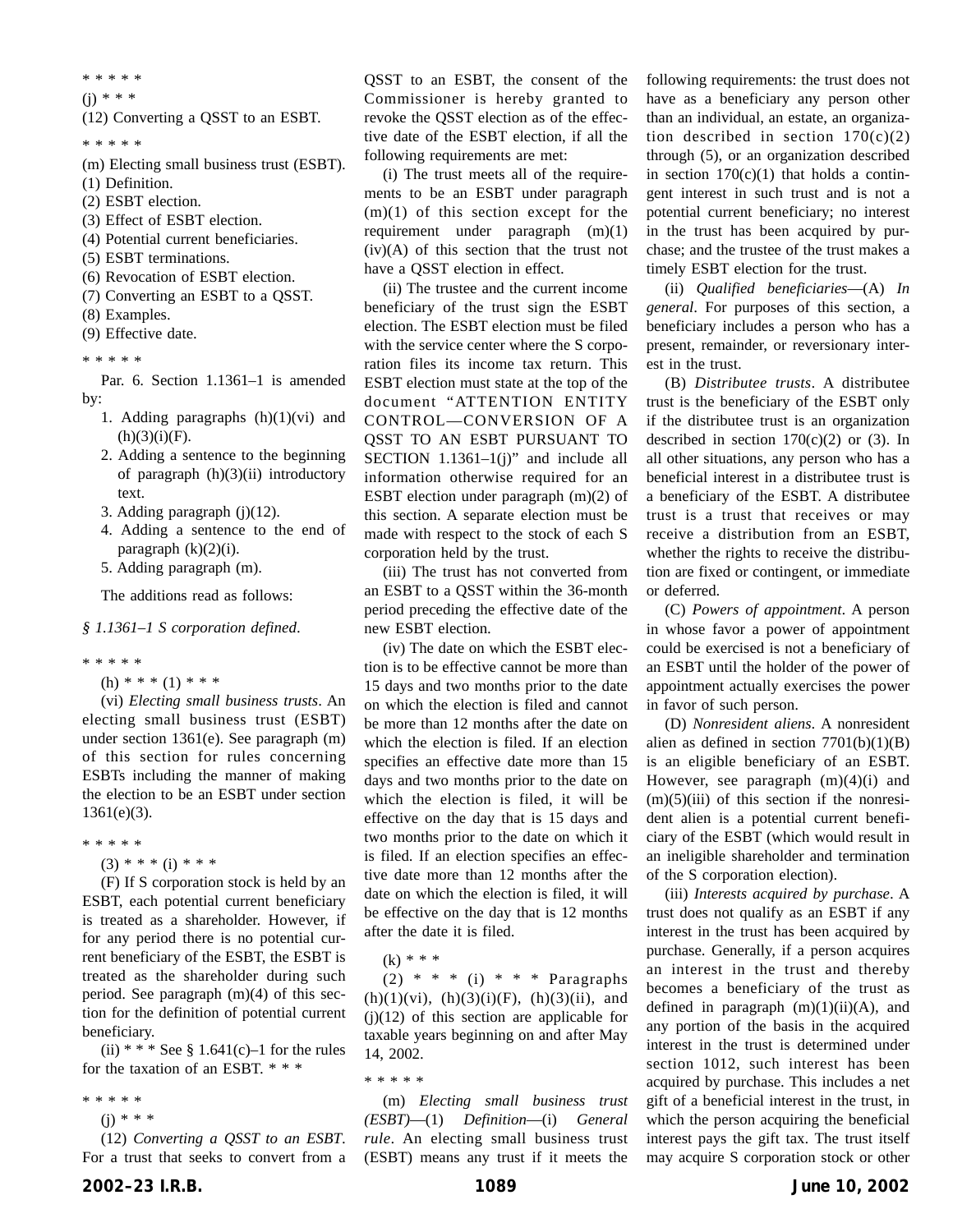property by purchase or in a part-gift, part-sale transaction.

(iv) *Ineligible trusts*. An ESBT does not include—

(A) Any qualified subchapter S trust (as defined in section  $1361(d)(3)$ ) if an election under section 1361(d)(2) applies with respect to any corporation the stock of which is held by the trust;

(B) Any trust exempt from tax or not subject to tax under subtitle A; or

(C) Any charitable remainder annuity trust or charitable remainder unitrust (as defined in section 664(d)).

(2) *ESBT election*—(i) *In general*. The trustee of the trust must make the ESBT election by signing and filing, with the service center where the S corporation files its income tax return, a statement that meets the requirements of paragraph  $(m)(2)(ii)$  of this section. If there is more than one trustee, the trustee or trustees with authority to legally bind the trust must sign the election statement. If any one of several trustees can legally bind the trust, only one trustee needs to sign the election statement. Generally, only one ESBT election is made for the trust, regardless of the number of S corporations whose stock is held by the ESBT. However, if the ESBT holds stock in multiple S corporations that file in different service centers, the ESBT election must be filed with all the relevant service centers where the corporations file their income tax returns. This requirement applies only at the time of the initial ESBT election; if the ESBT later acquires stock in an S corporation which files its income tax return at a different service center, a new ESBT election is not required.

(ii) *Election statement*. The election statement must include—

(A) The name, address, and taxpayer identification number of the trust, the potential current beneficiaries, and the S corporations in which the trust currently owns stock;

(B) An identification of the election as an ESBT election made under section 1361(e)(3);

(C) The first date on which the trust owned stock in each S corporation;

(D) The date on which the election is to become effective (not earlier than 15 days and two months before the date on which the election is filed); and

(E) Representations signed by the trustee stating that—

(*1*) The trust meets the definitional requirements of section 1361(e)(1); and

(*2*) All potential current beneficiaries of the trust meet the shareholder requirements of section  $1361(b)(1)$ .

(iii) *Due date for ESBT election*. The ESBT election must be filed within the time requirements prescribed in paragraph  $(j)(6)(iii)$  of this section for filing a qualified subchapter S trust (QSST) election.

(iv) *Election by a trust described in section 1361(c)(2)(A)(ii) or (iii)*. A trust that is a qualified S corporation shareholder under section  $1361(c)(2)(A)(ii)$  or (iii) may elect ESBT treatment at any time during the 2-year period described in those sections or the 16-day-and-2-month period beginning on the date after the end of the 2-year period. If the trust makes an ineffective ESBT election, the trust will continue nevertheless to qualify as an eligible S corporation shareholder for the remainder of the period described in section  $1361(c)(2)(A)(ii)$  or (iii).

(v) *No protective election*. A trust cannot make a conditional ESBT election that would be effective only in the event the trust fails to meet the requirements for an eligible trust described in section  $1361(c)(2)(A)(i)$  through (iv). If a trust attempts to make such a conditional ESBT election and it fails to qualify as an eligible S corporation shareholder under section  $1361(c)(2)(A)(i)$  through (iv), the S corporation election will be ineffective or will terminate because the corporation will have an ineligible shareholder. Relief may be available under section 1362(f) for an inadvertent ineffective S corporation election or an inadvertent S corporation election termination. In addition, a trust that qualifies as an ESBT may make an ESBT election notwithstanding that the trust is a wholly-owned grantor trust.

(3) *Effect of ESBT election*—(i) *General rule*. If a trust makes a valid ESBT election, the trust will be treated as an ESBT for purposes of chapter 1 of the Internal Revenue Code as of the effective date of the ESBT election.

(ii) *Employer Identification Number*. An ESBT has only one employer identification number (EIN). If an existing trust makes an ESBT election, the trust continues to use the EIN it currently uses.

(iii) *Taxable year*. If an ESBT election is effective on a day other than the first day of the trust's taxable year, the ESBT election does not cause the trust's taxable year to close. The termination of the ESBT election (including a termination caused by a conversion of the ESBT to a QSST) other than on the last day of the trust's taxable year also does not cause the trust's taxable year to close. In either case, the trust files one tax return for the taxable year.

(iv) *Allocation of S corporation items*. If, during the taxable year of an S corporation, a trust is an ESBT for part of the year and an eligible shareholder under section  $1361(c)(2)(A)(i)$  through (iv) for the rest of the year, the S corporation items are allocated between the two types of trusts under section 1377(a). See  $§ 1.1377 - 1(a)(2)(iii).$ 

(v) *Estimated taxes*. If an ESBT election is effective on a day other than the first day of the trust's taxable year, the trust is considered one trust for purposes of estimated taxes under section 6654.

(4) *Potential current beneficiaries*—(i) *In general*. For purposes of determining whether a corporation is a small business corporation within the meaning of section 1361(b)(1), each potential current beneficiary of an ESBT generally is treated as a shareholder of the corporation. Subject to the provisions of this paragraph  $(m)(4)$ , a potential current beneficiary generally is, with respect to any period, any person who at any time during such period is entitled to, or in the discretion of any person may receive, a distribution from the principal or income of the trust. A person is treated as a shareholder of the S corporation at any moment in time when that person is entitled to, or in the discretion of any person may, receive a distribution of principal or income of the trust. No person is treated as a potential current beneficiary solely because that person holds any future interest in the trust.

(ii) *Grantor trusts*. If all or a portion of an ESBT is treated as owned by a person under subpart E, part I, subchapter J, chapter 1 of the Internal Revenue Code, such owner is a potential current beneficiary in addition to persons described in paragraph  $(m)(4)(i)$  of this section.

(iii) *Special rule for dispositions of stock*. Notwithstanding the provisions of paragraph  $(m)(4)(i)$  of this section, if a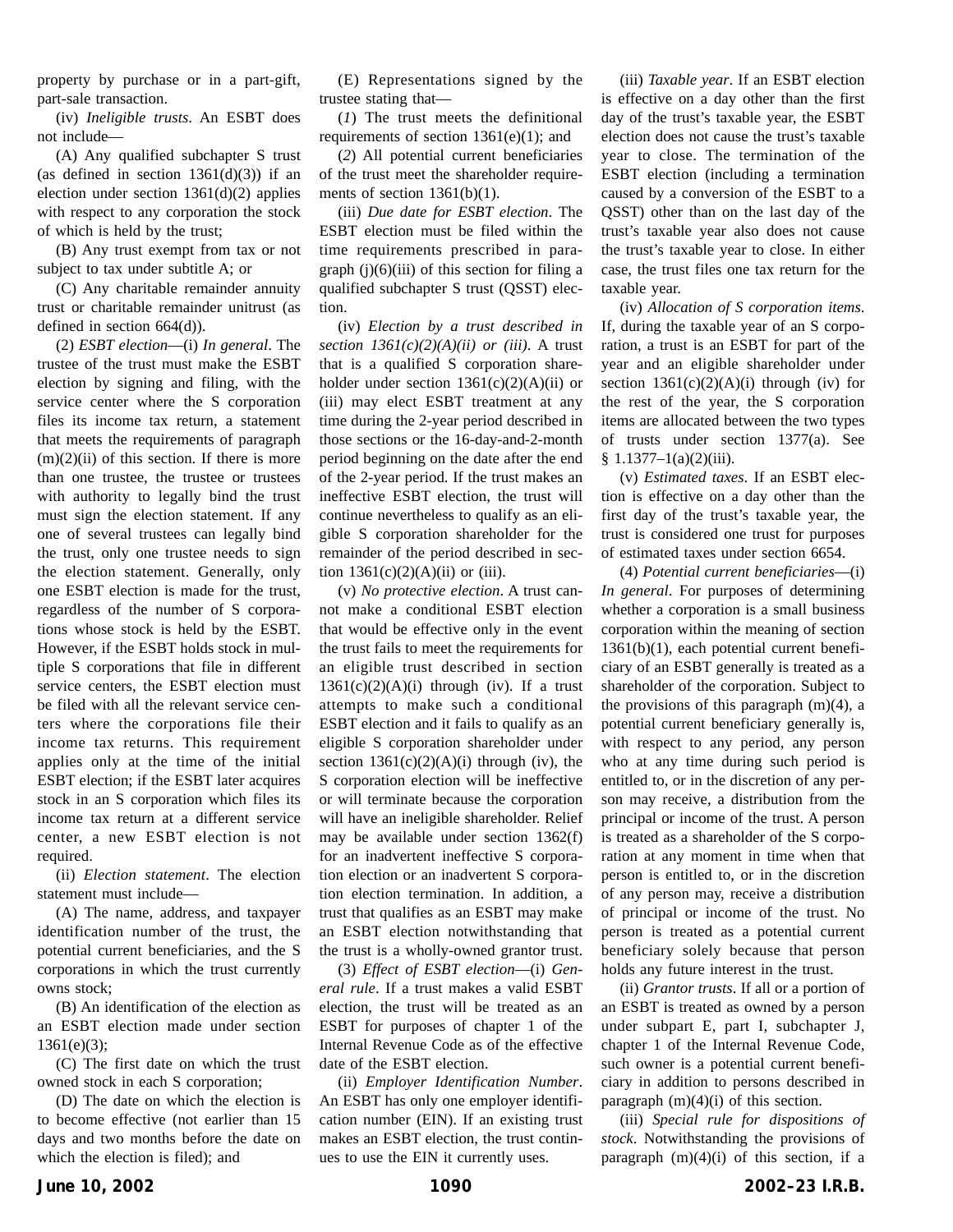trust disposes of all of its S corporation stock, any person who first met the definition of a potential current beneficiary during the 60-day period ending on the date of such disposition is not a potential current beneficiary and thus is not a shareholder of that corporation.

(iv) *Distributee trusts*—(A) *In general*. This paragraph  $(m)(4)(iv)$  contains the rules for determining who are the potential current beneficiaries of an ESBT if a distributee trust becomes entitled to, or at the discretion of any person, may receive a distribution from principal or income of an ESBT. A distributee trust does not include a trust that is not currently in existence. For this purpose, a trust is not currently in existence if the trust has no assets and no items of income, loss, deduction, or credit. Thus, if a trust instrument provides for a trust to be funded at some future time, the future trust is not currently a distributee trust.

(B) If the distributee trust is not a trust described in section  $1361(c)(2)(A)$ , then the distributee trust is the potential current beneficiary of the ESBT and the corporation's S corporation election terminates.

(C) If the distributee trust is a trust described in section  $1361(c)(2)(A)$ , the persons who would be its potential current beneficiaries (as defined in paragraphs  $(m)(4)(i)$  and  $(ii)$  of this section) if the distributee trust were an ESBT are treated as the potential current beneficiaries of the ESBT. Notwithstanding the preceding sentence, however, if the distributee trust is a trust described in section  $1361(c)(2)(A)(ii)$  or (iii), the estate described in section  $1361(c)(2)(B)(ii)$  or (iii) is treated as the potential current beneficiary of the ESBT for the 2-year period during which such trust would be permitted as a shareholder.

(D) For the purposes of paragraph  $(m)(4)(iv)(C)$  of this section, a trust will be deemed to be described in section  $1361(c)(2)(A)$  if such trust would qualify for a QSST election under section 1361(d) or an ESBT election under section 1361(e) if it owned S corporation stock.

(v) *Contingent distributions*. A person who is entitled to receive a distribution only after a specified time or upon the occurrence of a specified event (such as the death of the holder of a power of

appointment) is not a potential current beneficiary until such time or the occurrence of such event.

(vi) *Currently exercisable powers of appointment*—(A) *In general*. A person to whom a distribution is or may be made during a period pursuant to a power of appointment is a potential current beneficiary. Thus, if any person has a lifetime power of appointment that would permit distributions from the trust to be made to more than 75 persons, the corporation's S corporation election will terminate because the number of potential current beneficiaries will exceed the 75-shareholder limit of section  $1361(b)(1)(A)$ . Also, the S corporation election will terminate if the currently exercisable power of appointment allows distributions to be made to an ineligible shareholder as defined in section  $1361(b)(1)(B)$  and (C).

(B) *Waiver or release*. If the holder of a power of appointment permanently releases the power in a manner that is valid under applicable local law, the persons that would be potential current beneficiaries solely because of the power will not be potential current beneficiaries after the effective date of the release. An attempt to temporarily waive, release, or limit a currently exercisable power of appointment will be ignored in determining who are potential current beneficiaries of the trust.

(vii) *Number of shareholders*. Each potential current beneficiary of the ESBT, as defined in paragraphs  $(m)(4)(i)$ through (vi) of this section, is counted as a shareholder of any S corporation whose stock is owned by the ESBT. During any period in which the ESBT has no potential current beneficiaries, the ESBT is counted as the shareholder. A person is counted as only one shareholder of an S corporation even though that person may be treated as a shareholder of the S corporation by direct ownership and through one or more eligible trusts described in section  $1361(c)(2)(A)$ . Thus, for example, if a person owns stock in an S corporation and is a potential current beneficiary of an ESBT that owns stock in the same S corporation, that person is counted as one shareholder of the S corporation. Similarly, if a husband owns stock in an S corporation and his wife is a potential current beneficiary of an ESBT that owns stock in the same S corporation, the husband and wife will be counted as one shareholder of the S corporation.

(viii) *Miscellaneous*. Payments made by an ESBT to a third party on behalf of a beneficiary are considered to be payments made directly to the beneficiary. The right of a beneficiary to assign the beneficiary's interest to a third party does not result in the third party being a potential current beneficiary until that interest is actually assigned.

(5) *ESBT terminations*—(i) *Ceasing to meet ESBT requirements*. A trust ceases to be an ESBT on the first day the trust fails to meet the definition of an ESBT under section 1361(e). The last day the trust is treated as an ESBT is the day before the date on which the trust fails to meet the definition of an ESBT.

(ii) *Disposition of S stock*. In general, a trust ceases to be an ESBT on the first day following the day the trust disposes of all S corporation stock. However, if the trust is using the installment method to report income from the sale or disposition of its stock in an S corporation, the trust ceases to be an ESBT on the day following the earlier of the day the last installment payment is received by the trust or the day the trust disposes of the installment obligation.

(iii) *Potential current beneficiaries that are ineligible shareholders*. If a potential current beneficiary of an ESBT is not an eligible shareholder of a small business corporation within the meaning of section 1361(b)(1), the S corporation election terminates. For example, the S corporation election will terminate if a nonresident alien becomes a potential current beneficiary of an ESBT. Such a potential current beneficiary is treated as an ineligible shareholder beginning on the day such person becomes a potential current beneficiary, and the S corporation election terminates on that date. However, see the special rule of paragraph  $(m)(4)(iii)$  of this section. If the S corporation election terminates, relief may be available under section 1362(f).

(6) *Revocation of ESBT election*. An ESBT election may be revoked only with the consent of the Commissioner. The application for consent to revoke the election must be submitted to the Internal Revenue Service in the form of a letter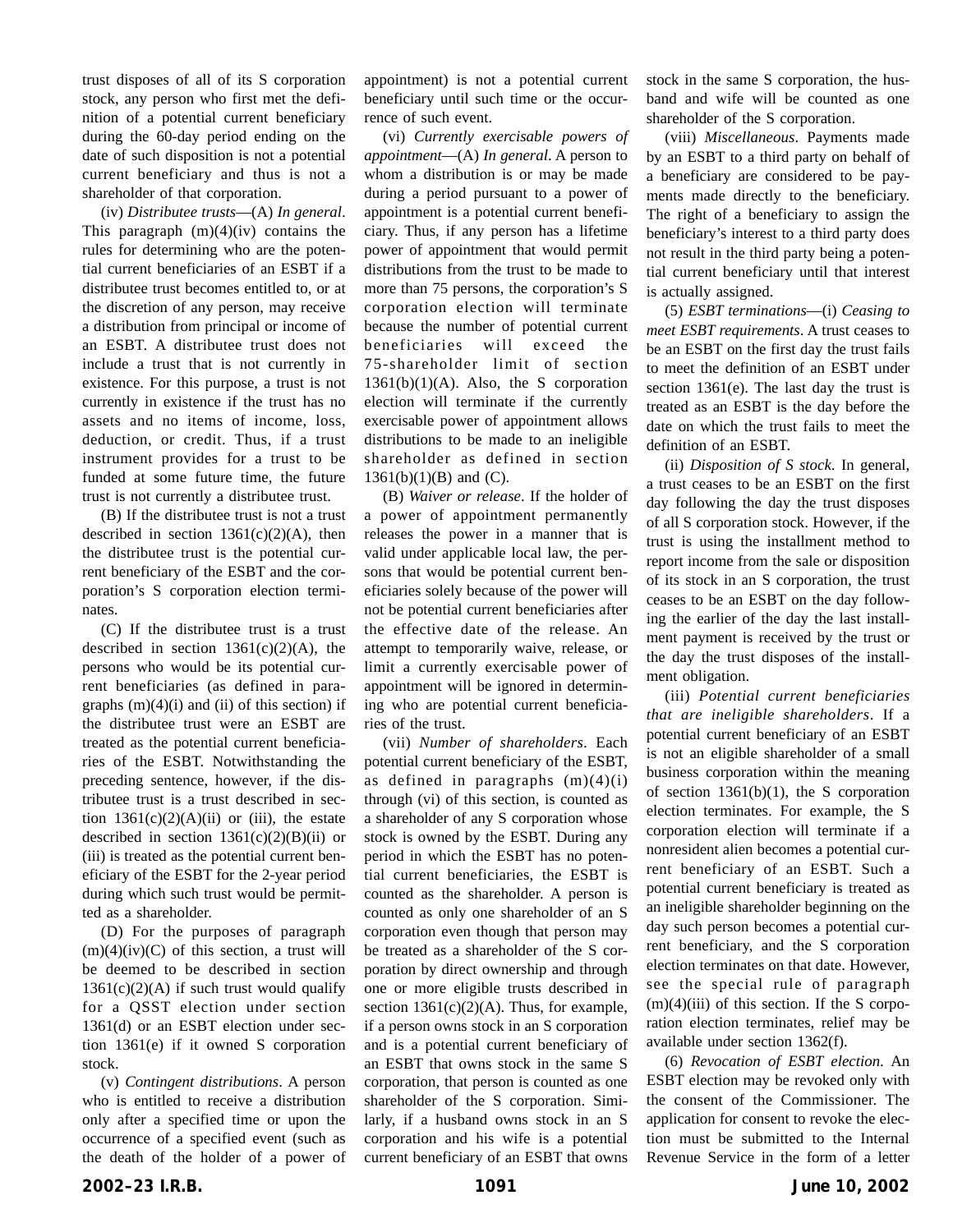ruling request under the appropriate revenue procedure.

(7) *Converting an ESBT to a QSST*. For a trust that seeks to convert from an ESBT to a QSST, the consent of the Commissioner is hereby granted to revoke the ESBT election as of the effective date of the QSST election, if all the following requirements are met:

(i) The trust meets all of the requirements to be a QSST under section 1361(d).

(ii) The trustee and the current income beneficiary of the trust sign the QSST election. The QSST election must be filed with the service center where the S corporation files its income tax return. This QSST election must state at the top of the document "ATTENTION ENTITY CONTROL—CONVERSION OF AN ESBT TO A QSST PURSUANT TO SECTION  $1.1361-1(m)$ " and include all information otherwise required for a QSST election under § 1.1361–1(j)(6). A separate QSST election must be made with respect to the stock of each S corporation held by the trust.

(iii) The trust has not converted from a QSST to an ESBT within the 36-month period preceding the effective date of the new QSST election.

(iv) The date on which the QSST election is to be effective cannot be more than 15 days and two months prior to the date on which the election is filed and cannot be more than 12 months after the date on which the election is filed. If an election specifies an effective date more than 15 days and two months prior to the date on which the election is filed, it will be effective on the day that is 15 days and two months prior to the date on which it is filed. If an election specifies an effective date more than 12 months after the date on which the election is filed, it will be effective on the day that is 12 months after the date it is filed.

(8) *Examples*. The provisions of this paragraph (m) are illustrated by the following examples in which it is assumed, unless otherwise specified, that all noncorporate persons are citizens or residents of the United States:

*Example 1*. (i) *ESBT election with section 663(c) separate shares*. On January 1, 2003, *M* contributes S corporation stock to Trust for the benefit of *M*'s three children *A*, *B*, and *C*. Pursuant to section 663(c), each of Trust's separate shares for *A*, *B*, and *C* will be treated as separate trusts for purposes of determining the amount of distributable net income (DNI) in the application of sections 661 and 662. On January 15, 2003, the trustee of Trust files a valid ESBT election for Trust effective January 1, 2003. Trust will be treated as a single ESBT and will have a single S portion taxable under section 641(c).

(ii) *ESBT acquires stock of an additional S corporation*. On February 15, 2003, Trust acquires stock of an additional S corporation. Because Trust is already an ESBT, Trust does not need to make an additional ESBT election.

(iii) *Section 663(c) shares of ESBT convert to separate QSSTs*. Effective January 1, 2004, *A*, *B*, *C*, and Trust's trustee elect to convert each separate share of Trust into a separate QSST pursuant to paragraph (m)(7) of this section. For each separate share, they file a separate election for each S corporation whose stock is held by Trust. Each separate share will be treated as a separate QSST.

*Example 2*. (i) *Invalid potential current beneficiary*. Effective January 1, 2003, Trust makes a valid ESBT election. On January 1, 2004, *A*, a nonresident alien, becomes a potential current beneficiary of Trust. Trust does not dispose of all of its S corporation stock within 60 days after January 1, 2004. As of January 1, 2004, *A* is a potential current beneficiary of Trust and therefore is treated as a shareholder of the S corporation. Because *A* is not an eligible shareholder of an S corporation under section  $1361(b)(1)$ , the S corporation election of any corporation in which Trust holds stock terminates effective January 1, 2004. Relief may be available under section 1362(f).

(ii) *Invalid potential current beneficiary and disposition of S stock*. Assume the same facts as in *Example 2* (i) except that within 60 days after January 1, 2004, trustee of Trust disposes of all Trust's S corporation stock. *A* is not considered a potential current beneficiary of Trust and therefore is not treated as a shareholder of any S corporation in which Trust previously held stock.

*Example 3*. *Subpart E trust*. *M* transfers stock in *X*, an S corporation, and other assets to Trust for the benefit of *B* and *B*'s siblings. *M* retains no powers or interest in Trust. Under section 678(a), *B* is treated as the owner of a portion of Trust that includes a portion of the *X* stock. No beneficiary has acquired any portion of his or her interest in Trust by purchase, and Trust is not an ineligible trust under paragraph  $(m)(1)(iv)$  of this section. Trust is eligible to make an ESBT election.

*Example 4*. *Subpart E trust continuing after grantor's death*. On January 1, 2003, *M* transfers stock in *X*, an S corporation, and other assets to Trust. Under the terms of Trust, the trustee of Trust has complete discretion to distribute the income or principal to *M* during *M*'s lifetime and to *M*'s children upon *M*'s death. During *M*'s life, *M* is treated as the owner of Trust under section 677. The trustee of Trust makes a valid election to treat Trust as an ESBT effective January 1, 2003. On March 28, 2004, *M* dies. Under applicable local law, Trust does not terminate on *M*'s death. Trust continues to be an ESBT after *M*'s death, and no additional ESBT election needs to be filed for Trust after *M*'s death.

*Example 5*. *Potential current beneficiaries and distributee trust holding S corporation stock*. Trust-1 has a valid ESBT election in effect. The trustee of Trust-1 has the power to make distributions to *A* directly or to any trust created for the benefit of *A*. On January 1, 2003, *M* creates Trust-2 for the benefit of *A*. Also on January 1, 2003, the trustee of Trust-1 distributes some S corporation stock to Trust-2. *A*, as the current income beneficiary of Trust-2, makes a timely and effective election to treat Trust-2 as a QSST. Because Trust-2 is a valid S corporation shareholder, the distribution to Trust-2 does not terminate the ESBT election of Trust-1. Trust-2 itself will not be counted toward the 75-shareholder limit of section 1361(b)(1)(A). Additionally, because *A* is already counted as an S corporation shareholder because of *A*'s status as a potential current income beneficiary of Trust-1, *A* is not counted again by reason of *A*'s status as the deemed owner of Trust-2.

*Example 6*. *Potential current beneficiaries and distributee trust not holding S corporation stock*. (i) *Distributee trust that would itself qualify as an ESBT*. Trust-1 holds stock in *X*, an S corporation, and has a valid ESBT election in effect. Under the terms of Trust-1, the trustee has discretion to make distributions to *A*, *B*, and Trust-2, a trust for the benefit of *C*, *D*, and *E*. Trust-2 would qualify to be an ESBT, but it owns no S corporation stock and has made no ESBT election. Under paragraph (m)(4)(iv) of this section, Trust-2's potential current beneficiaries are treated as the potential current beneficiaries of Trust-1 and are counted as shareholders for purposes of section 1361(b)(1). Thus, *A*, *B*, *C*, *D*, and *E* are potential current beneficiaries of Trust-1 and are counted as shareholders for purposes of section 1361(b)(1). Trust-2 itself will not be counted as a shareholder of Trust-1 for purposes of section  $1361(b)(1)$ .

(ii) *Distributee trust that would not qualify as an ESBT or a QSST*. Assume the same facts as in paragraph (i) of this *Example 6* except that *D* is a nonresident alien. Trust-2 would not be eligible to make an ESBT or QSST election if it owned S corporation stock and therefore Trust-2 is a potential current beneficiary of Trust-1. Since Trust-2 is not an eligible shareholder, *X*'s S corporation election terminates.

(iii) *Distributee trust that is a section 1361(c)(2)(A)(ii) trust*. Assume the same facts as in paragraph (i) of this *Example 6* except that Trust-2 is a trust treated as owned by *A* under section 676 because *A* has the power to revoke Trust-2 at any time prior to *A*'s death. On January 1, 2003, *A* dies. Because Trust-2 is a trust described in section  $1361(c)(2)(A)(ii)$  during the 2-year period beginning on the day of *A*'s death, under paragraph  $(m)(4)(iv)(C)$  of this section, Trust-2's only potential current beneficiary is the person listed in section  $1361(c)(2)(B)(ii)$ , *A*'s estate. Thus, *B* and *A*'s estate are potential current beneficiaries of Trust-1 and are counted as shareholders for purposes of section 1361(b)(1).

*Example 7*. *Potential current beneficiaries and powers of appointment*. *M* creates Trust for the benefit of *A*. *A* also has a currently exercisable power to appoint income or principal to anyone except *A*, *A*'s creditors, *A*'s estate, and the creditors of *A*'s estate. The potential current beneficiaries of Trust will be *A* and all other persons except for *A*'s creditors, *A*'s estate, and the creditors of *A*'s estate. This number will exceed the 75-shareholder limit of section 1361(b)(1)(A). If Trust holds S corporation stock, the corporation's S election will terminate.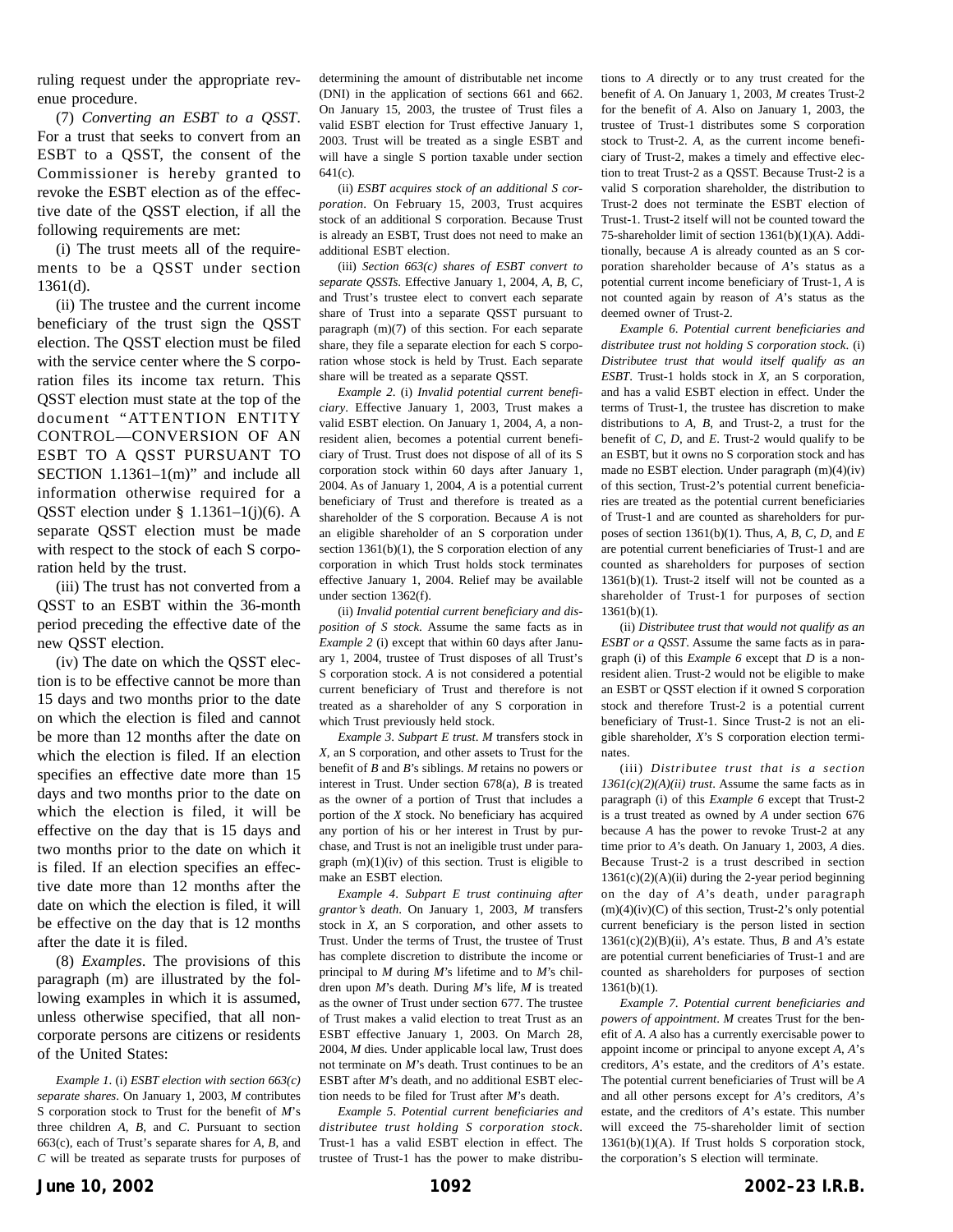(9) *Effective date*. This paragraph (m) is applicable for taxable years of ESBTs beginning on and after May 14, 2002.

Par. 7. Section 1.1362–6 is amended by revising paragraph  $(b)(2)(iv)$  to read as follows:

*§ 1.1362–6 Election and consents*.

- \*\*\*\*\*
	- (b) \* \* \*
	- $(2)$  \* \* \*

(iv) *Trusts*. In the case of a trust described in section  $1361(c)(2)(A)$ (including a trust treated under section  $1361(d)(1)(A)$  as a trust described in section  $1361(c)(2)(A)(i)$  and excepting an electing small business trust described in section  $1361(c)(2)(A)(v)$  (ESBT)), only the person treated as the shareholder for purposes of section 1361(b)(1) must consent to the election. When stock of the corporation is held by a trust, both husband and wife must consent to any election if the husband and wife have a community interest in the trust property. See paragraph  $(b)(2)(i)$  of this section for rules concerning community interests in S corporation stock. In the case of an ESBT, the trustee and the owner of any portion of the trust that consists of the stock in one or more S corporations under subpart E, part I, subchapter J, chapter 1 of the Internal Revenue Code must consent to the S corporation election. If there is more than one trustee, the trustee or trustees with authority to legally bind the trust must consent to the S corporation election.

\*\*\*\*\*

Par. 8. Section 1.1362–7 is amended by:

1. Revising the section heading.

2. Adding a sentence to the end of paragraph (a).

The revision and addition read as follows:

## *§ 1.1362–7 Effective dates*.

(a) \* \* \* Section 1.1362–6(b)(2)(iv) is applicable for taxable years beginning on and after May 14, 2002. \*\*\*\*\*

Par. 9. Section 1.1377–0 is amended by adding an entry for § 1.1377–  $1(a)(2)(iii)$  to read as follows:

*§ 1.1377–0 Table of contents*.

*\*\*\*\*\**

*§ 1.1377–1 Pro rata share*.

 $(a) * * * (2) * * *$ (iii) Shareholder trust conversions.

\*\*\*\*\*

Par. 10. Section 1.1377–1 is amended by:

1. Adding paragraph (a)(2)(iii).

2. Adding *Example 3* to paragraph (c). The additions read as follows:

*§ 1.1377–1 Pro rata share*.

```
(a) * * *
```
 $(2)$  \* \* \*

(iii) *Shareholder trust conversions*. If, during the taxable year of an S corporation, a trust that is an eligible shareholder of the S corporation converts from a trust described in section  $1361(c)(2)(A)(i)$ , (ii), (iii), or (v) for the first part of the year to a trust described in a different subpart of section  $1361(c)(2)(A)(i)$ , (ii), or (v) for the remainder of the year, the trust's share of the S corporation items is allocated between the two types of trusts. The first day that a qualified subchapter S trust (QSST) or an electing small business trust (ESBT) is treated as an S corporation shareholder is the effective date of the QSST or ESBT election. Upon the conversion, the trust is not treated as terminating its entire interest in the S corporation for purposes of paragraph (b) of this section, unless the trust was a trust described in section  $1361(c)(2)(A)(ii)$  or (iii) before the conversion.

\*\*\*\*\*

```
(c) * * *
```
*Example 3*. *Effect of conversion of a qualified subchapter S trust (QSST) to an electing small business trust (ESBT)*. (i) On January 1, 2003, Trust receives stock of S corporation. Trust's current income beneficiary makes a timely QSST election under section 1361(d)(2), effective January 1, 2003. Subsequently, the trustee and current income beneficiary of Trust elect, pursuant to  $\S$  1.1361–1(j)(12), to terminate the QSST election and convert to an ESBT, effective July 1, 2004. The taxable year of S corporation is the calendar year. In 2004, Trust's *pro rata* share of S corporation's nonseparately computed income is \$100,000.

(ii) For purposes of computing the income allocable to the QSST and to the ESBT, Trust is treated as a QSST through June 30, 2004, and Trust is treated as an ESBT beginning July 1, 2004. Pursuant to section 1377(a)(1), the *pro rata* share of S corporation income allocated to the QSST is \$49,727 (\$100,000 x 182 days/366 days), and the *pro rata* share of S corporation income allocated to the ESBT is \$50,273 (\$100,000 x 184 days/366 days).

Par. 11. Section 1.1377–3 is revised to read as follows:

## *§ 1.1377–3 Effective dates*.

Section 1.1377–1 and 1.1377–2 apply to taxable years of an S corporation beginning after December 31, 1996, except that  $\S$  1.1377–1(a)(2)(iii), and (c) *Example 3* are applicable for taxable years beginning on and after May 14, 2002.

## PART 602—OMB CONTROL NUMBERS UNDER THE PAPERWORK REDUCTION ACT

Par. 12. The authority citation for part 602 continues to read as follows:

Authority: 26 U.S.C. 7805.

Par. 13. In § 602.101, paragraph (b) is amended by adding an entry for 1.444–4 and revising the entry for 1.1361–1 in numerical order to the table to read as follows:

*§ 602.101 OMB Control numbers*

\*\*\*\*\*

(b) \* \* \*

| CFR part or section where | Current OMB |
|---------------------------|-------------|
| identified and described  | control No. |
| * * * * *                 |             |
| 1.444-4                   | 1545–1591   |
| * * * * *                 |             |
| $1.1361 - 1$              | 1545-0731   |
|                           | 1545-1591   |
| * * * * *                 |             |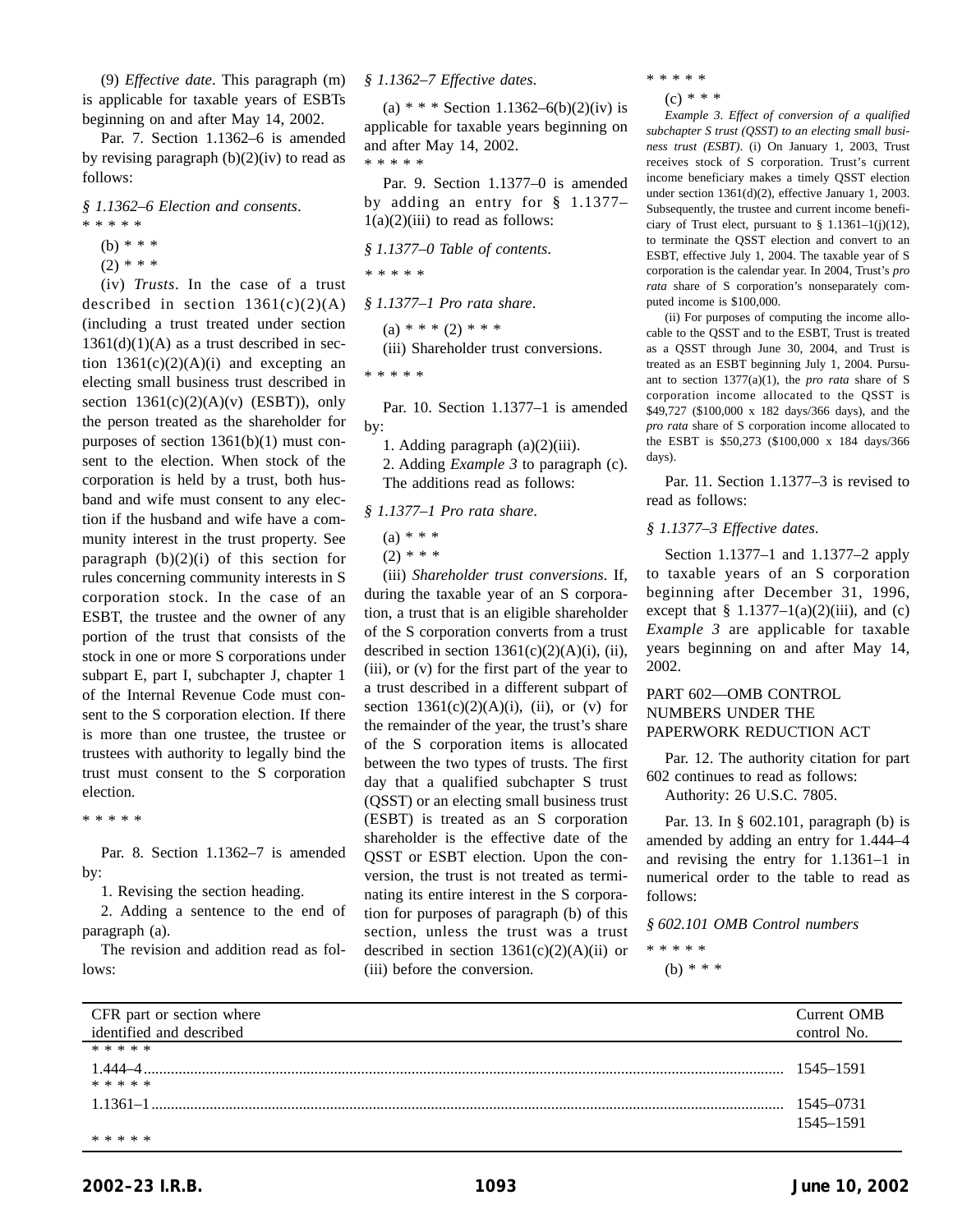Robert E. Wenzel, *Deputy Commissioner of Internal Revenue*.

Approved May 3, 2002.

Pamela F. Olson, *Acting Assistant Secretary of the Treasury*.

(Filed by the Office of the Federal Register on May 13, 2002, 8:45 a.m., and published in the issue of the Federal Register for May 14, 2002, 67 F.R. 34388)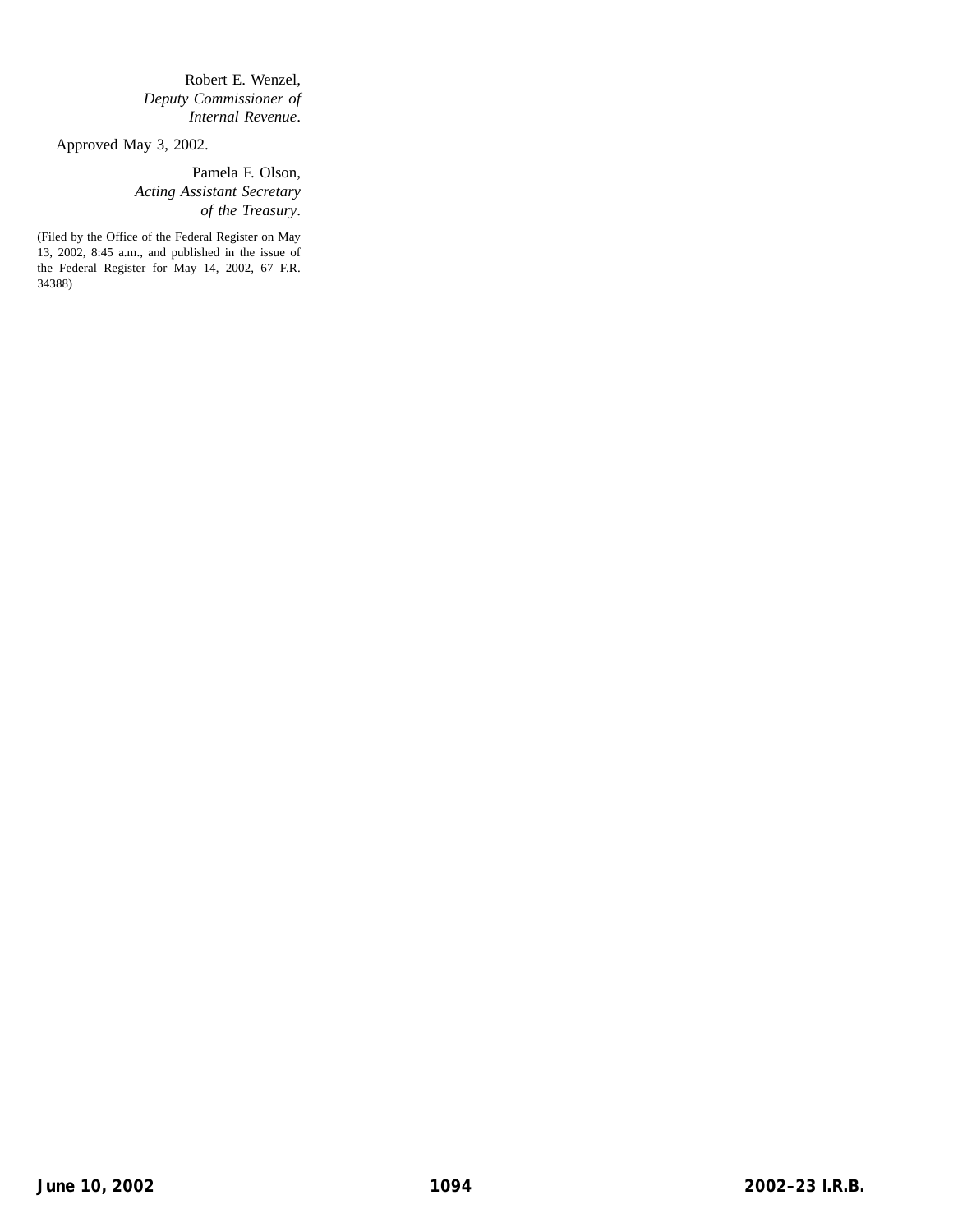# **Part III. Administrative, Procedural, and Miscellaneous**

# **Partnership Transactions Involving Long-term Contracts**

## **Notice 2002–37**

The Internal Revenue Service (IRS) and the Treasury Department (Treasury) intend to publish regulations addressing partnership transactions involving contracts accounted for under a long-term contract method of accounting.

#### BACKGROUND

Concurrently with this Notice, the IRS and Treasury are issuing final regulations under § 460 of the Internal Revenue Code to address a mid-contract change in taxpayer engaged in completing a contract accounted for under a long-term contract method of accounting. In general, the regulations divide the rules regarding a mid-contract change in taxpayer engaged in completing this type of contract into two categories—constructive completion transactions and step-in-the-shoes transactions. The regulations provide that a transfer described in § 721(a) of a longterm contract to a partnership and a transfer of a partnership interest are step-inthe-shoes transactions. The IRS and Treasury intend to publish regulations addressing these and other partnership transactions involving contracts accounted for under a long-term contract method of accounting. This Notice describes the special rules that will apply to such transactions.

## DESCRIPTION OF REGULATIONS RELATING TO PARTNERSHIPS

The IRS and Treasury believe that step-in-the-shoes treatment generally is appropriate for contributions of contracts to partnerships in transactions subject to § 721(a). Accordingly, the contribution of a contract accounted for under a longterm contract method of accounting to a partnership in a transaction subject to § 721(a) is a step-in-the-shoes transaction.

The regulations will require a partner that contributes a contract accounted for under a long-term contract method of accounting to a partnership to increase the

basis of the partnership interest by the amount of gross receipts that the partner has recognized with respect to the contract, and reduce the basis of the partnership interest by the amount of gross receipts the partner has received or reasonably expects to receive under the contract. However, the partner may not reduce the basis of the partnership interest below zero, but must recognize income to the extent that the basis of the partnership interest would be reduced below zero. The regulations will provide that, in applying a long-term contract method of accounting to the contributed contract, the partnership must reduce its total contract price (or gross contract price) by the amount of income recognized by the contributing partner. These rules follow provisions in the final mid-contract change in taxpayer regulations regarding transfers of long-term contracts in certain corporate transactions qualifying for step-inthe-shoes treatment.

Section 704(c) generally provides that income, gain, loss, or deduction attributable to property that is contributed to a partnership must be allocated to the contributing partner. The purpose of  $\S$  704(c) is to prevent the shifting of tax consequences among partners with respect to precontribution gain or loss. The regulations will apply § 704(c) principles to income or loss attributable to a contributed contract accounted for under a longterm contract method of accounting. The amount of income or loss subject to § 704(c) will be (i) the amount that would be taken into account (under the constructive completion rules) if, immediately before the contribution of the contract to the partnership, the partner disposed of the contract for its fair market value in a fully taxable transaction, reduced by (ii) the amount of income, if any, that the partner is required to recognize as a result of the contribution. The regulations will provide additional guidance on the manner of applying § 704(c) to income or loss from a contributed contract. The regulations will provide that for periods prior to the date that the regulations are published, taxpayers must apply § 704(c) to such income or loss in any manner that reasonably accounts for the  $\S$  704(c) income or loss over the life of the contract.

Section 741 provides that gain or loss recognized on the sale or exchange of an interest in a partnership shall be considered as gain or loss from a capital asset, except as provided in § 751. Section 751(a) provides that the amount of any money, or the fair market value of any property, received by a transferor partner in exchange for all or any part of the partner's interest in the partnership attributable to unrealized receivables (as defined in § 751(c)) or inventory items (as defined in  $\S$  751(d)) of the partnership shall be considered as an amount realized from the sale or exchange of property other than a capital asset. In Rev. Rul. 79–51, 1979–1 C.B. 225, the IRS ruled that where a partner sold the partner's entire interest in a partnership, amounts received in exchange for the partner's interest attributable to the value at the time of sale of the partnership's partially completed contracts, the income from which was being accounted for on the completed contract method, were taxed under § 751(a).

The transfer of an interest in a partnership engaged in a contract accounted for under a long-term contract method of accounting is a step-in-the-shoes transaction. The regulations will provide that contracts accounted for under a long-term contract method of accounting are unrealized receivables within the meaning of § 751(c). The amount of ordinary income or loss attributable to a contract under the regulations will be the amount of income or loss that the partnership would take into account (under the constructive completion rules) if, at the time of a transfer of a partnership interest or a distribution to a partner (as the case may be), the partnership disposed of the contract for its fair market value in a fully taxable transaction.

The IRS and the Treasury do not believe that step-in-the-shoes treatment is appropriate for distributions of long-term contracts by a partnership to a partner in a transaction subject to  $\S$  731(a). In these transactions, a step-in-the-shoes rule may not produce appropriate results if the partner's basis in the contract (including the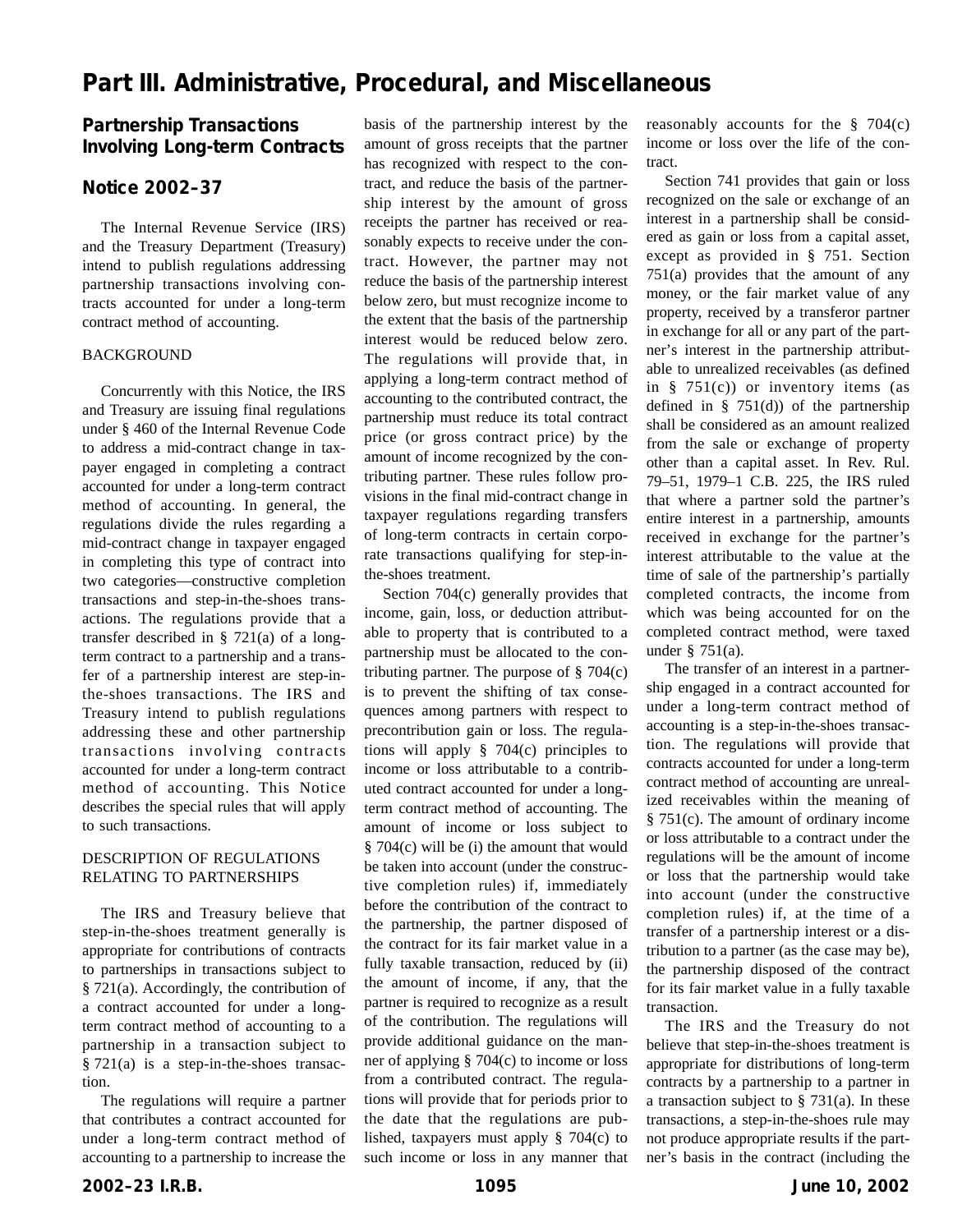uncompleted property, if applicable) that is distributed by a partnership is not equal to the partnership's basis in the contract (including the uncompleted property, if applicable). The regulations will provide that a distribution of a contract accounted for under a long-term contract method of accounting by a partnership to a partner is a constructive completion transaction. In determining the partnership's income on the constructive completion transaction under § 1.460–4 $(k)(2)$ , the fair market value of the contract will be treated as the amount paid for the contract.

Section  $751(b)(1)$  provides that to the extent a partner receives in a distribution  $-$  (A) partnership property which is (i) unrealized receivables or (ii) inventory items which have appreciated substantially in value, in exchange for all or a part of the partner's interest in other partnership property (including money), or (B) partnership property (including money) other than property described in  $§ 751(b)(1)(A)(i)$  or (ii) in exchange for all or part of the partner's interest in partnership property described in § 751  $(b)(1)(A)(i)$  or (ii), the transaction shall be considered a sale or exchange of the property between the distributee partner and the partnership. Because the distribution of a contract accounted for under a long-term contract method of accounting is treated as a constructive completion transaction, a distribution of the contract causes the partnership to recognize all of the ordinary income or loss attributable to the contract. Although no income or loss remains in the contract after the constructive completion, the partnership may hold other assets that may cause § 751(b) to apply. Therefore, the regulations will require a partnership that distributes a contract accounted for under a long-term contract method of accounting to apply the constructive completion rules before applying the rules of § 751(b) to the distribution.

Where a partnership that holds a contract accounted for under a long-term contract method of accounting makes a distribution to a partner that has the effect of reducing that partner's share of ordinary income or loss from the contract, the regulations generally will not require a constructive completion of the entire contract. However, consistent with the general principles of subchapter K, § 751(b) may apply to such a transaction.

Section 732 determines the basis of property (other than money) distributed by a partnership to a partner. Section 734(b) provides for an adjustment to the basis of partnership property as a result of certain distributions from partnerships that have a § 754 election in effect. The regulations will provide that if a contract accounted for under a long-term contract method of accounting is distributed to a partner, then for purposes of determining the partner's basis in the contract (including the uncompleted property, if applicable) under § 732, and the amount of any basis adjustment under § 734(b), the partnership's basis in the contract (including the uncompleted property, if applicable) immediately prior to the distribution will be the partnership's allocable contract costs (including transaction costs), increased (or decreased) by the amount of income (or loss) recognized by the partnership on the contract through the date of the distribution (including amounts recognized as a result of the constructive completion), and decreased by the amounts that the partnership has received or reasonably expects to receive under the contract.

In addition, the regulations will provide that if a contract accounted for under a long-term contract method of accounting is distributed to a partner, then, in computing the total contract price for the new contract under  $\S$  1.460–4(k)(2)(iii), the partner's basis in the contract (including the uncompleted property, if applicable) after the distribution (as determined under § 732) will be deemed to be the consideration paid by the partner for the contract. Thus, the total contract price of the new contract will be reduced by the partner's basis in the contract (including the uncompleted property, if applicable) immediately after the distribution.

#### EFFECTIVE DATES

The regulations will be effective for contributions of long-term contracts to partnerships, distributions by partnerships engaged in long-term contracts, and transfers of interests in partnerships that are engaged in long-term contracts occurring on or after May 15, 2002.

#### REQUEST FOR PUBLIC COMMENT

Comments are requested on the scope and substance of the regulations. Direct all written comments to Internal Revenue Service, Attn: CC:ITA:RU (NT 2002–37), Room 5226, P.O. Box 7604, Ben Franklin Station, Washington, DC 20044. In the alternative, comments may be hand delivered Monday through Friday between the hours of 8:00 a.m. and 5:00 p.m. to: CC:ITA:RU (NT 2002–37), Courier's desk, Internal Revenue Service, 1111 Constitution Avenue, NW, Washington, DC, or submitted electronically to: *Notice.Comments@m1.irs.counsel.treas. gov*. Please submit all comments by August 12, 2002. All submissions will be open to public inspection.

### DRAFTING INFORMATION

The principal author of this Notice is Richard T. Probst of the Office of the Associate Chief Counsel (Passthroughs and Special Industries). However, other personnel from Treasury and the IRS participated in its development. For further information regarding this Notice, contact Mr. Probst at (202) 622–3060 (not a tollfree call).

## **Rev. Proc. 2002–40**

#### SECTION 1. PURPOSE

.01 The Job Creation and Worker Assistance Act of 2002 (the Act) added § 172(b)(1)(H) to the Internal Revenue Code to provide a 5-year carryback period for net operating losses (NOLs) for any taxable year ending during 2001 and 2002. Pub. L. No. 107–147, § 102(a), 116 Stat. 21 (March 9, 2002). Consistent with the intent of Congress as reflected in correspondence to the Treasury Department subsequent to the Act's enactment, this revenue procedure provides qualifying taxpayers who filed returns for a taxable year ending during 2001 and 2002 without taking advantage of the new 5-year carryback with a limited opportunity to

*<sup>26</sup> CFR 601.105: Examination of returns and claims for refund, credit or abatement; determination of correct tax liability. (Also Part I, § 172.)*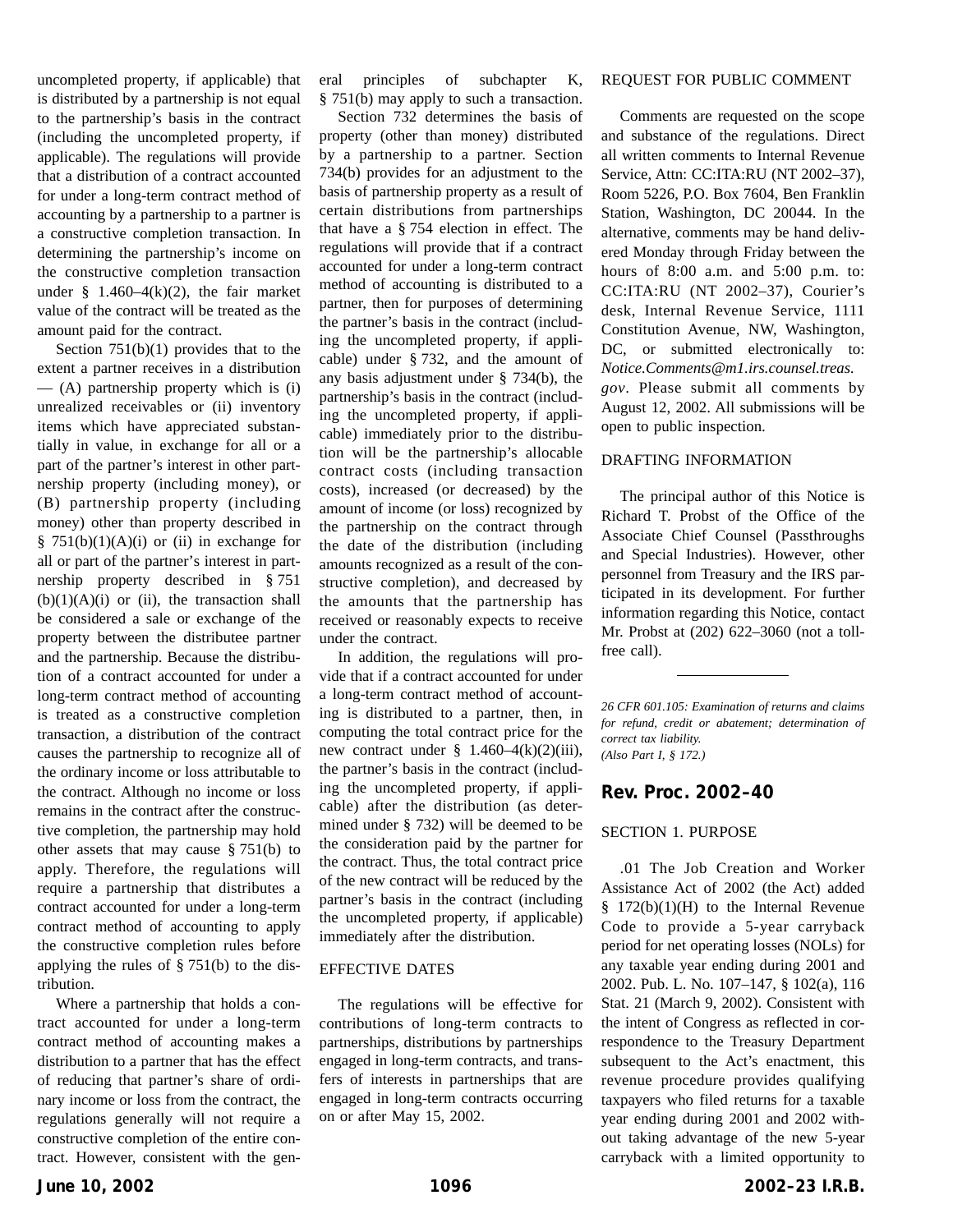do so and to apply for a tentative carryback adjustment if they act on or before October 31, 2002.

.02 Specifically, this revenue procedure allows taxpayers that incurred an NOL in a taxable year ending during 2001 or 2002 and elected under § 172(b)(3) to forgo the NOL carryback period to revoke their elections in order to apply the 5-year carryback period. This revenue procedure also allows such taxpayers, as well as taxpayers who used a 2-year carryback period for an NOL in a taxable year ending during 2001 or 2002, to file an application for a tentative carryback adjustment under § 6411(a) based on a 5-year NOL carryback period even if the 12-month period for filing such an application has expired. A revocation and/or application for tentative carryback adjustment under this revenue procedure must be made on or before October 31, 2002. Finally, this revenue procedure allows taxpayers that filed returns for a taxable year ending in 2001 or 2002, and who neither elected to forgo the carryback period, nor used the 2-year carryback period, to elect to relinquish the 5-year carryback period (and thereby retain the ability to use the 2-year carryback period) if they act on or before October 31, 2002.

.03 In connection with these rules allowing taxpayers to reevaluate options regarding the carryback period, the Internal Revenue Service and Treasury Department intend to provide relief for consolidated groups that failed to waive the portion of the carryback period for consolidated net operating losses attributable to certain acquired members for which such members were members of another group. The scope of such relief will be announced shortly in separate guidance.

## SECTION 2. BACKGROUND

.01 Section  $172(b)(1)(A)(i)$  generally provides that an NOL for any taxable year must be carried back to each of the 2 years preceding the taxable year of such NOL. Section 172(b)(3) provides that any taxpayer entitled to a carryback period under  $\S 172(b)(1)$  may elect to relinquish the carryback period with respect to an NOL for any taxable year.

.02 Section 102 of the Act amended § 172 of the Code in two respects. First,

 $§$  172(b)(1)(H) was added to allow a 5-year carryback period for NOLs for any taxable year ending during 2001 and 2002. Second, § 172(j) was added to allow any taxpayer entitled to the 5-year carryback under  $\S$  172(b)(1)(H) from any loss year to elect to relinquish that carryback period with respect to an NOL for any taxable year. A taxpayer making this election generally must apply the 2-year carryback period set forth in  $$172(b)(1)(A)(i).$ 

.03 An election to relinquish either the NOL carryback period in general under  $§$  172(b)(3), or just the 5-year carryback period under § 172(j), must be made by the due date (including extensions) for filing the taxpayer's return for the taxable year of the NOL and in the manner prescribed by the Secretary.

.04 Section 6411(a) provides that a taxpayer may file an application for a tentative carryback adjustment of the tax for the prior taxable year affected by an NOL carryback from any taxable year. Section 6411(a) also provides that the application must be filed on or after the date of filing for the return for the taxable year of the NOL from which the carryback results and within a period of 12 months after such taxable year or, with respect to any portion of a business credit carryback attributable to an NOL from a subsequent taxable year, within a period of 12 months from the end of such subsequent taxable year. Section 6411(b) provides a 90-day period during which the Service will make a limited examination of the application to discover omissions and errors of computation and determine the amount of the decrease in tax attributable to the carryback. The Service may disallow, without further action, any application that contains errors of computation that cannot be corrected within the 90-day period or that contains material omissions. The decrease in tax attributable to the carryback will be applied against unpaid amounts of tax. Any remainder of the decrease will, within the 90-day period, be credited or refunded.

.05 It has been brought to the attention of the Service and Treasury Department that some taxpayers that incurred an NOL in a taxable year ending during 2001 filed returns before the Act became law and either elected under § 172(b)(3) to relinquish the NOL carryback period in general or applied the 2-year carryback period. In some cases, these taxpayers might have wished to take advantage of the 5-year carryback period, had they been aware of its availability, and apply for a tentative carryback adjustment. The Chairmen and Ranking Members of both the House Ways and Means Committee and the Senate Finance Committee have advised the Treasury Department of their intent that qualifying taxpayers be allowed to take advantage of the 5-year NOL carryback period to the maximum extent possible, and that they intend to pursue technical corrections legislation that will clarify this intent. Specifically, the technical corrections legislation will allow the Service to issue guidance to allow taxpayers to reconsider a previous election under  $\S$  172(b)(3) to relinquish the NOL carryback period in general, and to file an application for a tentative carryback adjustment under  $\S$  6411(a), to take advantage of the 5-year carryback period, on or before October 31, 2002. When enacted, this legislation will be effective as if originally included in the Act. This revenue procedure describes how the Service is taking into account Congressional intent in administering the provision.

## SECTION 3. SCOPE

This revenue procedure applies to taxpayers that incurred an NOL for any taxable year ending in 2001 or 2002.

## SECTION 4. TAXPAYERS THAT ELECTED TO FORGO THE CARRYBACK PERIOD

.01 In order to give effect to the intent of Congress to allow taxpayers a 5-year NOL carryback period, any taxpayer that previously elected under § 172(b)(3) to forgo the carryback period for an NOL for any taxable year ending in 2001 or 2002 may revoke such election in order to apply the 5-year carryback period by following the procedures of section 7 of this revenue procedure on or before October 31, 2002. Any revocation of the election to forgo the NOL carryback period will also apply to a carryback of any alternative tax NOL for the same taxable year.

.02 If a taxpayer that previously elected under § 172(b)(3) to forgo the carryback period for an NOL incurred in a taxable year ending in 2001 or 2002 does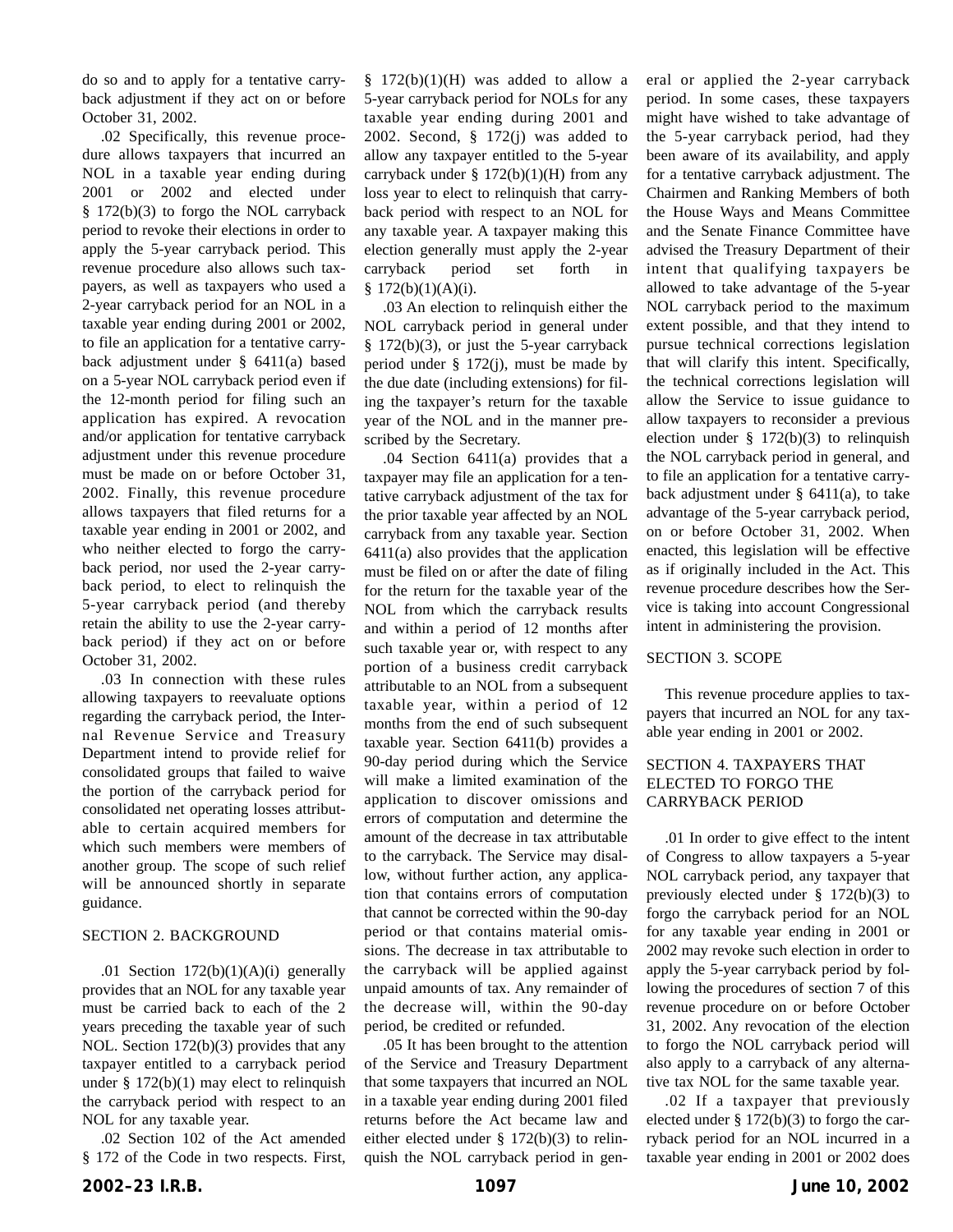not want to revoke that election in order to use the 5-year carryback period provided by  $§$  172(b)(1)(H), the taxpayer need not file any additional form or statement. Unless the taxpayer follows the procedures set forth in section 7 of this revenue procedure, the taxpayer's previous election applies as well to forgo the 5-year carryback period.

## SECTION 5. TAXPAYERS THAT APPLIED THE 2-YEAR CARRYBACK PERIOD

.01 If a taxpayer that previously filed an application for a tentative carryback adjustment (whether or not the Service has acted upon such application) or an amended return using a 2-year carryback period for an NOL incurred in a taxable year ending in 2001 or 2002, and that did not elect to forgo the 5-year carryback period under § 172(j), wants to use the 5-year carryback provided under § 172  $(b)(1)(H)$ , the taxpayer may do so by following the procedures of section 7 of this revenue procedure on or before October 31, 2002. Any amendment of a prior refund claim will also apply to a carryback of any alternative tax NOL for the same taxable year. In the case of an amended application for a tentative carryback adjustment, the 90-day period described in § 6411(b) will begin on the date the amended declaration is filed.

.02 If a taxpayer that previously filed an application for a tentative carryback adjustment or an amended return using a 2-year carryback period for an NOL incurred in a taxable year ending in 2001 or 2002 prefers to apply the 2-year carryback period, rather than the 5-year carryback period provided under § 172(b)  $(1)(H)$ , the taxpayer need not file any form or statement in order to satisfy the requirements for an election under § 172 (j) to forgo the 5-year carryback period. Unless the taxpayer follows the procedures of section 7 of this revenue procedure, the taxpayer will be considered to have made an election under § 172(j) to forgo the 5-year carryback period in favor of the 2-year carryback period.

## SECTION 6. TAXPAYERS THAT NEITHER ELECTED TO FORGO THE CARRYBACK PERIOD NOR APPLIED THE 2-YEAR CARRYBACK PERIOD

.01 Any taxpayer that:

(1) filed a federal income tax return for a taxable year ending in 2001 or 2002;

(2) did not elect under  $\S 172(b)(3)$ to forgo the carryback period in general for an NOL incurred in such taxable year; and

(3) did not previously file an application for a tentative carryback adjustment or an amended return using a 2-year carryback period for such NOL, may apply the 2-year carryback period, in lieu of the 5-year carryback period, by following the procedures of section 7 of this revenue procedure on or before October 31, 2002.

.02 For any taxpayer described in section 6.01 of this revenue procedure that does not follow the procedures of section 7 of this revenue procedure to apply the 2-year carryback period, the 5-year carryback period will apply by operation of law. In that event, the period of limitations provided in § 6511 will apply in the case of any claim for refund on an amended return, and the period provided in § 6411(a) will apply in the case of any tentative carryback adjustment, that is based on the 5-year carryback period.

## SECTION 7. PROCEDURES

.01 *What to File*. A taxpayer described in section 4 or 5 of this revenue procedure that wants to use the 5-year carryback period must file the appropriate form(s) using a 5-year carryback period. A taxpayer described in section 6 of this revenue procedure that wants to relinquish the 5-year carryback period (and thus retain its ability to use the 2-year carryback period) must file the appropriate form(s) using a 2-year carryback period, even if no refund or change in tax liability is shown on the form(s). The appropriate form(s) are:

(1) for corporations, a Form 1139, *Corporation Application for Tentative Refund*, or Form 1120X, *Amended U.S. Corporation Income Tax Return*;

(2) for individuals, a Form 1045, *Application for Tentative Refund*, or Form 1040X, *Amended U.S. Individual Income Tax Return*; and

(3) for estates or trusts, a Form 1045, or amended Form 1041, *U.S. Income Tax Return for Estates and Trusts*.

.02 *Labels*. Taxpayers described in section 4.01 of this revenue procedure should type or print across the top of the appropriate form "Revocation of NOL carryback waiver pursuant to Rev. Proc. 2002–40." Taxpayers described in section 5.01 of this revenue procedure should type or print across the top of the appropriate form "Amended refund claim pursuant to Rev. Proc. 2002–40."

.03 *When to File*. Any form filed pursuant to this revenue procedure must be filed on or before October 31, 2002.

## SECTION 8. EFFECTIVE DATE

This revenue procedure is effective for NOLs arising in taxable years ending after December 31, 2000.

#### DRAFTING INFORMATION

The principal author of this revenue procedure is Martin Scully, Jr. of the Office of Associate Chief Counsel (Income Tax and Accounting). For further information regarding this revenue procedure, contact Mr. Scully at (202) 622– 4960 (not a toll-free call).

*26 CFR 1.62–2: Reimbursements and other expense allowance arrangements. (Also Part I, § 62.)*

## **Rev. Proc. 2002–41**

The purpose of this revenue procedure is to provide an optional expense substantiation rule so that businesses in the pipeline construction industry can provide reimbursements under an accountable plan to employees who also furnish welding rigs or mechanics rigs as part of their performance of services as employees. This revenue procedure is not intended to suggest that all workers providing such services and equipment are employees. Rather, the method in this revenue procedure may be applied when businesses choose to use an accountable plan to reimburse individuals who are employees for rig-related expenses incurred as employees.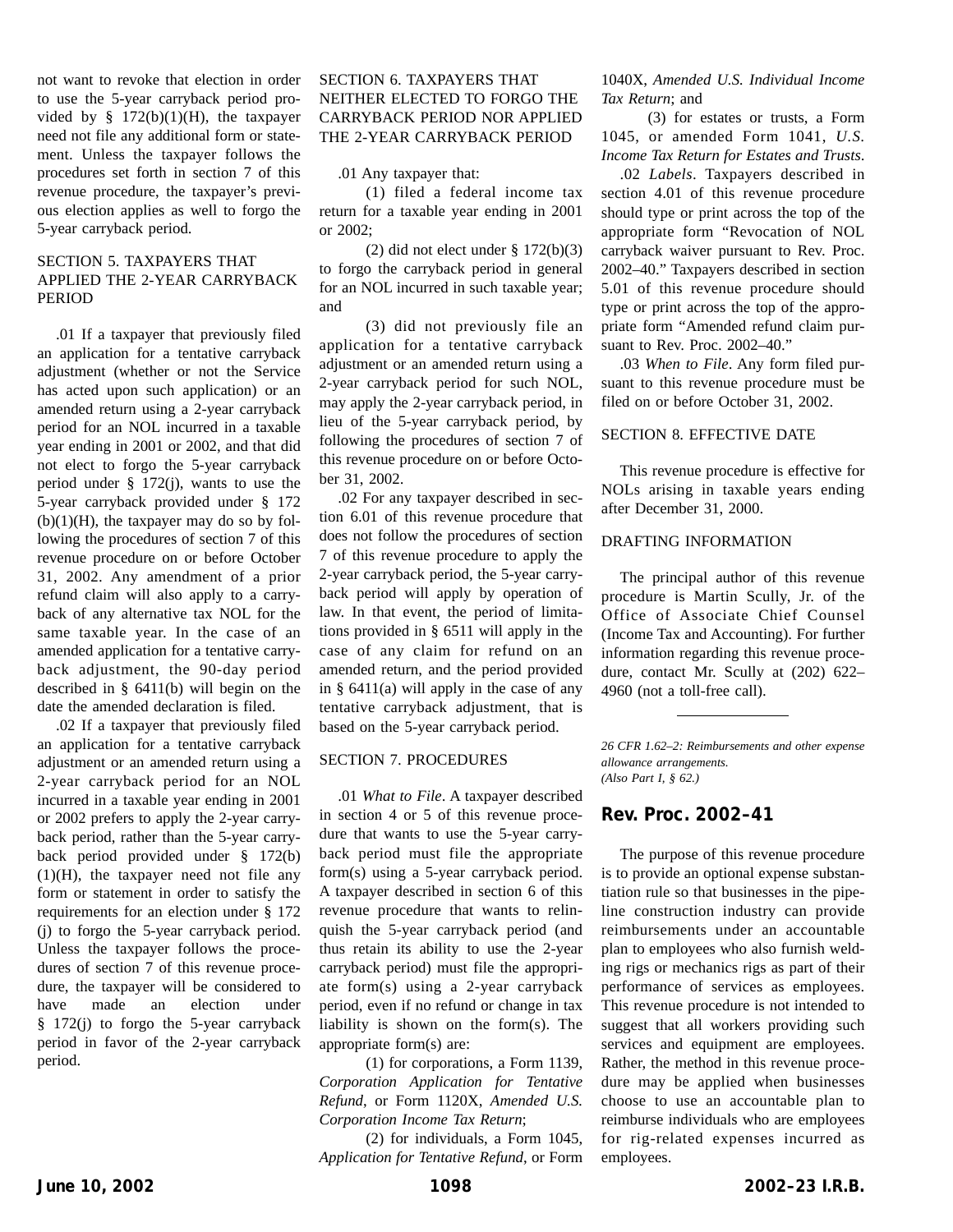As part of the Industry Issue Resolution Pilot Program, announced in Notice 2000–65, representatives of the pipeline construction industry requested clarification of the proper treatment of amounts paid to employee welders and heavy equipment mechanics who provide heavy equipment in connection with the performance of services. At issue was whether the amounts should be treated as payments of rent, payments of wages, or as the reimbursement of expenses subject to the accountable plan requirements.

Employers in the pipeline construction industry encounter several challenges to reimbursing under an accountable plan the costs relating to employee-provided welding rigs and mechanics rigs, particularly in determining the proper amount of the expense incurred. Rig welders and heavy equipment mechanics work for multiple companies for relatively short periods. Therefore, the proper allocation of fixed costs related to the equipment among employers is unclear. Moreover, although the rigs are mobile, the existing mileage-based expense substantiation provision does not accurately reflect rigrelated costs because rigs are used primarily while stationary. Further, these employees incur substantial expenses as employees in providing these rigs as a condition of employment. Due to these unique features, reimbursing employees for rig-related expenses under the existing accountable plan requirements is unworkable for this industry. In order to enable this industry to reimburse rig-related expenses to employees under an accountable plan, this revenue procedure provides an optional expense substantiation rule under which rig-related expenses may be treated as substantiated when reimbursing these expenses under an accountable plan.

Under this revenue procedure an employer may pay certain welders and heavy equipment mechanics an amount of up to \$13 per hour for rig-related expenses that is deemed substantiated under an accountable plan when paid in accord with this revenue procedure (up to \$8 per hour if the employer provides fuel or otherwise reimburses fuel expenses). This revenue procedure provides for an annual inflation adjustment to these amounts after 2003, if necessary and is effective for payments made on or after

January 1, 2003. The rules are provided in Questions and Answers below.

The Service recognizes that employers in other industries may similarly provide payments to employees for the costs of providing equipment as employees used in the performance of services as employees. To the extent that the unique features of other industries creates similar challenges to implementing accountable plans, the Service welcomes comments regarding the appropriateness and design of similar relief. We specifically request comments concerning other categories of qualified nonpersonal use vehicles owned by employees and used by the employees in the course of providing services as employees, especially where the nature of an industry results in employees working for multiple employers during each year, for which a deemed substantiation rule would be appropriate.

#### **TABLE OF CONTENTS**

## **SECTION 1. PURPOSE AND SCOPE**

*Q-1. Must an employer use this revenue procedure to reimburse employees for rig-related expenses?*

*Q-2. What is the tax treatment of amounts deemed substantiated under this revenue procedure?*

*Q-3. Which employers may use the deemed substantiation rule provided in this revenue procedure?*

*Q-4. For which vehicles and equipment may eligible employers use the deemed substantiation rule provided in this revenue procedure?*

#### **SECTION 2. BACKGROUND**

*Q-5. What provisions of the tax law apply when an employer reimburses an employee for employee business expenses?*

*Q-6. What are the tax consequences to an employee when an employer reimburses expenses under a nonaccountable plan?*

*Q-7. What are the tax consequences to an employee when an employer reimburses expenses under an accountable plan?*

## **SECTION 3. DEEMED SUBSTANTIATION FOR RIG-RELATED EXPENSES**

*Q-8. What is the amount of rig-related expenses that can be deemed substantiated under this revenue procedure?*

*Q-9. For what types of vehicles may rig-related expenses be deemed substantiated?*

*Q-10. May expenses be deemed substantiated for pickup trucks under this revenue procedure?*

*Q-11. Are welding rigs and mechanics rigs qualified nonpersonal use vehicles?*

*Q-12. For which employees may an eligible employer deem rig-related expenses substantiated under this revenue procedure?*

*Q-13. Under what circumstances may an eligible employer anticipate that an employee would incur rig-related expenses while performing services as an employee for an eligible employer under the deemed substantiation rule?*

*Q-14. Will the amount deemed substantiated under this revenue procedure be adjusted for inflation?*

*Q-15. May an independent contractor determine deductible expenses under this revenue procedure?*

## **SECTION 4. EMPLOYEE TREATMENT OF RIG-RELATED EXPENSES**

*Q-16. May an employee exclude from income amounts reimbursed and deemed substantiated under this revenue procedure?*

*Q-17. May an employee claim deductions for rig-related expenses that exceed amounts reimbursed under an accountable plan or deemed substantiated under this revenue procedure?*

*Q-18. May an employee treat payments made under a nonaccountable plan as if they were made under an accountable plan by voluntarily substantiating expenses and returning any excess to the employer?*

*Q-19. May an employee deduct any rig-related expenses that exceed those reimbursed by an employer and deemed substantiated under this revenue procedure on Schedule C, Profit or Loss From Business?*

*Q-20. May an employee deduct any rig-related expenses that exceed those*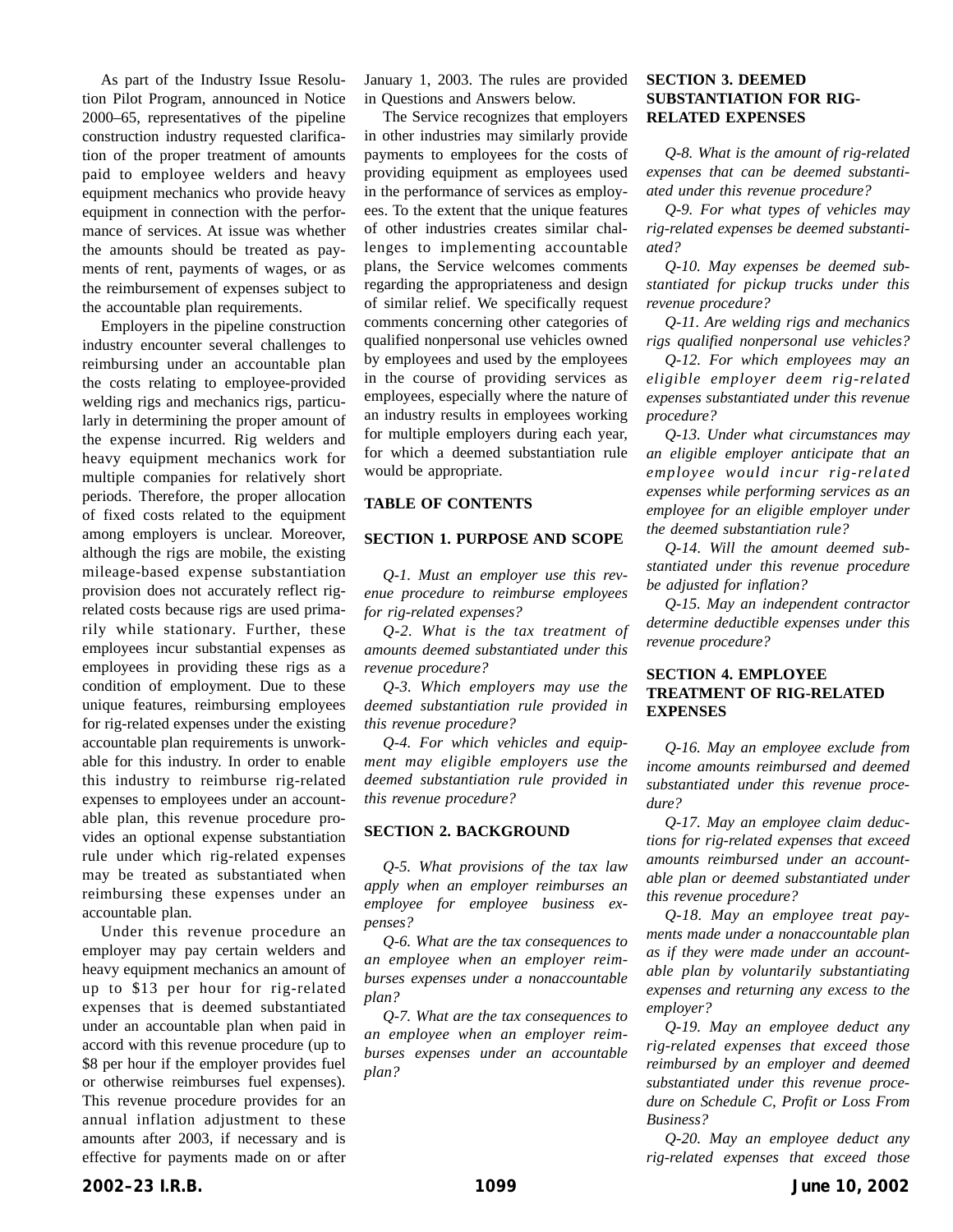*reimbursed by an employer and deemed substantiated under this revenue procedure on Schedule E, Supplemental Income and Loss?*

*Q-21. May an employee deduct expenses that an eligible employer has already reimbursed under an accountable plan?*

## **SECTION 5. SPECIAL RULES FOR EMPLOYERS**

*Q-22. May an eligible employer establish an accountable plan to reimburse rig welders or heavy equipment mechanics for non-rig-related business expenses?*

*Q-23. May an eligible employer substitute a rig-related reimbursement for a portion of wages otherwise payable to an employee?*

Q-24. What are the tax consequences if an employer that uses the deemed substantiation rule in this revenue procedure provides an additional reimbursement of rig-related expenses?

#### **SECTION 6. EFFECTIVE DATE**

## **SECTION 7. REQUEST FOR COMMENTS**

## **SECTION 8. DRAFTING INFORMATION**

#### **SECTION 1. PURPOSE AND SCOPE**

#### *Q-1. Must an employer use this revenue procedure to reimburse employees for rig-related expenses?*

A-1. No. Use of the rule described in this revenue procedure is not mandatory, and an employer may, outside the scope of this revenue procedure, reimburse actual expenses under an arrangement that meets the accountable plan requirements of § 62(c) of the Internal Revenue Code (Code) and regulations thereunder. Alternatively, an employer may reimburse employee business expenses under a nonaccountable plan (defined in Answer 6), or may choose not to reimburse employee business expenses.

## *Q-2. What is the tax treatment of amounts deemed substantiated under this revenue procedure?*

A-2. If the other requirements described in Answer 5 are satisfied, the amounts substantiated in accordance with this revenue procedure are treated as paid under an accountable plan. Thus, the amounts are not reported as wages on Form W–2 and are exempt from the withholding and payment of income and employment taxes. Also, no return of information (*e.g.*, Form 1099) is required for payments made under an accountable plan. §  $1.6041 - 3(h)(1)$ .

## *Q-3. Which employers may use the deemed substantiation rule provided in this revenue procedure?*

A-3. This substantiation rule may be used by any "eligible employer." An eligible employer is any employer that hires employee rig welders or heavy equipment mechanics and requires, as a condition of employment, that the rig welders and heavy equipment mechanics provide a welding rig or mechanics rig and use the rig in performing services as an employee employed in the construction, repair, or maintenance of transportation mainline pipeline. The business of transportation mainline pipeline construction or repair includes the construction, maintenance, or repair of transportation mainline pipeline up to the first metering station or connection. This includes mainline pipeline whether it transports coal, gas, water, or other transportable materials, vapors, or liquids. The first metering station or connection means the point where a valve, consumer connection, or town border station divides mainline transmission lines or higher pressure lateral and branch lines from lower pressure distribution systems.

## *Q-4. For which vehicles and equipment may eligible employers use the deemed substantiation rule provided in this revenue procedure?*

A-4. Eligible employers may use the deemed substantiation rule in this revenue procedure only to reimburse employees for expenses related to the use of welding rigs and mechanics rigs described in Answer 9.

## **SECTION 2. BACKGROUND**

## *Q-5. What provisions of the tax law apply when an employer reimburses an employee for employee business expenses?*

A-5. The tax rules that apply when an employer reimburses an employee for employee business expenses depend upon whether the reimbursement is made under an accountable plan or nonaccountable plan. An accountable plan is a reimbursement or other expense allowance arrangement that meets three requirements under § 1.62–2: business connection, substantiation, and return of amounts in excess of substantiated expenses. The business connection requirement is satisfied if the arrangement provides advances, allowances or reimbursements only for business expenses allowable as deductions under §§ 161–198 that are paid or incurred by an employee (or that the employer reasonably expects the employee to incur) in connection with the performance of services as an employee. The substantiation requirement is satisfied if the arrangement requires each business expense to be substantiated to the employer within a reasonable period of time. The return of excess requirement is satisfied if the arrangement requires the employee to return to the payor within a reasonable period of time any amount paid under the arrangement in excess of the expenses substantiated. A nonaccountable plan is a reimbursement or other expenses allowance arrangement that does not satisfy one or more of the three requirements.

## *Q-6. What are the tax consequences to an employee when an employer reimburses expenses under a nonaccountable plan?*

A-6. Generally, § 162(a) allows a deduction for all the ordinary and necessary expenses paid or incurred during the taxable year in carrying on any trade or business, including the trade or business of being an employee. Under § 1.62–  $2(c)(5)$ , amounts treated as paid under a nonaccountable plan are included in the employee's gross income, must be reported as wages on the employee's Form W–2, and are subject to withholding and payment of income and employment taxes (Federal Insurance Contributions Act (FICA), Federal Unemployment Tax Act (FUTA), and income tax withholding). *See also* Employment Tax Regulations §§ 31.3121(a)–3 (FICA); 31.3306(b)–2 (FUTA); 31.3401(a)–4 (income tax withholding); and Income Tax Regulation §  $1.6041-3(h)(1)$  (return of information exemption) (for exemption from reporting requirements for payments made under an accountable plan before January 1, 2001, see § 1.6041–3(i)(1)). The employee may still deduct the expenses. However, those deductions may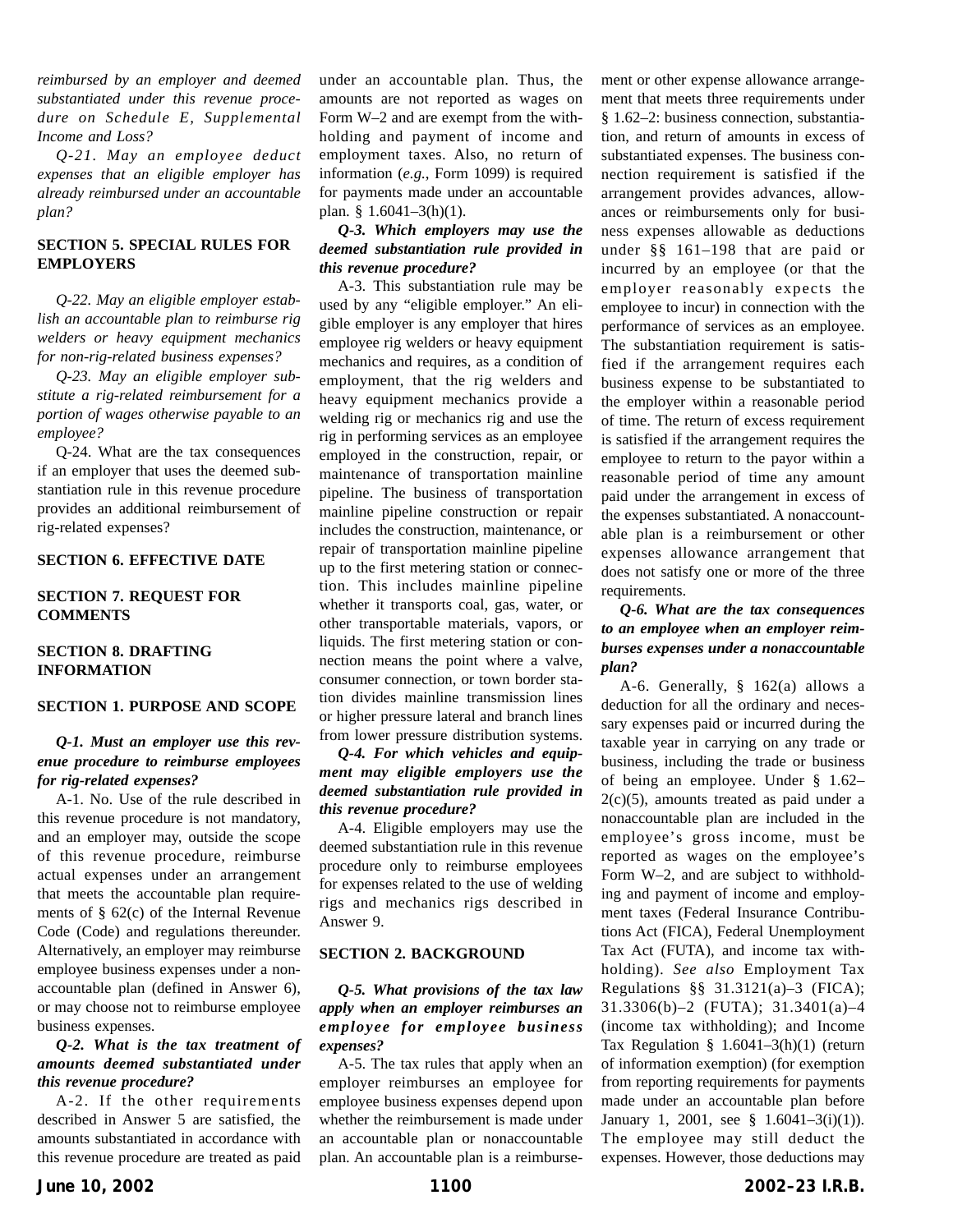only be claimed as miscellaneous itemized deductions, which are limited by § 67 to the amount exceeding 2 percent of adjusted gross income.

## *Q-7. What are the tax consequences to an employee when an employer reimburses expenses under an accountable plan?*

A-7. Section  $1.62-2(c)(4)$  provides that amounts treated as paid under an accountable plan are excluded from the employee's gross income, are not reported as wages or other compensation on the employee's Form W–2, and are exempt from the withholding and payment of income and employment taxes.

## **SECTION 3. DEEMED SUBSTANTIATION FOR RIG-RELATED EXPENSES**

## *Q-8. What is the amount of rigrelated expenses that can be deemed substantiated under this revenue procedure?*

A-8. If an eligible employer either provides fuel or separately reimburses fuel expenses, expenses of up to \$8 per hour for welding rigs or mechanics rigs may be deemed substantiated if the other requirements in this revenue procedure are met. If an eligible employer does not provide fuel or separately reimburse fuel expenses, rig-related expenses of up to \$13 per hour for welding or mechanics rigs may be deemed substantiated if the other requirements in this revenue procedure are met.

## *Q-9. For what types of vehicles may rig-related expenses be deemed substantiated?*

A-9. Under this revenue procedure, rig-related expenses may be deemed substantiated only with respect to welding rigs and mechanics rigs. For purposes of this revenue procedure, welding rigs are ¾ ton or heavier trucks equipped with a welding machine and other necessary equipment, such as tanks and generators. For purposes of this revenue procedure, mechanics rigs are heavy trucks equipped with a permanently installed mechanics bed and other necessary equipment that is used to repair and maintain heavy machinery on a job site. As explained in Answer 11, mechanics rigs and welding rigs are qualified nonpersonal use vehicles. The rule in this revenue procedure is not available for any other vehicles.

## *Q-10. May expenses be deemed substantiated for pickup trucks under this revenue procedure?*

A-10. No. Expenses for pickup trucks may not be deemed substantiated as rigrelated expenses under this revenue procedure unless the pickup truck is part of a welding rig as described in Answer 9. (See Rev. Proc. 2001–54 for rules under which the amount of ordinary and necessary expenses of local travel or transportation incurred by an employee will be deemed substantiated under § 1.274–5 when an employer provides a mileage allowance under an accountable plan.)

## *Q-11. Are welding rigs and mechanics rigs qualified nonpersonal use vehicles?*

A-11. Under the authority of § 1.274–  $5T(k)(2)(ii)(S)$ , the Commissioner, solely for purposes of applying the deemed substantiation rule in this revenue procedure, designates the welding rigs and mechanics rigs as described in Answer 9 as qualified nonpersonal use vehicles.

## *Q-12. For which employees may an eligible employer deem rig-related expenses substantiated under this revenue procedure?*

A-12. An eligible employer may deem rig-related expenses substantiated only for employee rig welders and heavy equipment mechanics who are required, as a condition of employment, to provide a welding or mechanics rig for use in providing personal services as an employee.

## *Q-13. Under what circumstances may an eligible employer anticipate that an employee would incur rig-related expenses while performing services as an employee for an eligible employer under the deemed substantiation rule?*

A-13. An eligible employer's reimbursement will meet the business connection requirement of  $\S$  1.62–2(d) if the eligible employer reasonably anticipates that the employee will incur rig-related expenses in connection with the performance of services for the employer. It would not be reasonable for an eligible employer to anticipate that an employee would incur rig-related expenses for hours that it actually knew the employee's rig was not used (such as during a work stoppage for inclement weather).

## *Q-14. Will the amount deemed substantiated under this revenue procedure be adjusted for inflation?*

A-14. Yes. For calendar years after 2003, the hourly rate will be adjusted annually for inflation under  $\S$  1(f)(3), except that the base year for such adjustment will be calendar year 2002 and no adjustment will be made unless the increase is at least one dollar. Any adjustment will be rounded to the nearest dollar. Any adjustment to the rates provided in this revenue procedure will be published annually.

## *Q-15. May an independent contractor determine deductible expenses under this revenue procedure?*

A-15. No. Independent contractors engaged in the trade or business of providing welding services or services as heavy equipment mechanics may not use the deemed substantiation method in this revenue procedure to determine deductible expenses in their trade or business.

## **SECTION 4. EMPLOYEE TREATMENT OF RIG-RELATED EXPENSES**

*Q-16. May an employee exclude from income amounts reimbursed and deemed substantiated under this revenue procedure?*

A-16. Yes. This is true even if the amounts reimbursed and deemed substantiated exceed the actual rig-related expenses. For example, assume an employee incurs \$20,000 in rig-related expenses, and the employer reimburses \$20,800 at the \$13 per hour rate for welding rigs provided under this revenue procedure. Because the reimbursement was paid under an accountable plan, the entire reimbursement is excluded from the employee's income.

## *Q-17. May an employee claim deductions for rig-related expenses that exceed amounts reimbursed under an accountable plan or deemed substantiated under this revenue procedure?*

A-17. Yes. To the extent employee business expenses exceed those reimbursed under an accountable plan, they may be claimed as miscellaneous itemized deductions on Schedule A. To do this, the employee must report all reimbursed amounts, including those deemed substantiated, and must offset expenses on Form 2106.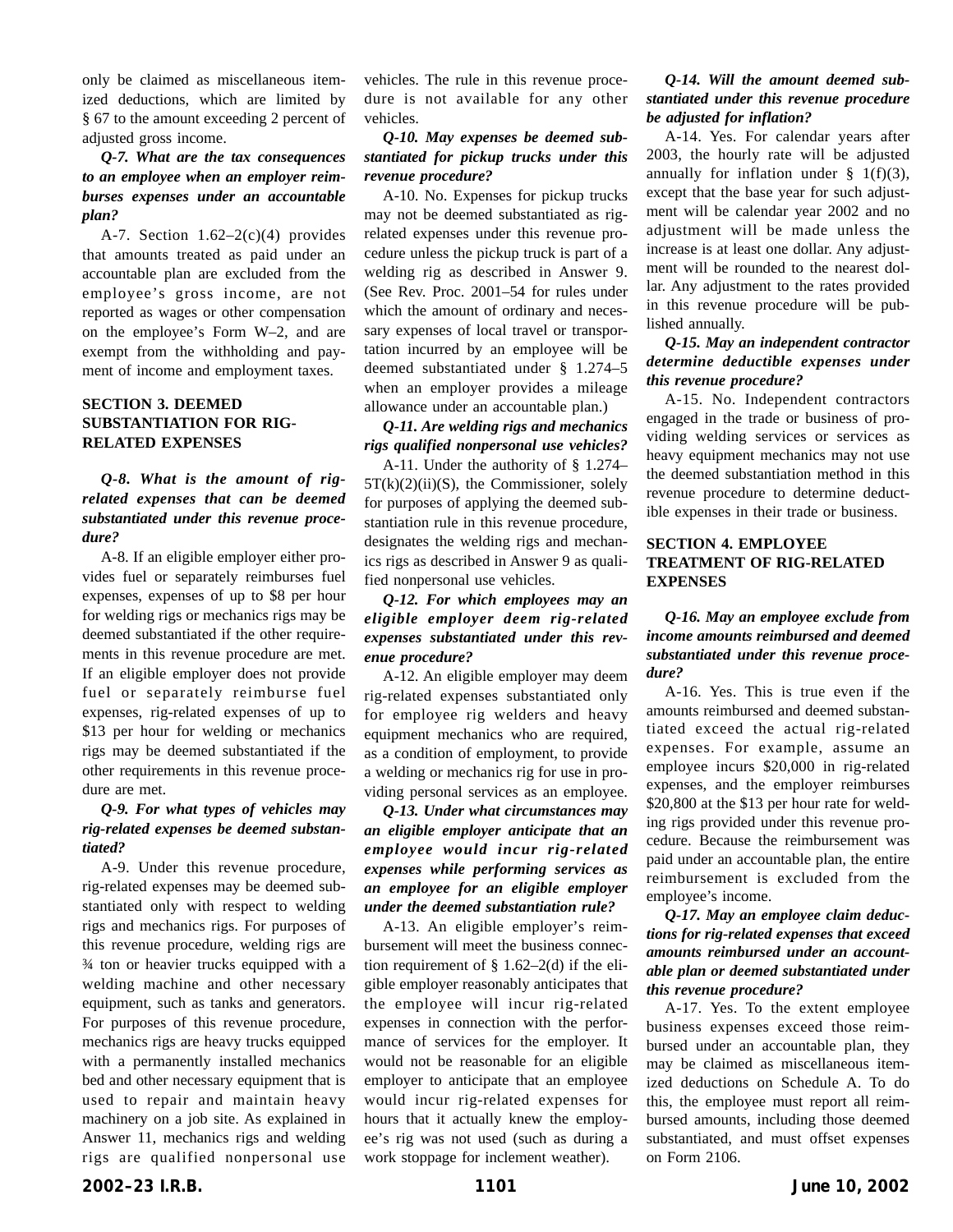## *Q-18. May an employee treat payments made under a nonaccountable plan as if they were made under an accountable plan by voluntarily substantiating expenses and returning any excess to the employer?*

A-18. No. An employee cannot create an accountable plan. Under § 1.62–  $2(c)(3)$ , if an employer provides a nonaccountable plan, an employee who receives payments under the plan cannot compel the employer to treat the payments as paid under an accountable plan by voluntarily substantiating the expenses or returning any excess to the employer.

*Q-19. May an employee deduct any rig-related expenses that exceed those reimbursed by an employer and deemed substantiated under this revenue procedure on Schedule C, Profit or Loss From Business?*

A-19. No. Expenses incurred in connection with the trade or business of being an employee may not be deducted on Schedule C.

*Q-20. May an employee deduct any rig-related expenses that exceed those reimbursed by an employer and deemed substantiated under this revenue procedure on Schedule E, Supplemental Income and Loss?*

A-20. No. Expenses incurred in connection with the trade or business of being an employee may not be deducted on Schedule E.

*Q-21. May an employee deduct expenses that an eligible employer has already reimbursed under an accountable plan?*

A-21. No.

## **SECTION 5. SPECIAL RULES FOR EMPLOYERS**

## *Q-22. May an eligible employer establish an accountable plan to reimburse rig welders or heavy equipment mechanics for non-rig-related business expenses?*

A-22. Yes. An employer may establish a separate accountable plan to reimburse non-rig-related employee business expenses incurred by rig welders or heavy equipment mechanics in addition to the arrangement provided under this revenue procedure. For example, Rev. Proc. 2001–47 provides rules under which an employer may establish an accountable plan for which the amount of ordinary and necessary business expenses of an employee for lodging, meal, and incidental expenses or for meal and incidental expenses incurred while traveling away from home will be deemed substantiated under § 1.274–54.

## *Q-23. May an eligible employer substitute a rig-related reimbursement for a portion of wages otherwise payable to an employee?*

A-23. This revenue procedure is not intended to permit the recharacterization of wages otherwise payable to an employee. For example, if an employer normally pays an employee \$35 per hour in wages and does not provide a rig reimbursement in the event of inclement weather, the employer may not recharacterize a portion of the \$35 hourly wage into rig reimbursement during inclement weather. If an employer's reimbursement or other expenses allowance arrangement evidences a pattern of abuse of the accountable plan rules, then all payments made under the arrangement will be treated as paid under a nonaccountable plan.

## *Q-24. What are the tax consequences if an employer that uses the deemed substantiation rule in this revenue procedure provides an additional reimbursement of rig-related expenses?*

A-24. If an employer that uses the deemed substantiation rule separately reimburses an employee for any rigrelated expenses, the additional payment is treated as paid under a nonaccountable plan. Thus, the additional payment is reported as wages or other compensation of the employee's Form W–2, and is subject to withholding and payment of income and employment taxes.

For example, employee *A* is reimbursed for rig-related expenses deemed substantiated under this revenue procedure, and *A* incurs expenses for cleaning the rig and an oil change. The employer pays employee *A* an additional \$25 per week to cover cleaning and the oil change. Because the employer also pays a rig reimbursement under this revenue procedure, the \$25 paid by the employer is treated as paid under a nonaccountable plan. Thus, the additional payment is reported as wages or other compensation of the employee's Form W–2, and is subject to withholding and payment of income and employment taxes.

#### **SECTION 6. EFFECTIVE DATE**

This revenue procedure is effective for payments made on or after January 1, 2003.

## **SECTION 7. REQUEST FOR COMMENTS**

We welcome comments regarding this revenue procedure. We specifically request comments concerning other categories of qualified nonpersonal use vehicles owned by employees and used by the employees in the course of providing services as employees, especially where the nature of an industry results in employees working for multiple employers during each year, for which a deemed substantiation rule would be appropriate.

Comments regarding this revenue procedure should be sent by September 9, 2002 in writing, and should reference Rev. Proc. 2002–41. Comments can be addressed to:

> CC:ITA:RU (Rev. Proc. 2002–41), room 5226 Internal Revenue Service POB 7604, Ben Franklin Station Washington, DC 20044

Comments also may be hand delivered between the hours of 8 a.m. and 5 p.m. to:

> CC:ITA:RU (Rev. Proc. 2002–41) Courier's Desk Internal Revenue Service 1111 Constitution Avenue, NW Washington, DC.

Alternatively, taxpayers may transmit comments electronically via the following e-mail address:

*Notice.Comments@irscounsel.treas.gov*

## **SECTION 8. DRAFTING INFORMATION**

The principal author of this revenue procedure is Joe Spires of the Office of the Division Counsel/Associate Chief Counsel (Tax Exempt and Government Entities), IRS. However, other personnel from the IRS and Treasury Department participated in its development. For further information regarding this revenue procedure, call Mr. Spires at (202) 622– 6040 (not a toll-free number).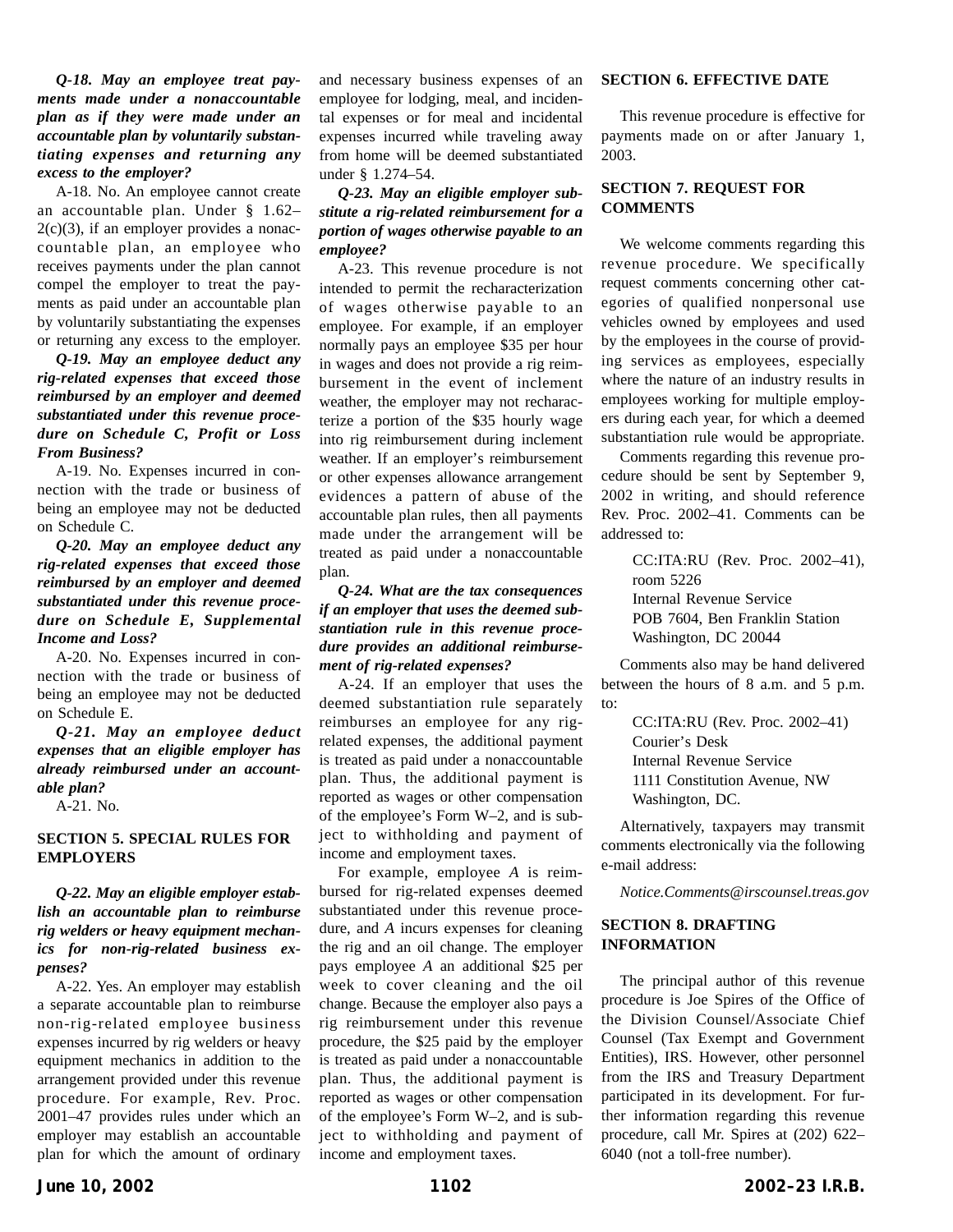# **Part IV. Items of General Interest**

**Notice of Proposed Rulemaking and Notice of Public Hearing**

# **Compensation Deferred Under Eligible Deferred Compensation Plans**

## **REG–105885–99**

AGENCY: Internal Revenue Service (IRS), Treasury.

ACTION: Notice of proposed rulemaking and notice of public hearing.

SUMMARY: This document contains proposed regulations that would provide guidance on compensation deferred under eligible section 457(b) deferred compensation plans of state and local governmental and tax-exempt entities. The regulations reflect the changes made to section 457 by the Tax Reform Act of 1986, the Small Business Job Protection Act of 1996, the Taxpayer Relief Act of 1997, the Economic Growth and Tax Relief Reconciliation Act of 2001, the Job Creation and Worker Assistance Act of 2002, and other legislation. The regulations would also make various technical changes and clarifications to the existing final regulations on many discrete issues. These regulations provide the public with guidance necessary to comply with the law and will affect plan sponsors, administrators, participants, and beneficiaries. The document also provides a notice of public hearing on these proposed regulations.

DATES: Written and electronic comments must be received by August 7, 2002. Requests to speak and outlines of topics to be discussed at the public hearing scheduled for August 28, 2002, must be received no later than August 7, 2002.

ADDRESSES: Send submissions to CC:ITA:RU (REG–105885–99), room 5226, Internal Revenue Service, POB 7604, Ben Franklin Station, Washington, DC 20044. Submissions may be hand delivered between the hours of 8 a.m. and 5 p.m. to CC:ITA:RU (REG–105885–99), Courier's Desk, Internal Revenue Ser-

vice, 1111 Constitution Avenue, NW, Washington, DC. Alternatively, taxpayers may submit comments electronically directly to the IRS Internet site at *www.irs.gov/regs*. The public hearing will be held in the IRS Auditorium, Internal Revenue Building, 1111 Constitution Avenue, NW, Washington, DC.

FOR FURTHER INFORMATION CON-TACT: Concerning the regulations, please contact Cheryl Press, (202) 622–6060 (not a toll-free number). To be placed on the attendance list for the hearing, please contact LaNita Van Dyke at (202) 622– 7180 (not a toll-free number.)

## SUPPLEMENTARY INFORMATION:

#### **Paperwork Reduction Act**

The collection of information in this notice of proposed rulemaking has been reviewed and approved by the Office of Management and Budget in accordance with the Paperwork Reduction Act (44 U.S.C. 3507) under control number 1545–1580.

An agency may not conduct or sponsor, and a person is not required to respond to, a collection of information unless it displays a valid control number assigned by the Office of Management and Budget.

Books or records relating to the collection of information must be retained as long as their contents may become material in the administration of any internal revenue law. Generally, tax returns and tax return information are confidential, as required by 26 U.S.C. 6103.

#### **Background**

On September 23, 1982, final regulations (T.D. 7836, 1982–2 C.B. 91) under section 457 of the Internal Revenue Code of 1954 (Code) were published in the **Federal Register** (47 FR 42335 ) (September 27, 1982) (final regulations). The final regulations provide guidance for complying with the changes to the applicable tax law made by the Revenue Act of 1978 (92 Stat. 2779) relating to deferred compensation plans maintained by state and local governments and rural

electric cooperatives. These proposed regulations would amend the final regulations to conform them to the many amendments made to section 457 by subsequent legislation, including section 1107 of the Tax Reform Act of 1986 (TRA '86) (100 Stat. 2494), section 1404 of the Small Business Job Protection Act of 1996 (SBJPA) (110 Stat. 1755) (1996), section 1071 of the Taxpayer Relief Act of 1997 (TRA '97) (111 Stat. 788) (1997), sections 615, 631, 632, 634, 635, 641, 647, 649, and other sections of the Economic Growth and Tax Relief Reconciliation Act of 2001 (EGTRRA) (115 Stat. 38) (2001), and paragraphs (o)(8) and (p)(5) of section 411 of the Job Creation and Worker Assistance Act of 2002 (116 Stat. 21) (2002). These proposed regulations would also amend the final regulations to provide additional guidance on section 457 issues raised since the final regulations were published in 1982. This document also incorporates the guidance provided in Notice 98–8, 1998–1 C.B. 355, with respect to amendments made to section 457 by the SBJPA and TRA '97, including the section  $457(g)$  trust requirement for eligible plans of state and local governments (eligible governmental plans).

## **Explanation of Provisions**

## *Overview*

The proposed regulations would provide broad guidance regarding the rules applicable to eligible deferred compensation plans described in section 457(b) (eligible plans) and, in particular, provide clear standards for the administration and operation of eligible plans. The proposed regulations would amend the existing final regulations to update them for changes in the law, including the many changes made by EGTRRA, and respond to the comments and inquiries received from state and local governments and taxexempt employers that sponsor eligible plans, from participants and beneficiaries, and from service providers and other advisors.

The proposed regulations at §§ 1. 457–1 through 1.457–3 include a general overview of section 457, as applicable to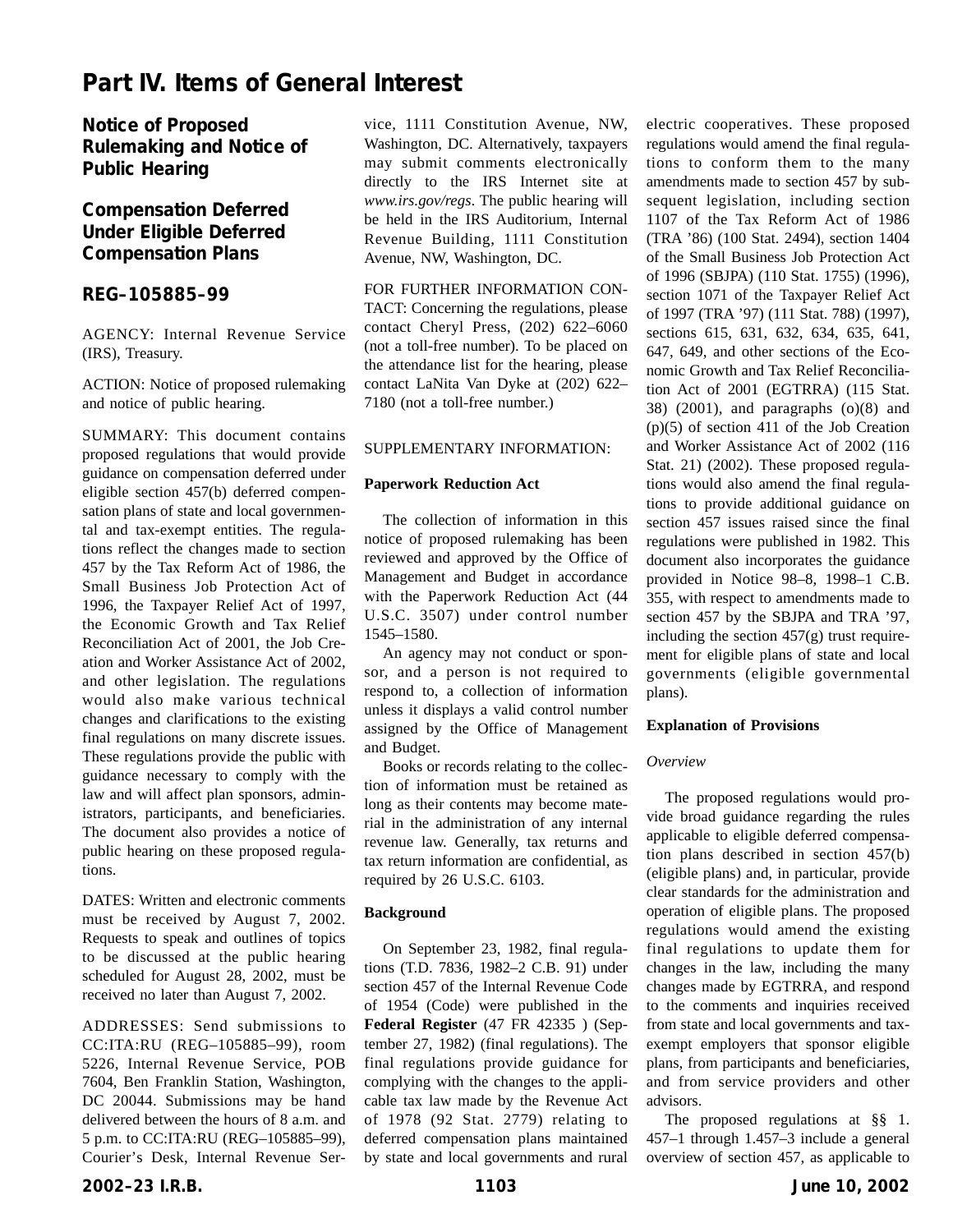both eligible plans and ineligible plans that are subject to section 457(f), and general definitional provisions. Specific rules applicable to eligible plans are contained in proposed §§ 1.457–4 through 1.457–10, while rules applicable to those deferred compensation plans that fail to satisfy the requirements applicable to eligible plans (ineligible plans) are contained in proposed § 1.457–11.

## 1. *General provisions and establishment of eligible plans*

Section 457, as amended by TRA '86, applies to tax-exempt employers as well as to state and local governments. Eligible employers may maintain eligible plans, which must satisfy the requirements of section 457(b) in both form and operation, or may maintain ineligible plans. Benefits under eligible plans are excludable from income of plan participants until paid, in the case of an eligible governmental plan, or, in the case of an eligible plan of a tax-exempt employer, until paid or made available. Benefits under ineligible plans are, under section 457(f), includible in income when deferred or, if later, when rights to the benefits are not subject to a substantial risk of forfeiture. Certain types of plans of state and local government and taxexempt entities are not subject to section 457. These types are listed in the definition of *plan* in proposed § 1.457–2.

The proposed regulations make clear that the requirements of section 457(b) for eligible plans apply to both elective contributions and to other types of contributions, such as mandatory contributions, nonelective employer contributions, and employer matching contributions. Thus, for example, proposed  $§$  1.457–2(b) defines *annual deferrals* to include both elective salary reduction contributions and nonelective employer contributions. Annual deferrals also include compensation deferred under eligible plans that are defined benefit plans.

An eligible plan must satisfy the requirements of section 457(b) and related provisions both in form and in operation. Under the proposed regulations, an eligible plan must be established in writing, must include all of the material terms for benefits under the plan, and must be operated in compliance with the requirements reflected in the regulations. Of course, plan sponsors retain flexibility in determining whether to provide certain design options permitted under section 457. For example, although these proposed regulations permit certain in-service distributions of smaller account balances in accordance with section 457(e)(9), an eligible plan is not required to offer participants this distribution option. However, any optional features incorporated into an eligible plan must meet the requirements of section 457 and the regulations in both form and operation.

All amounts deferred under an eligible governmental plan are required to be set aside in a trust, custodial account, or annuity contract for the exclusive benefit of participants and their beneficiaries. However, under section 457(b)(6), all amounts deferred under an eligible plan of a tax-exempt employer are required to be unfunded. This requirement for an eligible plan of a tax-exempt employer does not alter any provision of Title I of the Employee Retirement Income Security Act of 1974 (ERISA). Accordingly, an eligible plan of a tax-exempt employer may be subject to certain of the requirements of Title I.. In the case of an eligible plan of a tax-exempt employer that is subject to Title I of ERISA, compliance with the exclusive purpose, trust, funding, and certain other rules will cause the plan to fail to satisfy section 457(b)(6). See Q&A-25 of Notice 87–13, 1987–1 C.B. 432.

The proposed regulations include certain basic rules regarding the taxation of contributions and benefits under ineligible plans, especially the relationship between deferred compensation under an ineligible plan and property transfers to which section 83 applies, but are not intended to provide complete or comprehensive guidance under section 457(f). Similarly, the proposed regulations refer to, but do not provide specific guidance on, certain arrangements that are not treated as plans providing deferred compensation, such as *bona fide* severance pay plans described in section 457(e)(11). 2. *Annual deferrals, deferral limitations, and deferral agreements under eligible plans*

#### a. Annual Deferrals

Proposed § 1.457–4 sets forth rules regarding deferrals under eligible plans under section 457(b). The proposed regulations would expand the rules contained in the final regulations. Examples have been included in order to illustrate the application of the rules to specific circumstances and to address common questions and situations encountered in the administration of eligible plans.

The proposed regulations use the term *annual deferrals* to describe all amounts contributed or deferred under an eligible plan, whether by voluntary salary reduction contribution or by other employer contribution, and all earnings thereon. If, as is typical, amounts contributed to the eligible plan are fully vested, the total of amounts contributed to the eligible plan during a taxable year is the same as the total of the annual deferrals for the taxable year.

The proposed regulations would also clarify that the rules concerning agreements for deferrals operate on a cash basis. Thus, under proposed § 1.457–4(b), an agreement to defer compensation is valid if it is made before the first day of the month in which compensation is paid or made available. In general, there is no requirement that the agreement be entered into prior to the time the services giving rise to the compensation are performed. However, compensation payable in the first month of employment may be deferred only if an agreement is entered into prior to the time a participant performs services for the employer. The proposed regulations provide explicitly that nonelective employer contributions are treated as being made under a valid agreement. In addition, Rev. Rul. 2000– 33, 2000–2 C.B. 142, provides guidance concerning automatic enrollment under eligible plans. Contributions made under an automatic enrollment arrangement described in that Revenue Ruling may be treated as made under a valid agreement.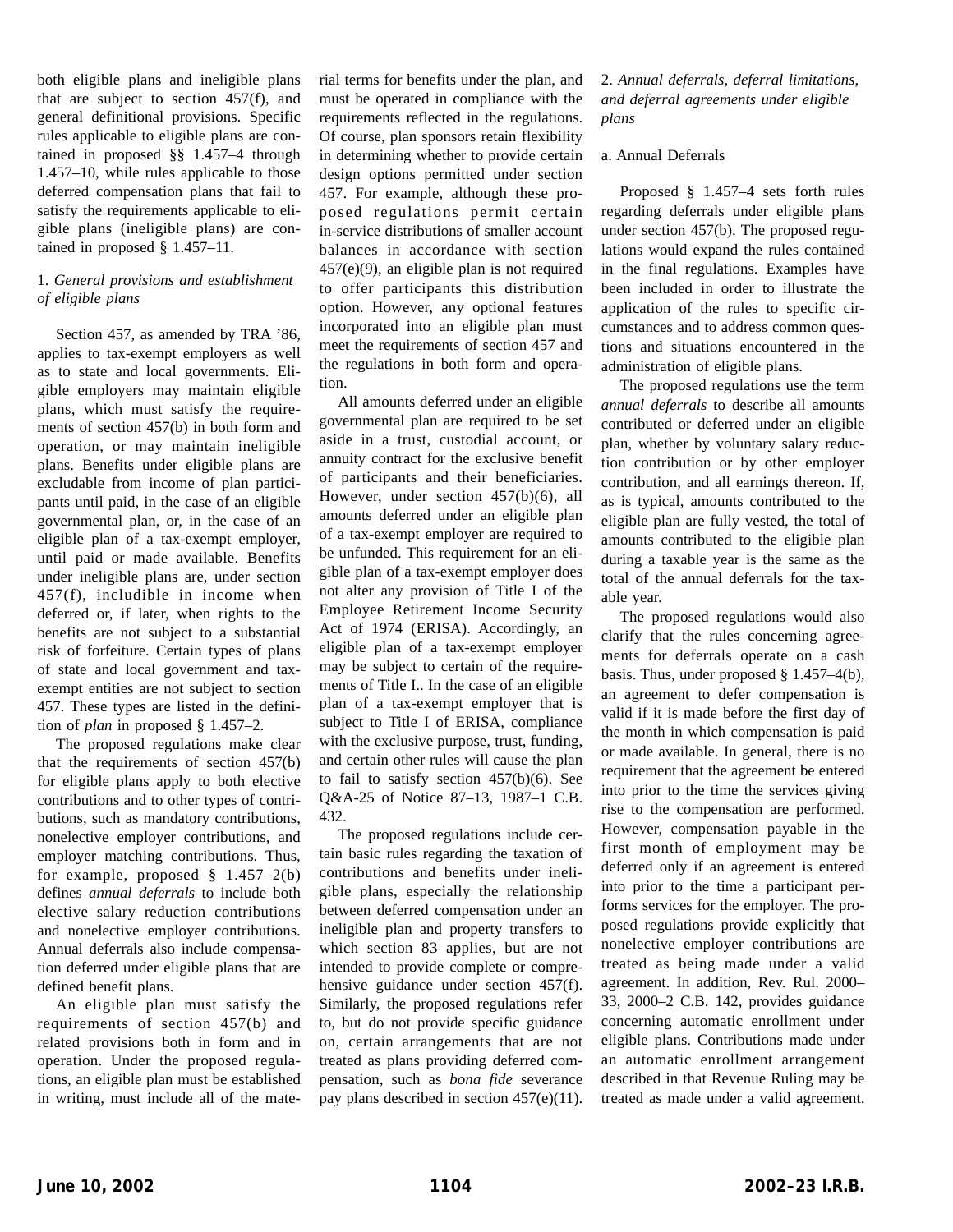#### b. Deferral Limitations

The proposed regulations under § 1.457–4 explain the annual limits that apply to annual deferrals under eligible plans. These contribution limits are sometimes referred to as "plan ceilings." Generally, the basic annual limit or plan ceiling for a year cannot exceed a specified dollar amount for the year or, if less, 100 percent of a participant's "includible compensation." Under EGTRRA, the dollar amount is \$11,000 for 2002; \$12,000 for 2003; \$13,000 for 2004; \$14,000 for 2005; and \$15,000 for 2006 and thereafter. After 2006, the \$15,000 amount is adjusted for cost-of-living. As a result of the enactment of the Job Creation and Worker Assistance Act of 2002, Public Law 107–147 (116 Stat. 21) on March 9, 2002, the calculation of includible compensation is no longer reduced by the exclusions from gross income under sections 402(g), 125, 132(f), and 457. Thus, for years beginning after December 31, 2001, includible compensation is no longer reduced by elective deferrals to an eligible plan. If a participant's includible compensation is less than the applicable dollar limit, the dollar amount equal to 100 percent of includible compensation is the basic annual limit for the participant.

An eligible plan may also permit certain "catch-up" contributions. First, in accordance with section 414(v) as added to the Code by EGTRRA, a plan may allow a participant who attains age 50 by the end of the year to elect to have an additional deferral for the year. The additional amount permitted under this age 50 catch-up is \$1,000 for 2002, \$2,000 for 2003, \$3,000 for 2004, \$4,000 for 2005, and \$5,000 for 2006. Proposed regulations (REG–142499–01, 2001–45 I.R.B. 476) under section 414(v) were published in the **Federal Register** on October 23, 2001 (66 FR 53555) as § 1.414(v)–1.

Second, an eligible plan may permit a larger catch-up amount in the last three years ending before the participant attains normal retirement age. The amount of this special section 457 catch-up is two times the basic annual limit (*e.g.*, an additional \$15,000 for 2006), but only to the extent the participant has not previously deferred the maximum amount under an eligible plan or similar tax-deferred retirement plan (called the underutilized

amount or underutilized limitation in the proposed regulations). Alternatively, the age 50 catch-up is available in the last three years ending before the participant attains normal retirement age if the age 50 catch-up amount is larger than the special section 457 catch-up amount. Under the proposed regulations, a participant may not elect to have the special section 457 catch-up apply more than once, unless the participant is covered by a plan of another employer. If a participant also or later participates in an eligible plan of a different employer and otherwise meets the requirements for limited catch-up, the participant may elect under the new plan to have the special section 457 catch-up apply.

For purposes of the special section 457 catch-up, the proposed regulations provide that the plan must designate a normal retirement age between the age at which participants have the right to receive immediate retirement benefits under the basic pension plan of the state or tax-exempt entity without actuarial or similar reduction and age 70 ½. Alternatively, a plan may provide that a participant is allowed to designate a normal retirement age within these ages. The proposed regulations provide a special rule for defining normal retirement age in eligible plans of qualified police or firefighters as defined under section  $415(b)(2)(H)(ii)(I)$ , taking into account that these participants are often eligible for retirement at a younger age than other workers.

The proposed regulations require an eligible plan to set forth the plan's normal retirement age. However, as discussed in this preamble under **Proposed Effective Date**, plan amendments to reflect this requirement are not required to be adopted until guidance is issued addressing when plan amendments must be adopted.

## 3. *Individual limitation for combined annual deferrals under eligible plans*

Before enactment of EGTRRA, a coordination limitation applied under which the basic annual limitation and the special section 457 catch-up limitation were reduced by amounts excluded from a participant's income for any taxable year by reason of a salary reduction or elective contribution under a section 401(k) plan or a section 403(b) contract. EGTRRA eliminated coordination with section 401(k) plans and section 403(b) contracts for 2002 and thereafter. However, coordination with these types of arrangements is still taken into account for purposes of determining the underutilized amount for years before 2002, so that these rules continue to be reflected in the proposed regulations for that sole purpose.

EGTRRA did not eliminate section 457(c) under which the maximum amount excludable under all eligible plans, including eligible governmental plans and eligible plans of a tax-exempt entity, cannot exceed applicable section 457 plan limitations. Thus, these limitations, including the basic limitation, the age 50 catch-up limitation, and the special section 457 catch-up limitation, apply not only on a plan basis, but also on an individual basis for cases in which an individual participates in more than one eligible plan during a taxable year. The proposed regulations include rules for how the applicable section 457 limitations apply on an individual basis. The rules for applying catch-up limits on an individual basis provide that the special section 457 catch-up available in the last three years prior to normal retirement age is taken into account only to the extent that an annual deferral is made for a participant under an eligible plan as a result of plan provisions permitted under the special section 457 catch-up and, if the applicable catch-up amount is not the same for each such eligible plan, the individual limit is applied using the catch-up amount under whichever plan that has the largest catch-up amount applicable to the participant. However, as discussed above, a participant may not elect to have the special section 457 catch-up apply more than once, unless the participant is covered by a plan of another employer.

The proposed regulations allow an eligible governmental plan to pay out an annual deferral to the extent the deferral exceeds the individual limit or to correct a deferral in excess of the plan's limit.

#### 4. *Sick and vacation pay deferrals*

The proposed regulations would permit an eligible plan to provide that a participant may elect to defer accumulated sick pay, accumulated vacation pay, and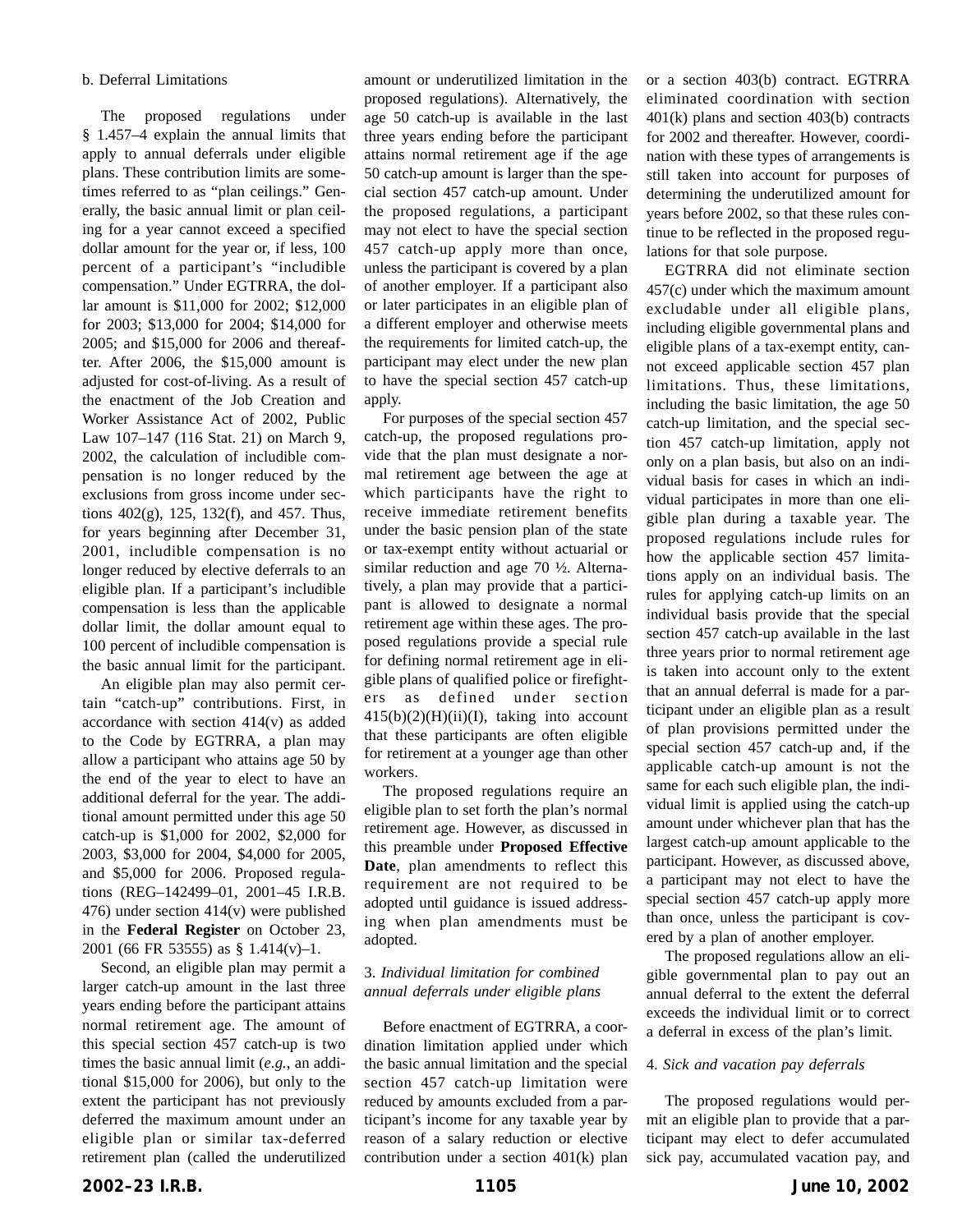back pay if certain conditions are satisfied. In accordance with section 457(b)(4), the plan must provide that these amounts may be deferred for any calendar month only if an agreement providing for the deferral is entered into before the beginning of the month in which the amounts would otherwise be paid or made available to the participant. Thus, a participant is not permitted to elect to receive the value of accumulated sick and vacation pay on or after the date on which the employer makes that pay available to the participant in cash. Any deferrals under an eligible plan of sick and vacation pay or back pay are subject to the maximum deferral limitations of section 457 in the year of deferral. Thus, the total amount deferred for any year cannot exceed the plan ceiling for the year, taking into account the 100 percent of includible compensation limit.

## 5. *Excess deferrals*

The proposed regulations address the treatment of excess deferrals and the effect of excess deferrals on plan eligibility under section 457(b). The proposed regulations also provide that an eligible governmental plan may self correct excess deferrals and will not fail to satisfy the applicable requirements of the proposed regulations (including the distribution rules and the funding rules) solely by reason of a distribution of excess deferrals.

Under the proposed regulations, if an excess deferral arises under the maximum deferral limits of section 457(b) for a plan of a governmental employer, an eligible governmental plan is required to correct the failure by distributing the excess deferral to the participant, with allocable net income, as soon as administratively practicable after the plan determines that the amount would be an excess deferral. If excess deferrals of this type are not distributed, the plan will be an ineligible plan with respect to which benefits are taxed according to the rules of section 457(f). If an excess deferral arises under the maximum deferral limits of section 457(b) for a plan of a tax-exempt employer, the plan is not an eligible plan.

For purposes of these rules, all plans under which an individual participates by virtue of his or her relationship with a single employer are treated as a single plan.

As stated previously, while EGTRRA repealed the coordination limitation under section 457(c), EGTRRA did not eliminate the requirement that the maximum amount excludable under all eligible plans under section 457(c) as revised by EGTRRA, including eligible governmental plans and eligible plans of a taxexempt entity, cannot exceed the applicable section 457(b) limitations. Thus, an excess deferral that results from the application of the new individual limitation for multiple eligible plans under section 457(c) may also be, but is not required to be, distributed to the participant. However, consistent with the legislative history to section 457(c), the proposed regulations make clear that a plan will not lose its status as an eligible plan by failing to distribute those excess deferrals that result from the application of this requirement (although those amounts are currently includible in the participant's income).

Comments are specifically requested concerning record-keeping requirements with respect to excess deferrals that are not distributed and, in particular, concerning the maintenance of records adequate to keep track of any previously taxed excess deferrals that remain in an eligible plan. In addition, comments are also requested as to the proper income and payroll tax reporting of distributions of excess deferrals.

## 6. *Minimum distribution requirements*

EGTRRA eliminated the special minimum distribution rules that applied to eligible plans. Thus, the proposed regulations generally incorporate by reference the requirements of section  $401(a)(9)$  and the regulations thereunder concerning minimum distributions to participants and beneficiaries. Final and temporary regulations (T.D. 8987, 2002–19 I.R.B. 852) under section 401(a)(9) were published in the **Federal Register** on April 17, 2002 (67 FR 18988). These regulations provide rules for defined benefit plans and defined contribution plans. Generally, the rules for defined contribution plans apply to eligible deferred compensation plans. Beginning in 2003, a simple uniform table generally applies to all employees to determine the minimum distribution required during their lifetime, including employees covered by an eligible deferred compensation plan.<sup>1</sup> The one exception to this rule for lifetime distributions is for an employee with a spouse designated as the employee's sole beneficiary and the spouse is more than 10 years younger than the employee. In that case the employee can use the employee and spouse's joint and last survivor expectancy to determine the minimum distribution required during the employee's lifetime.

## 7. *Loans*

Proposed § 1.457–6(f) sets forth rules governing loans from eligible plans. This proposal responds to the numerous inquiries received concerning the availability of loans from eligible plans maintained by state and local governments, the assets of which are held in trust pursuant to section  $457(g)$ .

While section 457(g) does not directly address the issue of whether, or under what circumstances, loans may be made available from trusteed eligible plans, the legislative history to the SBJPA indicates that the new statutory provisions should be interpreted as permitting participant loans from the eligible plan trust under the rules applicable to loans from qualified plans. H.R. Rep. 104–737, at 251. Commentators, some citing this legislative history and some citing pre-ERISA case law and rulings interpreting the exclusive benefit requirement of section 401(a), have urged the IRS to issue formal guidance concerning loans from eligible plans. These comments take the position that the availability of loans will make savings through eligible plans more attractive to participants and will decrease the disparity between eligible plans and the other tax-favored voluntary retirement savings plans.

<sup>1</sup> Employees may use these new final regulations for distributions for 2002 or may use regulations proposed in 1987 or 2001.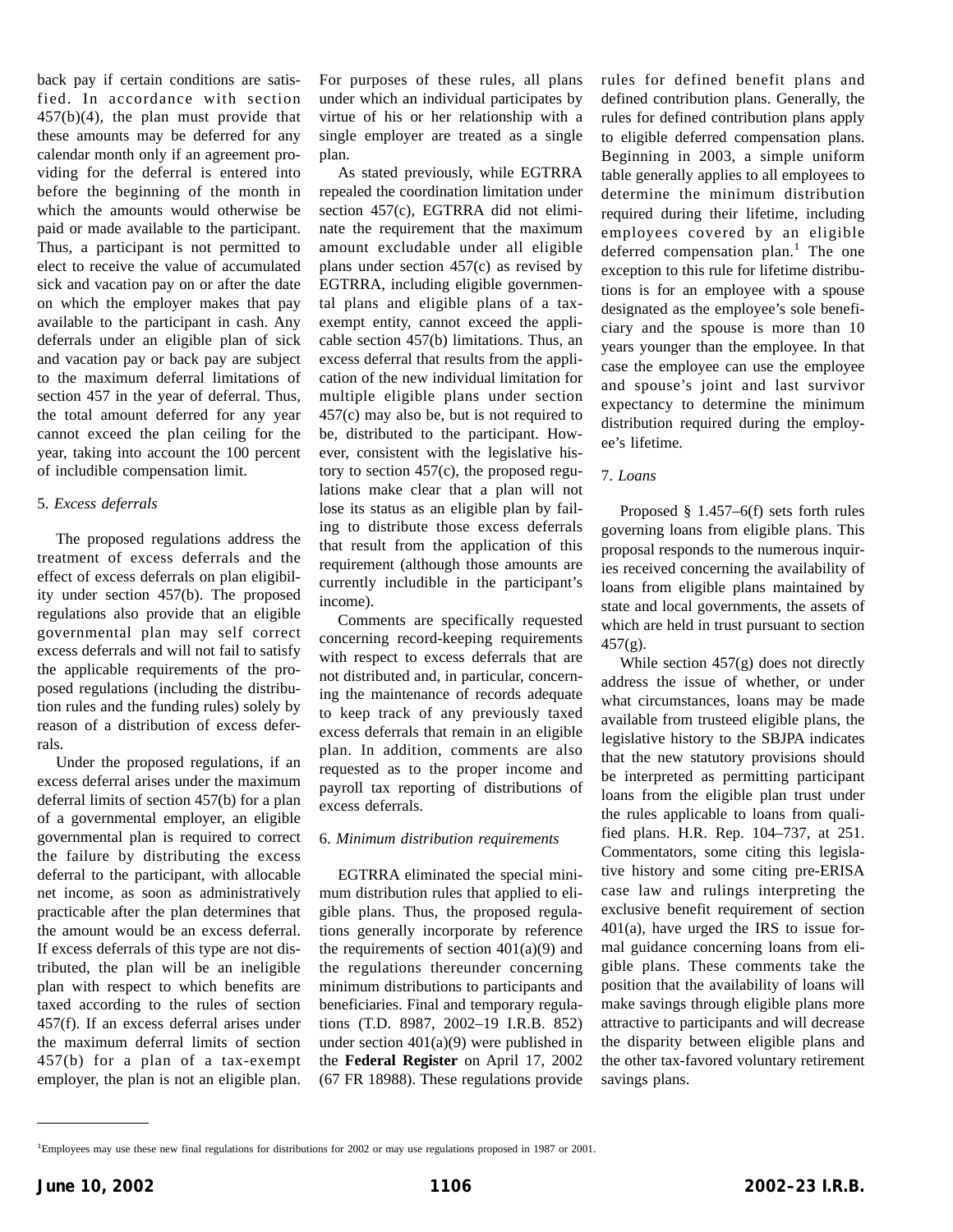The pre-ERISA requirements applicable to loans from qualified plans require a facts and circumstances analysis of the availability of the loan feature to all participants, the rate of return, the overall prudence of the investment of the trust corpus in the note of an individual participant, and the pattern of repayments. See, *e.g.*, *Central Motor Co. v. United States*, 583 F.2d 470, 488–491 (10th Cir. 1978); *Winger's Department Store v. Commissioner*, 82 T.C. 869 (1982); *Ma-Tran Corp. v. Commissioner*, 70 T.C. 158 (1978); and *Feroleto Steel Co. v. Commissioner*, 69 T.C. 97 (1977). See also Rev. Rul. 67–258 (1967–2 CB 68).

Under the proposed regulations, a loan from an unfunded eligible plan of a taxexempt organization would be treated as an impermissible distribution, in violation of the requirements of section 457. However, for loans from an eligible governmental plan, the proposed regulations include a facts and circumstances general standard. This general standard is intended to apply to determine whether the loan is *bona fide* and for the exclusive purpose of benefitting participants and beneficiaries under section 457(g), as was required under pre-ERISA law for qualified plans. Among the facts and circumstances are whether the loan has a fixed repayment schedule and a reasonable interest rate, and whether there are repayment safeguards to which a prudent lender would adhere. $<sup>2</sup>$  The proposed regu-</sup> lations require a loan to bear a reasonable rate of interest in order to satisfy the requirement that assets and income of an eligible governmental plan be held for the exclusive benefit of participants and their beneficiaries. The proposed regulations would also clarify that section 72(p) applies with respect to loans made under an eligible governmental plan. Regulations interpreting section  $72(p)(2)$  are at § 1.72(p)–1.

If the proposed regulations are finalized in their current form, it is anticipated that the IRS will modify its current no-rule position regarding the issuance of private letter rulings to eligible plans that provide for loans.

#### 8. *Distributions from eligible plans*

#### a. Eligible Governmental Plans

EGTRRA substantially altered the taxation of distributions from an eligible governmental plan by providing that amounts held under such an eligible plan are not included in a participant's or beneficiary's gross income until distributed. The proposed regulations would interpret this EGTRRA change as applying to all participants in an eligible governmental plan. Thus, an eligible governmental plan may permit participants who are currently entitled to be paid after 2001 to change their previously irrevocable payment elections.

Under EGTRRA, after 2001, the direct rollover rules applicable to qualified plans and section 403(b) contracts will apply to distributions from an eligible governmental plan. The direct rollover rules for qualified plans and section 403(b) contracts are generally explained at §§ 35.3405–1, 31.3405(c)–1,  $1.401(a)(31)-1$ ,  $1.402(c)-2$ , and 1.402(f)–1. These direct rollover regulations have not been updated since EGTRRA to reflect that rollovers are permitted for distributions from eligible governmental plans (nor do those regulations reflect that amounts may be rolled over to eligible governmental plans after 2001).

#### b. Eligible Plans of Tax-Exempt Entities

Amounts deferred under an eligible plan of a tax-exempt entity continue to be taxable when paid or made available. The proposed regulations explain these rules, including the exceptions for amounts available in the event of unforeseeable emergency and distributions of smaller accounts (not in excess of \$5,000).

#### 9. *Plan terminations and plan-to-plan transfers*

The proposed regulations address the topic of plan terminations and plan-toplan transfers. These topics have become increasingly important in light of the recent statutory changes that impose a trust requirement on eligible governmental plans. In particular, questions have been raised with respect to hospitals and other entities that change from government to private entities, whether or not tax-exempt. The direct rollovers that will be permitted by EGTRRA beginning in 2002 for eligible governmental plans provide participants affected by these types of events the ability to retain their retirement savings in a funded, tax-deferred savings vehicle by rollover to IRAs, qualified plan, or section 403(b) contracts. The proposed regulations provide a blueprint for the different plan termination and plan-to-plan transfer alternatives available to sponsors of eligible plans in these situations.

#### a. Plan Terminations

The proposed regulations would allow a plan to have provisions permitting plan termination whereupon amounts could be distributed without violating the distribution requirements of section 457. Under the proposed regulations, an eligible plan is terminated only if all amounts deferred under the plan are paid to participants as soon as administratively practicable. If the amounts deferred under the plan are not distributed, the plan is treated as a frozen plan and must continue to comply with all of the applicable statutory requirements necessary for plan eligibility. The proposed regulations generally follow the approach of Rev. Rul. 89–87, 1982–2 C.B. 81, which provides guidance on the termination of qualified plans. In that revenue ruling, a qualified plan under which benefit accruals have ceased is not terminated if assets of the plan remain in the plan's related trust rather than being distributed as soon as administratively feasible.

The proposed regulations also highlight the consequences to the plan in the case of an employer that ceases to be an eligible employer but fails to terminate the plan or to transfer its assets under the rules of the proposed regulations described below.

<sup>&</sup>lt;sup>2</sup> See, for example, the standards in Rev. Rul. 69–494, 1969–2 C.B. 88, for determining when plan investments are primarily for the purpose of benefitting employees or their beneficiaries.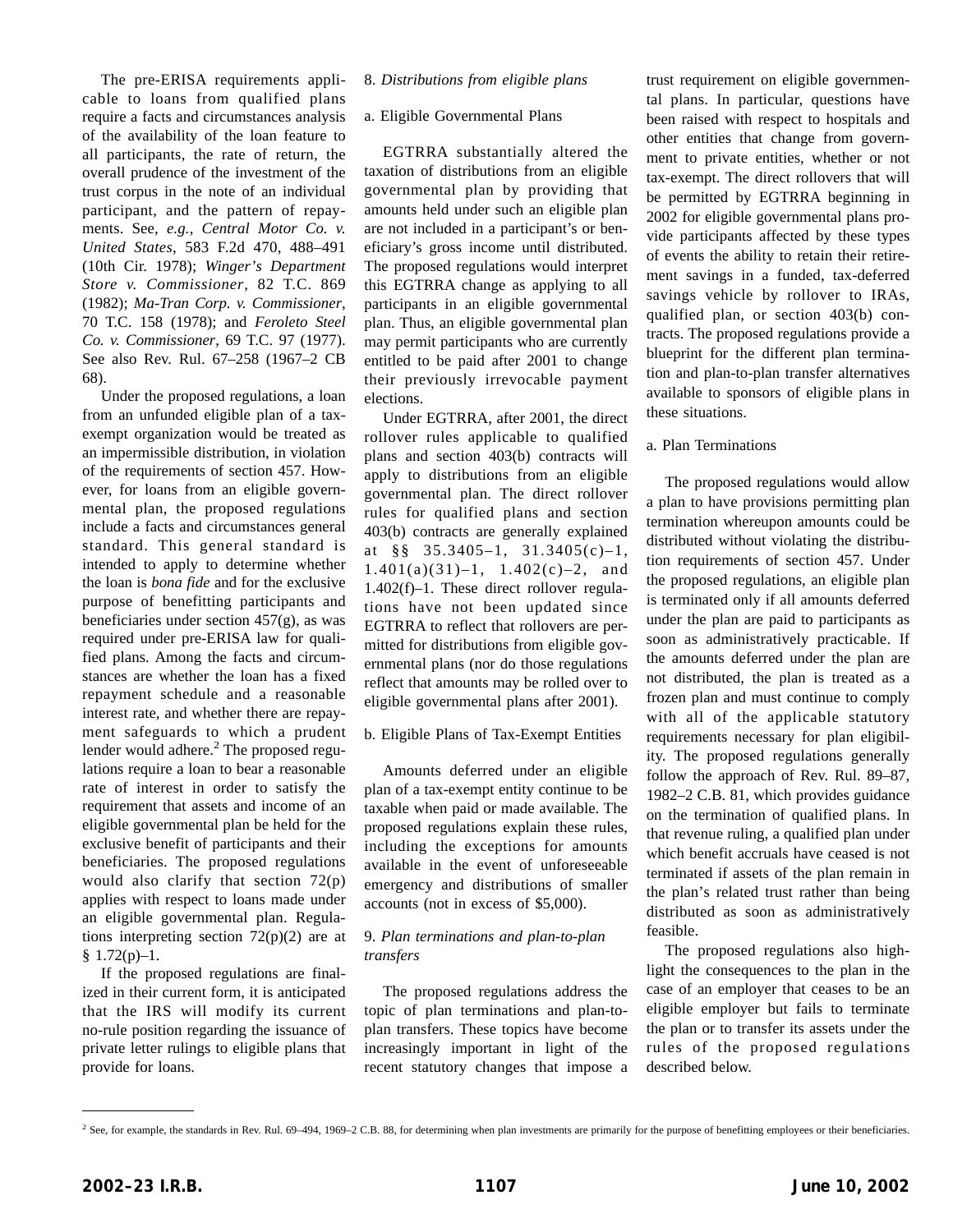#### b. Plan-to-plan Transfers

The proposed regulations would clarify that transfers between certain types of eligible plans do not violate the requirements of section 457(b), including the distribution requirements of section 457(d), if certain conditions are satisfied. Thus, an eligible governmental plan may transfer its assets to another eligible governmental plan; likewise, an unfunded, tax-exempt plan may transfer amounts deferred to another unfunded, tax-exempt plan. However, in the same manner that rollovers are not permitted between unfunded plans of tax-exempt employers and funded governmental plans (and because of potential violations of the exclusive benefit rule applicable to eligible governmental plans), amounts cannot be transferred from an eligible plan of a tax-exempt employer to an eligible governmental plan or from an eligible governmental plan to an eligible plan of a tax-exempt employer.

Plan-to-plan transfers within similar types of eligible plans are permitted in two kinds of circumstances. First, it is contemplated that transfers may occur when a participant in the transferor plan terminates employment with the transferor employer and is employed by the transferee employer. Transfers with respect to individual participants are permitted if both plans agree to the transfer, the participant has terminated employment with the transferor, and the participant whose amounts deferred are being transferred will have an amount deferred immediately after the transfer at least equal to the amount deferred immediately before the transfer.

Second, the proposed regulations also contemplate certain asset transfers of all amounts deferred under the plan in the event an activity of a state or local government is privatized or otherwise ceases to be performed by a governmental entity. Thus, as an alternative to plan termination or a plan-to-plan transfer, the proposed regulations provide that a government employer that loses its eligible status may transfer the eligible plan to another eligible government employer within the same state. For example, a county hospital that maintains an eligible plan and that ceases to be a governmental entity could transfer the plan to the county for continued administration.

The proposed regulations also address transfers between eligible governmental plans and qualified defined benefit plans with respect to past service credit. Because the proposed regulations specifically state that a transfer for past service credit is not treated as a distribution for purposes of section 457, such a transfer could be made while the participant is still working.

#### 10. *Qualified domestic relations orders*

The proposed regulations address the issue of qualified domestic relations orders (QDROs). The administration of QDROs has created difficulties for eligible employers and section 457 plan administrators and participants, and numerous inquiries and private letter ruling requests involving the application of judicial domestic relations orders to participants' accounts in eligible section 457(b) deferred compensation plans have been received. The proposed regulations provide that an eligible plan may honor the terms of a QDRO without jeopardizing its eligible status.

Under the proposed regulations, as provided under section 457 as amended by EGTRRA, an eligible plan does not become an ineligible plan described in section 457(f) solely because its administrator or sponsor complies with a QDRO described in section 414(p) (taking into account the special rule section 414(p)(11) for governmental and church plans), including a QDRO requiring the distribution of the benefits of a participant to an alternate payee in advance of the general rules for eligible plan distributions under § 1.457–6. In the case of an eligible governmental plan, amounts paid to the alternate payee who is the spouse or former spouse of a participant under the QDRO are taxable to the alternate payee when they are paid.

In the case of an eligible plan of a taxexempt entity, amounts payable to the alternate payee who is the spouse or former spouse of a participant under the QDRO are taxable to the alternate payee when they are paid or made available to the alternate payee. In addition, amounts deferred under an eligible plan of a taxexempt entity that are attributable to the alternate payee are treated as made available on the date the alternate payee is first able to receive a distribution.

#### 11. *Rollovers to eligible plans*

EGTRRA now allows rollovers contributions to be accepted by an eligible governmental plan, but only if the receiving eligible governmental plan maintains the rollover amount in a separate account. The proposed regulations include such rollovers as part of the amount deferred under the receiving plan, but a rollover contribution is not taken into account as an annual deferral under the plan for purposes of the plan ceiling limit on annual deferrals. While EGTRRA does not require a separate account for each type of rollover contributions (*e.g.*, an account for rollovers from qualified plans which is separate from rollovers from section 403(b) contracts), comments are requested on whether there are any special characteristics applicable to qualified plans, section 403(b) contracts, or individual retirement arrangements (IRAs) under section 72(t) (imposing an additional income tax on early distributions from such plans, contracts, or arrangements) which could be lost if multiple types of separate accounts are not maintained.

## 12. *Correction program for section 457(b) eligible deferred compensation plans*

Employee Plans, within the Office of the Commissioner, Tax Exempt and Government Entities (TE/GE), has comprehensive correction programs for sponsors of retirement plans (qualified retirement plans, 403(b) plans, and Simplified Employee Pensions). These programs, including the Employee Plans Compliance Resolution System (EPCRS), Rev. Proc. 2001–17, 2001–1 C.B. 589, permit plan sponsors to correct plan defects and thereby continue to provide their employees retirement benefits on a tax-favored basis. Employee Plans intends to expand the provisions of EPCRS to include appropriate correction procedures for certain failures arising under eligible deferred compensation plans. The public is invited to submit comments to assist in the development of these procedures. Comments should be sent to: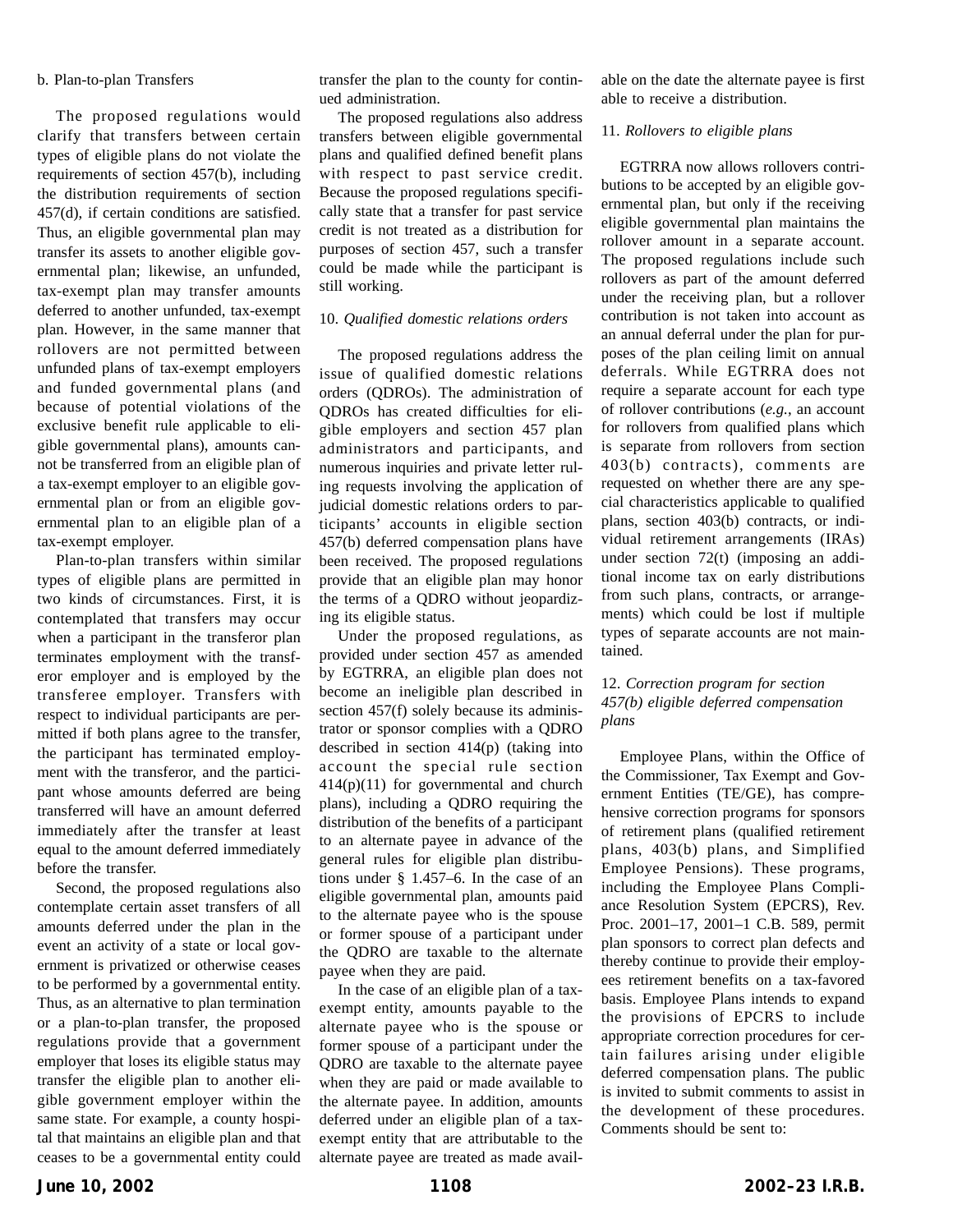Internal Revenue Service Attention: T:EP:RA:VC 1111 Constitution Avenue, NW Washington, D.C. 20224

Pending the update of EPCRS, submissions related to section 457 (b) eligible deferred compensation plan failures will be accepted by Employee Plans on a provisional basis outside of EPCRS.

## 13. *Ineligible plans*

The proposed regulations include guidance regarding ineligible plans under section 457(f). Section 457(f) was in section 457 when it was added to the Code in 1978 for governmental employees, and extended to employees of tax-exempt organizations (other than churches or certain church-controlled organizations) in 1986, because unfunded amounts held by a tax-exempt entity compound tax free like an eligible plan, a qualified plan, or a section 403(b) contract. Section 457(f) was viewed as essential in order to provide an incentive for employers that are not subject to income taxes to adopt an eligible plan, a qualified plan, or a section 403(b) contract.<sup>3</sup> Section 457(f) generally provides that, in the case of an agreement or arrangement for the deferral of compensation, the deferred compensation is included in gross income when deferred or, if later, when the rights to payment of the deferred compensation cease to be subject to a substantial risk of forfeiture. Section 457(f) does not apply to an eligible plan, a qualified plan, a section 403(b) contract, a section 403(c) contract, a transfer of property described in section 83, a trust to which section 402(b) applies, or a qualified governmental excess benefit arrangement described in section 415(m).

The proposed regulations reflect the statutory changes in section 457(f) that have been made since 1982—which is when the current outstanding regulations were issued—and clarify the interaction between sections 457(f) and 83 (relating to the transfer of property in connection with the performance of services). Under the proposed regulations, section 457(f) does not apply to a transfer of property if

section 83 applies to the transfer. Further, section 457(f) does not apply if the date on which there is no substantial risk of forfeiture with respect to the compensation is on or after the date on which there is a transfer of property to which section 83 applies. However, section 457(f) applies if the date on which there is no substantial risk of forfeiture with respect to the compensation deferred precedes the date on which there is a transfer of property to which section 83 applies. The proposed regulations include several examples, including an example illustrating that section 457(f) does not fail to apply merely because benefits are subsequently paid by a transfer of property. Comments are requested on the coordination of section 457(f) and section 83 under these proposed regulations.

In 2000, the IRS issued Announcement 2000–1, 2000–1 C.B. 294, in which it provided interim guidance on certain broad-based, nonelective plans of a state or local government that were in existence before 1999. Comments are requested on whether similar guidance should be included in the final regulations, and, if so, how the guidance should apply to arrangements, such as those maintained by certain state or local governmental educational institutions, under which supplemental compensation is payable as an incentive to terminate employment, or as an incentive to retain retirement-eligible employees, to ensure an appropriate workforce during periods in which a temporary surplus or deficit in workforce is anticipated.

#### **Proposed Effective Date**

It is proposed that these regulations apply generally for taxable years beginning after December 31, 2001. This is the general applicability date of the changes made in section 457 by EGTRRA. Special effective date provisions apply to provisions relating to coordination of sections 457(f) and 83 and for qualified domestic relations orders. Plan amendments to reflect EGTRRA, and any other requirement under these regulations, are not required to be adopted until the later of when guidance is issued addressing when plan amendments must be adopted or the date final regulations are issued. However, employers may rely on these proposed regulations in taxable years beginning after August 20, 1996 (which is the earliest applicability date for requirements applicable to eligible plans under the SBJPA). Comments are requested on whether an applicability date later than taxable years beginning after December 31, 2001, should apply when the regulations are issued in final form.

#### **Special Analyses**

It has been determined that this notice of proposed rulemaking is not a significant regulatory action as defined in Executive Order 12866. Therefore, a regulatory assessment is not required. It also has been determined that section 553(b) of the Administrative Procedure Act (5 U.S.C. chapter 5) does not apply to these regulations, and because the regulations do not impose a collection of information on small entities, the Regulatory Flexibility Act (5 U.S.C. chapter 6) does not apply. Pursuant to section 7805(f) of the Internal Revenue Code, these proposed regulations will be submitted to the Chief Counsel for Advocacy of the Small Business Administration for comment on its impact on small business

#### **Comments and Public Hearing**

Before these proposed regulations are adopted as final regulations, consideration will be given to any written or electronic comments (a signed original and eight (8) copies) that are submitted timely to the IRS. The IRS and Treasury specifically request comments on the clarity of the proposed regulations and how they may be made easier to understand. All comments will be available for public inspection and copying.

A public hearing has been scheduled for August 28, 2002, beginning at 10 a.m. in the IRS Auditorium of the Internal Revenue Building, 1111 Constitution Avenue, NW, Washington, DC. All visitors must present photo identification to enter the building. Because of access restrictions, visitors will not be admitted

<sup>&</sup>lt;sup>3</sup>See generally the *Report to the Congress on the Tax Treatment of Deferred Compensation under Section 457*, Department of the Treasury, January 1992 (available from the Office of Tax Policy, Room 5315, Treasury Department, 1500 Pennsylvania Avenue, NW, Washington DC 20220).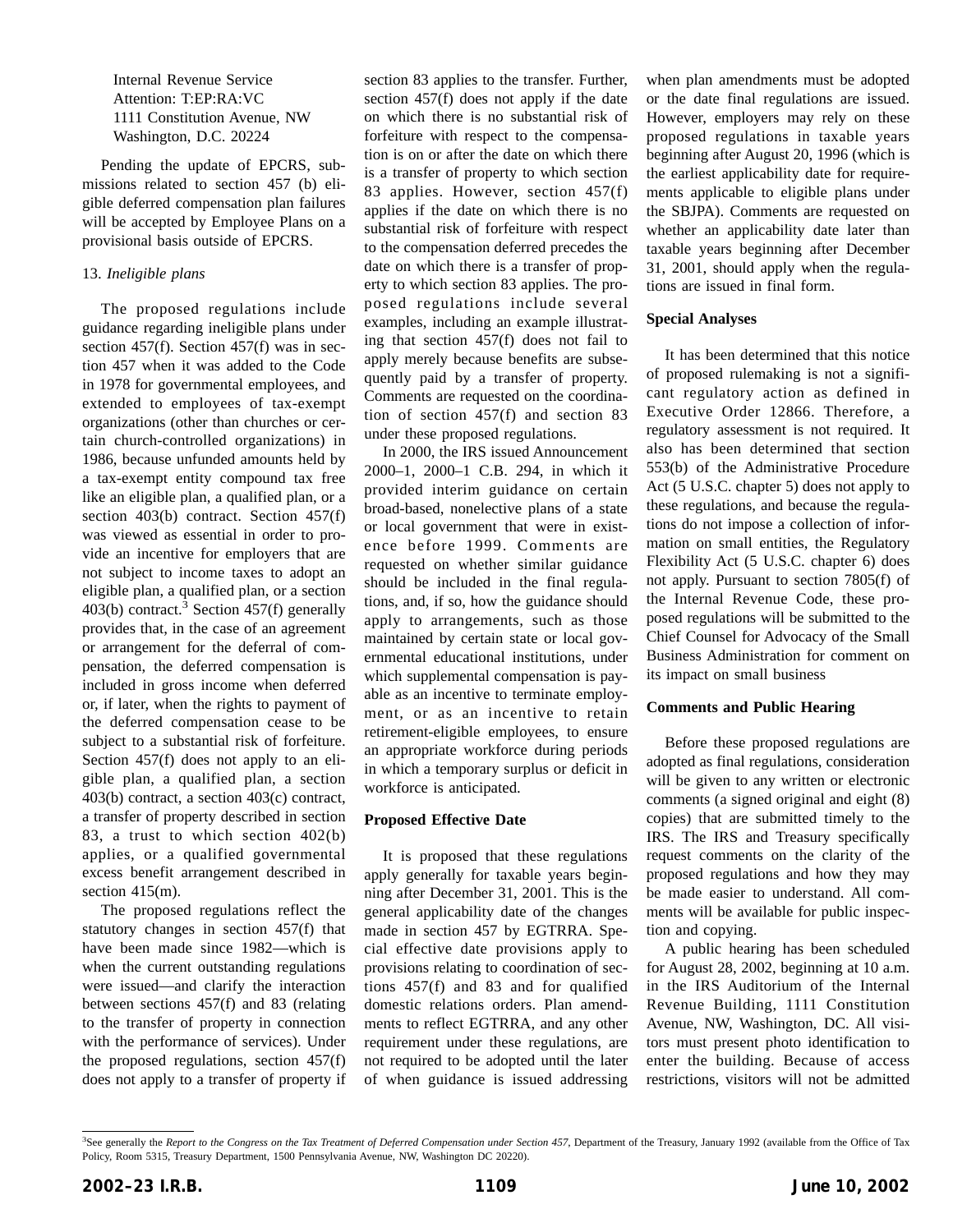beyond the immediate entrance more than 30 minutes before the hearing starts. For information about having your name placed on the building access list to attend the hearing, see the "FOR FUR-THER INFORMATION CONTACT" section of this preamble.

The rules of 26 CFR 601.601(a)(3) apply to the hearing. Persons who wish to present oral comments at the hearing must submit written comments and an outline of the topics to be discussed and the time to be devoted to each topic (signed original and eight (8) copies) by August 7, 2002. A period of 10 minutes will be allotted to each person for making comments. An agenda showing the schedule of speakers will be prepared after the deadline for receiving outlines has passed. Copies of the agenda will be available free of charge at the hearing.

#### **Drafting Information**

The principal author of these regulations is Cheryl Press, Office of Division Counsel/Associate Chief Counsel (Tax Exempt and Government Entities), IRS. However, other personnel from the IRS and Treasury Department participated in their development.

\*\*\*\*\*

## **Proposed Amendments to the Regulations**

Accordingly, 26 CFR part 1 is proposed to be amended as follows:

#### PART 1—INCOME TAXES

Paragraph 1. The authority citation for part 1 continues to read in part as follows: Authority: 26 U.S.C. 7805 \* \* \*

Par. 2. Sections 1.457–1, 1.457–2, 1.457–3, and 1.457–4 are revised to read as follows:

#### *§ 1.457–1 General overview of section 457*.

Section 457 provides rules for nonqualified deferred compensation plans established by eligible employers as defined under § 1.457–2(d). Eligible employers can establish either deferred compensation plans that are eligible plans and that meet the requirements of section 457(b) and §§ 1.457–3 through 1.457–10, or deferred compensation plans or arrangements that do not meet the requirements of section 457(b) and §§ 1.457–3 through 1.457–10 and that are subject to tax treatment under section 457(f) and § 1.457–11.

## *§ 1.457–2 Definitions*.

This section sets forth the definitions that are used under §§ 1.457–1 through 1.457–11.

(a) *Amount(s) deferred*. *Amount(s) deferred* means the total annual deferrals under an eligible plan in the current and prior years, adjusted for gain or loss. Except as otherwise specifically indicated, *amount(s) deferred* includes any rollover amount held by an eligible plan as provided under § 1.457–10(e).

(b) *Annual deferral(s)*—(1) *Annual deferral(s)* means, with respect to a taxable year, the amount of compensation deferred under an eligible plan, whether by salary reduction or by nonelective employer contribution. The amount of compensation deferred under an eligible plan is taken into account as an annual deferral in the taxable year of the participant in which deferred, or, if later, the year in which the amount of compensation deferred is no longer subject to a substantial risk of forfeiture.

(2) If the amount of compensation deferred under the plan during a taxable year is not subject to a substantial risk of forfeiture, the amount taken into account as an annual deferral is not adjusted to reflect gain or loss allocable to the compensation deferred. If, however, the amount of compensation deferred under the plan during the taxable year is subject to a substantial risk of forfeiture, the amount of compensation deferred that is taken into account as an annual deferral in the taxable year in which the substantial risk of forfeiture lapses must be adjusted to reflect gain or loss allocable to the compensation deferred until the substantial risk of forfeiture lapses.

(3) If the eligible plan is a defined benefit plan within the meaning of section 414(j), the annual deferral for a taxable year is the present value of the increase during the taxable year of the participant's accrued benefit that is not subject to a substantial risk of forfeiture (disregarding any such increase attributable to prior annual deferrals). For this purpose, present value must be determined using actuarial assumptions and methods that are reasonable (both individually and in the aggregate), as determined by the Commissioner.

(c) *Beneficiary*. *Beneficiary* means a beneficiary of a participant, a participant's estate, or any other person whose interest in the plan is derived from the participant, including an alternate payee as described in  $\S$  1.457–10(c).

(d) *Catch-up*. *Catch-up* amount or *catch-up* limitation for a participant for a taxable year means the annual deferral permitted under section 414(v) (as described in  $\S$  1.457–4(c)(2)) or section 457(b)(3) (as described in § 1.457–  $4(c)(3)$  to the extent the amount of the annual deferral for the participant for the taxable year is permitted to exceed the plan ceiling applicable under section 457(b)(2) (as described in § 1.457–  $4(c)(1)$ ).

(e) *Eligible employer*. *Eligible employer* means an entity that is a state as defined in paragraph (l) of this section that establishes a plan or a tax-exempt entity as defined in paragraph (m) of this section that establishes a plan. The performance of services as an independent contractor for a state or local government or a tax-exempt entity is treated as the performance of services for an eligible employer. The term *eligible employer* does not include a church as defined in section  $3121(w)(3)(A)$ , a qualified church-controlled organization as defined in section  $3121(w)(3)(B)$ , or the Federal government or any agency or instrumentality thereof.

(f) *Eligible plan*. An *eligible plan* is a plan that meets the requirements of §§ 1.457–3 through 1.457–10 that is established and maintained by an eligible employer. An *eligible governmental plan* is an eligible plan that is established and maintained by an eligible employer as defined in paragraph (l) of this section. An arrangement does not fail to constitute a single eligible governmental plan merely because the arrangement is funded through more than one trustee, custodian, or insurance carrier. An *eligible plan of a tax-exempt entity* is an eligible plan that is established and maintained by an eligible employer as defined in paragraph (m) of this section.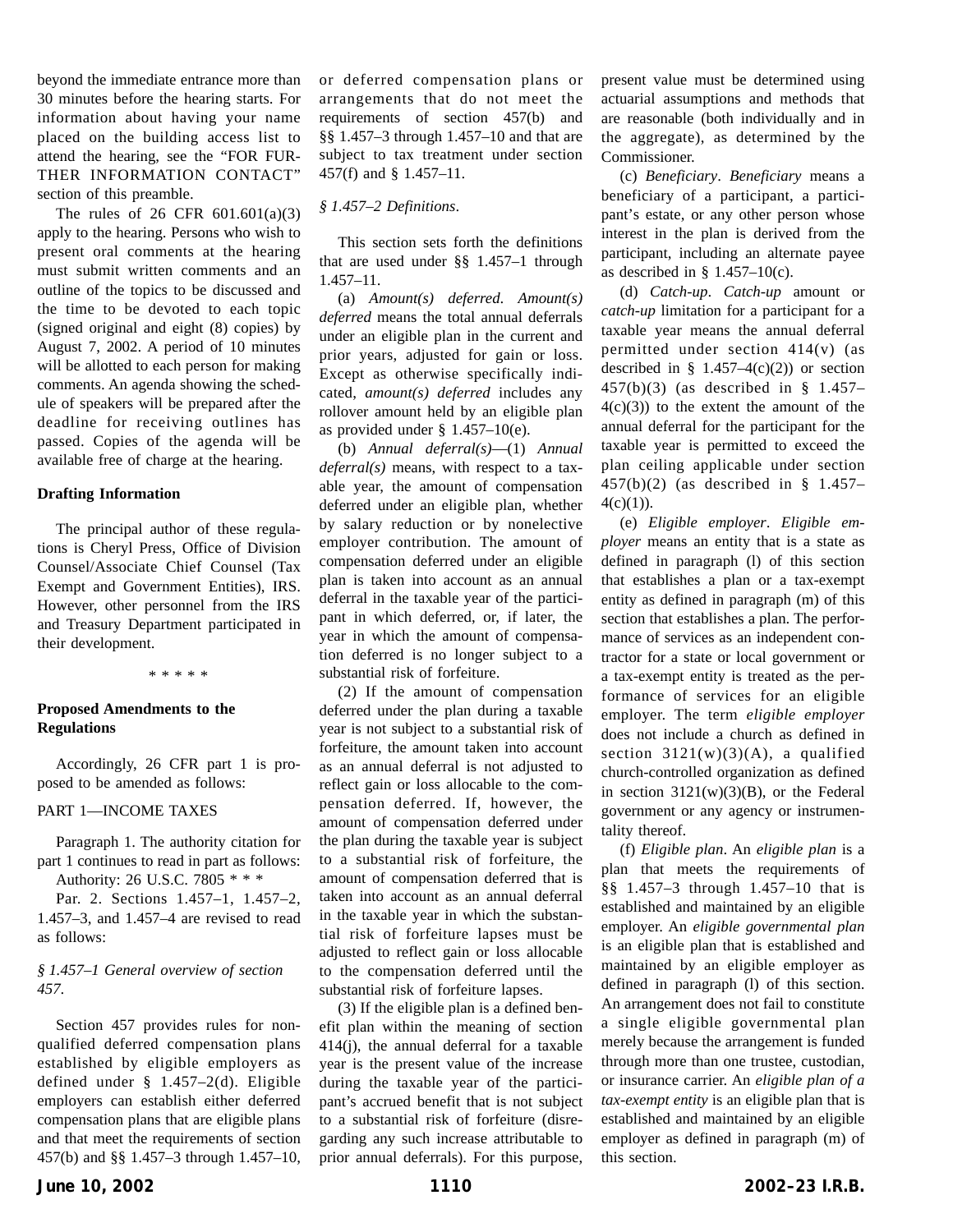(g) *Includible compensation*. *Includible compensation* of a participant means, with respect to a taxable year, the participant's compensation, as defined in section 415(c)(3), for services performed for the eligible employer. The amount of includible compensation is determined without regard to any community property laws.

(h) *Ineligible plan*. *Ineligible plan* means a plan established and maintained by an eligible employer that is not maintained in accordance with §§ 1.457–3 through 1.457–10. A plan that is not established by an eligible employer as defined in paragraph (e) of this section is neither an eligible nor an ineligible plan.

(i) *Nonelective employer contribution*. A *nonelective employer contribution* is a contribution made by an eligible employer for the participant with respect to which the participant does not have the choice to receive the contribution in cash or property. Solely for purposes of section 457 and §§ 1.457–2 through 1.457–11, the term *nonelective employer contribution* includes employer contributions that would be described in section 401(m) if they were contributions to a qualified plan.

(j) *Participant*. *Participant* in an eligible plan means an individual who is currently deferring compensation, or who has previously deferred compensation under the plan by salary reduction or by nonelective employer contribution and who has not received a distribution of his or her entire benefit under the eligible plan. Only individuals who perform services for the eligible employer, either as an employee or as an independent contractor, may defer compensation under the eligible plan.

(k) *Plan*. *Plan* includes any agreement or arrangement between an eligible employer and a participant or participants under which the payment of compensation is deferred (whether by salary reduction or by nonelective employer contribution). The following types of plan are not treated as agreements or arrangement under which compensation is deferred: a *bona fide* vacation leave, sick leave, compensatory time, severance pay, disability pay, or death benefit plan described in section  $457(e)(11)(A)(i)$  and any plan paying length of service awards to *bona fide* volunteers (and their beneficiaries)

on account of qualified services performed by such volunteers as described in section  $457(e)(11)(A)(ii)$ . Further, the term *plan* does not include any of the following (and section 457 and §§ 1.457–2 through 1.457–11 do not apply to any of the following)—

(1) Any nonelective deferred compensation under which all individuals (other than those who have not satisfied any applicable initial service requirement) with the same relationship with the eligible employer are covered under the same plan with no individual variations or options under the plan as described in section  $457(e)(12)$ , but only to the extent the compensation is attributable to services performed as an independent contractor;

(2) An agreement or arrangement described in  $§$  1.457–11(b);

(3) Any plan satisfying the conditions in section  $1107(c)(4)$  of the Tax Reform Act of 1986 (TRA '86) (relating to certain plans for state judges); and

(4) Any of the following plans or arrangements (to which specific transitional statutory exclusions apply)—

(i) A plan or arrangement of a taxexempt entity in existence prior to January 1, 1987, if the conditions of section  $1107(c)(3)(B)$  of the TRA '86, as amended by section 1011(e)(6) of Technical and Miscellaneous Revenue Act of 1988 (TAMRA), are satisfied;

(ii) A collectively bargained nonelective deferred compensation plan in effect on December 31, 1987, if the conditions of section 6064(d)(2) of TAMRA are satisfied;

(iii) Amounts described in section 6064(d)(3) of TAMRA (relating to certain nonelective deferred compensation arrangements in effect before 1989); and

(iv) Any plan satisfying the conditions in section  $1107(c)(4)$  or  $(5)$  of TRA '86 (relating to certain plans for certain individuals with respect to which the Service issued guidance before 1977).

(l) *State*. *State* includes the 50 States of the United States, the District of Columbia, a political subdivision of a state or the District of Columbia, or any agency or instrumentality of a state or the District of Columbia.

(m) *Tax-exempt entity*. *Tax-exempt entity* includes any organization (other than a governmental unit) exempt from tax under subtitle A of the Internal Revenue Code.

(n) *Trust*. *Trust* means a trust described under section  $457(g)$  and § 1.457–8. Custodial accounts and contracts described in section 401(f) are treated as trusts under the rules described in  $\S$  1.457–8(a)(2).

## *§ 1.457–3 General introduction to eligible plans*.

(a) *Compliance in form and operation*. An eligible plan is a written plan established and maintained by an eligible employer that is maintained, in both form and operation, in accordance with the requirements of §§ 1.457–4 through 1.457–10. An eligible plan must contain all the material terms and conditions for benefits under the plan. An eligible plan may contain certain optional features not required for plan eligibility under section 457(b), such as distributions for unforeseeable emergencies, loans, plan-to-plan transfers, additional deferral elections, acceptance of rollovers to the plan, and distributions of smaller accounts to eligible participants. However, except as otherwise specifically provided in §§ 1.457–4 through 1.457–10, if an eligible plan contains any optional provisions, the optional provisions must meet, in both form and operation, the relevant requirements under section 457 and §§ 1.457–2 through 1.457–10.

(b) *Treatment as single plan*. In any case in which multiple plans are used to avoid or evade the requirements of §§ 1.457–4 through 1.457–10, the Commissioner may apply the rules under §§ 1.457–4 through 1.457–10 as if the plans were a single plan.

## *§ 1.457–4 Annual deferrals, deferral limitations, and deferral agreements under eligible plans*.

(a) *Taxation of annual deferrals*. Annual deferrals that satisfy the requirements of paragraphs (b) and (c) of this section are excluded from the gross income of a participant in the year deferred or contributed and are not includible in gross income until paid to the participant in the case of an eligible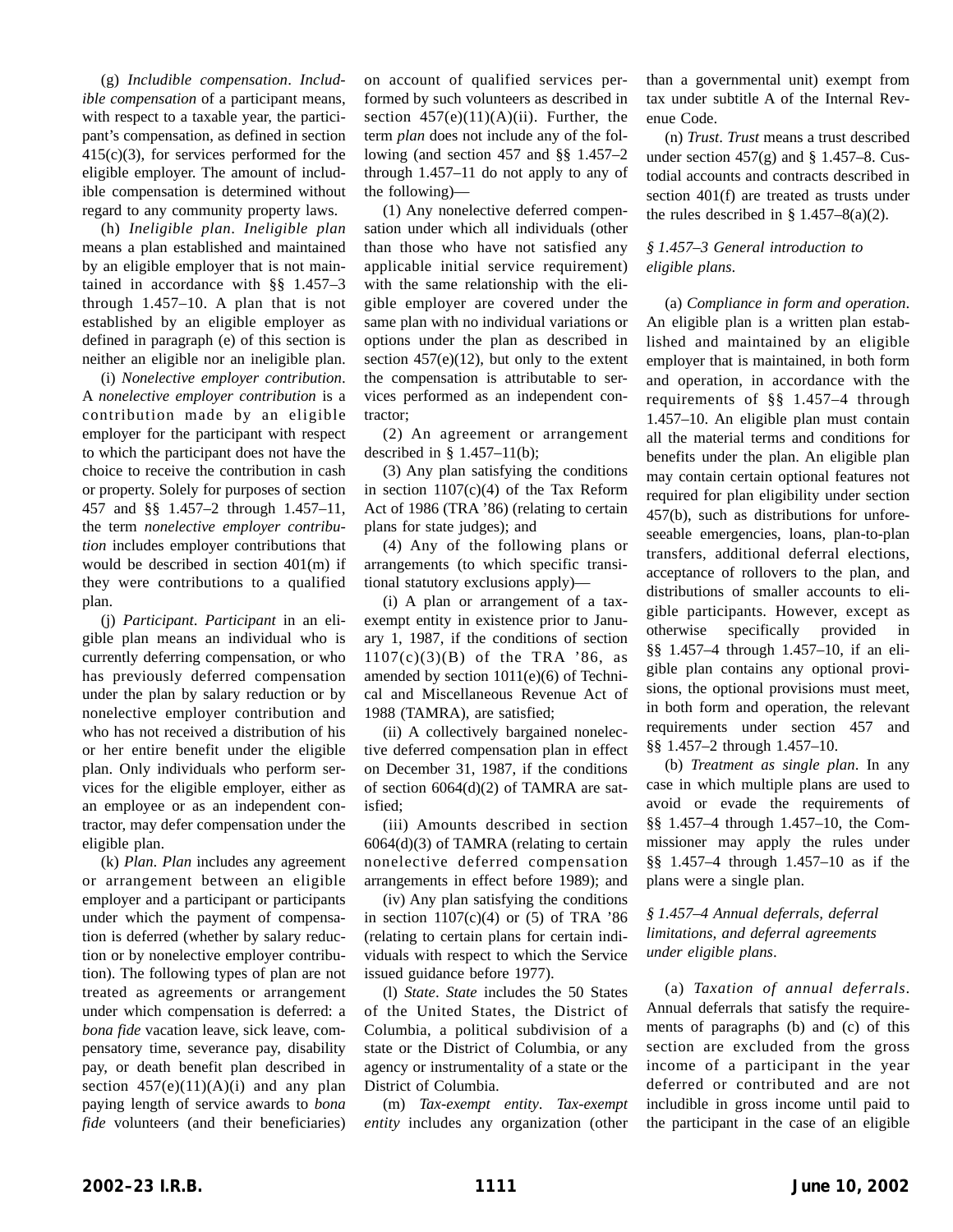governmental plan, or until paid or otherwise made available to the participant in the case of an eligible plan of a taxexempt entity. See § 1.457–7.

(b) *Agreement for deferral*. In order to be an eligible plan, the plan must provide that compensation may be deferred for any calendar month by salary reduction only if an agreement providing for the deferral has been entered into before the first day of the month in which the compensation is paid or made available. A new employee may defer compensation payable in the calendar month during which the participant first becomes an employee if an agreement providing for the deferral is entered into on or before the first day on which the participant performs services for the eligible employer. An eligible plan may provide that if a participant enters into an agreement providing for deferral by salary reduction under the plan, the agreement will remain in effect until the participant revokes or alters the terms of the agreement. Nonelective employer contributions are treated as being made under an agreement entered into before the first day of the calendar month.

(c) *Maximum deferral limitations*—(1) *Basic annual limitation*. (i) Except as described in paragraphs  $(c)(2)$  and  $(3)$  of this section, in order to be an eligible plan, the plan must provide that the annual deferral amount for a taxable year (the plan ceiling) may not exceed the lesser of—

(A) The applicable annual dollar amount specified in section  $457(e)(15)$ : \$11,000 for 2002; \$12,000 for 2003; \$13,000 for 2004; \$14,000 for 2005; and \$15,000 for 2006 and thereafter. After 2006, the \$15,000 amount is adjusted for cost-of-living in the manner described in paragraph (c)(4) of this section; or

(B) 100 percent of the participant's includible compensation for the taxable year.

(ii) The amount of annual deferrals permitted by the 100 percent of includible compensation limitation under paragraph  $(c)(1)(i)(B)$  of this section is determined under section  $457(e)(5)$  and § 1.457–2(g).

(iii) For purposes of determining the plan ceiling under this paragraph (c), the annual deferral amount does not include any rollover amounts received by the eligible plan under  $\S$  1.457–10(e).

(iv) The provisions of this paragraph  $(c)(1)$  are illustrated by the following examples:

*Example 1*. (i) *Facts*. Participant A, who earns \$14,000 a year, enters into a salary reduction agreement in 2006 with A's eligible employer and elects to defer \$13,000 of A's compensation for that year. Participant A is not eligible for the catch-up described in paragraph (c)(2) or (3) of this section, participates in no other retirement plan, and has no other income exclusions taken into account in computing includible compensation.

(ii) *Conclusion*. The annual deferral limit for A in 2006 is the lesser of \$15,000 or 100 percent of includible compensation, \$14,000. A's annual deferral of \$13,000 is permitted under the plan because it is not in excess of \$14,000 and thus does not exceed 100 percent of A's includible compensation.

*Example 2*. (i) *Facts*. Assume the same facts as in *Example 1*, except that A's eligible employer provides an immediately vested, matching employer contribution under the plan for participants who make salary reduction deferrals under A's eligible plan. The matching contribution is equal to 100 percent of elective contributions, but not in excess of 10 percent of compensation (in A's case, \$1,400).

(ii) *Conclusion*. Participant A's annual deferral exceeds the limitations of this paragraph (c)(1). A's maximum deferral limitation in 2006 is \$14,000. A's salary reduction deferral of \$13,000 combined with A's eligible employer's nonelective employer contribution of \$1,400 exceeds the basic annual limitation of this paragraph  $(c)(1)$  because A's annual deferrals total \$14,400. A has an excess deferral for the taxable year of \$400, the amount exceeding A's permitted annual deferral limitation. The \$400 excess deferral is treated as described in paragraph (e) of this section.

*Example 3*. (i) *Facts*. Beginning in year 2002, Eligible Employer X contributes \$3,000 per year for five years to Participant B's eligible plan account. B's interest in the account vests in 2006. B has annual compensation of \$50,000 in each of the five years 2002 through 2006. Participant B is 41 years old. B is not eligible for the catch-up described in paragraph  $(c)(2)$  or  $(3)$  of this section, participates in no other retirement plan, and has no other income exclusions taken into account in computing includible compensation. Adjusted for gain or loss, the value of B's benefit when B's interest in the account vests in 2006 is \$17,000.

(ii) *Conclusion*. Under this vesting schedule, \$17,000 is taken into account as an annual deferral in 2006. B's annual deferrals under the plan are limited to a maximum of \$15,000 in 2006. Thus, the aggregate of the amounts deferred, \$17,000, is in excess of the B's maximum deferral limitation by \$2,000. The \$2,000 is treated as an excess deferral described in paragraph (e) of this section.

(2) *Age 50 catch-up*—(i) *In general*. In accordance with section 414(v) and the regulations thereunder, an eligible governmental plan may provide for catch-up contributions for a participant who is age 50 by the end of the year, provided that such age 50 catch-up contributions do not exceed the catch-up limit under section  $414(v)(2)$  for the taxable year. The maximum amount of age 50 catch-up contributions for a taxable year under section 414(v) is as follows: \$1,000 for 2002; \$2,000 for 2003; \$3,000 for 2004; \$4,000 for 2005; and \$5,000 for 2006 and thereafter. After 2006, the \$5,000 amount is adjusted for cost-of-living. For additional guidance, see regulations under section 414(v).

(ii) *Coordination with special section 457 catch-up*. In accordance with sections 414(v)(6)(C) and 457(e)(18), the age 50 catch-up described in this paragraph (c)(2) does not apply for any taxable year for which a higher limitation applies under the special section 457 catch-up under paragraph  $(c)(3)$  of this section. Thus, for purposes of this paragraph  $(c)(2)(ii)$  and paragraph  $(c)(3)$  of this section, the special section 457 catch-up under paragraph  $(c)(3)$  of this section applies for any taxable year if and only if the plan ceiling taking into account paragraph  $(c)(1)$  and  $(3)$  of this section (and disregarding the age 50 catch-up described in this paragraph  $(c)(2)$  is larger than the plan ceiling taking into account paragraph  $(c)(1)$  of this section and the age 50 catch-up described in this paragraph (c)(2) (and disregarding paragraph  $(c)(3)$  of this section). Thus, a participant who is eligible for the age 50 catch-up for a year and for whom the year is also one of the participant's last three taxable years ending before the participant attains normal retirement age is entitled to the larger of—

(A) The plan ceiling under paragraph  $(c)(1)$  of this section and the age 50 catch-up described in this paragraph  $(c)(2)$  (and disregarding paragraph  $(c)(3)$ of this section) or

(B) The plan ceiling under paragraphs  $(c)(1)$  and  $(3)$  of this section (and disregarding the age 50 catch-up described in this paragraph  $(c)(2)$ ).

(iii) *Examples*. The provisions of this paragraph (c)(2) are illustrated by the following examples:

*Example 1*. (i) *Facts*. Participant C, who is 55, is eligible to participate in an eligible governmental plan in 2006. The plan provides a normal retirement age of 65. The plan provides limitations on annual deferrals up to the maximum permitted under paragraphs  $(c)(1)$  and  $(3)$  of this section and the age 50 catch-up described in this paragraph (c)(2). For 2006, C will receive compensation of \$40,000 from the eligible employer. C desires to defer the maximum amount possible in 2006. The applicable basic dollar limit of paragraph  $(c)(1)(i)(A)$  of this section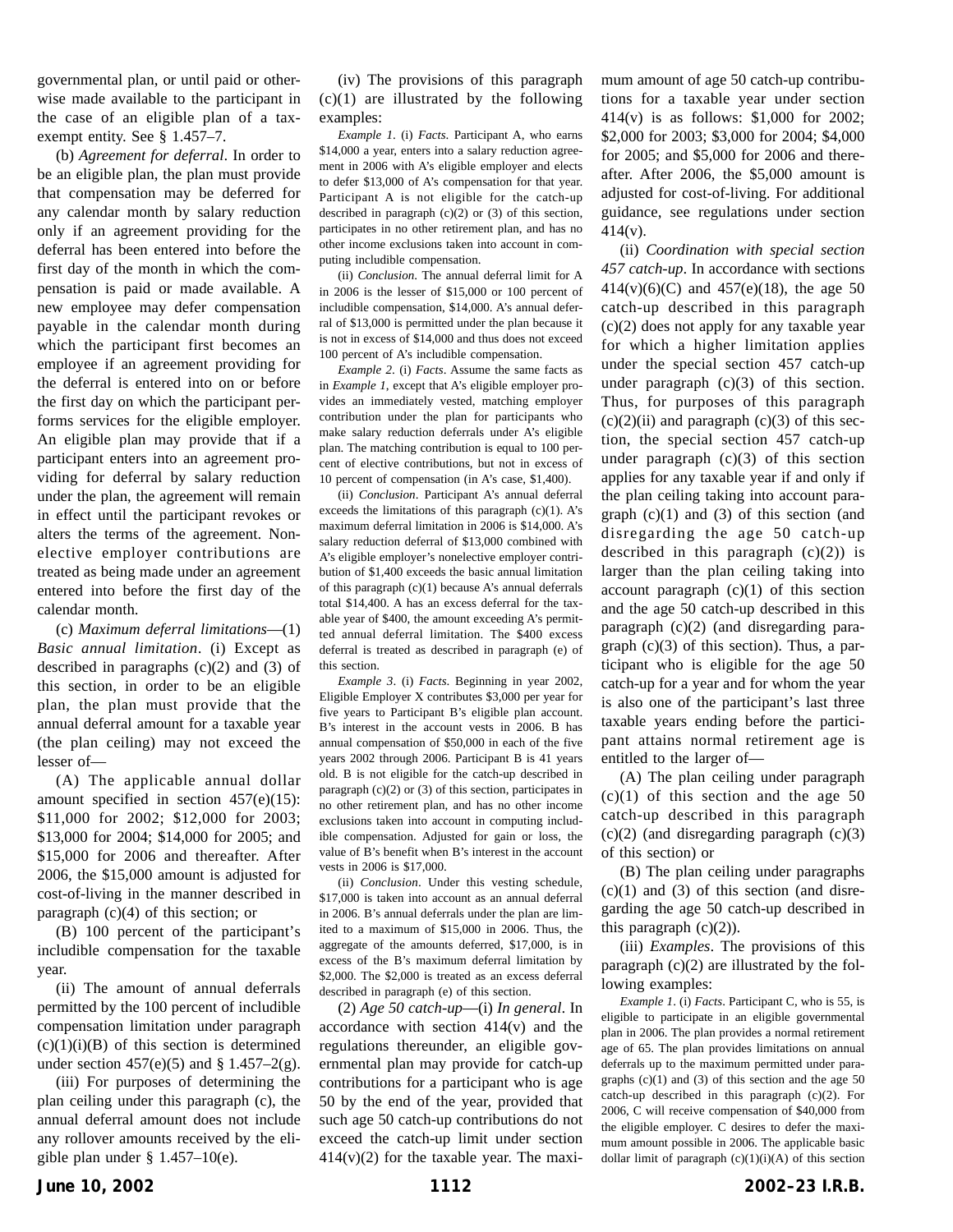is \$15,000 for 2006 and the additional dollar amount permitted under the age 50 catch-up is \$5,000 for 2006.

(ii) *Conclusion*. C is eligible for the age 50 catch-up in 2006 because C is 55 in 2006. However, C is not eligible for the special section 457 catch-up under paragraph (c)(3) of this section in 2006 because 2006 is not one of the last three taxable years ending before C attains normal retirement age. Accordingly, the maximum that C may defer for 2006 is \$20,000.

*Example 2*. (i) *Facts*. The facts are the same as in *Example 1*, except that, in 2006, C will attain age 62. The maximum amount that C can elect under the special section 457 catch-up under paragraph (c)(3) of this section is \$2,000 for 2006.

(ii) *Conclusion*. The maximum that C may defer for 2006 is \$20,000. This is the sum of the basic plan ceiling under paragraph (c)(1) of this section equal to \$15,000 and the age 50 catch-up equal to \$5,000. The special section 457 catch-up under paragraph  $(c)(3)$  of this section is not applicable since it provides a smaller plan ceiling.

*Example 3*. (i) *Facts*. The facts are the same as in *Example 2*, except that the maximum additional amount that C can elect under the special section 457 catch-up under paragraph (c)(3) of this section is \$7,000 for 2006.

(ii) *Conclusion*. The maximum that C may defer for 2006 is \$22,000. This is the sum of the basic plan ceiling under paragraph (c)(1) of this section equal to \$15,000, plus the additional special section 457 catch-up under paragraph (c)(3) of this section equal to \$7,000. The additional dollar amount permitted under the age 50 catch-up is not applicable to C for 2006 because it provides a smaller plan ceiling.

(3) *Special section 457 catch-up*—(i) *In general*. Except as provided in paragraph  $(c)(2)(ii)$  of this section, an eligible plan may provide that, for one or more of the participant's last three taxable years ending before the participant attains "normal retirement age," the plan ceiling is an amount not in excess of the lesser of—

(A) Twice the dollar amount in effect under paragraph  $(c)(1)(i)(A)$  of this section; or

(B) The underutilized limitation determined under paragraph  $(c)(3)(ii)$  of this section.

(ii) *Underutilized limitation*. The underutilized amount determined under this paragraph  $(c)(3)(ii)$  is the sum of-

(A) The plan ceiling established under paragraph  $(c)(1)$  of this section for the taxable year; plus

(B) The plan ceiling established under paragraph  $(c)(1)$  of this section (or under section 457(b)(2) for any year before the applicability date of this section) for any prior taxable year or years, less the amount of annual deferrals under the plan for such prior taxable year or years (disregarding any annual deferrals under the plan permitted under the age 50 catch-up under paragraph  $(c)(2)$  of this section).

(iii) *Determining underutilized limitation under paragraph (c)(3)(ii)(B) of this section*. In determining the includible compensation of a participant under  $§$  1.457–2(g) for purposes of calculating the amount described in paragraph  $(c)(3)(ii)(A)$  of this section, includible compensation is not reduced by contributions of amounts described in paragraph  $(c)(3)(ii)(B)$  of this section. In addition, a prior taxable year is taken into account under paragraph  $(c)(3)(ii)(B)$  of this section only if it is a year beginning after December 31, 1978, in which the participant was eligible to participate in the plan, and in which compensation deferred (if any) under the plan during the year was subject to a plan ceiling established under paragraph  $(c)(1)$  of this section.

(iv) *Special rules concerning application of the coordination limit for years prior to 2002 for purposes of determining the underutilized limitation*—(A) *General rule*. For purposes of determining the underutilized limitation for years prior to 2002, participants remain subject to the rules in effect prior to the repeal of the coordination limitation under section  $457(c)(2)$ . Thus, the applicable basic annual limitation under paragraph (c)(1) of this section and the special section 457 catch-up under this paragraph  $(c)(3)$  for years in effect prior to 2002 are reduced, for purposes of determining a participant's underutilized amount under a plan, by amounts excluded from the participant's income for any prior taxable year by reason of a salary reduction or elective contribution under any other eligible section 457(b) plan, section 401(k) qualified cash or deferred arrangement, section 402(h)(1)(B) simplified employee pension (SARSEP), section 403(b) annuity contract, and section 408(p) simple retirement account, or under any plan for which a deduction is allowed because of a contribution to an organization described in section  $501(c)(18)$  (pre–2002) coordination plans). Similarly, in applying the section 457(b)(2)(B) limitation for includible compensation for years prior to 2002, the limitation is 33 1/3 percent of the participant's compensation includible in gross income.

(B) *Coordination limitation applied to participant*. For purposes of determining the underutilized limitation for years prior to 2002, the coordination limitation applies to pre-2002 coordination plans of all employers for whom a participant has performed services, not only to those of the eligible employer. Thus, for purposes of determining the amount excluded from a participant's gross income in any prior taxable year under paragraph  $(c)(3)(ii)(B)$ of this section, the participant's annual deferral under an eligible plan, and salary reduction or elective deferrals under all other pre-2002 coordination plans, must be determined on an aggregate basis. To the extent that the combined deferral for years prior to 2002 exceeded the maximum deferral limitations, the amount is treated as an excess deferral under paragraph (e) of this section for those prior years.

(C) *Special rule where no annual deferrals under the eligible plan*. A participant who, although eligible, did not defer any compensation under the eligible plan in any given year before 2002 is not subject to the coordinated deferral limit, even though the participant may have deferred compensation under one of the other pre-2002 coordination plans. An individual is treated as not having deferred compensation under an eligible plan for a prior taxable year if all annual deferrals under the plan are distributed in accordance with paragraph (e) of this section. Thus, to the extent that a participant participated solely in one or more of the other pre-2002 coordination plans during a prior taxable year (and not the eligible plan), the participant is not subject to the coordinated limitation for that prior taxable year. However, the participant is treated as having deferred amounts in a prior taxable year for purposes of determining the underutilized limitation for that prior taxable year under this paragraph  $(c)(3)(iv)(C)$ , but only to the extent that the participant's salary reduction contributions or elective deferrals under all pre-2002 coordination plans have not exceeded the maximum deferral limitations in effect under section 457(b) for that prior taxable year. To the extent an employer did not offer an eligible plan to an individual in a prior given year, no underutilized limitation is available to the individual for that prior year, even if the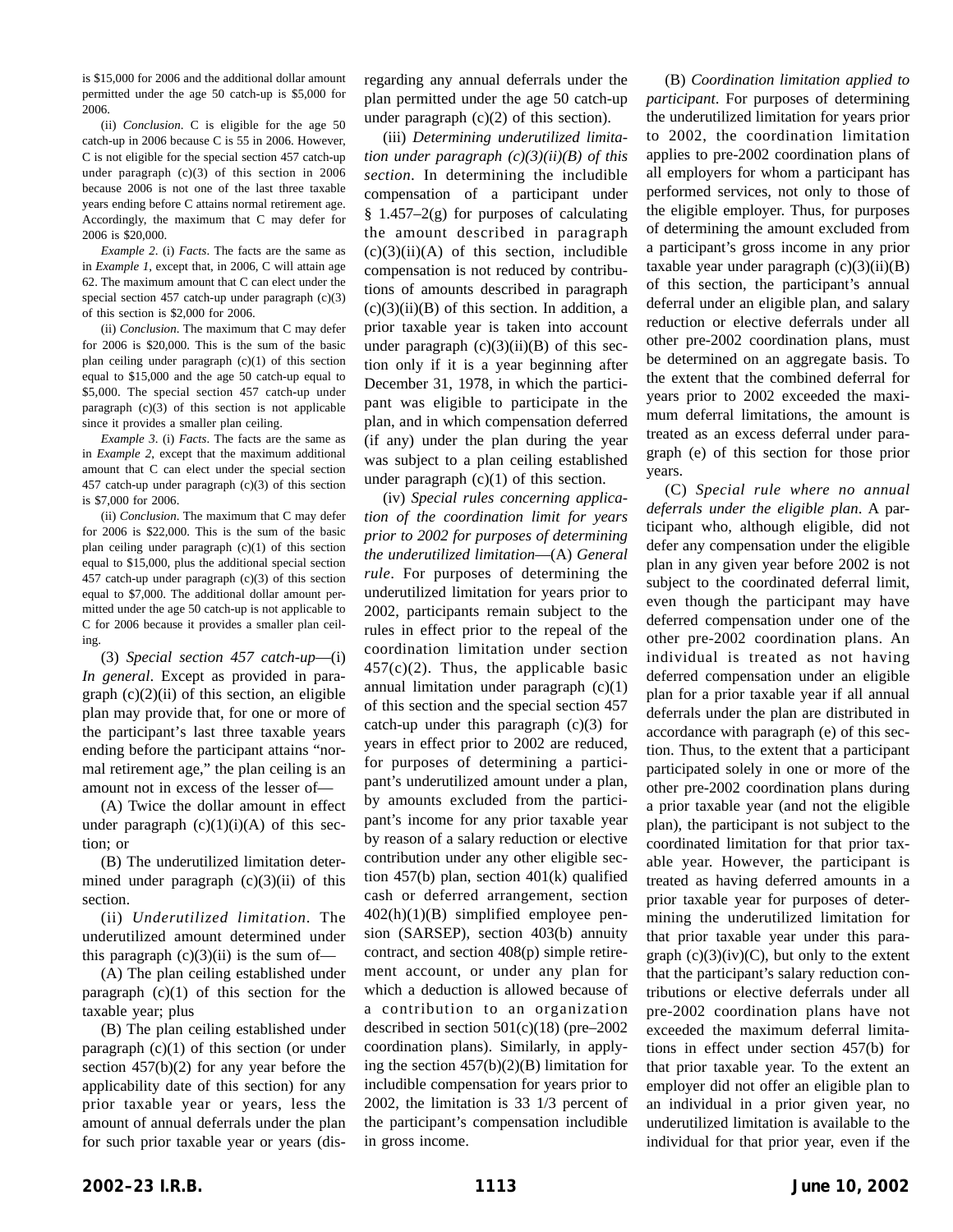employee subsequently becomes eligible to participate in an eligible plan of the employer.

(D) *Examples*. The provisions of this paragraph  $(c)(3)(iv)$  are illustrated by the following examples:

*Example 1*. (i) *Facts*. In 2001 and in years prior to 2001, Participant D earned \$50,000 a year and was eligible to participate in both an eligible plan and a section 401(k) plan. However, D had always participated only in the section 401(k) plan and had always deferred the maximum amount possible. For each year before 2002, the maximum amount permitted under section 401(k) exceeded the limitation of paragraph  $(c)(3)(i)$  of this section. In 2002, D is in the 3-year period prior to D's attainment of the eligible plan's normal retirement age of 65, and D now wants to participate in the eligible plan and make annual deferrals of up to \$30,000 under the plan's special section 457 catch-up provisions.

(ii) *Conclusion*. Participant D is treated as having no underutilized amount under paragraph  $(c)(3)(ii)(B)$  of this section for 2002 for purposes of the catch-up limitation under section 457(b)(3) and paragraph (c)(3) of this section because, in each of the years before 2002, D has deferred an amount in excess of the limitation of paragraph  $(c)(3)(i)$  of this section.

*Example 2*. (i) *Facts*. Assume the same facts as in *Example 1*, except that D only deferred \$2,500 per year under the section 401(k) plan for one year before 2002.

(ii) *Conclusion*. D is treated as having an underutilized amount under paragraph  $(c)(3)(ii)(B)$ of this section for 2002 for purposes of the special section 457 catch-up limitation. This is because D has deferred an amount for prior years that is less than the limitation of paragraph  $(c)(1)(i)$  of this section.

*Example 3*. (i) *Facts*. Participant E, who earned \$15,000 for 2000, entered into a salary reduction agreement in 2000 with E's eligible employer and elected to defer \$3,000 for that year. For 2000, E's eligible employer provided an immediately vested, matching employer contribution under the plan for participants who make salary reduction deferrals under E's eligible plan. The matching contribution was equal to 100 percent of elective contributions, but not in excess of 10 percent of compensation before salary reduction deferrals (in E's case, \$1,500). For 2000, E was not eligible for any catch-up contribution, participated in no other retirement plan, and had no other income exclusions taken into account in computing taxable compensation.

(ii) *Conclusion*. Participant E's annual deferral exceeded the limitations of section 457(b) for 2000. E's maximum deferral limitation in 2000 was \$4,000 because E's includible compensation was \$12,000 (\$15,000 minus the deferral of \$3,000) and the applicable limitation for 2000 was one-third of the individual's includible compensation (one-third of \$12,000 equals \$4,000). E's salary reduction deferral of \$3,000 combined with E's eligible employer's matching contribution of \$1,500 exceeded the limitation of section 457(b) for 2000 because E's annual deferrals totaled \$4,500. E had an excess deferral for 2000 of \$500, the amount exceeding E's permitted annual deferral limitation, and E's underutilized amount for 2000 is zero.

(v) *Normal retirement age*—(A) *General rule*. For purposes of the special section 457 catch-up in this paragraph  $(c)(3)$ , a plan must specify the normal retirement age under the plan. A plan may define normal retirement age as any age that is on or after the earlier of age 65 or the age at which participants have the right to retire and receive, under the basic defined benefit pension plan of the state or taxexempt entity, immediate retirement benefits without actuarial or similar reduction because of retirement before some later specified age, and that is not later than age 70 ½. Alternatively, a plan may provide that a participant is allowed to designate a normal retirement age within these ages. For purposes of the special section 457 catch-up in this paragraph  $(c)(3)$ , an entity sponsoring more than one eligible plan may not permit a participant to have more than one normal retirement age under the eligible plans it sponsors.

(B) *Special rule for eligible plans of qualified police or firefighters*. An eligible plan with participants that include qualified police or firefighters as defined under section  $415(b)(2)(H)(ii)(I)$  may designate a normal retirement age for such qualified police or firefighters that is earlier than the earliest normal retirement age designated under the general rule of paragraph  $(c)(3)(i)(A)$  of this section, but in no event may the normal retirement age be earlier than age 40. Alternatively, a plan may allow a qualified police or firefighter participant to designate a normal retirement age that is between age 40 and age 70 ½.

(vi) *Examples*. The provisions of this paragraph  $(c)(3)$  are illustrated by the following examples:

*Example 1*. (i) *Facts*. Participant *F*, who will turn 61 on April 1, 2006, becomes eligible to participate in an eligible plan on January 1, 2006. The plan provides a normal retirement age of 65. The plan provides limitations on annual deferrals up to the maximum permitted under paragraphs (c)(1) through (3) of this section. For 2006, F will receive compensation of \$40,000 from the eligible employer. F desires to defer the maximum amount possible in 2006. The applicable basic dollar limit of paragraph  $(c)(1)(i)(A)$  of this section is \$15,000 for 2006 and the additional dollar amount permitted under the age 50 catch-up in paragraph  $(c)(2)$  of this section for an individual who is at least age 50 is \$5,000 for 2006.

(ii) *Conclusion*. F is not eligible for the special section 457 catch-up under paragraph (c)(3) of this section in 2006 because 2006 is not one of the last three taxable years ending before F attains normal retirement age. Accordingly, the maximum that F may defer for 2006 is \$20,000. See also paragraph (c)(2)(iii) *Example 1* of this section.

*Example 2*. (i) *Facts*. The facts are the same as in *Example 1* except that, in 2006, F elects to defer only \$2,000 under the plan (rather than the maximum permitted amount of \$20,000). In addition, assume that the applicable basic dollar limit of paragraph  $(c)(1)(i)(A)$  of this section continues to be \$15,000 for 2007 and the additional dollar amount permitted under the age 50 catch-up in paragraph  $(c)(2)$  of this section for an individual who is at least age 50 continues to be \$5,000 for 2007. In F's taxable year 2007, which is one of the last three taxable years ending before F attains the plan's normal retirement age of 65, F again receives a salary of \$40,000 and elects to defer the maximum amount permissible under the plan's catch-up provisions prescribed under paragraph (c) of this section.

(ii) *Conclusion*. For 2007, which is one of the last three taxable years ending before F attains the plan's normal retirement age of 65, the applicable limit on deferrals for F is the larger of the amount under the special section 457 catch-up or \$20,000, which is the basic annual limitation (\$15,000) and the age 50 catch-up limit of section  $414(v)$  (\$5,000). For 2007, F's special section 457 catch-up amount is the lesser of two times the basic annual limitation (\$30,000) or the sum of the basic annual limitation (\$15,000) plus the \$13,000 underutilized limitation under paragraph  $(c)(3)(ii)$  of this section (the \$15,000 plan ceiling in 2006, minus the \$2,000 contributed for F in 2006), or \$28,000. Thus, the maximum amount that F may defer in 2007 is \$28,000.

*Example 3*. (i) *Facts*. The facts are the same as in *Examples 1* and *2*, except that F does not make any contributions to the plan before 2010. In addition, assume that the applicable basic dollar limitation of paragraph  $(c)(1)(i)(A)$  of this section continues to be \$15,000 for 2010 and the additional dollar amount permitted under the age 50 catch-up in paragraph  $(c)(2)$  of this section for an individual who is at least age 50 continues to be \$5,000 for 2010. In F's taxable year 2010, the year in which F attains age 65 (which is the normal retirement age under the plan), F desires to defer the maximum amount possible under the plan. F's compensation for 2010 is again \$40,000.

(ii) *Conclusion*. For 2010, the maximum amount that F may defer is \$20,000. The special section 457 catch-up provisions under paragraph  $(c)(3)$  of this section are not applicable because 2010 is not a taxable year ending before the year in which F attains normal retirement age.

(4) *Cost-of-living adjustment*. For years beginning after December 31, 2006, the \$15,000 dollar limitation in paragraph  $(c)(1)(i)(A)$  of this section will be adjusted to take into account increases in the cost-of-living. The adjustment in the dollar limitation is made at the same time and in the same manner as under section 415(d) (relating to qualified plans under section  $401(a)$ , except that the base period is the calendar quarter beginning July 1, 2005, and any increase which is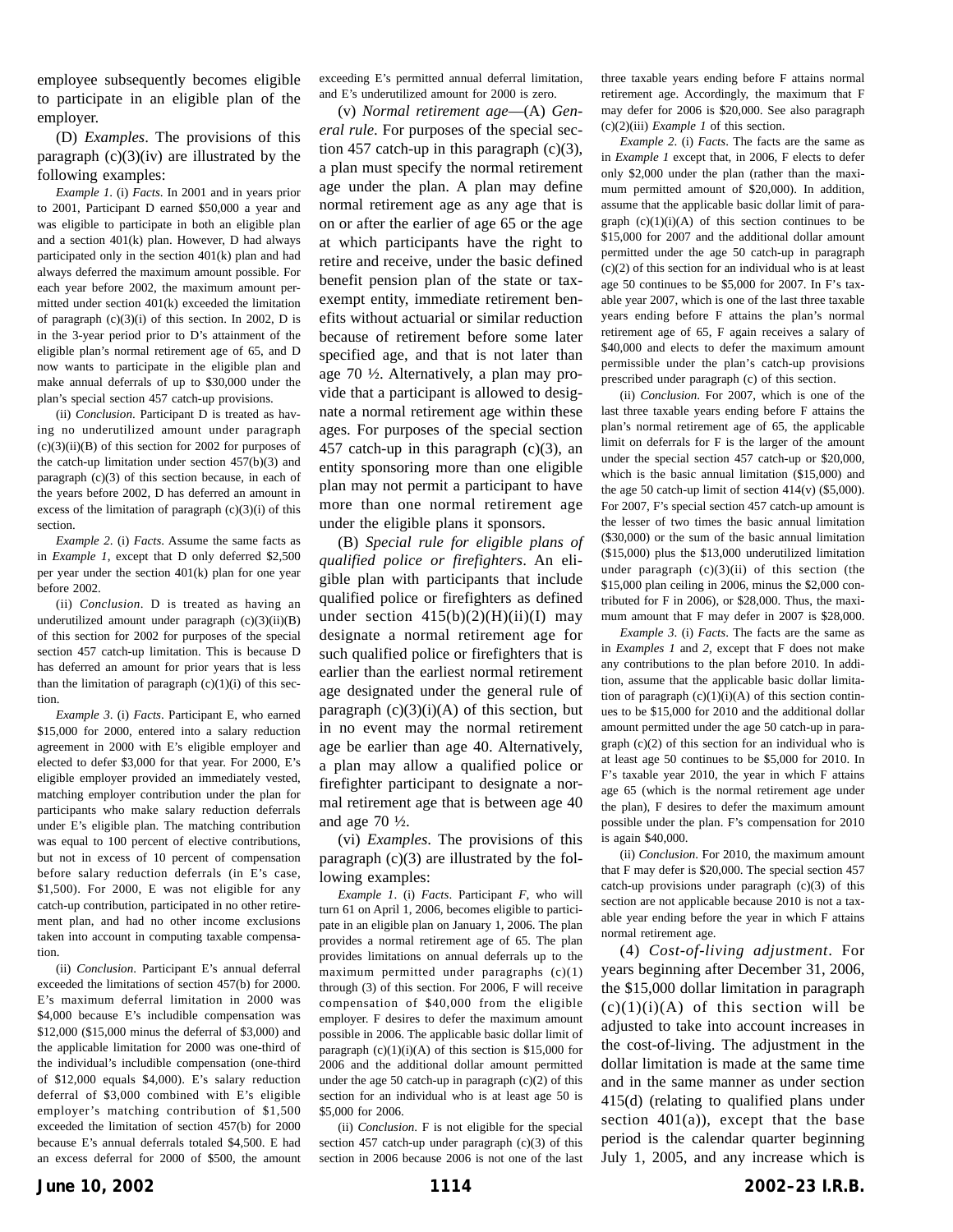not a multiple of \$500 will be rounded to the next lowest multiple of \$500.

(d) *Deferral of sick, vacation, and back pay under an eligible plan*—(1) *In general*. An eligible plan may provide that a participant may elect to defer accumulated sick pay, accumulated vacation pay, and back pay under an eligible plan if certain conditions are satisfied. The plan must provide, in accordance with paragraph (b) of this section, that these amounts may be deferred for any calendar month only if an agreement providing for the deferral is entered into before the beginning of the month in which the amounts would otherwise be paid or made available and the participant is an employee in that month. Any deferrals made under this paragraph (d)(1) under an eligible plan are subject to the maximum deferral limitations of paragraph (c) of this section.

(2) *Examples*. The provisions of this paragraph (d) are illustrated by the following examples:

*Example 1*. (i) *Facts*. Participant G, age 62, is a participant in an eligible plan providing a normal retirement age of 65. Under the terms of G's employer's eligible plan and G's sick leave plan, G may, during November of 2003 (which is one of the three years prior to normal retirement age), make a one-time election to contribute amounts representing accumulated sick pay to the eligible plan in December of 2003 (within the maximum deferral limitations). Alternatively, such amounts may remain in the "bank" under the sick leave plan. No cash out of the sick pay is available at any time prior to termination of employment. The total value of G's accumulated sick pay (determined, in accordance with the terms of the sick leave plan, by reference to G's current salary) is \$4,000 in December of 2003.

(ii) *Conclusion*. Under the terms of the eligible plan and sick leave plan, G may elect before December of 2003 to defer the \$4,000 value of accumulated sick pay under the eligible plan, provided that G's other annual deferrals to the eligible plan for 2003, when added to the \$4,000, do not exceed G's maximum deferral limitation for the year.

*Example 2*. (i) *Facts*. Employer X maintains an eligible plan and a vacation leave plan. Under the terms of the vacation leave plan, employees generally accrue three weeks of vacation per year. Up to one week's unused vacation may be carried over from one year to the next, so that in any single year an employee may have a maximum of four weeks vacation time. At the beginning of each calendar year, under the terms of the eligible plan (which constitutes an agreement providing for the deferral), the value of any unused vacation time from the prior year in excess of one week is automatically contributed to the eligible plan, to the extent of the employee's maximum deferral limitations. Amounts in excess of the maximum deferral limitations are forfeited.

(ii) *Conclusion*. The value of the unused vacation pay contributed to X's eligible plan pursuant to the terms of the plan and the terms of the vacation leave plan is treated as an annual deferral to the eligible plan in the calendar year the contribution is made. No amounts contributed to the eligible plan will be considered made available to a participant in X's eligible plan.

(e) *Excess deferrals under an eligible plan*—(1) *In general*. Any amount deferred under an eligible plan for the taxable year of a participant that exceeds the maximum deferral limitations set forth in paragraphs  $(c)(1)$  through  $(3)$  of this section, and any amount that exceeds the individual limitation under § 1.457–5, constitutes an excess deferral taxable in accordance with § 1.457–11 for that taxable year. Thus, an excess deferral is includible in gross income in the taxable year deferred or, if later, the first taxable year in which there is no substantial risk of forfeiture.

(2) *Excess deferrals under an eligible governmental plan other than as a result of the individual limitation*. In order to be an eligible governmental plan, the plan must provide that any excess deferrals resulting from a failure of a plan to apply the limitations of paragraphs  $(c)(1)$ through (3) of this section to amounts deferred under the eligible plan (computed without regard to the individual limitation under § 1.457–5) will be distributed to the participant, with allocable net income, as soon as administratively practicable after the plan determines that the amount is an excess deferral. For purposes of determining whether there is an excess deferral resulting from a failure of a plan to apply the limitations of paragraphs  $(c)(1)$  through  $(3)$  of this section, all plans under which an individual participates by virtue of his or her relationship with a single employer are treated as a single plan. An eligible governmental plan does not fail to satisfy the requirements of paragraphs (a) through (d) of this section or §§ 1.457–6 through 1.457–10 (including the distribution rules under § 1.457–6 and the funding rules under § 1.457–8) solely by reason of a distribution made under this paragraph (e)(2). If such excess deferrals are not corrected by distribution under this paragraph (e)(2), the plan will be an ineligible plan under which benefits are taxable in accordance with § 1.457–11.

(3) *Excess deferrals under an eligible plan of a tax-exempt employer other than* *as a result of the individual limitation*. If a plan of a tax-exempt employer fails to comply with the limitations of paragraphs  $(c)(1)$  through  $(3)$  of this section, the plan will be an ineligible plan under which benefits are taxable in accordance with § 1.457–11. For purposes of determining whether there is an excess deferral resulting from a failure of a plan to apply the limitations of paragraphs (c)(1) through (3) of this section, all plans under which an individual participates by virtue of his or her relationship with a single employer are treated as a single plan.

(4) *Excess deferrals arising from application of the individual limitation*. An eligible plan may provide that an excess deferral as a result of a failure to comply with the individual limitation under § 1.457–5 for a taxable year may be distributed to the participant, with allocable net income, as soon as administratively practicable after the plan determines that the amount is an excess deferral. An eligible plan does not fail to satisfy the requirements of paragraphs (a) through (d) of this section or §§ 1.457–6 through 1.457–10 (including the distribution rules under § 1.457–6 and the funding rules under § 1.457–8) solely by reason of a distribution made under this paragraph (e)(4). Although a plan will still maintain eligible status if excess deferrals are not distributed under this paragraph (e)(4), a participant must include the excess amounts in income as provided in paragraph (e)(1) of this section.

(5) *Examples*. The provisions of this paragraph (e) are illustrated by the following examples:

*Example 1*. (i) *Facts*. In 2006, the eligible plan of State Employer X in which Participant H participates permits a maximum deferral of the lesser of \$15,000 or 100 percent of includible compensation. In 2006, H, who has compensation of \$28,000, nevertheless defers \$16,000 under the eligible plan. Participant H is age 45 and normal retirement age under the plan is age 65. For 2006, the applicable dollar limit under paragraph  $(c)(1)(i)(A)$  of this section is \$15,000.

(ii) *Conclusion*. Participant H has deferred \$1,000 in excess of the \$15,000 limitation provided for under the plan for 2006. The \$1,000 excess must be included by H into H's income for 2006. In order to correct the failure and still be an eligible plan, the plan must distribute the excess deferral, with allocable net income, as soon as administratively practicable after determining that the amount exceeds the plan deferral limitations. If the excess deferral is not distributed, the plan will be an ineligible plan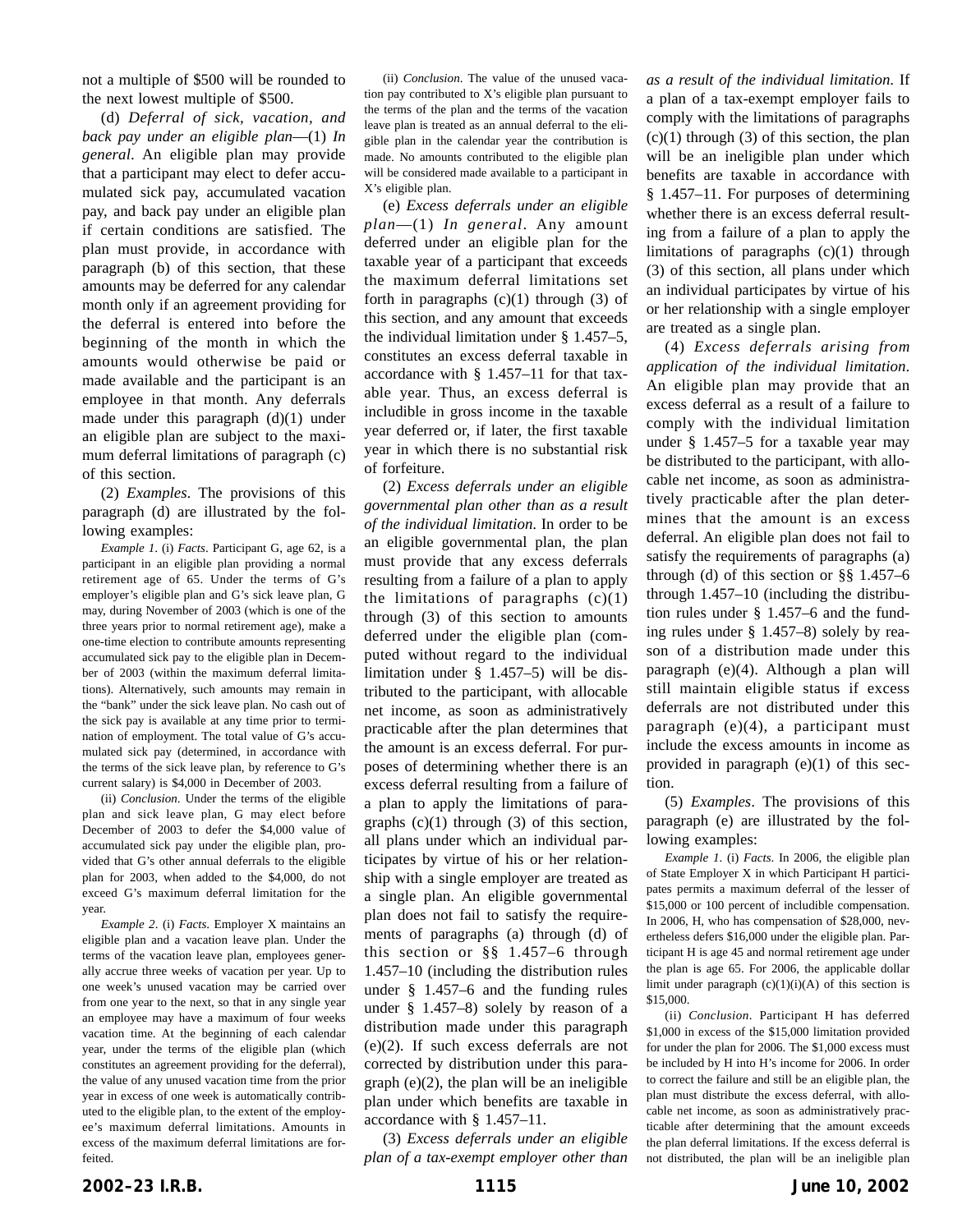with respect to which benefits are taxable in accordance with § 1.457–11.

*Example 2*. (i) *Facts*. The facts are the same as in *Example 1*, except that H's deferral under the eligible plan is limited to \$11,000 and H also makes a salary reduction contribution of \$5,000 to an annuity contract under section 403(b) with the same Employer X.

(ii) *Conclusion*. H's deferrals are within the plan deferral limitations of Employer X. Because of the repeal of the application of the coordination limitation under former paragraph (2) of section 457(c), H's salary reduction deferrals under the annuity contract are no longer considered in determining H's applicable deferral limits under paragraphs (c)(1) through (3) of this section.

*Example 3*. (i) *Facts*. The facts are the same as in *Example 1*, except that H's deferral under the eligible governmental plan is limited to \$14,000 and H also makes a deferral of \$4,000 to an eligible governmental plan of a different employer. Participant H is age 45 and normal retirement age under both eligible plans is age 65.

(ii) *Conclusion*. Because of the application of the individual limitation under § 1.457–5, H has an excess deferral of \$3,000 (the sum of \$14,000 plus \$4,000 equals \$18,000, which is \$3,000 in excess of the dollar limitation of \$15,000). The \$3,000 excess deferral, with allocable net income, may be distributed from either plan as soon as administratively practicable after determining that the combined amount exceeds the deferral limitations. If the \$3,000 excess deferral is not distributed to H, each plan will continue to be an eligible plan, but the \$3,000 must be included by H into H's income for 2006.

*Example 4*. (i) *Facts*. Assume the same facts as in *Example 3*, except that H's deferral under the eligible governmental plan is limited to \$14,000 and H also makes a deferral of \$4,000 to an eligible plan of Employer Y, a tax-exempt entity.

(ii) *Conclusion*. The results are the same as in *Example 3*, *i.e.*, because of the application of the individual limitation under § 1.457–5, H has an excess deferral of \$3,000. If the \$3,000 excess deferral is not distributed to H, each plan will continue to be an eligible plan, but the \$3,000 must be included by H into H's income for 2006.

Par. 3. Sections 1.457–5 through 1.457–12 are added to read as follows:

## *§ 1.457–5 Individual limitation for combined annual deferrals under multiple eligible plans*

(a) *General rule*. The individual limitation under section 457(c) and this section equals the basic annual deferral limitation under § 1.457–4(c)(1)(i)(A), the age 50 catch-up amount under § 1.457–  $4(c)(2)$ , and the special section 457 catch-up amount under  $§$  1.457–4(c)(3), applied by taking into account the combined annual deferral for the participant for any taxable year under all eligible plans. While an eligible plan may include provisions under which it will meet the individual limitation under section 457(c) and this section, annual deferrals by a participant that exceed the individual limit under section 457(c) and this section will not cause a plan to lose its eligible status. However, to the extent the combined annual deferrals for a participant for any taxable year exceed the individual limitation under section 457(c) and this section for that year, the amounts are treated as excess deferrals as described in  $§$  1.457–4(e).

(b) *Limitation applied to participant*. The individual limitation in this section applies to eligible plans of all employers for whom a participant has performed services, including both eligible governmental plans and eligible plans of a taxexempt entity and both eligible plans of the employer and eligible plans of other employers. Thus, for purposes of determining the amount excluded from a participant's gross income in any taxable year (including the underutilized limitation under  $\frac{8}{9}$  1.457–4(c)(3)(ii)(B)), the participant's annual deferral under an eligible plan, and the participant's annual deferrals under all other eligible plans, must be determined on an aggregate basis. To the extent that the combined annual deferral amount exceeds the maximum deferral limitation applicable under § 1.457–4(c)(1)(i)(A), (c)(2), or (c)(3), the amount is treated as an excess deferral under § 1.457–4(e).

(c) *Special rules for catch-up amounts under multiple eligible plans*. For purposes of applying section 457(c) and this section, the special section 457 catch-up under  $\frac{1.457 - 4(c)}{3}$  is taken into account only to the extent that an annual deferral is made for a participant under an eligible plan as a result of plan provisions permitted under  $\S$  1.457–4(c)(3). In addition, if a participant has annual deferrals under more than one eligible plan and the applicable catch-up amount under  $§ 1.457-4(c)(2)$  or (3) is not the same for each such eligible plan for the taxable year, section 457(c) and this section are applied using the catch-up amount under whichever plan has the largest catch-up amount applicable to the participant.

(d) *Examples*. The provisions of this section are illustrated by the following examples:

*Example 1*. (i) *Facts*. Participant F is age 62 in 2006 and participates in two eligible plans during 2006, Plans J and K, which are each eligible plans of two different governmental entities. Each plan includes provisions allowing the maximum annual deferral permitted under  $§$  1.457–4(c)(1) through (3). For 2006, the underutilized amount under  $§ 1.457-4(c)(3)(ii)(B)$  is \$20,000 under Plan J and is \$40,000 under Plan K. Normal retirement age is age 65 under both plans. Participant F defers \$15,000 under each plan. Participant F's includible compensation is in each case in excess of the deferral. Neither plan designates the \$15,000 contribution as a catch-up permitted under each plan's special section 457 catch-up provisions.

(ii) *Conclusion*. For purposes of applying this section to Participant F for 2006, the maximum exclusion is \$20,000. This is equal to the sum of \$15,000 plus \$5,000, which is the age 50 catch-up amount. Thus, F has an excess amount of \$10,000 which is treated as an excess deferral for Participant F for 2006 under § 1.457–4(e).

*Example 2*. (i) *Facts*. Participant E, who will turn 63 on April 1, 2006, participates in four eligible plans during 2006: Plan W which is an eligible governmental plan; and Plans X, Y, and Z which are each eligible plans of three different tax-exempt entities. For 2006, the limitation under these plans that apply to Participant E under all four plans under § 1.457–4(c)(1)(i)(A) is \$15,000. For 2006, the additional age 50 catch-up limitation that applies to Participant E under Plan W under § 1.457–4(c)(2) is \$5,000. Further, for 2006, different limitations under §§ 1.457–4(c)(3) and (c)(3)(ii)(B) apply to Participant E under each of these plans, as follows: under Plan W, the underutilized limitation under § 1.457–4  $(c)(3)(ii)(B)$  is  $$7,000$ ; under Plan X, the underutilized limitation under  $\frac{8}{3}$  1.457–4(c)(3)(ii)(B) is *\$2,000*; under Plan Y, the underutilized limitation under § 1.457–4(c)(3)(ii)(B) is *\$8,000*; and under Plan Z,  $\S$  1.457–4(c)(3) is not applicable since normal retirement age is age 62 under Plan Z. Participant E's includible compensation is in each case in excess of any applicable deferral.

(ii) *Conclusion*. For purposes of applying this section to Participant E for 2006, Participant E could elect to defer \$23,000 under Plan Y, which is the maximum deferral limitation under §§ 1.457–4 (c)(1) through (3), and to defer no amount under Plans W, X, and Z. The \$23,000 maximum amount is equal to the sum of \$15,000 plus \$8,000, which is the catch-up amount applicable to Participant E under Plan Y and which is the largest catch-up amount applicable to Participant E under any of the four plans for 2006. Alternatively, Participant E could instead elect to defer the following combination of amounts: \$5,000 to Plan W and an aggregate total of \$15,000 to Plans X, Y, and Z; \$22,000 to Plan W and none to any of the other three plans; \$17,000 to Plan X and none to any of the other three plans; or \$15,000 to Plan Z and none to any of the other three plans.

(iii) If the underutilized amount under Plans W, X, and Y for 2006 were in each case zero (because E had always contributed the maximum amount or E was a new participant) or an amount not in excess of \$5,000, the maximum exclusion under this section would be \$20,000 for Participant E for 2006 (\$15,000 plus the \$5,000 age 50 catch-up amount), which Participant E could contribute to Plan W.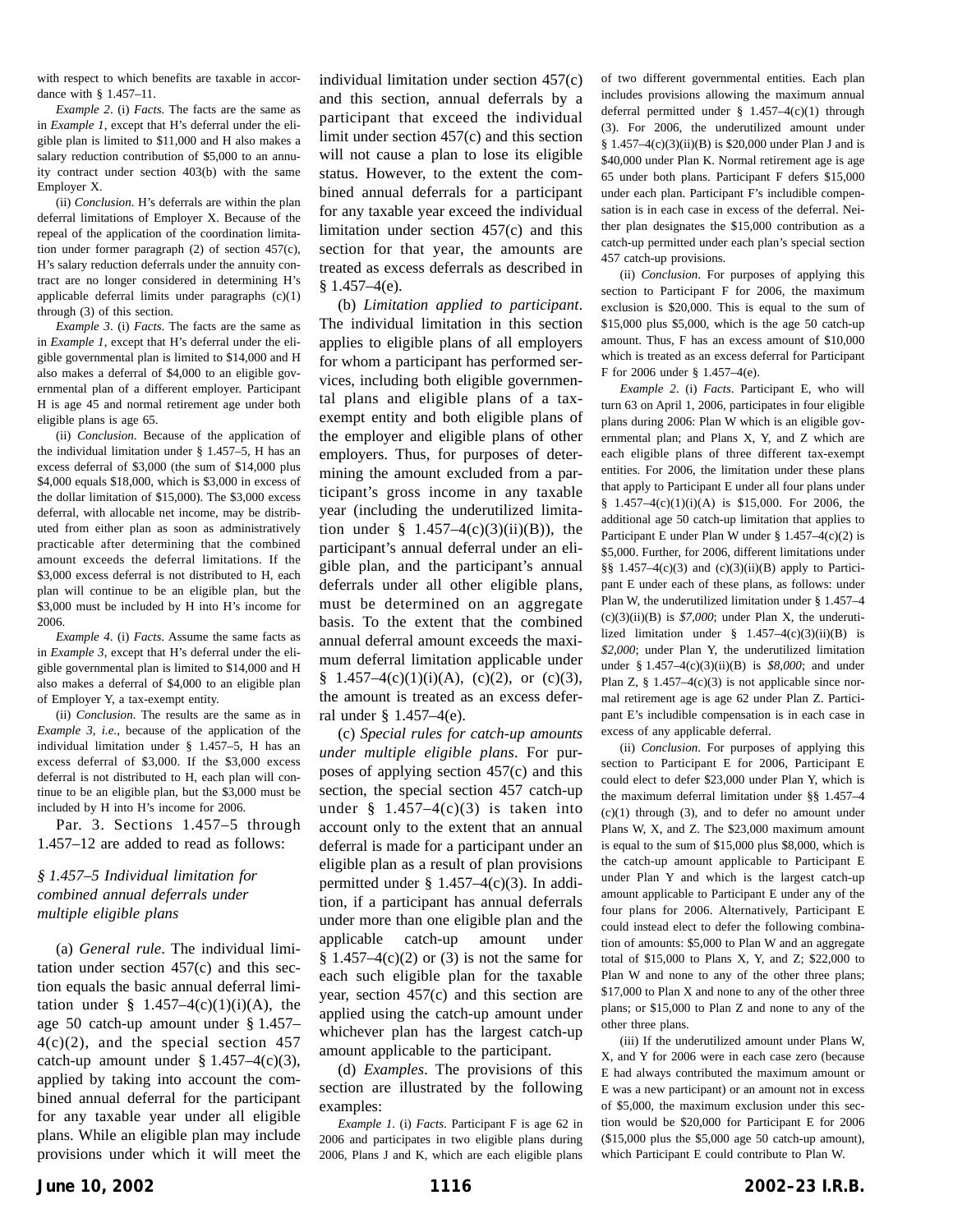## *§ 1.457–6 Timing of distributions under eligible plans*.

(a) *In general*. Except as provided in paragraph (c) of this section (relating to distributions on account of an unforeseeable emergency), paragraph (e) of this section (relating to distributions of small accounts),  $§$  1.457–10(a) (relating to plan terminations), or  $\S$  1.457–10(c) (relating to domestic relations orders), amounts deferred under an eligible governmental plan may not be paid to a participant or beneficiary before the participant has a severance from employment with the eligible employer. For rules relating to loans, see paragraph (f) of this section.

(b) *Severance from employment*—(1) *Employees*. An employee has a severance from employment with the eligible employer if the employee dies, retires, or otherwise has a severance from employment with the eligible employer.

(2) *Independent contractors*—(i) *In general*. An independent contractor is considered to have a severance from employment with the eligible employer upon the expiration of the contract (or in the case of more than one contract, all contracts) under which services are performed for the eligible employer, if the expiration constitutes a good-faith and complete termination of the contractual relationship. An expiration does not constitute a good faith and complete termination of the contractual relationship if the eligible employer anticipates a renewal of a contractual relationship or the independent contractor becoming an employee. For this purpose, an eligible employer is considered to anticipate the renewal of the contractual relationship with an independent contractor if it intends to again contract for the services provided under the expired contract, and neither the eligible employer nor the independent contractor has eliminated the independent contractor as a possible provider of services under any such new contract. Further, an eligible employer is considered to intend to again contract for the services provided under an expired contract if the eligible employer's doing so is conditioned only upon incurring a need for the services, the availability of funds, or both.

(ii) *Special rule*. Notwithstanding paragraph  $(b)(2)(i)$  of this section, the plan is considered to satisfy the requirement described in paragraph (a) of this section that no amounts deferred under the plan be paid or made available to the participant before the participant has a severance from employment with the eligible employer, if, with respect to amounts payable to a participant who is an independent contractor, an eligible plan provides that—

(A) No amount will be paid to the participant before a date at least 12 months after the day on which the contract expires under which services are performed for the eligible employer (or, in the case of more than one contract, all such contracts expire); and

(B) No amount payable to the participant on that date will be paid to the participant if, after the expiration of the contract (or contracts) and before that date, the participant performs services for the eligible employer as an independent contractor or an employee.

(c) *Rules applicable to distributions for unforeseeable emergencies*—(1) *In general*. An eligible plan may permit a distribution to a participant or beneficiary faced with an unforeseeable emergency. The distribution must satisfy the requirement of paragraph  $(c)(2)$  of this section.

(2) *Requirements*—(i) *Unforeseeable emergency defined*. An unforeseeable emergency must be defined in the plan as a severe financial hardship of the participant or beneficiary resulting from an illness or accident of the participant or beneficiary, the participant's or beneficiary's spouse or the participant's or beneficiary's dependent (as defined in section  $152(a)$ ; loss of the participant's or beneficiary's property due to casualty; or other similar extraordinary and unforeseeable circumstances arising as a result of events beyond the control of the participant or the beneficiary. For example, the imminent foreclosure of or eviction from the participant's or beneficiary's primary residence may constitute an unforeseeable emergency. In addition, the need to pay for medical expenses, including nonrefundable deductibles, as well as for the cost of prescription drug medication, may constitute an unforeseeable emergency. Finally, the need to pay for the funeral expenses of a family member may also constitute an unforeseeable emergency. Except in extraordinary circumstances, the purchase of a home and the payment of college tuition are not unforeseeable emergencies under this paragraph (c)(2).

(ii) *Unforeseeable emergency distribution standard*. Whether a participant or beneficiary is faced with an unforeseeable emergency permitting a distribution under this paragraph (c) is to be determined based on the relevant facts and circumstances of each case, but, in any case, a distribution on account of unforeseeable emergency may not be made to the extent that such emergency is or may be relieved through reimbursement or compensation from insurance or otherwise; by liquidation of the participant's assets, to the extent the liquidation of such assets would not itself cause severe financial hardship; or by cessation of deferrals under the plan.

(iii) *Distribution necessary to satisfy emergency need*. Distributions because of an unforeseeable emergency must be limited to the amount reasonably necessary to satisfy the emergency need (which may include any amounts necessary to pay any federal, state, or local income taxes or penalties reasonably anticipated to result from the distribution).

(d) Minimum required distributions for eligible plans. In order to be an eligible plan, a plan must meet the distribution requirements of section  $457(d)(1)$  and (2). Under section  $457(d)(2)$ , a plan must meet the minimum distribution requirements of section 401(a)(9). See section 401(a)(9) and the regulations thereunder for these requirements. Section  $401(a)(9)$ requires that a plan begin lifetime distributions to a participant no later than April 1 of the calendar year following the later of the calendar year in which the participant attains age 70 ½ or the calendar year in which the participant retires.

(e) *Distributions of smaller accounts*—(1) *In general*. An eligible plan may provide for a distribution of all or a portion of a dollar amount which is not attributable to rollover contributions (as defined in section  $411(a)(11)(D)$ . In order to permit such a distribution, an eligible plan must provide that the amount of the distribution must not exceed the dollar limit under section  $411(a)(11)(A)$ (which is \$5,000 for 2002) and that the distribution is made only if no amount has been deferred under the plan by or for the participant during the two-year period ending on the date of the distribution and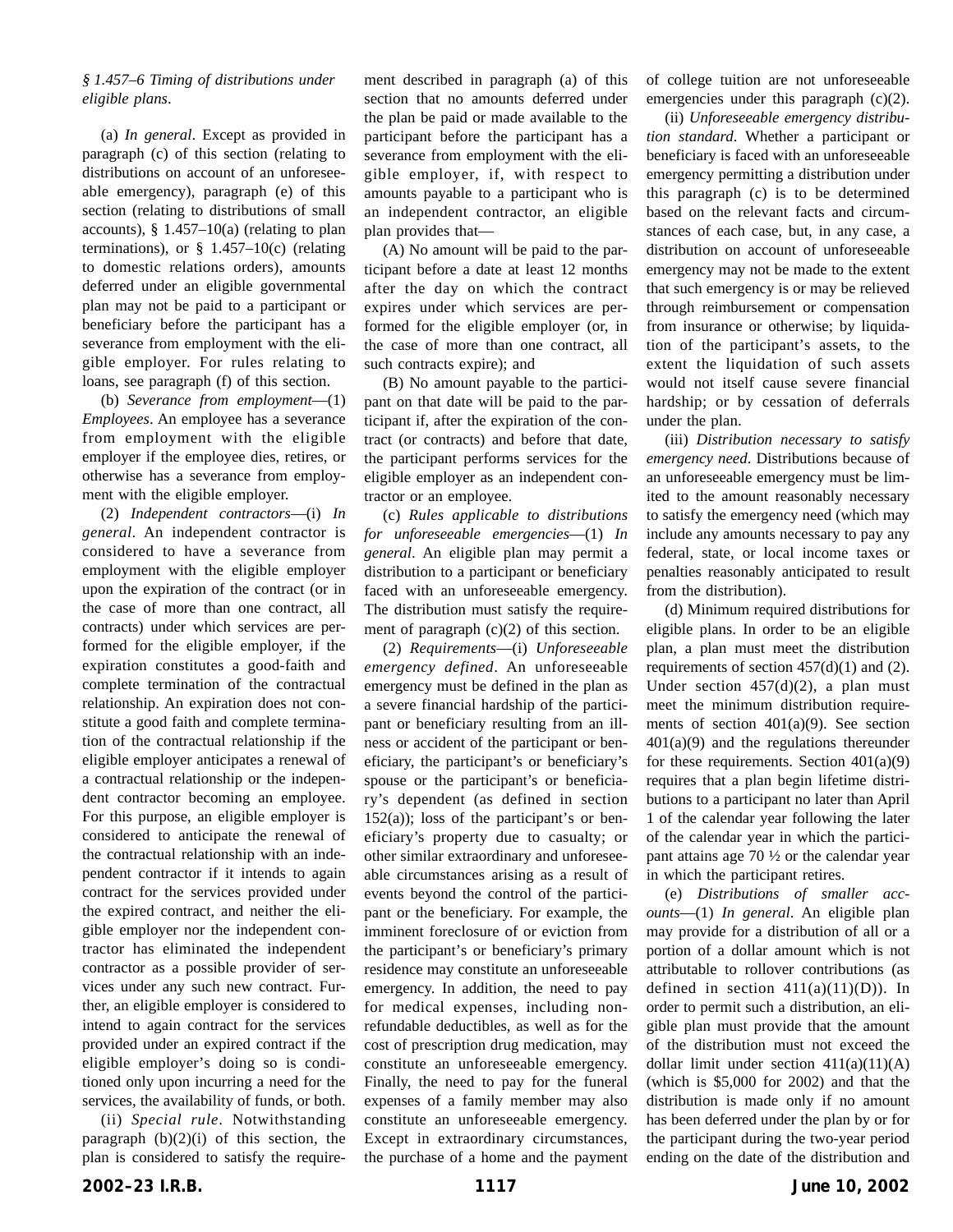there has been no prior distribution under the plan to the participant under this paragraph (e). An eligible plan is not required to permit distributions under this paragraph (e).

(2) *Alternative provisions possible*. Consistent with the provisions of paragraph  $(e)(1)$  of this section, a plan may provide that the total amount deferred for a participant or beneficiary, if not in excess of the applicable dollar limit of section  $411(a)(11)(A)$ , will be distributed automatically to the participant or beneficiary if the requirements of paragraph (e)(1) of this section are met. Alternatively, the plan may provide for the total amount deferred for a participant or beneficiary, if not in excess of the applicable dollar limit of section  $411(a)(11)(A)$ , to be distributed to the participant or beneficiary only if the participant or beneficiary so elects. The plan is permitted to substitute a specified dollar amount that is less than the applicable dollar limit of section  $411(a)(11)(A)$  under either of these alternatives. In addition, these two alternatives can be combined; for example, a plan could provide for automatic distributions for account balances totaling an amount not in excess of the applicable dollar limit of section  $411(a)(11)(A)$  but allow participants or beneficiary to elect a distribution if the total account balance is above \$500 but not above the applicable dollar limit of section  $411(a)(11)(A)$ .

(f) *Loans from eligible plans*—(1) *Eligible plans of tax-exempt entities*. If a participant or beneficiary receives (directly or indirectly) any amount deferred as a loan from an eligible plan of a tax-exempt entity, that amount will be treated as having been paid or made available to the individual as a distribution under the plan, in violation of the distribution requirements of section 457(d).

(2) *Eligible governmental plans*. The determination of whether the availability of a loan, the making of a loan, or a failure to repay a loan made from a trustee (or a person treated as a trustee under section 457(g)) of an eligible governmental plan to a participant or beneficiary is treated as a distribution (directly or indirectly) for purposes of this section, and the determination of whether the availability of the loan, the making of the loan, or a failure to repay the loan is in any other respect a violation of the requirements of section 457(b) and the regulations, depends on the facts and circumstances. Thus, for example, a loan must bear a reasonable rate of interest in order to satisfy the exclusive benefit requirement of section  $457(g)(1)$  and § 1.457– 8(a)(1). See also § 1.457–7(b)(3) relating to the application of section 72(p) with respect to the taxation of a loan made under an eligible governmental plan, and § 1.72(p)-1 relating to section 72(p)(2).

(3) *Example*. The provisions of paragraph (f)(2) of this section are illustrated by the following example:

*Example*. (i) *Facts*. Eligible Plan X of State Y is funded through Trust Z. Plan X provides for an employee's account balance under Plan X to be paid in 5 annual installments (of 1/5th the account balance the first year, 1/4th the account balance the second year, etc.) beginning at severance from employment with State Y. Plan X includes a loan program under which any active employee with a vested account balance may receive a loan from Trust Z. Loans are made pursuant to plan provisions regarding loans that are set forth in the plan under which loans bear a reasonable rate of interest and are secured by the employee's account balance. In order to avoid taxation under  $§$  1.457–7(b)(3) and section  $72(p)(1)$ , the plan provisions limit the amount of loans and require loans to be repaid in level installments as required under section 72(p)(2). Participant J's vested account balance under Plan X is \$50,000. J receives a loan from Trust Z in the amount of \$5,000 on December 1, 2003 to be repaid in level installments made quarterly over the 5-year period ending on November 30, 2008. Participant J makes the required repayments until J has a severance from employment from State Y in 2005 and subsequently fails to repay the outstanding loan balance of \$2,250. The \$2,250 loan balance is offset against J's \$80,000 account balance benefit under Plan X, and J is paid one fifth of the remaining \$77,750 in 2005.

(ii) *Conclusion*. The making of the loan to J will not be treated as a violation of the requirements of section 457(b) or the regulations. The cancellation of the loan at severance from employment does not cause Plan X to fail to satisfy the requirements for plan eligibility under section 457. In addition, because the loan satisfies the maximum amount and repayment requirements of section  $72(p)(2)$ , J is not required to include any amount in income as a result of the loan until 2005, when J has income of \$2,250 as a result of the offset (which is a permissible distribution under this section) and income of \$15,550 (one fifth of \$77,750) as a result of the first annual installment payment.

## *§ 1.457–7 Taxation of distributions under eligible plans*.

(a) *General rules for when amounts are included in gross income*. The rules for determining when an amount deferred under an eligible plan is includible in the gross income of a participant or beneficiary depend on whether the plan is an eligible governmental plan or an eligible plan of a tax-exempt entity. Paragraph (b) of this section sets forth the rules for an eligible governmental plan. Paragraph (c) of this section sets forth the rules for an eligible plan of a tax-exempt entity.

(b) *Amounts included in gross income under an eligible governmental plan*—(1) *Amounts included in gross income in year paid under an eligible governmental plan*. Except as provided in paragraphs (b)(2) and (3) of this section (or in  $\S$  1.457– 10(c) relating to payments to a spouse or former spouse pursuant to a qualified domestic relations order), amounts deferred under an eligible governmental plan are includible in the gross income of a participant or beneficiary for the taxable year in which paid to the participant or beneficiary under the plan.

(2) *Rollovers to individual retirement arrangements and other eligible retirement plans*. A trustee-to-trustee transfer in accordance with section  $401(a)(31)$  (generally referred to as a direct rollover) is not includible in gross income of a participant or beneficiary in the year transferred. In addition, any payment made in the form of an eligible rollover distribution (as defined in section  $402(c)(4)$ ) is not includible in gross income in the year paid to the extent the payment is transferred to an eligible retirement plan (as defined in section  $402(c)(8)(B)$ ) within 60 days, including the transfer to the eligible retirement plan of any property distributed from the eligible governmental plan. For this purpose, the rules of section  $402(c)(2)$  through (7) and (9) apply. Any trustee-to-trustee transfer under this paragraph  $(b)(2)$  is a distribution that is subject to the distribution requirements of § 1.457–6.

(3) *Amounts taxable under section 72(p)(1)*. In accordance with section  $72(p)$ , the amount of any loan from an eligible governmental plan to a participant or beneficiary (including any pledge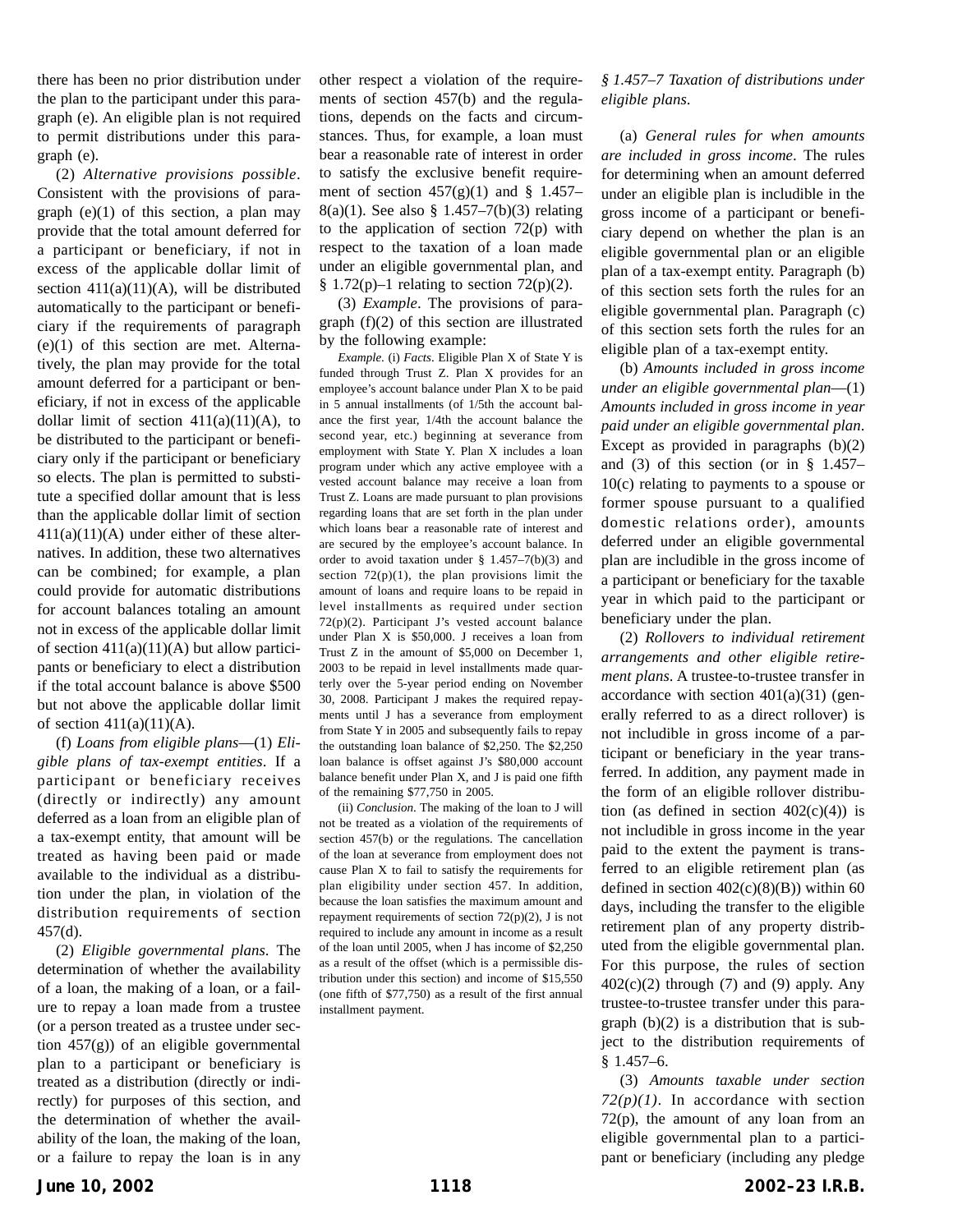or assignment treated as a loan under section  $72(p)(1)(B)$  is treated as having been received as a distribution from the plan under section  $72(p)(1)$ , except to the extent set forth in section 72(p)(2) (relating to loans that do not exceed a maximum amount and that are repayable in accordance with certain terms) and  $§ 1.72(p)-1.$  Thus, except to the extent a loan satisfies section  $72(p)(2)$ , any amount loaned from an eligible governmental plan to a participant or beneficiary (including any pledge or assignment treated as a loan under section  $72(p)(1)(B)$  is includible in the gross income of the participant or beneficiary for the taxable year in which the loan is made. See generally § 1.72(p)–1.

(4) *Examples*. The provisions of this paragraph (b) are illustrated by the following examples:

*Example 1*. (i) *Facts*. Eligible Plan G of a governmental entity permits distribution of benefits in a single sum or in installments of up to 20 years, with such benefits to commence at any date that is after severance from employment (but not later than the plan's normal retirement age of 65). Effective for participants who have a severance from employment after December 31, 2001, Plan X allows an election—as to both the date on which payments are to begin and the form in which payments are to be made—to be made by the participant at any time that is before the commencement date selected. However, Plan X chooses to require elections to be filed at least 30 days before the commencement date selected in order for Plan X to have enough time to be able to effectuate the election.

(ii) *Conclusion*. No amounts are included in gross income before actual payments begin. If installment payments begin (and the installment payments are payable over at least 10 years so as not to be eligible rollover distributions), the amount included in gross income for any year is equal to the amount of the installment payment paid during the year.

*Example 2*. (i) *Facts*. Same facts as in *Example 1*, except that the same rules are extended to participants who had a severance from employment before January 1, 2002.

(ii) *Conclusion*. For all participants (*i.e.*, both those who have a severance from employment after December 31, 2001, and those who have a severance from employment before January 1, 2002 (including those whose benefit payments have commenced before January 1, 2002)), no amounts are included in gross income before actual payments begin. If installment payments begin (and the installment payments are payable over at least 10 years so as not to be eligible rollover distributions), the amount included in gross income for any year is equal to the amount of the installment payment paid during the year.

(c) *Amounts included in gross income under an eligible plan of a tax-exempt entity*—(1) *Amounts included in gross*

*income in year paid or made available under an eligible plan of a tax-exempt entity*. Amounts deferred under an eligible plan of a tax-exempt entity are includible in the gross income of a participant or beneficiary for the taxable year in which paid or otherwise made available to the participant or beneficiary under the plan. Thus, amounts deferred under an eligible plan of a tax-exempt entity are includible in the gross income of the participant or beneficiary in the year the amounts are first made available under the terms of the plan, even if the plan has not distributed the amounts deferred. Amounts deferred under an eligible plan of a taxexempt entity are not considered made available to the participant or beneficiary solely because the participant or beneficiary is permitted to choose among various investments under the plan.

(2) *When amounts deferred are considered to be made available under an eligible plan of a tax-exempt entity*—(i) *General rule*. Except as provided in paragraphs  $(c)(2)(ii)$  through  $(iv)$  of this section, amounts deferred under an eligible plan of a tax-exempt entity are considered made available (and, thus, are includible in the gross income of the participant or beneficiary under this paragraph (c)) at the earliest date, on or after severance from employment, on which the plan allows distributions to commence, but in no event later than the date on which distributions must commence pursuant to section  $401(a)(9)$ . For example, in the case of a plan that permits distribution to commence on the date that is 60 days after the close of the plan year in which the participant has a severance from employment with the eligible employer, amounts deferred are considered to be made available on that date. However, distributions deferred in accordance with paragraphs  $(c)(2)(ii)$  through  $(iv)$  of this section are not considered made available prior to the applicable date under paragraphs  $(c)(2)(ii)$  through  $(iv)$  of this section. In addition, no portion of a participant or beneficiary's account is treated as made available (and thus currently includible in income) under an eligible plan of a tax-exempt entity merely because the participant or beneficiary under the plan may elect to receive a distribution in any of the following circumstances:

(A) If the requirements of § 1.457– 4(d) are met, a distribution of amounts representing accumulated sick and vacation pay solely because a participant was entitled to take paid sick or vacation leave in lieu of regular compensation or because the participant could have deferred these amounts under an eligible plan at an earlier date. However, to the extent that the participant is able to receive the value of accumulated sick and vacation pay in cash (in addition to regular compensation) at the time of the election to defer, these amounts are considered made available.

(B) If the requirements of § 1.457–  $6(c)(2)$  are met, a distribution in the event of an unforeseeable emergency.

(C) If the requirements of § 1.457–  $6(e)(1)$  are met, a distribution not in excess of the dollar limit under section 411(a)(11)(A) (which is \$5,000 for 2002) either before or after the participant has a severance from employment with the employer.

(ii) *Initial election to defer commencement of distributions*—(A) *In general*. An eligible plan of a tax-exempt entity may provide a period for making an initial election during which the participant or beneficiary may elect, in accordance with the terms of the plan, to defer the payment of some or all of the amounts deferred to a fixed or determinable future time. The period for making this initial election must expire prior to the first time that any such amounts would be considered made available under the plan under paragraph  $(c)(2)(i)$  of this section.

(B) *Failure to make initial election to defer commencement of distributions*. Generally, if no initial election is made by a participant or beneficiary under this paragraph  $(c)(2)(ii)$ , then the amounts deferred under an eligible plan of a taxexempt entity are considered made available and taxable to the participant or beneficiary in accordance with paragraph  $(c)(2)(i)$  of this section at the earliest time, on or after severance from employment ( but in no event later than the date on which distributions must commence pursuant to section  $401(a)(9)$ , that distribution is permitted to commence under the terms of the plan. However, the plan may provide for a default payment schedule that applies if no election is made. If the plan provides for a default payment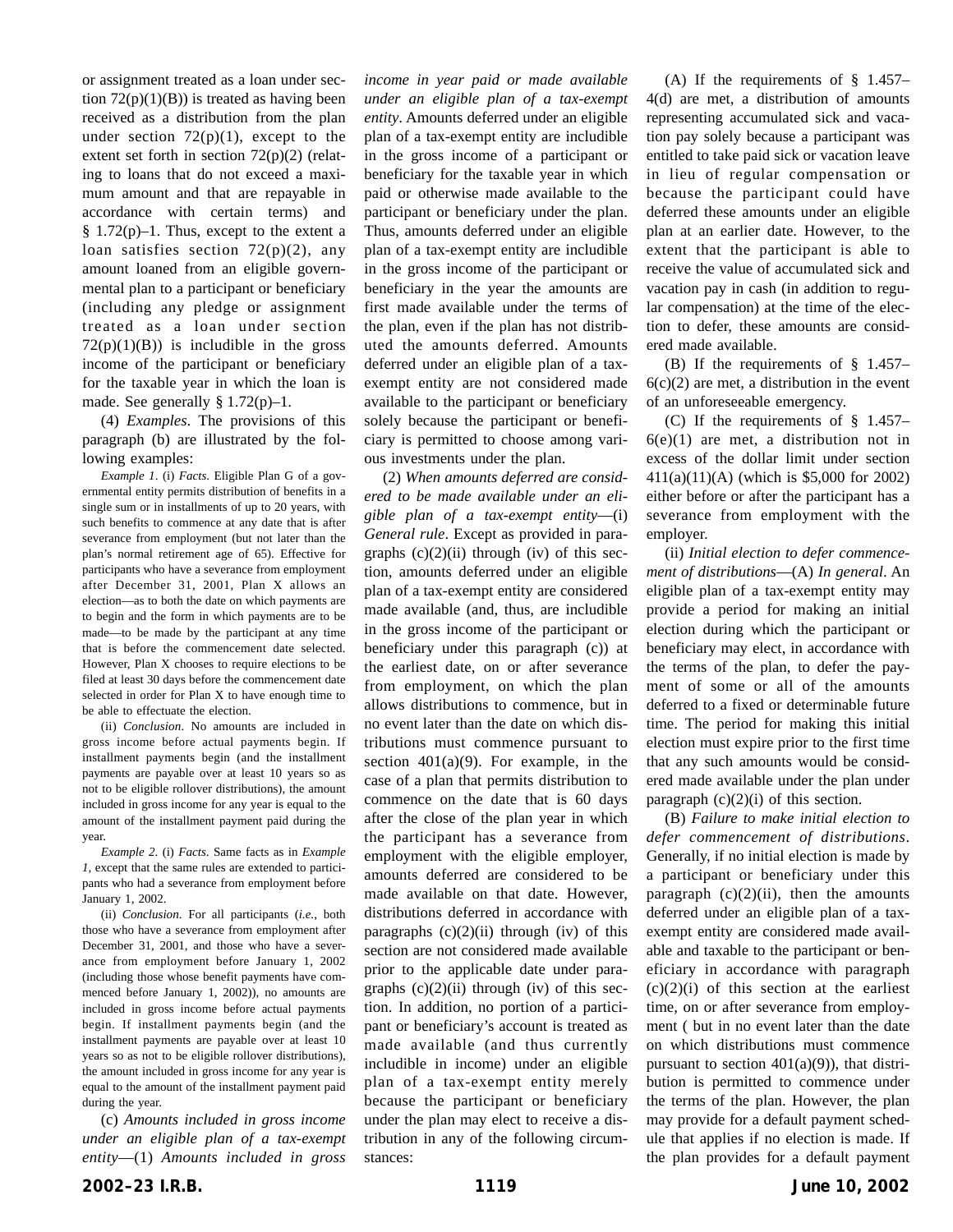schedule, the amounts deferred are includible in the gross income of the participant or beneficiary in the year the amounts deferred are first made available under the terms of the default payment schedule.

(iii) *Additional election to defer commencement of distribution*. An eligible plan of a tax-exempt entity is permitted to provide that a participant or beneficiary who has made an initial election under paragraph  $(c)(2)(ii)(A)$  of this section may make one additional election to defer (but not accelerate) commencement of distributions under the plan before distributions have commenced in accordance with the initial deferral election under paragraph  $(c)(2)(ii)(A)$  of this section. Amounts payable to a participant or beneficiary under an eligible plan of a taxexempt entity are not treated as made available merely because the plan allows the participant to make an additional election under this paragraph  $(c)(2)(iii)$ . A participant or beneficiary is not precluded from making an additional election to defer commencement of distributions merely because the participant or beneficiary has previously received a distribution under  $§$  1.457–6(c) because of an unforeseeable emergency, has received a distribution of smaller amounts under § 1.457–6(e), has made (and revoked) other deferral or method of payment elections within the initial election period, or is subject to a default payment schedule under which the commencement of benefits is deferred (for example, until a participant is age 65).

(iv) *Election as to method of payment*. An eligible plan of a tax-exempt entity may provide that the election as to the method of payment under the plan may be made at any time prior to the time the amounts are distributed in accordance with the participant or beneficiary's initial or additional election to defer commencement of distributions under paragraph  $(c)(2)(ii)$  or (iii) of this section. Where no method of payment is elected, the entire amount deferred will be includible in the gross income of the participant or beneficiary when the amounts first become made available in accordance with a participant's initial or additional elections to defer under paragraphs  $(c)(2)(ii)$  and  $(iii)$ of this section, unless the eligible plan provides for a default method of payment

(in which case amounts are considered made available and taxable when paid under the terms of the default payment schedule).

(3) *Examples*. The provisions of this paragraph (c) are illustrated by the following examples:

*Example 1*. (i) *Facts*. Eligible Plan X of a taxexempt entity provides that a participant's total account balance, representing all amounts deferred under the plan, is payable to a participant in a single sum 60 days after severance from employment throughout these examples, unless, during a 30-day period immediately following the severance, the participant elects to receive the single sum payment at a later date (that is not later than the plan's normal retirement age of 65) or elects to receive distribution in 10 annual installments to begin 60 days after severance from employment (or at a later date, if so elected, that is not later than the plan's normal retirement age of 65). On November 13, 2002, participant K, a calendar year taxpayer, has a severance from employment with the eligible employer. K does not, within the 30-day window period, elect to postpone distributions to a later date or to receive payment in 10 fixed annual installments.

(ii) *Conclusion*. The single sum payment is payable to K 60 days after the date K has a severance from employment (January 12, 2003), and is includible in the gross income of K in 2003 under section 457(a).

*Example 2*. (i) *Facts*. The terms of eligible Plan X are the same as described in *Example 1*. Participant L participates in eligible Plan X. On November 11, 2002, participant L has a severance from the employment of the eligible employer. On November 24, 2002, L makes an initial deferral election not to receive the single sum payment payable 60 days after the severance, and instead elects to receive the amounts in 10 annual installments to begin 60 days after severance from employment.

(ii) *Conclusion*. No portion of L's account is considered made available in 2002 or 2003 before a payment is made and no amount is includible in the gross income of L until distributions commence. The annual installment payable in 2003 will be includible in L's gross income in 2003.

*Example 3*. (i) *Facts*. The facts are the same as in *Example 1*, except that eligible Plan X also provides that those participants who are receiving distributions in 10 annual installments may, at any time and without restriction, elect to receive a cash out of all remaining installments. Participant M elects to receive a distribution in 10 annual installments commencing in 2003.

(ii) *Conclusion*. M's total account balance, representing the total of the amounts deferred under the plan, is considered made available in, and is includible in M's gross income, in 2003.

*Example 4*. (i) *Facts*. The facts are the same as in *Example 3*, except that, instead of providing for an unrestricted cash out of remaining payments, the plan provides that participants or beneficiaries who are receiving distributions in 10 annual installments may accelerate the payment of the amount remaining payable to the participant upon the occurrence of an unforeseeable emergency as described in  $§$  1.457–6(c)(1) in an amount not exceeding that described in §  $1.457-6(c)(2)$ .

(ii) *Conclusion*. No amount is considered made available to participant M on account of M's right to accelerate payments upon the occurrence of an unforeseeable emergency.

*Example 5*. (i) *Facts*. Eligible Plan Y of a taxexempt entity provides that distributions will commence 60 days after a participant's severance from employment unless the participant elects, within a 30-day window period following severance from employment, to defer distributions to a later date (but no later than the year following the calendar year the participant attains age 70 ½). The plan provides that a participant who has elected to defer distributions to a later date may make an election as to form of distribution at any time prior to the 30th day before distributions are to commence.

(ii) *Conclusion*. No amount is considered made available prior to the date distributions are to commence by reason of a participant's right to defer or make an election as to the form of distribution.

*Example 6*. (i) *Facts*. The facts are the same as in *Example 1*, except that the plan also permits participants who have earlier made an election to defer distribution to make one additional deferral election at any time prior to the date distributions are scheduled to commence. Participant N has a severance from employment at age 50. The next day, during the 30-day period provided in the plan, N elects to receive distribution in the form of 10 annual installment payments beginning at age 55. Two weeks later, within the 30-day window period, N makes a new election permitted under the plan to receive 10 annual installment payments beginning at age 60 (instead of age 55). When N is age 59, N elects under the additional deferral election provisions, to defer distributions until age 65.

(ii) *Conclusion*. In this example, N's election to defer distributions until age 65 is a valid election. The two elections N makes during the 30-day window period are not additional deferral elections described in paragraph  $(c)(2)(iii)$  of this section because they are made before the first permissible payout date under the plan. Therefore, the plan is not precluded from allowing N to make the additional deferral election. However, N can make no further election to defer distributions beyond age 65 because this additional deferral election can only be made once.

## *§ 1.457–8 Funding rules for eligible plans*.

(a) *Eligible governmental plans*—(1) *In general*. In order to be an eligible governmental plan, all amounts deferred under the plan, all property and rights purchased with such amounts, and all income attributable to such amounts, property, or rights, must be held in trust for the exclusive benefit of participants and their beneficiaries. A trust described in this paragraph (a) that also meets the requirements of §§ 1.457–3 through 1.457–10 is treated as an organization exempt from tax under section 501(a), and a participant's or beneficiary's interest in amounts in the trust is includible in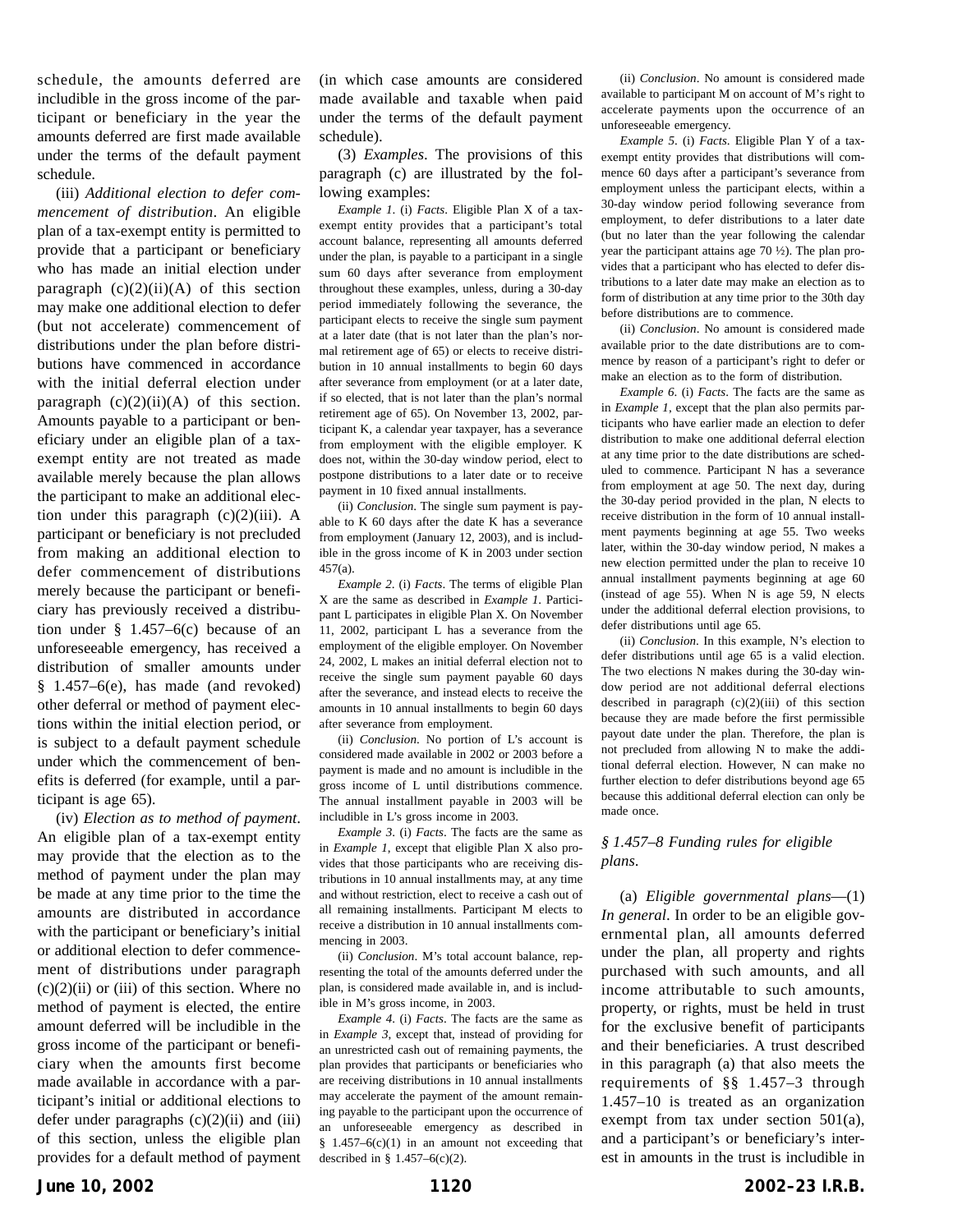the gross income of the participants and beneficiaries only to the extent, and at the time, provided for in section 457(a) and §§ 1.457–4 through 1.457–10.

(2) *Trust requirement*. (i) A trust described in this paragraph (a) must be established pursuant to a written agreement that constitutes a valid trust under state law. The terms of the trust must make it impossible, prior to the satisfaction of all liabilities with respect to participants and their beneficiaries, for any part of the assets and income of the trust to be used for, or diverted to, purposes other than for the exclusive benefit of participants and their beneficiaries.

(ii) Amounts deferred under an eligible governmental plan must be transferred to a trust within a period that is not longer than is reasonable for the proper administration of the participant accounts (if any). For purposes of this requirement, the plan may provide for amounts deferred for a participant under the plan to be transferred to the trust within a specified period after the date the amounts would otherwise have been paid to the participant. For example, the plan could provide for amounts deferred under the plan to be contributed to the trust within 15 business days following the month in which these amounts would otherwise have been paid to the participant.

(3) *Custodial accounts and annuity contracts treated as trusts*—(i) *In general*. For purposes of the trust requirement of this paragraph (a), custodial accounts and annuity contracts described in section 401(f) that satisfy the requirements of this paragraph (a)(3) are treated as trusts under rules similar to the rules of section 401(f). Therefore, the provisions of  $§$  1.401(f)-1(b) will generally apply to determine whether a custodial account or an annuity contract is treated as a trust. The use of a custodial account or annuity contract as part of an eligible governmental plan does not preclude the use of a trust or another custodial account or annuity contract as part of the same plan, provided that all such vehicles satisfy the requirements of section  $457(g)(1)$  and (3) and paragraphs  $(a)(1)$  and  $(2)$  of this section and that all assets and income of the plan are held in such vehicles.

(ii) *Custodial accounts*—(A) *In general*. A custodial account is treated as a trust, for purposes of section  $457(g)(1)$ 

and paragraph  $(a)(1)$  and  $(2)$  of this section, if the custodian is a bank, as described in section 408(n), or a person who meets the nonbank trustee requirements of paragraph  $(a)(3)(ii)(B)$  of this section, and the account meets the requirements of paragraphs  $(a)(1)$  and  $(2)$ of this section, other than the requirement that it be a trust.

(B) *Nonbank trustee status*. The custodian of a custodial account may be a person other than a bank only if the person demonstrates to the satisfaction of the Commissioner that the manner in which the person will administer the custodial account will be consistent with the requirements of section  $457(g)(1)$  and (3). To do so, the person must demonstrate that the requirements of  $\S$  1.408–2(e)(2) through (6) (relating to nonbank trustees) are met. The written application must be sent to the address prescribed by the Commissioner in the same manner as prescribed under  $\S$  1.408–2(e). To the extent that a person has already demonstrated to the satisfaction of the Commissioner that the person satisfies the requirements of  $§$  1.408–2(e) in connection with a qualified trust (or custodial account or annuity contract) under section 401(a), that person is deemed to satisfy the requirements of this paragraph  $(a)(3)(ii)(B)$ .

(iii) *Annuity contracts*. An annuity contract is treated as a trust for purposes of section  $457(g)(1)$  and paragraph  $(a)(1)$ of this section if the contract is an annuity contract, as defined in section 401(g), that has been issued by an insurance company qualified to do business in the State, and the contract meets the requirements of paragraphs  $(a)(1)$  and  $(2)$  of this section, other than the requirement that it be a trust. An annuity contract does not include a life, health or accident, property, casualty, or liability insurance contract.

(4) *Combining assets*. [Reserved]

(b) *Eligible plans maintained by taxexempt entity*—(1) *General rule*. In order to be an eligible plan of a tax-exempt entity, the plan must be unfunded and plan assets must not be set aside for participants or their beneficiaries. Under section  $457(b)(6)$  and this paragraph (b), an eligible plan of a tax-exempt entity must provide that all amounts deferred under the plan, all property and rights to property (including rights as a beneficiary of a contract providing life insurance protection) purchased with such amounts, and all income attributable to such amounts, property, or rights, must remain (until paid or made available to the participant or beneficiary) solely the property and rights of the eligible employer (without being restricted to the provision of benefits under the plan), subject only to the claims of the eligible employer's general creditors.

(2) *Additional requirements*. For purposes of paragraph (b)(1) of this section, the plan must be unfunded regardless of whether or not the amounts were deferred pursuant to a salary reduction agreement between the eligible employer and the participant. Any funding arrangement under an eligible plan of a tax-exempt entity that sets aside assets for the exclusive benefit of participants violates this requirement, and amounts deferred are generally immediately includible in the gross income of plan participants and beneficiaries. Nothing in this paragraph (b) prohibits an eligible plan from permitting participants and their beneficiaries to make an election among different investment options available under the plan, such as an election affecting the investment of the amounts described in paragraph  $(b)(1)$  of this section.

## *§ 1.457–9 Effect on eligible governmental plan when not administered in accordance with eligibility requirements*.

A plan of a state ceases to be an eligible governmental plan on the first day of the first plan year beginning more than 180 days after the date on which the Commissioner notifies the state in writing that the plan is being administered in a manner that is inconsistent with one or more of the requirements of §§ 1.457–3 through 1.457–8, or 1.457–10. However, the plan may correct the plan inconsistencies specified in the written notification before the first day of that plan year and continue to maintain plan eligibility. If a plan ceases to be an eligible governmental plan, amounts subsequently deferred by participants will be includible in income when deferred, or, if later, when the amounts deferred cease to be subject to a substantial risk of forfeiture, as provided at § 1.457–11. Amounts deferred before the date on which the plan ceases to be an eligible governmental plan, and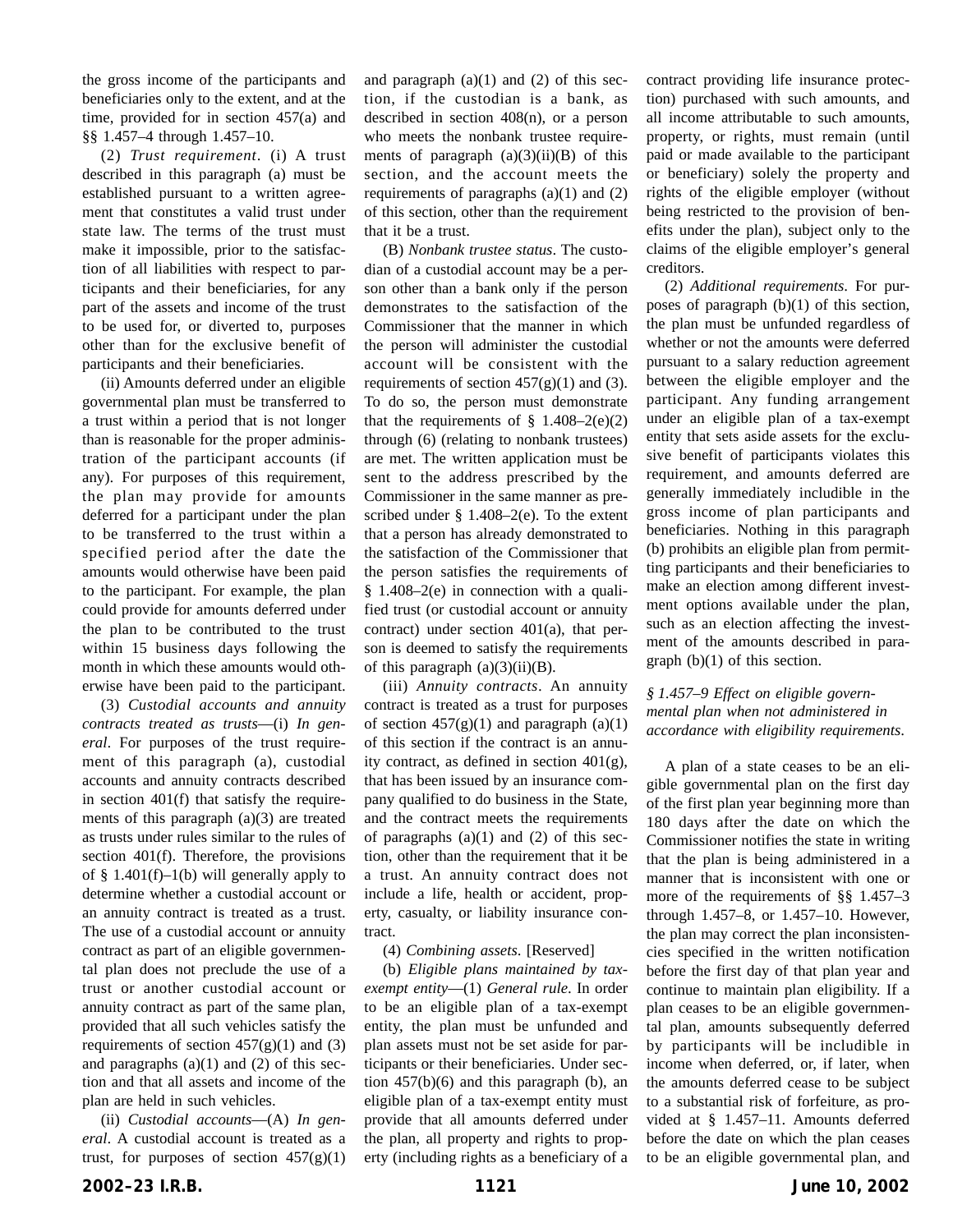any earnings thereon, will be treated as if the plan continues to be an eligible governmental plan and will not be includible in participant's or beneficiary's gross income until paid to the participant or beneficiary.

#### *§ 1.457–10 Miscellaneous provisions*.

(a) *Plan terminations and frozen plans*—(1) *In general*. An eligible employer may amend its plan to eliminate future deferrals for existing participants or to limit participation to existing participants and employees. An eligible plan may also contain provisions that permit plan termination and permit amounts deferred to be distributed on termination. In order for a plan to be considered terminated, amounts deferred under an eligible plan must be distributed to all plan participants and beneficiaries as soon as administratively practicable after termination of the eligible plan. The mere provision for, and making of, distributions to participants or beneficiaries upon a plan termination will not cause an eligible plan to cease to satisfy the requirements of section 457(b) or the regulations.

(2) *Employers that cease to be eligible employers*—(i) *Plan not terminated*. An eligible employer that ceases to be an eligible employer may no longer maintain an eligible plan. If the employer was a tax-exempt entity and the plan is not terminated as permitted under paragraph  $(a)(2)(ii)$  of this section, the tax consequences to participants and beneficiaries in the previously eligible (unfunded) plan of an ineligible employer will be determined in accordance with either section 451 if the employer becomes an entity other than a state or §1.457–11 if the employer becomes a state. If the employer was a state and the plan is neither terminated as permitted under paragraph  $(a)(2)(ii)$  of this section nor transferred to another eligible plan of that state as permitted under paragraph (b) of this section, the tax consequences to participants in the previously eligible governmental plan of an ineligible employer, the assets of which are held in trust pursuant to § 1.457–8(a), will be determined in accordance with section 402(b) (section 403(c) in the case of an annuity contract) and the trust will no longer be treated as a trust that is exempt from tax under section 501(a).

(ii) *Plan termination*. As an alternative to determining the tax consequences to the plan and participants under paragraph  $(a)(2)(i)$  of this section, the employer may terminate the plan and distribute the amounts deferred (and all plan assets) to all plan participants as soon as administratively practicable in accordance with paragraph (a)(1) of this section. Such distribution may include eligible rollover distributions in the case of a plan that was an eligible governmental plan. In addition, if the employer is a state, another alternative to determining the tax consequences under paragraph  $(a)(2)(i)$  of this section is to transfer the assets of the eligible governmental plan to an eligible governmental plan of another eligible employer within the same state under the plan-to-plan transfer rules of paragraph (b) of this section.

(3) *Examples*. The provisions of this paragraph (a) are illustrated by the following examples:

*Example 1*. (i) *Facts*. Employer Y, a corporation that owns a state hospital, sponsors an eligible governmental plan funded through a trust. Employer Y is acquired by a for-profit hospital and Employer Y ceases to be an eligible employer under section  $457(e)(1)$  or § 1.457-2(e). Employer Y terminates the plan and, during the next 6 months, distributes to participants and beneficiaries all amounts deferred that were under the plan.

(ii) *Conclusion*. The termination and distribution does not cause the plan to fail to be an eligible governmental plan. Amounts that are distributed as eligible rollover distributions may be rolled over to an eligible retirement plan described in section 402(c)(8)(B).

*Example 2*. (i) *Facts*. The facts are the same as in *Example 1*, except that Employer Y decides to continue to maintain the plan.

(ii) *Conclusion*. If Employer Y continues to maintains the plan, the tax consequences to participants and beneficiaries with respect to compensation deferred thereafter will be determined in accordance with either section 402(b) if the compensation deferred is funded through a trust, section 403(c) if the compensation deferred is funded through annuity contracts, or § 1.457–11 if the compensation deferred is not funded through a trust or annuity contract. In addition, if Employer Y continues to maintain the plan, the trust (including amounts deferred before the date on which the plan ceases to be an eligible governmental plan and any earnings thereon) will no longer be treated as exempt from tax under section 501(a).

*Example 3*. (i) *Facts*. Employer Z, a corporation that owns a tax-exempt hospital, sponsors an unfunded eligible plan. Employer Z is acquired by a for-profit hospital and is no longer an eligible employer under section  $457(e)(1)$  or § 1.457-2(e). Employer Z terminates the plan and distributes all amounts deferred under the eligible plan to participants and beneficiaries within a one-year period.

(ii) *Conclusion*. Distributions under the plan are treated as made under an eligible plan of a taxexempt entity and the distributions of the amounts deferred are includible in the gross income of the participant or beneficiary in the year distributed.

*Example 4*. (i) *Facts*. The facts are the same as in *Example 3*, except that Employer Z decides to maintain instead of terminate the plan.

(ii) *Conclusion*. If Employer Z maintains the plan, the tax consequences to participants and beneficiaries in the plan will thereafter be determined in accordance with section 451.

(b) *Plan-to-plan transfers*—(1) *General rule*. An eligible governmental plan may provide for the transfer of amounts deferred by a participant or beneficiary to another eligible governmental plan, and an eligible plan of a tax-exempt entity may provide for transfers of amounts deferred by a participant to another eligible plan of a tax-exempt entity, if the conditions in paragraph (b)(2) of this section are met. An eligible governmental plan may accept transfers from another eligible governmental plan as described in the preceding sentence, and an eligible plan of a tax-exempt entity may accept transfers from another eligible plan of a tax-exempt entity as described in the preceding sentence. However, a state may not transfer the assets of its eligible governmental plan to a tax-exempt entity's eligible plan and the plan of a tax-exempt entity may not accept such a transfer. Similarly, a tax-exempt entity may not transfer the assets of its eligible plan to an eligible governmental plan and an eligible governmental plan may not accept such a transfer. In addition, if the conditions in paragraph (b)(4) of this section (relating to permissive past service credit and repayments under section 415) are met, an eligible governmental plan of a state may provide for the transfer of amounts deferred by a participant or beneficiary to a qualified plan (under section  $401(a)$ ) maintained by a state. However, a qualified plan may not transfer assets to an eligible governmental plan or to an eligible plan of a tax-exempt entity, and an eligible governmental plan or the plan of a tax-exempt entity may not accept such a transfer.

(2) *Requirements for plan-to-plan transfers among eligible plans*. A transfer under paragraph  $(b)(1)$  of this section from an eligible governmental plan to another eligible governmental plan is permitted only if the following conditions are met —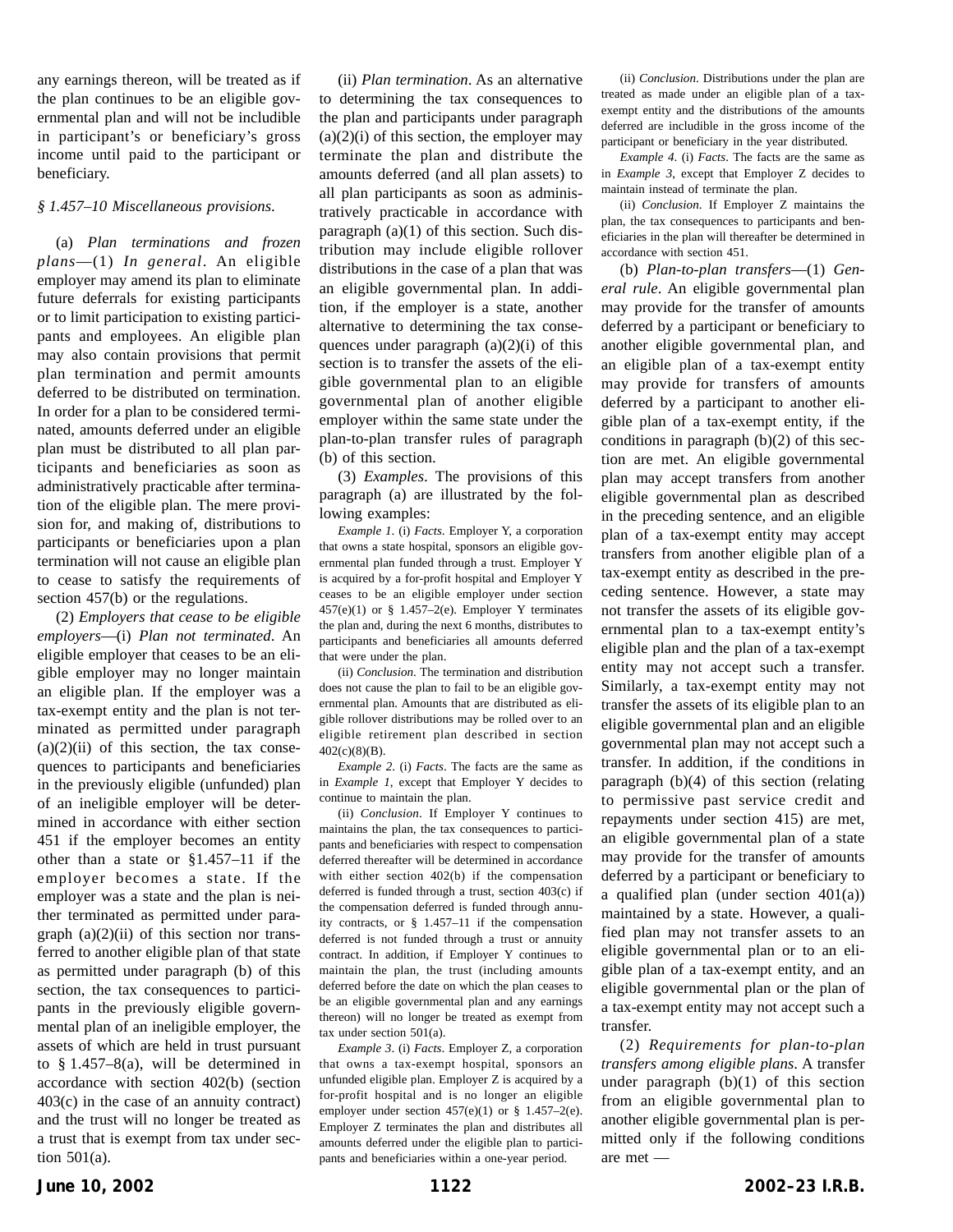(i) The transferor plan provides for transfers;

(ii) The receiving plan provides for the receipt of transfers;

(iii) The participant or beneficiary whose amounts deferred are being transferred will have an amount deferred immediately after the transfer at least equal to the amount deferred with respect to that participant or beneficiary immediately before the transfer; and

(iv) The participant or beneficiary whose amounts deferred are being transferred has had a severance from employment with the transferring employer and is performing services for the entity maintaining the receiving plan. However, this paragraph  $(b)(2)(iv)$  is not required to be satisfied if—

(A) All of the assets held by the eligible governmental plan are transferred;

(B) The transfer is to another eligible governmental plan maintained by an eligible employer that is a state entity within the same state; and

(C) The participants whose deferred amounts are being transferred are not eligible for additional annual deferrals in the receiving plan unless they are performing services for the entity maintaining the receiving plan.

(3) *Examples*. The provisions of paragraphs  $(b)(1)$  and  $(2)$  of this section are illustrated by the following examples:

*Example 1*. (i) *Facts*. Participant A, the president of City X's hospital, has accepted a position with another hospital which is a tax-exempt entity. A participates in the eligible governmental plan of City X. A would like to transfer the amounts deferred under City X's eligible governmental plan to the eligible plan of the tax-exempt hospital.

(ii) *Conclusion*. City X's plan may not transfer A's amounts deferred to the tax-exempt employer's eligible plan. In addition, because the amounts deferred would no longer be held in trust for the exclusive benefit of participants and their beneficiaries, the transfer would violate the exclusive benefit rule of section  $457(g)$  and § 1.457–8(a).

*Example 2*. (i) *Facts*. County M, located in State S, operates several health clinics and maintains an eligible governmental plan for employees of those clinics. One of the clinics operated by County M is being acquired by a hospital operated by State S, and employees of that clinic will become employees of State S. County M permits those employees to transfer their balances under County M's eligible governmental plan to the eligible governmental plan of State S.

(ii) *Conclusion*. If the eligible governmental plans of County M and State S provide for the transfer and acceptance of the transfer (and the other requirements of paragraph (b)(1) of this section are satisfied), the transfer will not cause either plan to violate the requirements of section 457 or these regulations.

*Example 3*. (i) *Facts*. City Employer Z, a hospital, sponsors an eligible governmental plan. City Employer Z is located in State B. All of the assets of City Employer Z are being acquired by a taxexempt hospital. City Employer Z, in accordance with the plan-to-plan transfer rules of paragraph (b) of this section, would like to transfer the total amount of assets deferred under City Employer Z's eligible governmental plan to the acquiring taxexempt entity's eligible plan.

(ii) *Conclusion*. City Employer Z may not permit participants to transfer the amounts to the eligible plan of the tax-exempt entity. In addition, because the amounts deferred would no longer be held in trust for the exclusive benefit of participants and their beneficiaries, the transfer would violate the exclusive benefit rule of section 457(g) and § 1.457–8(a).

*Example 4*. (i) *Facts*. The facts are the same as in *Example 3*, except that City Employer Z, prior to the transfer of all of its assets to the eligible plan of the tax-exempt entity, decides to transfer all of the amounts deferred under City Z's eligible governmental plan to the eligible governmental plan of the related state government entity, State B.

(ii) *Conclusion*. If City Employer Z's (transferor) eligible governmental plan provides for such transfer and the eligible governmental plan of the State B permits the acceptance of such a transfer (and the other requirements of paragraph (b)(1) of this section are satisfied), City Employer Z may transfer the total amounts deferred under its eligible governmental plan, prior to termination of that plan, to the eligible governmental plan maintained by State B. However, the participants of City Employer Z whose deferred amounts are being transferred are not eligible to participate in the eligible governmental plan of State B, the receiving plan, unless they are performing services for State B.

(4) *Purchase of permissive past service credit by plan-to-plan transfers from an eligible governmental plan to a qualified plan*—(i) *General rule*. An eligible governmental plan of a state may provide for the transfer of amounts deferred by a participant or beneficiary to a defined benefit governmental plan (as defined in section  $414(d)$  of that state, and no amount shall be includible in gross income by reason of the transfer, if the conditions in paragraph  $(b)(4)(ii)$  of this section are met. A transfer under this paragraph (b)(4) is not treated as a distribution for purposes of § 1.457–6. Therefore, such a transfer may be made before severance from employment.

(ii) *Conditions for plan-to-plan transfers from an eligible governmental plan to a qualified plan*. A transfer may be made under this paragraph (b)(4) only if the transfer is either—

(A) For the purchase of permissive past service credit (as defined in section  $415(n)(3)(A)$ ) under the receiving defined benefit governmental plan; or

(B) A repayment to which section 415 does not apply by reason of section 415(k)(3).

(iii) *Example*. The provisions of this paragraph (b)(4) are illustrated by the following example:

*Example*. (i) *Facts*. Plan X is an eligible governmental plan maintained by County Y for its employees. Plan X provides for distributions only in the event of death, an unforeseeable emergency, or severance from employment with Y (including retirement from Y). Plan S is a qualified defined benefit plan maintained by State T for its employees. County Y is within State T. Employee A is an employee of Y and is a participant in Plan X. Employee A previously was an employee of T and is still entitled to benefits under Plan S. Plan S includes provisions allowing participants in certain plans, including Plan X, to transfer assets to Plan S for the purchase past service credit under Plan S not in excess of the credit permitted under section 415(n) and does not permit the amount transferred to exceed the amount necessary to fund the benefit resulting from the past service credit. Although not required to do so, Plan X allows A to transfer assets to Plan T to provide a past service benefit under Plan T.

(ii) *Conclusion*. Assuming that the special rules at section  $415(n)(3)$  are satisfied with respect to the transfer, the transfer is permitted under this paragraph (b)(4).

(c) *Qualified domestic relations orders under eligible plans*—(1) *General rule*. An eligible plan does not become an ineligible plan described in section 457(f) solely because its administrator or sponsor complies with a qualified domestic relations order as defined in section 414(p), including an order requiring the distribution of the benefits of a participant to an alternate payee in advance of the general rules for eligible plan distributions under § 1.457–6. If a distribution or payment is made from an eligible plan to an alternate payee pursuant to a qualified domestic relations order, rules similar to the rules of section  $402(e)(1)(A)$  shall apply to the distribution or payment.

(2) *Examples*. The provisions of this paragraph (c) are illustrated by the following examples:

*Example 1*. (i) *Facts*. Participant C and C's spouse D are divorcing. C is employed by State S and is a participant in an eligible plan maintained by S. C has an account valued at \$100,000 under the plan. Pursuant to the divorce, a court issues a qualified domestic relations order on September 1, 2003, that allocates 50 percent of C's \$100,000 plan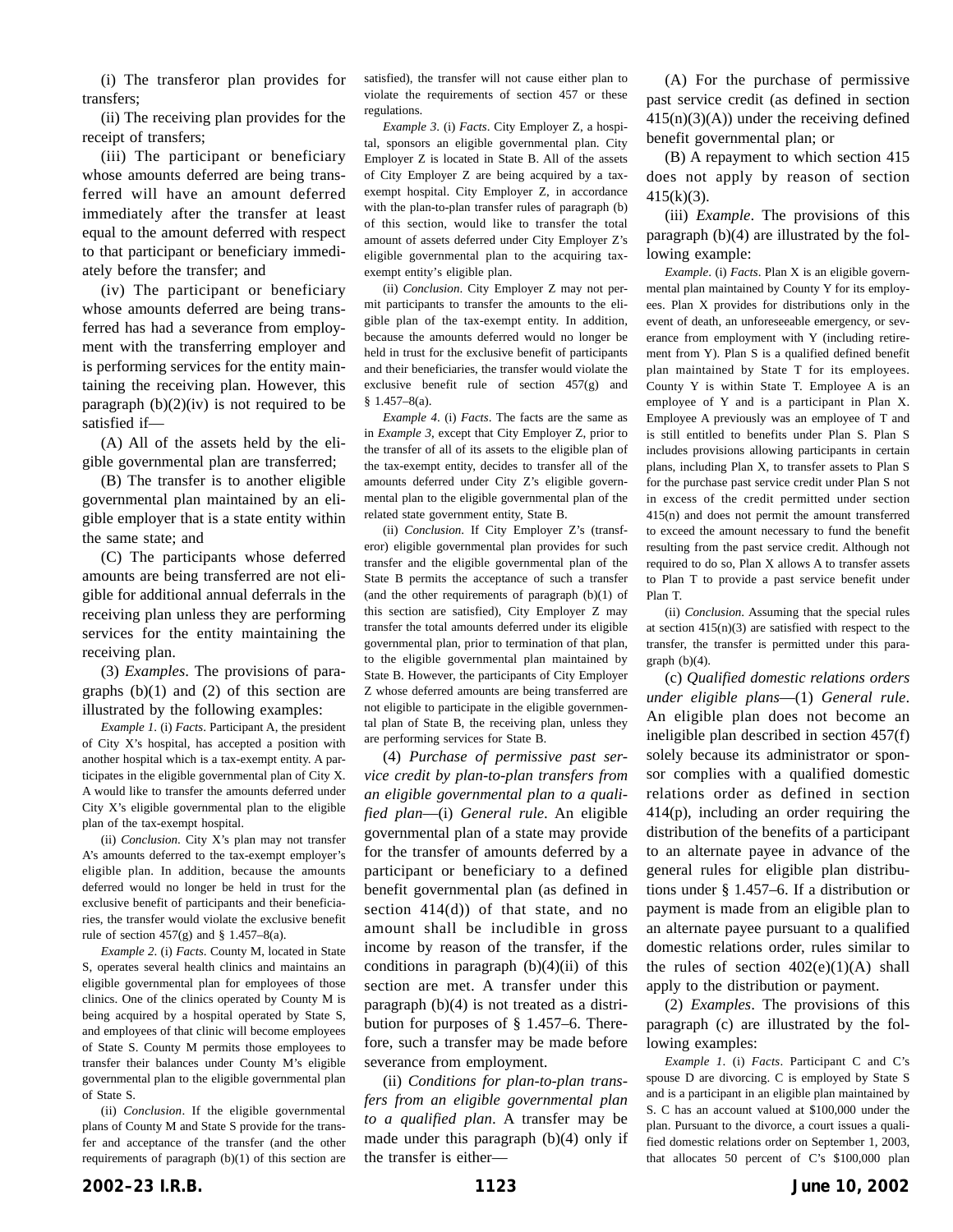account to D and specifically provides for an immediate distribution to D of D's share within 6 months of the order. Payment is made to D in January of 2004.

(ii) *Conclusion*. S's eligible plan does not become an ineligible plan described in section 457(f) and § 1.457–11 solely because its administrator or sponsor complies with the qualified domestic relations order requiring the immediate distribution to D in advance of the general rules for eligible plan distributions under § 1.457–6. In accordance with section  $402(e)(1)(A)$ , D (not C) must include the distribution in gross income. The distribution is includible in D's gross income in 2004. If the qualified domestic relations order were to provide for distribution to D at a future date, amounts deferred attributable to D's share will be includible in D's gross income when paid to D.

*Example 2*. (i) *Facts*. The facts are the same as in *Example 1*, except that S is a tax-exempt entity, instead of a state.

(ii) *Conclusion*. S's eligible plan does not become an ineligible plan described in section 457(f) and § 1.457–11 solely because its administrator or sponsor complies with the qualified domestic relations order requiring the immediate distribution to D in advance of the general rules for eligible plan distributions under § 1.457–6. In accordance with section  $402(e)(1)(A)$ , D (not C) must include the distribution in gross income. The distribution is includible in D's gross income in 2004, assuming that the plan did not make the distribution available to D in 2003. If the qualified domestic relations order were to provide for distribution to D at a future date, amounts deferred attributable to D's share would be includible in D's gross income when paid or made available to D.

(d) *Death benefits and life insurance proceeds*. A death benefit plan under section 457(e)(11) is not an eligible plan. In addition, no amount paid or made available under an eligible plan as death benefits or life insurance proceeds is excludable from gross income under section 101.

(e) *Rollovers to eligible governmental plans*—(1) *General rule*. An eligible governmental plan may accept contributions that are eligible rollover distributions (as defined in section  $402(c)(4)$  made from another eligible retirement plan (as defined in section  $402(c)(8)(B)$  if the conditions in paragraph (e)(2) of this section are met. Amounts contributed to an eligible governmental plan as eligible rollover distributions are not taken into account for purposes of the annual limit on annual deferrals by a participant in  $§ 1.457-4(c)$  or  $§ 1.457-5$ , but are otherwise treated in the same manner as amounts deferred under section 457 for purposes of §§ 1.457–3 through 1.457–9 and this section.

(2) *Conditions for rollovers to an eligible governmental plan*. An eligible governmental plan that permits eligible rollover distributions made from another eligible retirement plan to be paid into the eligible governmental plan is required under this paragraph  $(e)(2)$  to provide that it will separately account for any eligible rollover distributions it receives.

(3) *Example.* The provisions of this paragraph (e) are illustrated by the following example:

*Example*. (i) *Facts*. Plan T is an eligible governmental plan that provides that employees who are eligible to participate in Plan T may make rollover contributions to Plan T from amounts distributed to an employee from an eligible retirement plan. An eligible retirement plan is defined in Plan T as another eligible governmental plan, a qualified section  $401(a)$  or  $403(a)$  plan, or a section  $403(b)$  contract, or an individual retirement arrangement (IRA) that holds such amounts. Plan T requires rollover contributions to be paid by the eligible retirement plan directly to Plan T (a direct rollover) or to be paid by the participant within 60 days after the date on which the participant received the amount from the other eligible retirement plan. Plan T does not take rollover contributions into account for purposes of the plan's limits on amounts deferred that conform to § 1.457–4(c). Rollover contributions paid to Plan T are invested in the trust in the same manner as amounts deferred under Plan T and rollover contributions (and earnings thereon) are available for distribution to the participant at the same time and in the same manner as amounts deferred under Plan T. In addition, Plan T provides that, for each participant who makes a rollover contribution to Plan T, the Plan T recordkeeper is to establish a separate account for the participant's rollover contributions. The recordkeeper calculates earnings and losses for investments held in the rollover account separately from earnings and losses on other amounts held under the plan and calculates disbursements from and payments made to the rollover account separately from disbursements from and payments made to other amounts held under the plan.

(ii) *Conclusion*. Plan T does not lose its status as an eligible governmental plan as a result of the receipt of rollover contributions.

(f) *Deemed IRAs under eligible governmental plans*. [Reserved]

## *§ 1.457–11 Tax treatment of participants if plan is not an eligible plan*.

(a) *In general*. Under section 457(f), if an eligible employer provides for a deferral of compensation under any agreement or arrangement that is an ineligible plan—

(1) Compensation deferred under the agreement or arrangement is includible in the gross income of the participant or beneficiary for the first taxable year in which there is no substantial risk of forfeiture (within the meaning of section  $457(f)(3)(B)$  of the rights to such compensation;

(2) If the compensation deferred is subject to a substantial risk of forfeiture, the amount includible in gross income for the first taxable year in which there is no substantial risk of forfeiture includes earnings thereon to the date on which there is no substantial risk of forfeiture;

(3) Earnings credited on the compensation deferred under the agreement or arrangement that are not includible in gross income under paragraph (a)(2) of this section are includible in the gross income of the participant or beneficiary only when paid or made available to the participant or beneficiary, provided that the interest of the participant or beneficiary in any assets (including amounts deferred under the plan) of the entity sponsoring the agreement or arrangement is not senior to the entity's general creditors; and

(4) Amounts paid or made available to a participant or beneficiary under the agreement or arrangement are includible in the gross income of the participant or beneficiary under section 72, relating to annuities.

(b) *Exceptions*. Paragraph (a) of this section does not apply with respect to—

(1) A plan described in section 401(a) which includes a trust exempt from tax under section 501(a);

(2) An annuity plan or contract described in section 403;

(3) That portion of any plan which consists of a transfer of property described in section 83;

(4) That portion of any plan which consists of a trust to which section 402(b) applies; or

(5) A qualified governmental excess benefit arrangement described in section 415(m).

(c) *Coordination of section 457(f) with section 83*—(1) *Transfer of property described in section 83*. Under paragraph  $(b)(3)$  of this section, section 457(f) and paragraph (a) of this section do not apply to that portion of any plan which consists of a transfer of property described in section 83. For this purpose, a transfer of property described in section 83 means a transfer of property to which section 83 applies. Section 457(f) and paragraph (a) of this section do not apply if the date on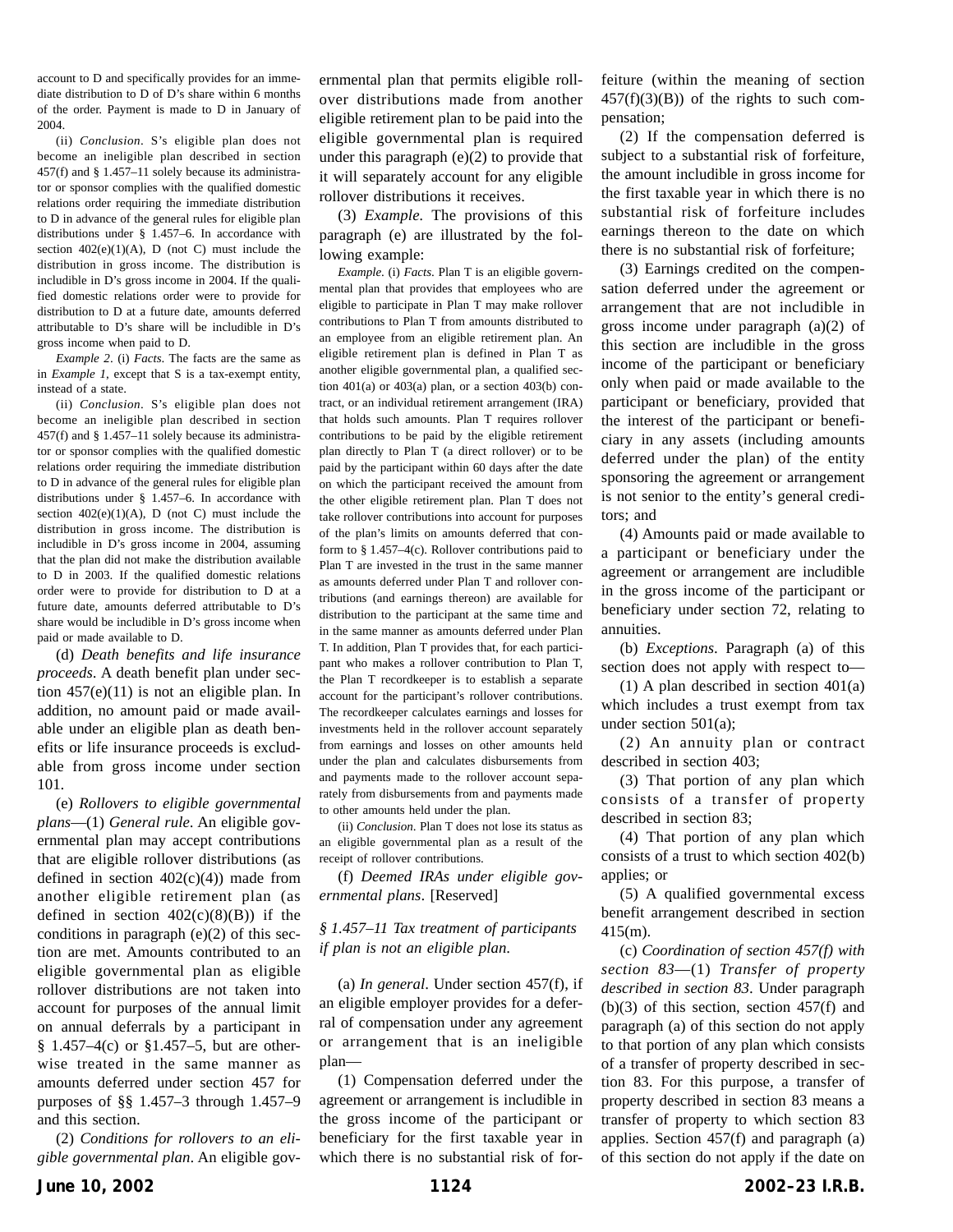which there is no substantial risk of forfeiture with respect to compensation deferred under an agreement or arrangement that is not an eligible plan is on or after the date on which there is a transfer of property to which section 83 applies. However, section 457(f) and paragraph (a) of this section apply if the date on which there is no substantial risk of forfeiture with respect to compensation deferred under an agreement or arrangement that is not an eligible plan precedes the date on which there is a transfer of property to which section 83 applies. If deferred compensation payable in property is includible in gross income under section 457(f), then, as provided in section 72, the amount includible in gross income when that property is later transferred or made available to the service provider is the excess of the value of the property at that time over the amount previously included in gross income under section 457(f).

(2) *Examples*. The provisions of this paragraph (c) are illustrated in the following examples:

*Example 1*. (i) *Facts*. As part of an arrangement for the deferral of compensation, an eligible employer agrees on December 1, 2002, to pay an individual rendering services for the eligible employer a specified dollar amount on January 15, 2005. The arrangement provides for the payment to be made in the form of property having a fair market value equal to the specified dollar amount. The individual's rights to the payment are not subject to a substantial risk of forfeiture (within the meaning of section  $457(f)(3)(B)$ ).

(ii) *Conclusion*. In this example, because there is no substantial risk of forfeiture with respect to the agreement to transfer property in 2005, the present value (as of December 1, 2002) of the payment is includible in the individual's gross income for 2002. Under paragraph (a)(4) of this section, when the payment is made on January 15, 2005, the amount includible in the individual's gross income is equal to the excess of the fair market value of the property when paid, over the amount that was includible in gross income for 2002 (which is the basis allocable to that payment).

*Example 2*. (i) *Facts*. As part of an arrangement for the deferral of compensation, individuals A and B rendering services for a tax-exempt entity each receive in 2010 property that is subject to a substantial risk of forfeiture (within the meaning of section  $457(f)(3)(B)$  and within the meaning of section  $83(c)(1)$ ). Individual A makes an election to include the fair market value of the property in gross income under section 83(b) and individual B does not make this election. The substantial risk of forfeiture for the property transferred to individual A lapses in 2012 and the substantial risk of forfeiture for the property transferred to individual B also lapses in 2012. Thus, the property transferred to individual A is included in A's gross income for 2010 when A

makes a section 83(b) election and the property transferred to individual B is included in B's gross income for 2012 when the substantial risk of forfeiture for the property lapses.

(ii) *Conclusion*. In this example *2*, in each case, the compensation deferred is not subject to section 457(f) or this section because section 83 applies to the transfer of property on or before the date on which there is no substantial risk of forfeiture with respect to compensation deferred under the arrangement.

*Example 3*. (i) *Facts*. In 2010, X, a tax-exempt entity, agrees to pay deferred compensation to employee C. The amount payable is \$100,000 to be paid 10 years later in 2020. The commitment to make the \$100,000 payment is not subject to a substantial risk of forfeiture. In 2010, the present value of the \$100,000 is \$50,000. In 2018, X transfers to C property having a fair market value (for purposes of section 83) equal to \$70,000. The transfer is in partial settlement of the commitment made in 2010 and, at the time of the transfer in 2018, the present value of the commitment is \$80,000. In 2020, X pays C the \$12,500 that remains due.

(ii) *Conclusion*. In this example *3*, C has income of \$50,000 in 2010. In 2018, C has income of \$30,000, which is the amount transferred in 2018, minus the allocable portion of the basis that results from the \$50,000 of income in 2010. (Under section  $72(e)(2)(B)$ , income is allocated first. The income is equal to \$30,000 (\$80,000 minus the \$50,000 basis), with the result that the allocable portion of the basis is equal to \$40,000 (\$70,000 minus the \$30,000 of income).) In 2020, C has income of \$2,500 (\$12,500 minus \$10,000, which is the excess of the original \$50,000 basis over the \$40,000 basis allocated to the transfer made in 2018).

#### *§ 1.457–12 Effective dates*.

Sections 1.457–1 through 1.457–11 apply for taxable years beginning after December 31, 2001, except that § 1.457– 11(c) does not apply with respect to an option without a readily ascertainable fair market value (within the meaning of section  $83(e)(3)$  that was granted on or before May 8, 2002, and, § 1.457–10(c) (relating to qualified domestic relations orders) applies for transfers, distributions, and payments made after December 31, 2001.

> Robert E. Wenzel, *Deputy Commissioner of Internal Revenue*.

(Filed by the Office of the Federal Register on May 7, 2002, 8:45 a.m., and published in the issue of the Federal Register for May 8, 2002, 67 F.R. 30826)

## **Hedging Transactions; Corrections**

## **Announcement 2002–55**

AGENCY: Internal Revenue Service (IRS), Treasury.

ACTION: Correcting amendment.

SUMMARY: This document contains corrections to final regulations (T.D. 8985, 2002–14 I.R.B. 707) that were published in the **Federal Register** on Wednesday, March 20, 2002 (67 FR 12863), relating to the character of gain or loss from hedging transactions.

DATES: This correction is effective March 20, 2002.

FOR FURTHER INFORMATION CON-TACT: Elizabeth Handler (202) 622– 3930 or Viva Hammer (202) 622–0869 (not toll-free numbers).

#### SUPPLEMENTARY INFORMATION:

#### **Background**

The final regulations that are the subject of these corrections are under section 1221 of the Internal Revenue Code.

#### **Need for Correction**

As published, the final regulations contain errors that may prove to be misleading and are in need of clarification.

#### **Correction of Publication**

Accordingly, 26 CFR Part 1 is corrected by making the following correcting amendments:

#### **PART 1 — INCOME TAXES**

1. The authority citation for part 1 continues to read in part as follows: Authority: 26 U.S.C. 7805 \* \* \*

## **§ 1.446–4 [Corrected]**

2. Section 1.446–4, paragraph  $(d)(3)$  is amended by removing the language " $\$  1.1221-2(a)(4)(i)" from the last sentence and adding the language "§ 1.1221–  $2(a)(4)$ " in its place.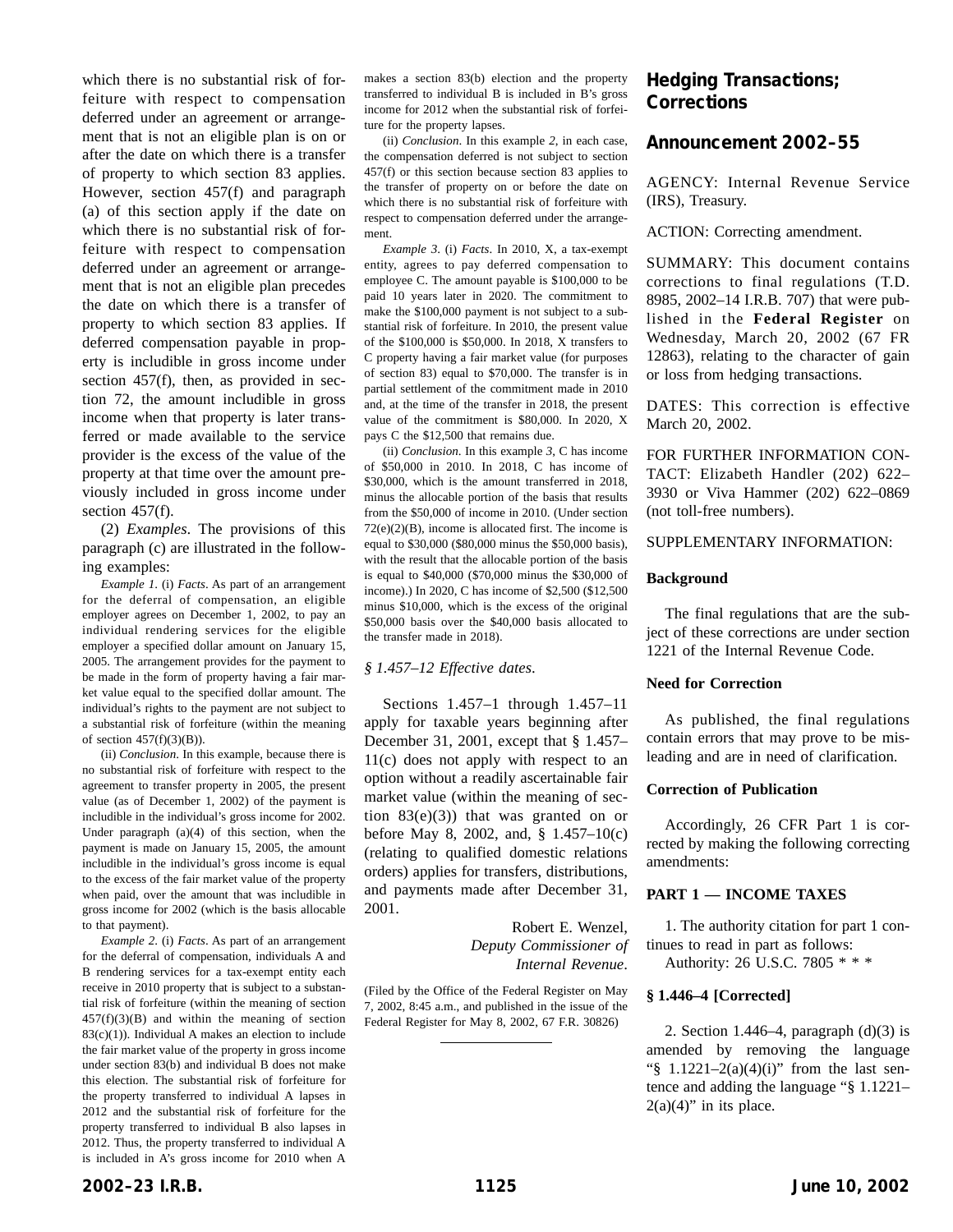## **§ 1.1256(e)–1 [Corrected]**

3. Section  $1.1256(e)-1$ , paragraph (c) is amended by removing the language " $(f)(1)(ii)$ " from the second sentence and adding the language " $(g)(1)(ii)$ " in its place.

# **New Revision of Publication 597, Information on the U.S. – Canada Income Tax Treaty**

## **Announcement 2002–56**

Publication 597, revised May 2002, is now available from the Internal Revenue Service. It replaces the May 1998 revision.

This publication discusses a number of the treaty provisions that often apply to U.S. citizens or residents who may be liable for Canadian tax.

You can get a copy of this publication by calling 1–800–TAX-FORM (1–800– 829–3676). You can also write to the IRS Forms Distribution Center nearest you. Check your income tax package for the address. The publication is also available on the IRS web site at *www.irs.gov*.

**New Revision of Publication 1544, Reporting Cash Payments of Over \$10,000 (and Publication 1544SP, Informe de Pagos en Efectivo en Exceso de \$10,000**)

## **Announcement 2002–57**

Publication 1544, revised March 2002, is now available from the Internal Revenue Service. It replaces the August 1997 revision. The publication is also available in Spanish as Publication 1544SP.

The publication explains why, when, and how to report large cash payments. It also discusses the substantial penalties for not reporting them.

You can get either version of this publication by calling 1–800–TAX-FORM (1–800–829–3676). You can also write to the IRS Forms Distribution Center nearest you. Check your income tax package for the address. Both versions are also available on the IRS web site at *www.irs.gov*.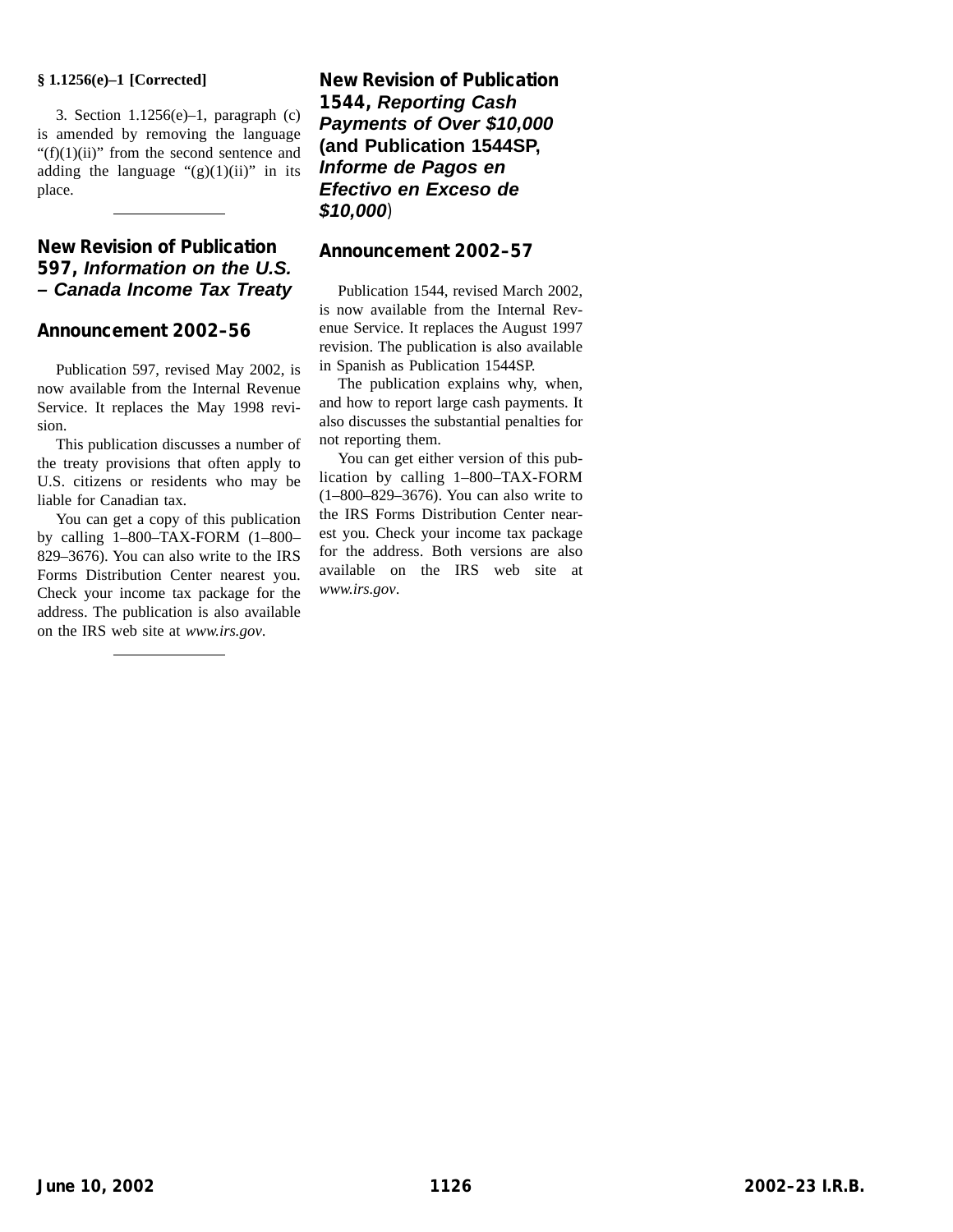# Definition of Terms

*Revenue rulings and revenue procedures (hereinafter referred to as"rulings") that have an effect on previous rulings use the following defined terms to describe the effect:*

*Amplified* describes a situation where no change is being made in a prior published position, but the prior position is being extended to apply to a variation of the fact situation set forth therein. Thus, if an earlier ruling held that a principle applied to A, and the new ruling holds that the same principle also applies to B, the earlier ruling is amplified. (Compare with *modified*, below).

*Clarified* is used in those instances where the language in a prior ruling is being made clear because the language has caused, or may cause, some confusion. It is not used where a position in a prior ruling is being changed.

*Distinguished* describes a situation where a ruling mentions a previously published ruling and points out an essential difference between them.

*Modified* is used where the substance of a previously published position is being changed. Thus, if a prior ruling held that a principle applied to A but not to B, and the new ruling holds that it

# Abbreviations

*The following abbreviations in current use and formerly used will appear in material published in the Bulletin.*

*A—Individual. Acq.—Acquiescence. B—Individual. BE—Beneficiary. BK—Bank. B.T.A.—Board of Tax Appeals. C—Individual. C.B.—Cumulative Bulletin. CFR—Code of Federal Regulations. CI—City. COOP—Cooperative. Ct.D.—Court Decision. CY—County. D—Decedent. DC—Dummy Corporation. DE—Donee. Del. Order—Delegation Order. DISC—Domestic International Sales Corporation. DR—Donor. E—Estate. EE—Employee.*

applies to both A and B, the prior ruling is modified because it corrects a published position. (Compare with *amplified* and *clarified*, above).

*Obsoleted* describes a previously published ruling that is not considered determinative with respect to future transactions. This term is most commonly used in a ruling that lists previously published rulings that are obsoleted because of changes in law or regulations. A ruling may also be obsoleted because the substance has been included in regulations subsequently adopted.

*Revoked* describes situations where the position in the previously published ruling is not correct and the correct position is being stated in the new ruling.

*Superseded* describes a situation where the new ruling does nothing more than restate the substance and situation of a previously published ruling (or rulings). Thus, the term is used to republish under the 1986 Code and regulations the same position published under the 1939 Code and regulations. The term is also used when it is desired to republish in a single ruling a series of situations, names, etc., that were previously published over a period of time in separate rulings. If the new ruling does more than restate the substance of a prior ruling, a combination of terms is used. For example, *modified* and *superseded* describes a situation where the substance of a previously published ruling is being changed in part and is continued without change in part and it is desired to restate the valid portion of the previously published ruling in a new ruling that is self contained. In this case, the previously published ruling is first modified and then, as modified, is superseded.

*Supplemented* is used in situations in which a list, such as a list of the names of countries, is published in a ruling and that list is expanded by adding further names in subsequent rulings. After the original ruling has been supplemented several times, a new ruling may be published that includes the list in the original ruling and the additions, and supersedes all prior rulings in the series.

*Suspended* is used in rare situations to show that the previous published rulings will not be applied pending some future action such as the issuance of new or amended regulations, the outcome of cases in litigation, or the outcome of a Service study.

*E.O.—Executive Order. ER—Employer. ERISA—Employee Retirement Income Security Act. EX—Executor. F—Fiduciary. FC—Foreign Country. FICA—Federal Insurance Contributions Act. FISC—Foreign International Sales Company. FPH—Foreign Personal Holding Company. F.R.—Federal Register. FUTA—Federal Unemployment Tax Act. FX—Foreign Corporation. G.C.M.—Chief Counsel's Memorandum. GE—Grantee. GP—General Partner. GR—Grantor. IC—Insurance Company. I.R.B.—Intemal Revenue Bulletin. LE—Lessee. LP—Limited Partner. LR—Lessor. M—Minor. Nonacq.—Nonacquiescence. O—Organization. P—Parent Corporation. PHC—Personal Holding Company.*

*PO—Possession of the U.S. PR—Partner. PRS—Partnership. PTE—Prohibited Transaction Exemption. Pub. L.—Public Law. REIT—Real Estate Investment Trust. Rev. Proc—Revenue Procedure. Rev. Rul.—Revenue Ruling. S—Subsidiary. S.P.R.—Statements of Procedural Rules. Stat.—Statutes at Large. T—Target Corporation. T.C.—Tax Court. T.D.—Treasury Decision. TFE—Transferee. TFR—Transferor. T.I.R.—Technical Information Release. TP—Taxpayer. TR—Trust. TT—Trustee. U.S.C.—United States Code. X—Corporation. Y—Corporation. Z—Corporation.*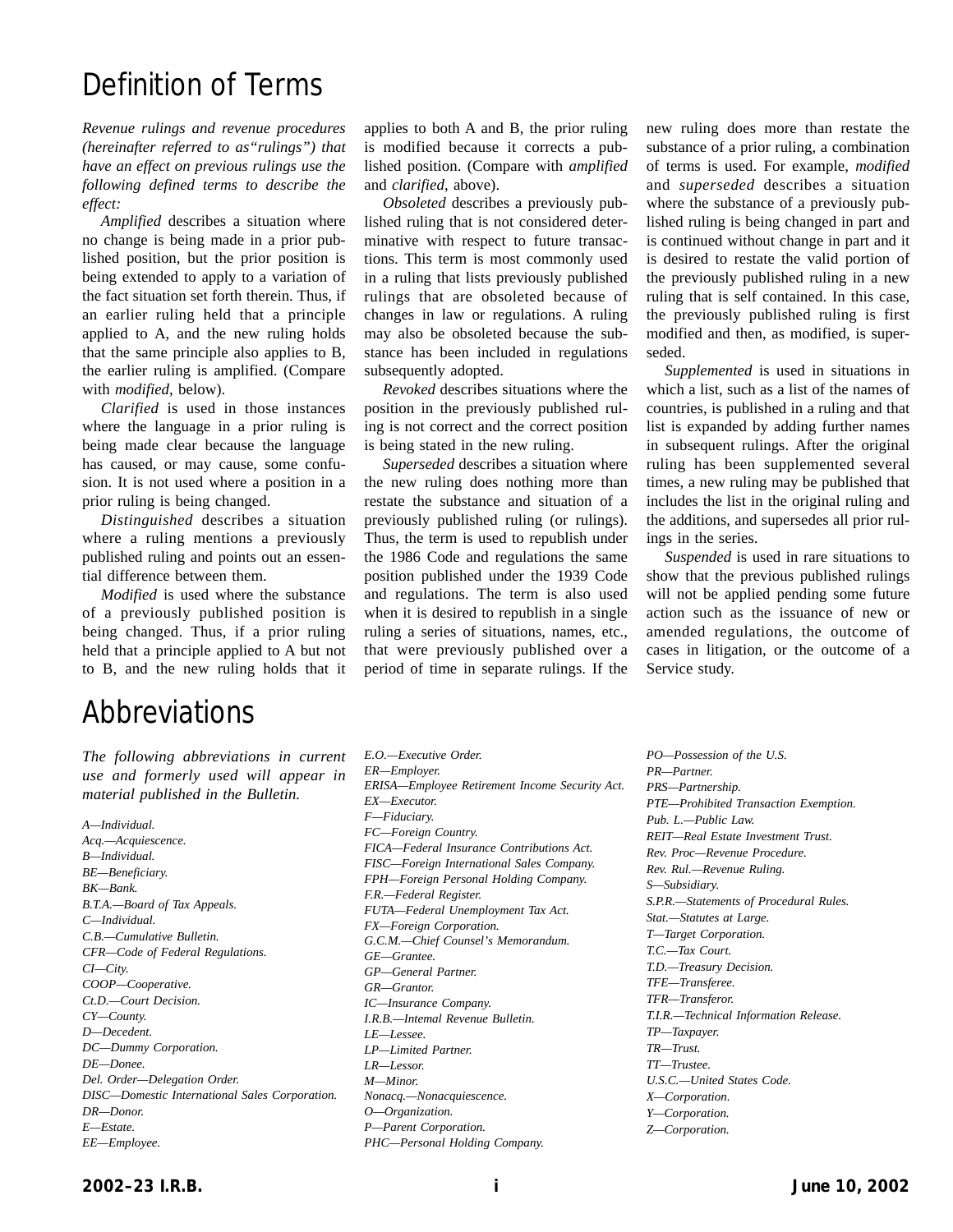# **Numerical Finding List<sup>1</sup>**

Bulletins 2002–1 through 2002–22

#### **Announcements:**

| 2002-1, 2002-2 I.R.B. 304                                  |
|------------------------------------------------------------|
| 2002-2, 2002-2 I.R.B. 304                                  |
| 2002-3, 2002-2 I.R.B. 305                                  |
| 2002-4, 2002-2 I.R.B. 306                                  |
| 2002-5, 2002-4 I.R.B. 420                                  |
| 2002-6, 2002-5 I.R.B. 458                                  |
| 2002-7, 2002-5 I.R.B. 459                                  |
| 2002-8, 2002-6 I.R.B. 494                                  |
| 2002-9, 2002-7 I.R.B. 536                                  |
| 2002-10, 2002-7 I.R.B. 539                                 |
| 2002-11, 2002-6 I.R.B. 494                                 |
| 2002-12, 2002-8 I.R.B. 553                                 |
| 2002-13, 2002-7 I.R.B. 540                                 |
| 2002-14, 2002-7 I.R.B. 540                                 |
|                                                            |
| 2002-15, 2002-7 I.R.B. 540                                 |
| 2002-16, 2002-7 I.R.B. 541                                 |
| 2002-17, 2002-8 I.R.B. 561                                 |
| 2002-18, 2002-10 I.R.B. 621                                |
| 2002-19, 2002-8 I.R.B. 561                                 |
| 2002-20, 2002-8 I.R.B. 561                                 |
| 2002-21, 2002-8 I.R.B. 562                                 |
| 2002-22, 2002-8 I.R.B. 562                                 |
| 2002-23, 2002-8 I.R.B. 563                                 |
| 2002-24, 2002-9 I.R.B. 606<br>2002-25, 2002-10 I.R.B. 621  |
|                                                            |
| 2002-26, 2002-11 I.R.B. 629                                |
| 2002-27, 2002-11 I.R.B. 629<br>2002-28, 2002-11 I.R.B. 630 |
|                                                            |
| 2002-29, 2002-11 I.R.B. 631                                |
| 2002-30, 2002-11 I.R.B. 632<br>2002-31, 2002-15 I.R.B. 747 |
|                                                            |
| 2002-32, 2002-12 I.R.B. 664                                |
|                                                            |
| 2002-33, 2002-12 I.R.B. 666<br>2002-34, 2002-13 I.R.B. 702 |
| 2002-35, 2002-12 I.R.B. 667                                |
|                                                            |
| 2002-36, 2002-13 I.R.B. 703<br>2002-37, 2002-13 I.R.B. 703 |
| 2002-38, 2002-14 I.R.B. 738                                |
|                                                            |
| 2002-39, 2002-14 I.R.B. 738<br>2002-40, 2002-15 I.R.B. 747 |
| 2002-41, 2002-14 I.R.B. 739                                |
|                                                            |
| 2002-42, 2002-14 I.R.B. 739<br>2002-43, 2002-16 I.R.B. 792 |
| 2002-44, 2002-17 I.R.B. 809                                |
|                                                            |
| 2002-45, 2002-18 I.R.B. 833<br>2002-46, 2002-18 I.R.B. 834 |
| 2002-47, 2002-18 I.R.B. 844                                |
|                                                            |
| 2002-48, 2002-17 I.R.B. 809<br>2002-49, 2002-19 I.R.B. 919 |
|                                                            |
| 2002-50, 2002-18 I.R.B. 845                                |
| 2002-51, 2002-22 I.R.B. 1063                               |
| 2002-52, 2002-19 I.R.B. 919                                |
| 2002-53, 2002-22 I.R.B. 1063                               |

#### **Court Decisions:**

2073, 2002–14 I.R.B. *718* 2074, 2002–20 I.R.B. *954*

#### **Notices:**

| 2002-1, 2002-2 I.R.B. 283    |
|------------------------------|
| 2002-2, 2002-2 I.R.B. 285    |
| 2002-3, 2002-2 I.R.B. 289    |
| 2002-4, 2002-2 I.R.B. 298    |
| 2002-5, 2002-3 I.R.B. 320    |
| 2002-6, 2002-3 I.R.B. 326    |
| 2002-7, 2002-6 I.R.B. 489    |
| 2002-8, 2002-4 I.R.B. 398    |
| 2002-9, 2002-5 I.R.B. 450    |
| 2002-10, 2002-6 I.R.B. 490   |
| 2002-11, 2002-7 I.R.B. 526   |
| 2002-12, 2002-7 I.R.B. 526   |
| 2002-13, 2002-8 I.R.B. 547   |
| 2002-14, 2002-8 I.R.B. 548   |
| 2002-15, 2002-8 I.R.B. 548   |
| 2002-16, 2002-9 I.R.B. 567   |
| 2002-17, 2002-9 I.R.B. 567   |
| 2002-18, 2002-12 I.R.B. 644  |
| 2002-19, 2002-10 I.R.B. 619  |
| 2002-20, 2002-17 I.R.B. 796  |
| 2002-21, 2002-14 I.R.B. 730  |
| 2002-22, 2002-14 I.R.B. 731  |
| 2002-23, 2002-15 I.R.B. 742  |
| 2002-24, 2002-16 I.R.B. 785  |
| 2002-25, 2002-15 I.R.B. 743  |
| 2002-26, 2002-15 I.R.B. 743  |
| 2002-27, 2002-18 I.R.B. 814  |
| 2002-28, 2002-16 I.R.B. 785  |
| 2002-29, 2002-17 I.R.B. 797  |
| 2002-30, 2002-17 I.R.B. 797  |
| 2002-31, 2002-19 I.R.B. 908  |
| 2002-32, 2002-21 I.R.B. 989  |
| 2002-33, 2002-21 I.R.B. 989  |
| 2002-34, 2002-21 I.R.B. 990  |
| 2002-35, 2002-21 I.R.B. 992  |
| 2002-36, 2002-22 I.R.B. 1029 |
|                              |

#### **Proposed Regulations:**

REG–209135–88, 2002–4 I.R.B. *418* REG–209114–90, 2002–9 I.R.B. *576* REG–104762–00, 2002–18 I.R.B. *825* REG–105369–00, 2002–18 I.R.B. *828* REG–107100–00, 2002–7 I.R.B. *529* REG–107184–00, 2002–20 I.R.B. *967* REG–107366–00, 2002–12 I.R.B. *645* REG–118861–00, 2002–12 I.R.B. *651* REG–105344–01, 2002–2 I.R.B. *302* REG–112991–01, 2002–4 I.R.B. *404* REG–115054–01, 2002–7 I.R.B. *530* REG–119436–01, 2002–3 I.R.B. *377* REG–120135–01, 2002–8 I.R.B. *552* REG–125450–01, 2002–5 I.R.B. *457* REG–125626–01, 2002–9 I.R.B. *604* REG–136193–01, 2002–21 I.R.B. *995* REG–142299–01, 2002–4 I.R.B. *418* REG–154920–01, 2002–22 I.R.B. *1060*

#### **Proposed Regulations:—Continued:**

REG–159079–01, 2002–6 I.R.B. *493* REG–161424–01, 2002–21 I.R.B. *1010* REG–163892–01, 2002–20 I.R.B. *968* REG–165706–01, 2002–16 I.R.B. *787* REG–167648–01, 2002–16 I.R.B. *790* REG–102740–02, 2002–13 I.R.B. *701* REG–108697–02, 2002–19 I.R.B. *918*

#### **Revenue Procedures:**

2002–1, 2002–1 I.R.B. *1* 2002–2, 2002–1 I.R.B. *82* 2002–3, 2002–1 I.R.B. *117* 2002–4, 2002–1 I.R.B. *127* 2002–5, 2002–1 I.R.B. *173* 2002–6, 2002–1 I.R.B. *203* 2002–7, 2002–1 I.R.B. *249* 2002–8, 2002–1 I.R.B. *252* 2002–9, 2002–3 I.R.B. *327* 2002–10, 2002–4 I.R.B. *401* 2002–11, 2002–7 I.R.B. *526* 2002–12, 2002–3 I.R.B. *374* 2002–13, 2002–8 I.R.B. *549* 2002–14, 2002–5 I.R.B. *450* 2002–15, 2002–6 I.R.B. *490* 2002–16, 2002–9 I.R.B. *572* 2002–17, 2002–13 I.R.B. *676* 2002–18, 2002–13 I.R.B. *678* 2002–19, 2002–13 I.R.B. *696* 2002–20, 2002–14 I.R.B. *732* 2002–21, 2002–19 I.R.B. *911* 2002–22, 2002–14 I.R.B. *733* 2002–23, 2002–15 I.R.B. *744* 2002–24, 2002–17 I.R.B. *798* 2002–25, 2002–17 I.R.B. *800* 2002–26, 2002–15 I.R.B. *746* 2002–27, 2002–17 I.R.B. *802* 2002–28, 2002–18 I.R.B. *815* 2002–31, 2002–19 I.R.B. *916* 2002–32, 2002–20 I.R.B. *959* 2002–33, 2002–20 I.R.B. *963* 2002–36, 2002–21 I.R.B. *993* 2002–37, 2002–22 I.R.B. *1030* 2002–38, 2002–22 I.R.B. *1037* 2002–39, 2002–22 I.lR.B.; *1046*

#### **Revenue Rulings:**

2002–1, 2002–2 I.R.B. *268* 2002–2, 2002–2 I.R.B. *271* 2002–3, 2002–3 I.R.B. *316* 2002–4, 2002–4 I.R.B. *389* 2002–5, 2002–6 I.R.B. *461* 2002–6, 2002–6 I.R.B. *460* 2002–7, 2002–8 I.R.B. *543* 2002–8, 2002–9 I.R.B. *564* 2002–9, 2002–10 I.R.B. *614* 2002–10, 2002–10 I.R.B. *616* 2002–11, 2002–10 I.R.B. *608* 2002–12, 2002–11 I.R.B. *624* 2002–13, 2002–12 I.R.B. *637* 2002–14, 2002–12 I.R.B. *636*

<sup>1</sup> A cumulative list of all revenue rulings, revenue procedures, Treasury decisions, etc., published in Internal Revenue Bulletins 2001–27 through 2001–53 is in Internal Revenue Bulletin 2002–1, dated January 7, 2002.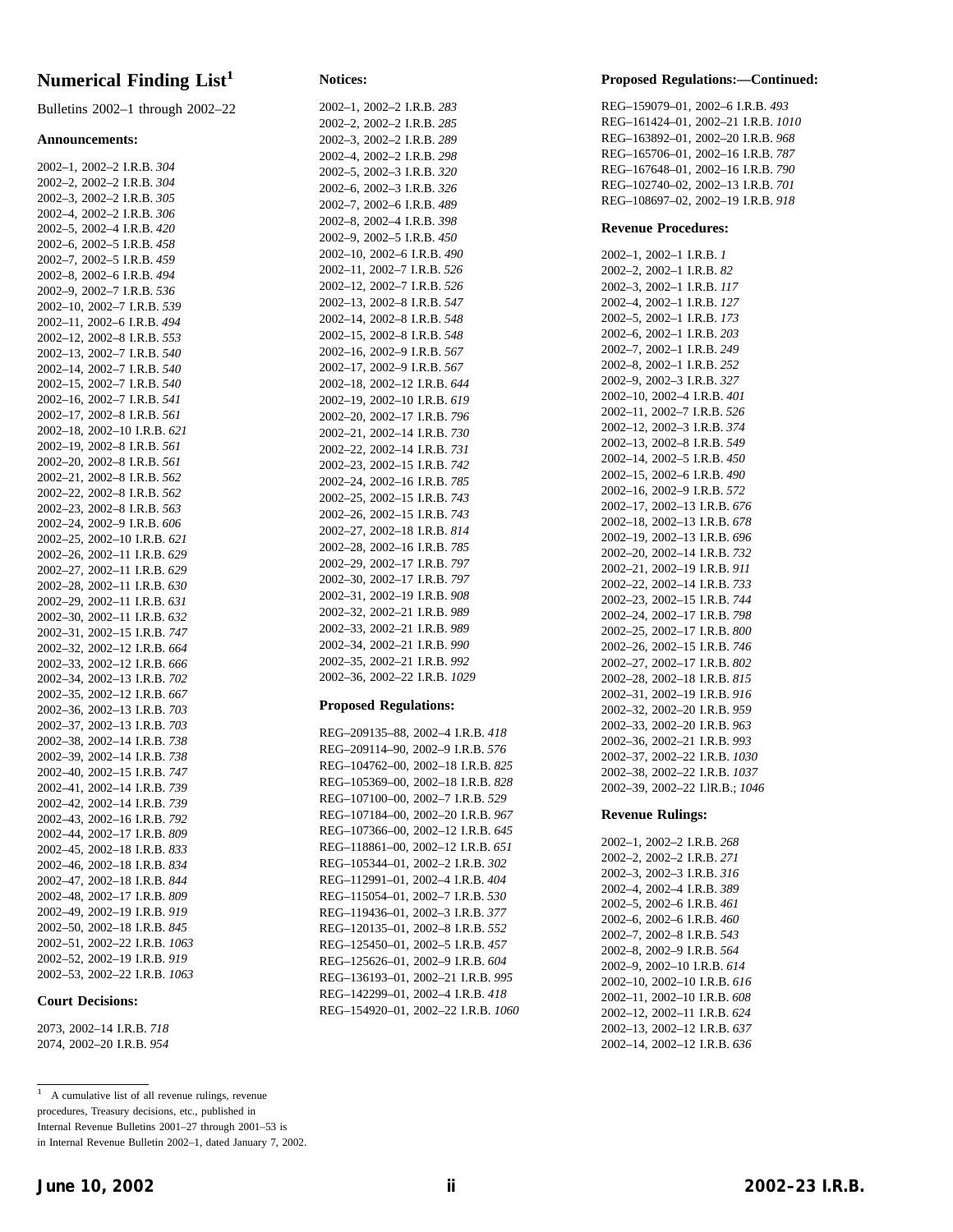#### **Revenue Rulings:—Continued:**

2002–15, 2002–13 I.R.B. *668* 2002–16, 2002–15 I.R.B. *740* 2002–17, 2002–14 I.R.B. *716* 2002–18, 2002–16 I.R.B. *779* 2002–19, 2002–16 I.R.B. *778* 2002–20, 2002–17 I.R.B. *794* 2002–21, 2002–17 I.R.B. *793* 2002–22, 2002–19 I.R.B. *849* 2002–23, 2002–18 I.R.B. *811* 2002–24, 2002–19 I.R.B. *848* 2002–25, 2002–19 I.R.B. *904* 2002–26, 2002–19 I.R.B. *906* 2002–27, 2002–20 I.R.B. *925* 2002–28, 2002–20 I.R.B. *941* 2002–29, 2002–20 I.R.B. *940* 2002–30, 2002–21 I.R.B. *971* 2002–31, 2002–22 I.R.B. *1023*

#### **Tax Conventions:**

2002–14 I.R.B. *725*

#### **Treasury Decisions:**

8968, 2002–2 I.R.B. *274* 8969, 2002–2 I.R.B. *276* 8970, 2002–2 I.R.B. *281* 8971, 2002–3 I.R.B. *308* 8972, 2002–5 I.R.B. *443* 8973, 2002–4 I.R.B. *391* 8974, 2002–3 I.R.B. *318* 8975, 2002–4 I.R.B. *379* 8976, 2002–5 I.R.B. *421* 8977, 2002–6 I.R.B. *463* 8978, 2002–7 I.R.B. *500* 8979, 2002–6 I.R.B. *466* 8980, 2002–6 I.R.B. *477* 8981, 2002–7 I.R.B. *496* 8982, 2002–8 I.R.B. *544* 8983, 2002–9 I.R.B. *565* 8984, 2002–13 I.R.B. *668* 8985, 2002–14 I.R.B. *707* 8986, 2002–16 I.R.B. *780* 8987, 2002–19 I.R.B. *852* 8988, 2002–20 I.R.B. *929* 8989, 2002–20 I.R.B. *920* 8990, 2002–20 I.R.B. *947* 8991, 2002–21 I.R.B. *972* 8992, 2002–21 I.R.B. *981* 8993, 2002–22 I.R.B. *1026*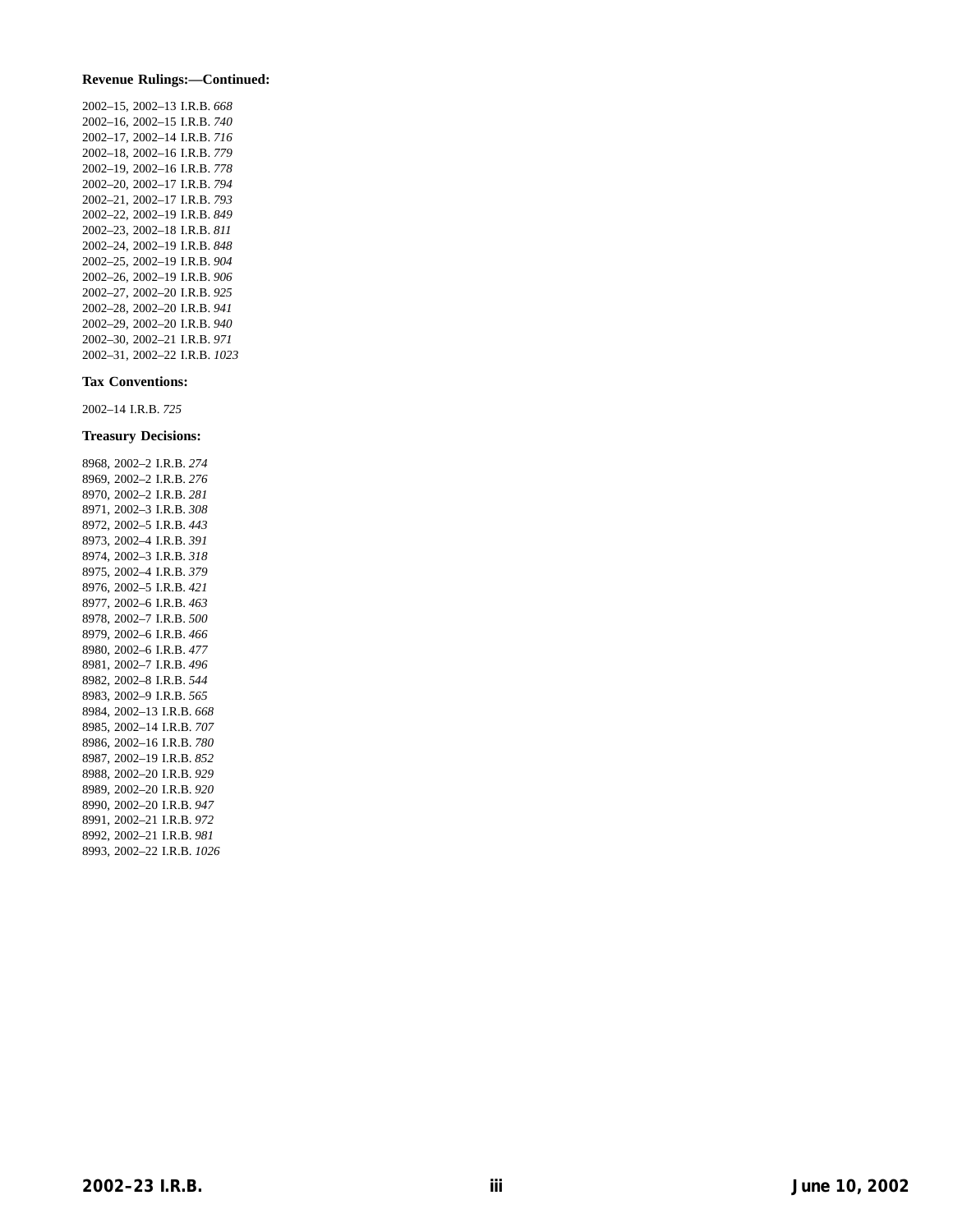## **Finding List of Current Actions on Previously Published Items2**

Bulletins 2002–1 through 2002–22

#### **Announcements:**

**2001–83** Modified by Ann. 2002–36, 2002–13 I.R.B. *703*

**2002–9** Corrected by Ann. 2002–30, 2002–11 I.R.B. *632* Ann. 2002–35, 2002–12 I.R.B. *667*

#### **Notices:**

**90–24** Modified and superseded by Notice 2002–24, 2002–16 I.R.B. *785*

**98–31** Supplemented by Ann. 2002–37, 2002–13 I.R.B. *703*

**98–43** Modified and superseded by Notice 2002–5, 2002–3 I.R.B. *320*

**2000–11** Obsoleted by Notice 2002–3, 2002–2 I.R.B. *289*

**2001–10** Revoked by Notice 2002–8, 2002–4 I.R.B. *398*

**2001–61** Supplemented by Notice 2002–15, 2002–8 I.R.B. *548*

**2001–68** Supplemented by Notice 2002–15, 2002–8 I.R.B. *548*

**2002–14** Modified and superseded by Rev. Proc. 2002–28, 2002–18 I.R.B. *815*

#### **Proposed Regulations:**

**REG–209135–88** Corrected by Ann. 2002–15, 2002–7 I.R.B. *540* Ann. 2002–30, 2002–11 I.R.B. *632*

**REG–251502–96** Withdrawn by Ann. 2002–33, 2002–12 I.R.B. *666*

**REG–105316–98** Withdrawn by REG–161424–01, 2002–21 I.R.B. *1010*

**REG–113526–98** Withdrawn by REG–105369–00, 2002–18 I.R.B. *828*

#### **Proposed Regulations:—Continued**

**REG–107100–00** Corrected by Ann. 2002–30, 2002–11 I.R.B. *632*

**REG–107566–00** Withdrawn by REG–163892–01, 2002–20 I.R.B. *968*

**REG–105344–01** Corrected by Ann. 2002–7, 2002–5 I.R.B. *459*

**REG–112991–01** Corrected by Ann. 2002–30, 2002–11 I.R.B. *632* Ann. 2002–38, 2002–14 I.R.B. *738*

**REG–115054–01** Corrected by Ann. 2002–30, 2002–11 I.R.B. *632*

**REG–119436–01** Corrected by Ann. 2002–30, 2002–11 I.R.B. *632*

**REG–120135–01** Corrected by Ann. 2002–30, 2002–11 I.R.B. *632*

**REG–125450–01** Corrected by Ann. 2002–30, 2002–11 I.R.B. *632*

**REG–125626–01** Corrected by Ann. 2002–30, 2002–11 I.R.B. *632*

**REG–126485–01** Corrected by Ann. 2002–30, 2002–11 I.R.B. *632*

**REG–137519–01** Corrected by Ann. 2002–30, 2002–11 I.R.B. *632*

**REG–142299–01** Corrected by Ann. 2002–15, 2002–7 I.R.B. *540* Ann. 2002–30, 2002–11 I.R.B. *632*

**REG–142686–01** Corrected by Ann. 2002–30, 2002–11 I.R.B. *632*

**REG–159079–01** Corrected by Ann. 2002–30, 2002–11 I.R.B. *632*

#### **Revenue Procedures:**

**74–33** Superseded by Rev. Proc. 2002–39, 2002–22 I.R.B. *1046*

#### **Revenue Procedures:—Continued**

**84–37** Modified by Rev. Proc. 2002–1, 2002–1 I.R.B. *1*

**84–57** Obsoleted by T.D. 8976, 2002–5 I.R.B. *421*

**85–16** Superseded by Rev. Proc. 2002–39, 2002–22 I.R.B. *1046*

**87–32** Clarified, modified, amplified, and superseded by Rev. Proc. 2002–38, 2002–22 I.R.B. *1037*

**87–50** Modified by Rev. Proc. 2002–10, 2002–4 I.R.B. *401*

**89–45** Superseded by Rev. Proc. 2002–23, 2002–15 I.R.B. *744*

**91–71** Clarified and superseded by Rev. Proc. 2002–32, 2002–20 I.R.B. *959*

**96–13** Modified by Rev. Proc. 2002–1, 2002–1 I.R.B. *1*

**97–27** Modified and amplified by Rev. Proc. 2002–19, 2002–13 I.R.B. *696*

**98–49** Obsoleted by T.D. 8976, 2002–5 I.R.B. *421*

**99–49** Modified and superseded by Rev. Proc. 2002–9, 2002–3 I.R.B. *327*

**2000–11** Modified, amplified, and superseded by Rev. Proc. 2002–37, 2002–22 I.R.B. *1030*

**2000–20** Modified by Rev. Proc. 2002–6, 2002–1 I.R.B. *203*

**2000–46** Superseded by Rev. Proc. 2002–22, 2002–14 I.R.B. *733*

**2001–1** Superseded by Rev. Proc. 2002–1, 2002–1 I.R.B. *1*

**2001–2** Superseded by Rev. Proc. 2002–2, 2002–1 I.R.B. *82*

 $\overline{2}$  A cumulative list of current actions on previously published items in Internal Revenue Bulletins 2001–27 through 2001–53 is in Internal Revenue Bulletin 2002–1, dated January 7, 2002.